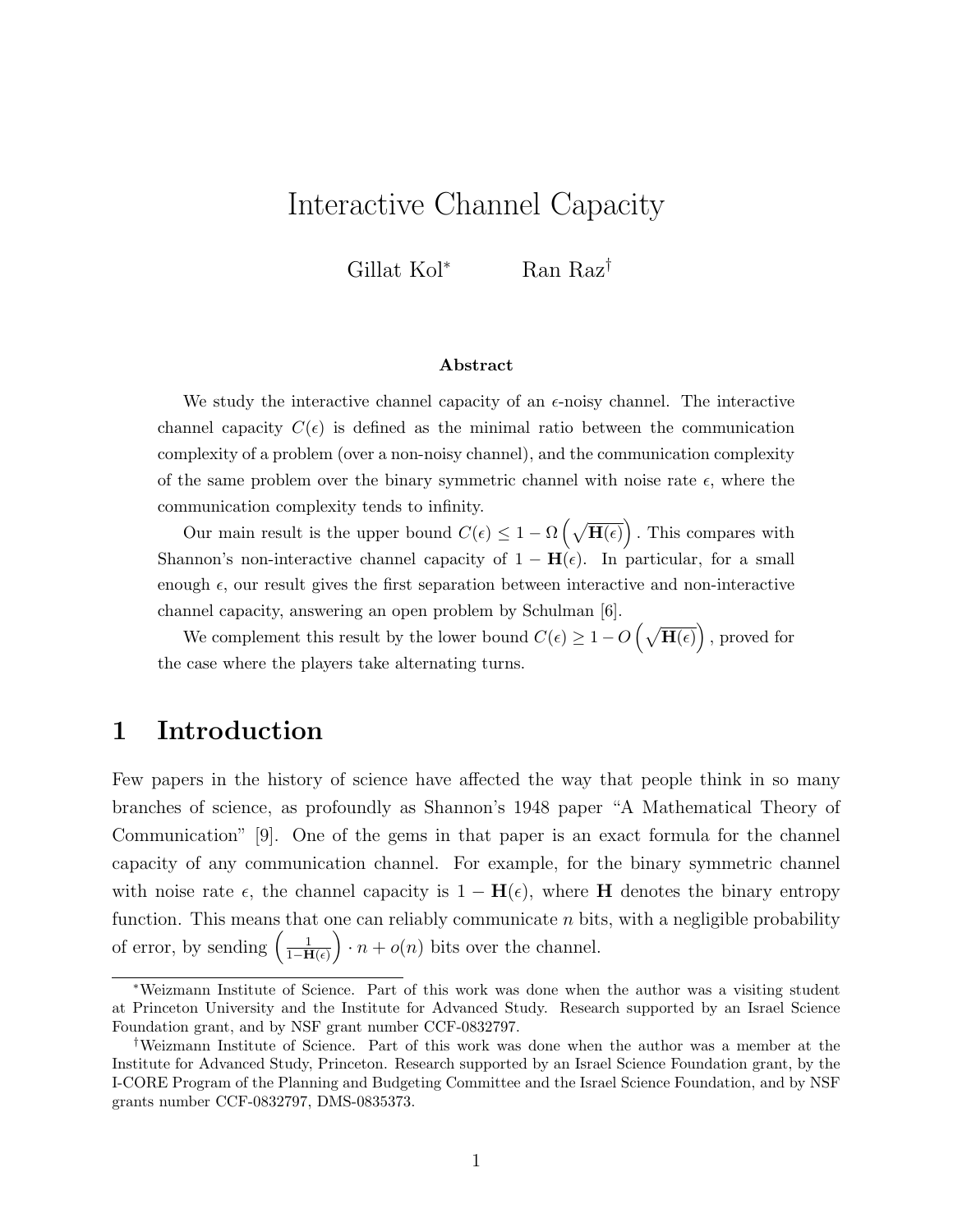In this paper we study the *interactive channel capacity* of the binary symmetric channel. For a communication complexity problem f with communication complexity  $CC(f) = n$ , we denote by  $\mathsf{CC}_{\epsilon}(f)$  the expected number of communication bits needed to solve f probabilistically, with negligible error, where the communication is over the binary symmetric channel with noise rate  $\epsilon$ . We define the channel capacity  $C(\epsilon)$  by<sup>1</sup>

$$
\lim_{n\to\infty}\min_{\{f:\mathsf{CC}(f)=n\}}\left\{\frac{n}{\mathsf{CC}_{\epsilon}(f)}\right\}.
$$

In 1992, Schulman showed how to translate any interactive communication protocol to an equivalent noise-resilient protocol that runs over the binary symmetric channel, with only a constant overhead in the communication complexity [6]. This shows that for any  $\epsilon$  < 0.5, the channel capacity  $C(\epsilon) > 0$ . Schulman's work was followed by a flow of other works [7, 8, 4, 5, 3, 2], culminating in the recent elegant result by Brakerski and Kalai [1] that shows how to efficiently simulate any interactive protocol in the presence of constant-rate adversarial noise, with only a constant overhead in the communication complexity.

However, none of these works gives any bound on the value of  $C(\epsilon)$ . Potentially, each of the above mentioned protocols gives a lower bound for  $C(\epsilon)$ , but since the protocols were typically proved with large constants and without paying attention to constants, these bounds are not explicit, and seem to be relatively weak. As for upper bounds, the only previously known upper bound on the value of  $C(\epsilon)$  is the non-interactive capacity,  $1-\mathbf{H}(\epsilon)$ , proved by Shannon.

As in many previous works, for simplicity, we limit the discussion to protocols with "predetermined order of communication". That is, when considering deterministic protocols (or probabilistic protocols with fixed random strings), we will assume that it is known in advance which player sends a bit in each round. This is usually justified as follows. Since the noisy channel can change any transcript to any other transcript, if the order of communication is not predetermined, one can prove that with some non-zero probability both players will try to transmit a bit at the same time, contradicting the synchronous channel requirement that at each time-step exactly one player sends a bit.

<sup>&</sup>lt;sup>1</sup>We note that  $CC(f)$  here stands for the *deterministic* communication complexity of f. It is as reasonable to make the same definition when considering the *probabilistic* communication complexity of  $f$ , that is, the number of communication bits needed to solve f probabilistically, with negligible error. All our results hold for both cases: Our upper bound considers a function with *deterministic* communication complexity  $n$ , and hence holds also for the probabilistic case. Our lower bound is proved by simulating *probabilistic* communication complexity protocols, and hence holds also for the deterministic case.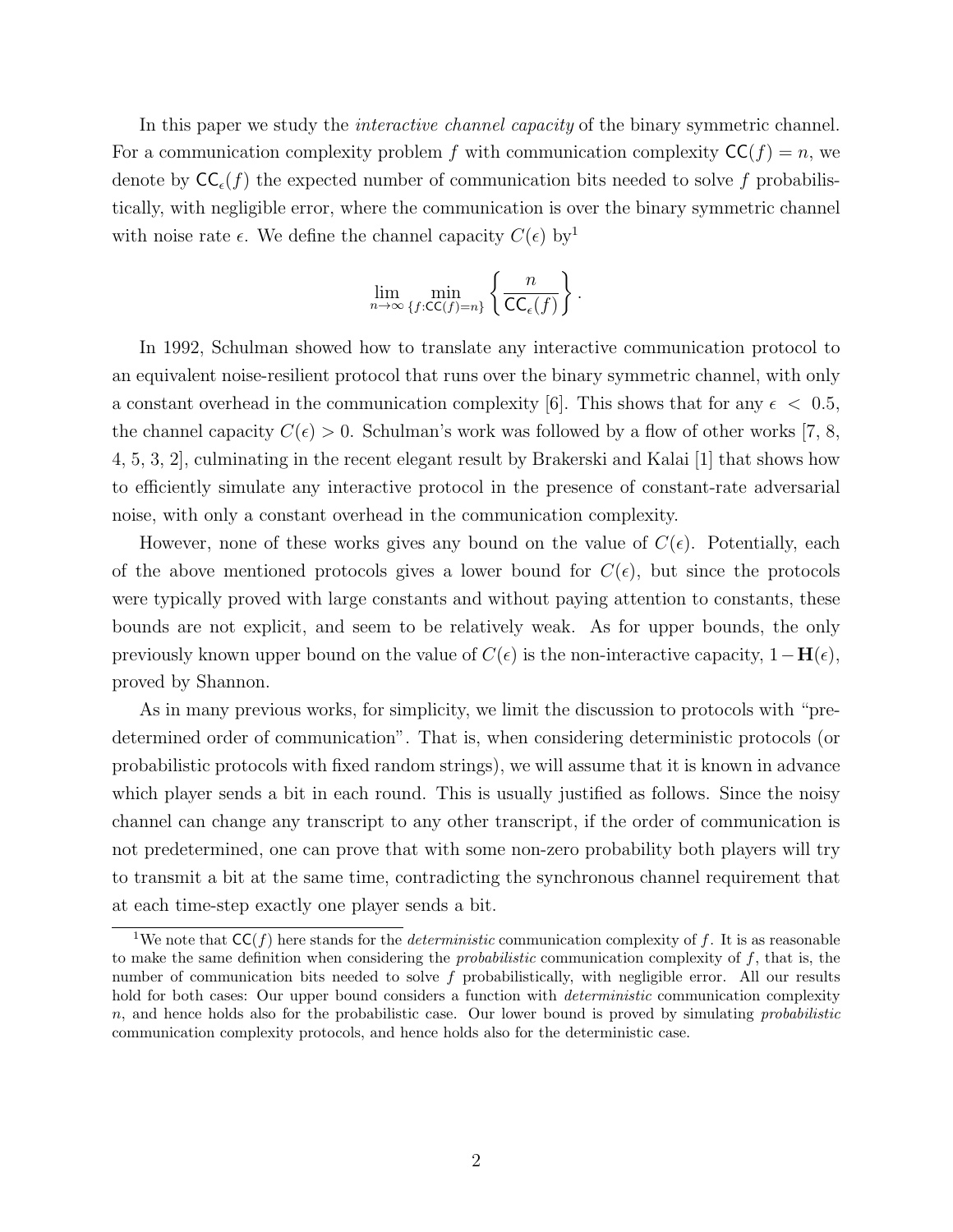### 1.1 Our Results

Our main result is the first upper bound on the value of  $C(\epsilon)$ :

$$
C(\epsilon) \leq 1 - \Omega\left(\sqrt{\mathbf{H}(\epsilon)}\right).
$$

In particular, for small enough  $\epsilon$ , this gives the first separation between interactive and non-interactive channel capacity, answering an open problem by Schulman [6].

We complement this result by a tight lower bound of

$$
C(\epsilon) \geq 1 - O\left(\sqrt{\mathbf{H}(\epsilon)}\right),\,
$$

for the alternating-turns case, where the first player sends bits in odd time-steps and the second player sends bits in even time-steps. More generally, the lower bound is obtained for the case where the pattern of turns taken by the two players is periodic with a small period. Moreover, the lower bound is valid for any pattern of turns in the asynchronous case, where one doesn't require that at each time-step exactly one player sends a bit, but rather the less restricting requirement that if both players try to send bits at the same time these bits are lost. As for the upper bound, while the main ideas of the proof may be valid for the asynchronous case as well, since the details of the proof are complicated in any case, we focus in this work on the synchronous case. We note however that our proof doesn't rely on any artifact of the synchronous channel and the ideas seem to be relevant for other cases as well.

To summarize, while there are still gaps between the validity models for the upper bound and the lower bound, they give a strong evidence that (in some models) the asymptotical behavior of  $C(\epsilon)$ , when  $\epsilon$  tends to 0, is  $1-\Theta\left(\sqrt{\mathbf{H}(\epsilon)}\right)$ . This compares to the non-interactive capacity of  $1 - \mathbf{H}(\epsilon)$ .

**Remark 1.1.** The exact type of channel considered may be important. Besides the case of predetermined order of communication, one can consider several other cases: The alternating case, where the players send bits alternately, or more generally, the periodic case, where the pattern of turns taken by the players is any periodic pattern with a small period; the asynchronous case, where if both players send bits at the same time these bits are lost; and the two-channel case, where each player can send bits over a separate channel whenever she wants, and we only count the number of bits that were actually sent.

An interesting case, that captures a large class of protocols, is the case where we allow any protocol where the pattern of turns taken by the two players is periodic with a small period. We note that for this class of protocols (specifically, where we allow any pattern with period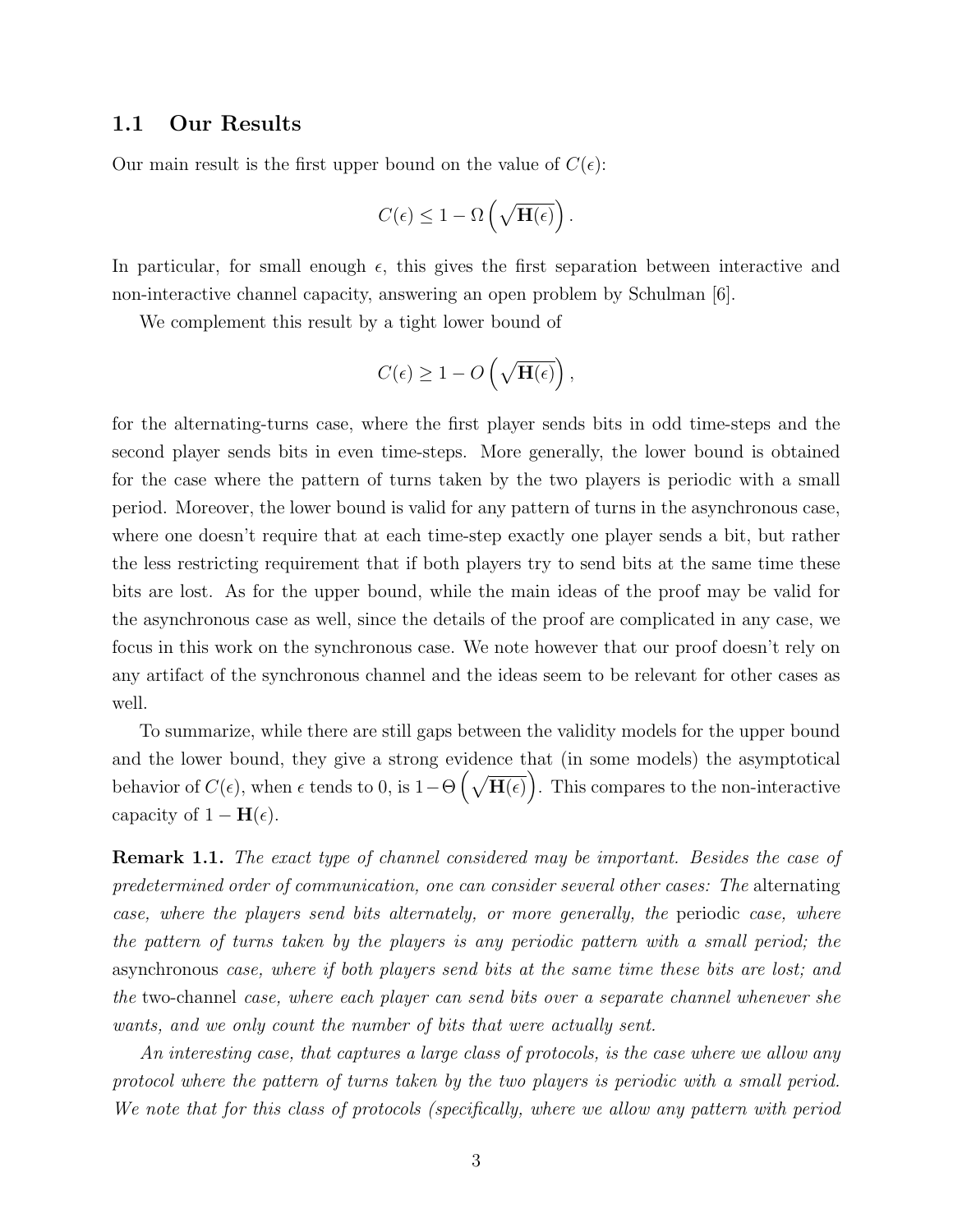of length up to  $O\left(\sqrt{\epsilon^{-1}\log(\epsilon^{-1})}\right)$ ), the upper bound and the lower bound are both valid (and match).

## 1.2 Techniques

### 1.2.1 Upper Bound

Our upper bound is proved by considering the pointer jumping game on  $2<sup>k</sup>$ -ary trees of depth d, with edges directed from the root to the leaves. The pointer jumping game is a communication game with two parties. We think of the vertices in even layers of the tree as "owned" by the first player, and the vertices in odd layers of the tree as "owned" by the second player. Each player gets as an input exactly one edge going out of every vertex that she owns. We denote by X the input for the first player, and by Y the input for the second player. For a pair of inputs,  $X, Y$ , there exists a unique leaf of the tree, reachable from the root using the edges of both  $X, Y$ . The players' mutual goal is to find that leaf.

We fix the noise rate of the channel to be  $\epsilon = \Theta\left(\frac{\log(k)}{k^2}\right)$  $\frac{g(k)}{k^2}$ . We think of  $\epsilon$  as a fixed small constant, and the depth of the tree d tends to infinity. We consider probabilistic communication complexity protocols that run over the binary symmetric channel with noise rate  $\epsilon$  and solve the pointer jumping game with probability of error  $\delta$ . We prove a lower bound on the expected number of bits communicated by the players during the execution of any such protocol. Our lower bound shows that the expected number of bits communicated is at least

$$
d \cdot (k + \Omega(\log(k))) \cdot (1 - 2\delta) - O(k).
$$

Fixing  $\delta = o(1)$ , and since the communication complexity of the problem on a non-noisy channel is  $\approx kd$ , the obtained upper bound on the channel capacity is

$$
1 - \Omega\left(\frac{\log(k)}{k}\right) = 1 - \Omega\left(\sqrt{\epsilon \log(\epsilon^{-1})}\right) = 1 - \Omega\left(\sqrt{\mathbf{H}(\epsilon)}\right).
$$

The very high level idea that we use for the proof of the lower bound on the communication complexity of the pointer jumping game is very simple. Suppose that the two players want to solve the pointer jumping game, over the noisy channel, with as low communication as possible. The most reasonable thing to do is to start by having the first player sending the first edge in the path to the correct leaf, that is, the edge leaving the root. Note that this edge is part of the input X. Sending this edge requires a communication of  $k$  bits, and note that the probability that one of these bits is received incorrectly is  $\Theta\left(\frac{\log(k)}{k}\right)$  $\binom{g(k)}{k}$ . At this point the players are faced with a dilemma. If they proceed by having the second player sending the k bits of the second edge, then with probability of  $\Theta\left(\frac{\log(k)}{k}\right)$  $\left(\frac{g(k)}{k}\right)$  these bits are lost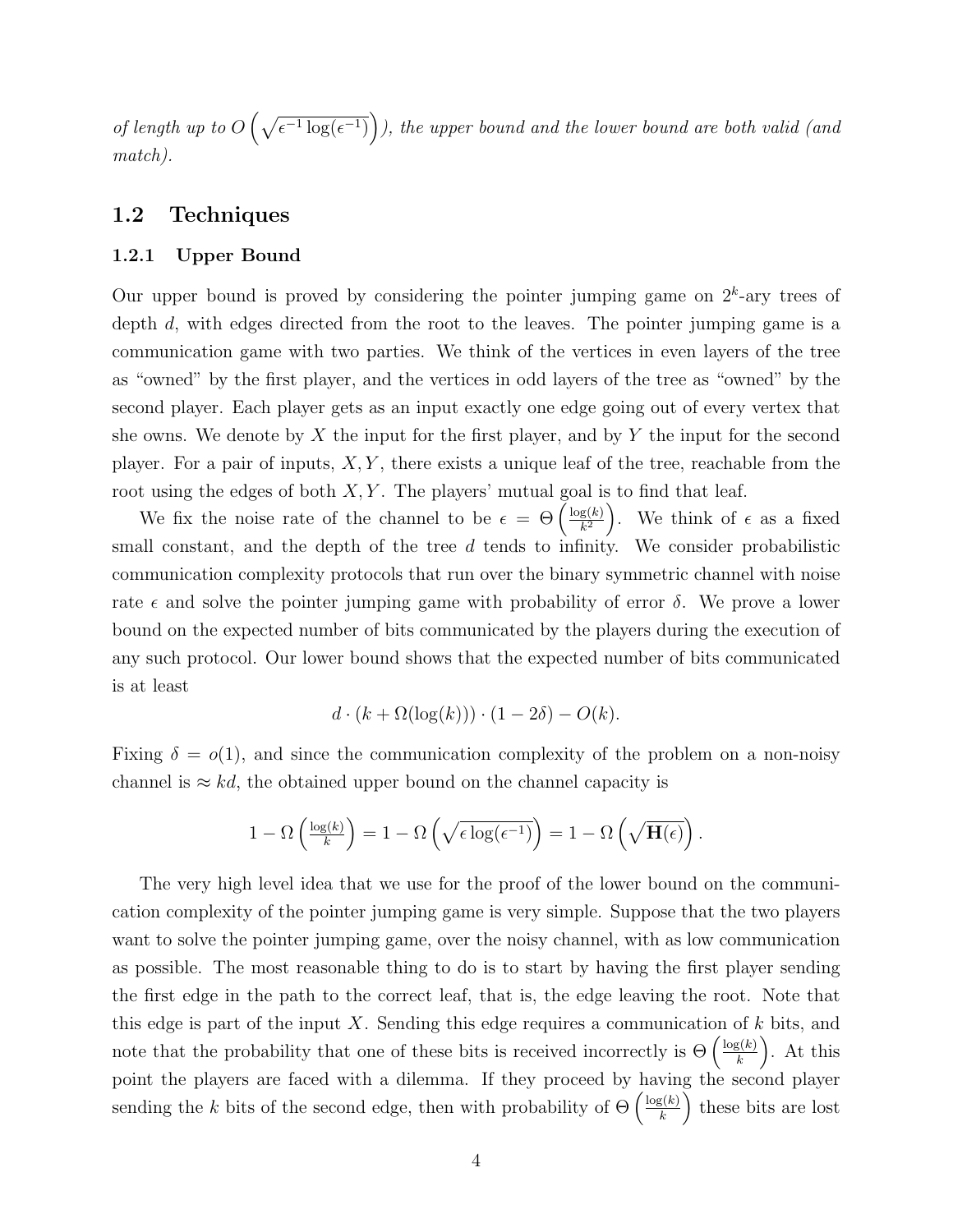because the second player didn't have the correct value of the first edge. Thus, in expectation  $\Theta(\log(k))$  bits are lost. On the other hand, if they proceed by having the first player sending additional bits in order to correct a possible error in the first  $k$  bits, then with probability close to 1 these additional bits are wasted, because the second player already had the correct value of the first edge.

While this seems like a simple and natural approach, attempts to formulate it must deal with several difficulties. First note that in order to obtain a meaningful lower bound, we need to show that the protocol "wastes"  $\Omega(\log(k))$  bits not only once, but rather  $\approx d$  times. The first time is easy because we can assume that the inputs  $X, Y$  are uniformly distributed on the set of all possible inputs. However, after conditioning the input distributions on a partial transcript of the protocol, the conditional distributions may be arbitrary. This means that some information is known about both inputs and in particular some information is known about the next edge that we consider. An important question is how to measure the amount of "information" known about the next edge, and more generally how to measure the amount of "progress" made by the two players towards the solution.

A first attempt may be to measure the information known on the next edge by Shannon entropy or by a variant such as relative entropy. The main problem with this approach is that even if the entropy of the edge is still large, say  $k^{0.1}$  bits, it is still possible that a certain value is obtained with probability close to 1. Thus, the other player can guess that edge with high probability even though the entropy is still relatively large. A second attempt may be to measure the information known on the next edge by min-entropy or by the logarithm of the  $l_2$  norm. The main problem with this approach is that these measures are not sub-additive. Therefore, the other player doesn't necessarily need to know the current edge in order to give information about the next edge, as she can give information about several branches of the tree simultaneously.

In addition to these difficulties, recall that we are proving a probabilistic lower bound so the probability of error must be taken into account, and that probability may be different on different branches of the communication protocol. Moreover, we are trying to prove a very tight lower bound, up to second order terms, and not up to a multiplicative constant as is usually done in probabilistic communication complexity.

To deal with all these issues we measure the progress made by the protocol, by several different measures. Given input distributions  $P_X, P_Y$  for the inputs of the two players, we denote by  $I_1$  the relative entropy of  $P_X$  with respect to the uniform distribution and by  $I_2$ the relative entropy of  $P_Y$  with respect to the uniform distribution. We denote  $I = I_1 + I_2$ . We denote by  $\kappa$  the min-entropy of the first edge. We say that a distribution  $P_X$  (or  $P_Y$ ) is flat if it is roughly uniform on a subset of inputs. More precisely, a distribution is flat if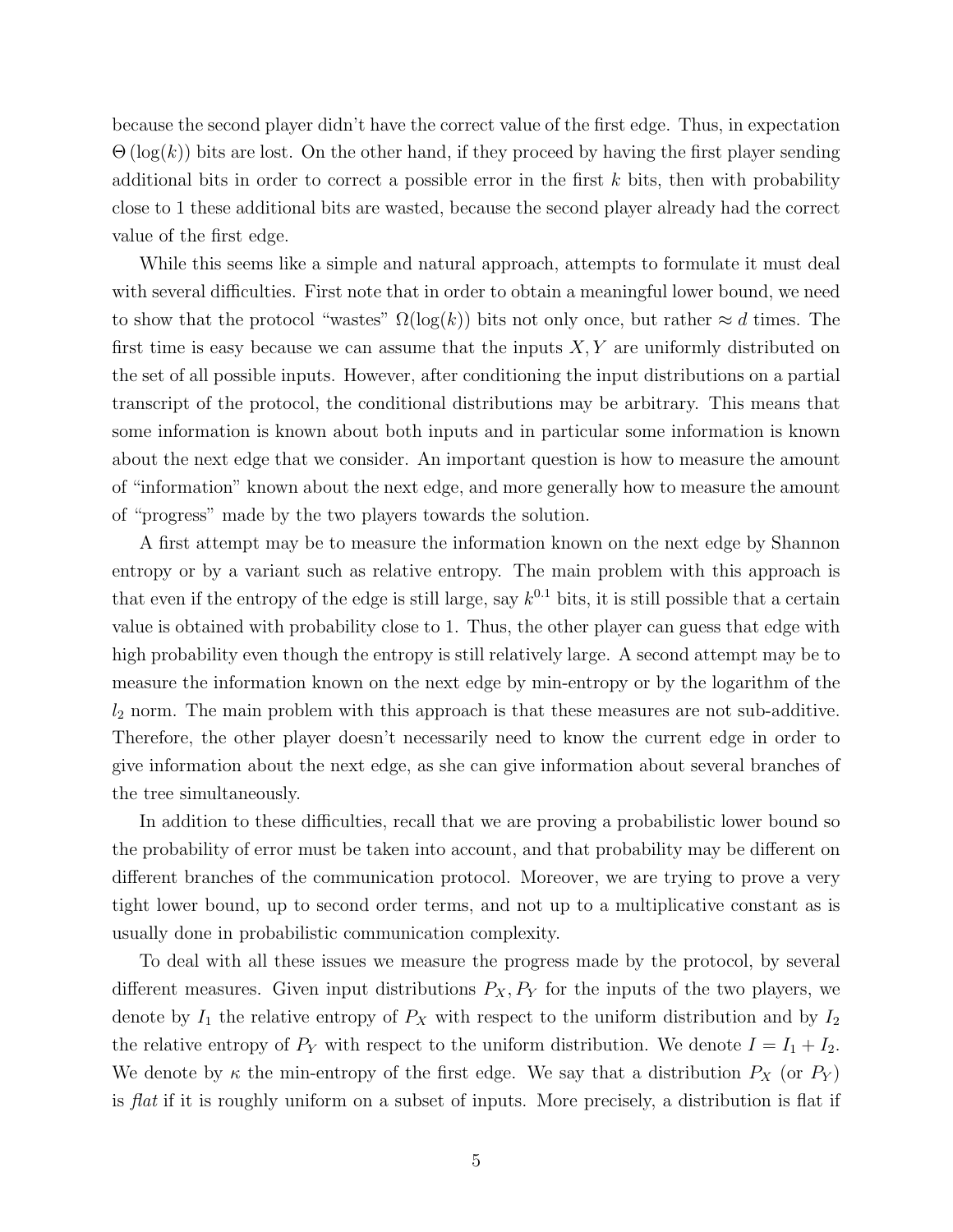it gives any two elements the same probability, up to a multiplicative factor of  $2^{0.01k}$ . We say that the game is nice if  $I_1 \le 10k$ ;  $I_2 \le 20k$ ;  $\kappa \ge 0.5k$ ; and  $P_X, P_Y$  are both flat. We inductively bound the communication complexity of any nice game by

$$
d \cdot (k + 0.1 \log(k)) \cdot (1 - 2\delta) - (k - \kappa) - 100k,
$$

and the communication complexity of any game (not necessarily nice) by

$$
d \cdot (k + 0.1 \log(k)) \cdot (1 - 2\delta) - 100I - 1000k.
$$

These two lemmas are proven simultaneously, by a mutual recursion, where each lemma assumes that the other lemma is correct for depth  $d' < d$ . Hence, both lemmas are correct for every  $d$ .

The proofs of the two lemmas are quite involved. To prove the first lemma (which is the main lemma and the more challenging one), we use an adversarial argument, where at each step we consider a block of the next  $t = \kappa + 0.25k$  bits transmitted by the protocol. We separate to cases according to the number of bits transmitted by each player. Denote by  $t_1$ the number of bits in that block that were sent by the first player. If  $t_1 < \kappa + 0.5 \log(k)$ , then since the channel is noisy, the second player can still not guess with high enough probability the exact value of the first edge and then the  $t - t_1$  bits that she sent are wasted with nonnegligible probability. On the other hand if  $t_1 \geq \kappa + 0.5 \log(k)$ , then the first player wasted  $0.5 \log(k)$  bits, since in our measure for the progress made by the protocol we measure the amount of information that is known about the first edge by  $k - \kappa$ .

In order to make this argument work, we need to "voluntarily" reveal to the two players some information about their inputs, even though that information is not given by the transcript of the communication protocol. This is done in order to make sure that the remaining game, that is, the game after conditioning on the partial transcript of the protocol and the additional information that we reveal, is nice with high probability. If the game that we get is nice, we recursively apply the first lemma and if it is not nice we recursively apply the second lemma.

As explained above, a major difficulty is that no measure of information is completely satisfying for our purpose. Shannon entropy has the disadvantage that even if the entropy is large it is possible that the variable can be guessed with high probability. Min-entropy and other similar measures have the disadvantage that they are not sub-additive. An idea that we extensively use in the proof of both lemmas is to "flatten" a distribution, that is, to make it flat. This is done by revealing to the two players the "flattening" values of certain variables. The flattening value is just a rounded estimate of the probability for a random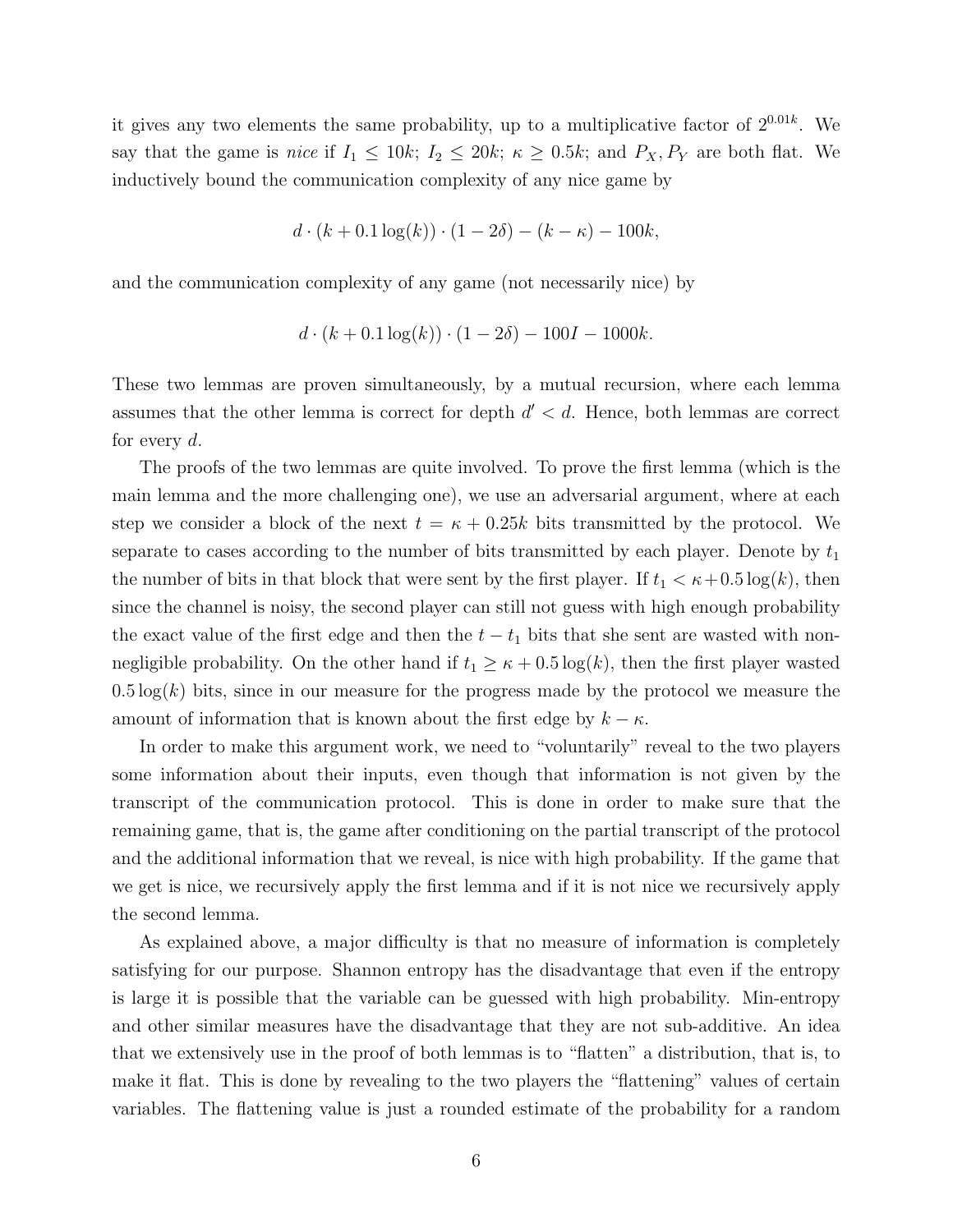variable to get the value that it actually gets. By revealing the flattening value, we partition the support of a distribution so that the distribution is presented as a convex combination of flat distributions. Working with flat distributions is significantly easier since the entropy and min-entropy of a flat distribution are almost equal, so one can use min-entropy and switch to entropy whenever subadditivity is needed.

#### 1.2.2 Lower Bound

We show that for any communication protocol  $\Pi$  of length n (where the players send bits in an alternating order), there exists a simulating protocol A that simulates  $\Pi$  over the binary symmetric channel with noise rate  $\epsilon$ . The simulating protocol communicates  $n\left(1+O\left(\sqrt{\mathbf{H}(\epsilon)}\right)\right)$  bits, and allows the players to retrieve the transcript of  $\Pi$ , except with probability negligible in n.

By fixing the random string for Π we can assume without loss of generality that Π is deterministic. Denote by T the tree underlying the protocol  $\Pi$  (that is, the binary tree with vertices that correspond to the transcripts of  $\Pi$ ). We will consider partial simulating protocols for  $\Pi$ , as follows. Before running a partial simulating protocol A, each of the players is assumed to have a vertex of the tree T. We call these vertices the start vertices. When A ends, each of the players holds another vertex of T. We call these vertices the end vertices. The end vertex of each of the players will be a descendant of her start vertex. In addition, if the players have the same start vertex, they reach the same end vertex with high probability. Moreover, if the two players have the same start vertex and the same end vertex then every edge on the path connecting the start vertex and the end vertex agrees with the execution of the protocol  $\Pi$  on the inputs  $X, Y$  of the two players. We denote the start vertices of the players by  $V_1$  and  $V_2$ , and the end vertices by  $V''_1$  and  $V''_2$ .

Fix  $\epsilon = \frac{\log(k)}{k^2}$  $\frac{g(k)}{k^2}$ , for a sufficiently large constant k. We recursively construct a sequence of partial simulating protocols.

The protocol  $A_1$  is defined as follows: In the first phase, the players run the protocol  $\Pi$ for k rounds, where each player runs  $\Pi$  starting from her start vertex. Denote by  $V'_1$  and  $V'_2$ the vertices in  $T$  reached by the players after the first phase.

The second phase is an error-detecting phase, where the players check if an error has occurred (that is, if at least one of the sent bits was received incorrectly). To do so, the players decide on a set F of  $r = C \log(k)$  random hash functions  $f: \{0,1\}^k \to \{0,1\}$ , using the shared random string, where  $C$  is a large odd constant.

The players exchange the evaluation of the hash functions in  $\mathcal F$  on the transcript of  $\Pi$ that they observed in the first phase, where each bit is sent C times. For every  $f \in \mathcal{F}$ , the first player computes the majority of the  $C$  (possibly noisy) copies of the bit that she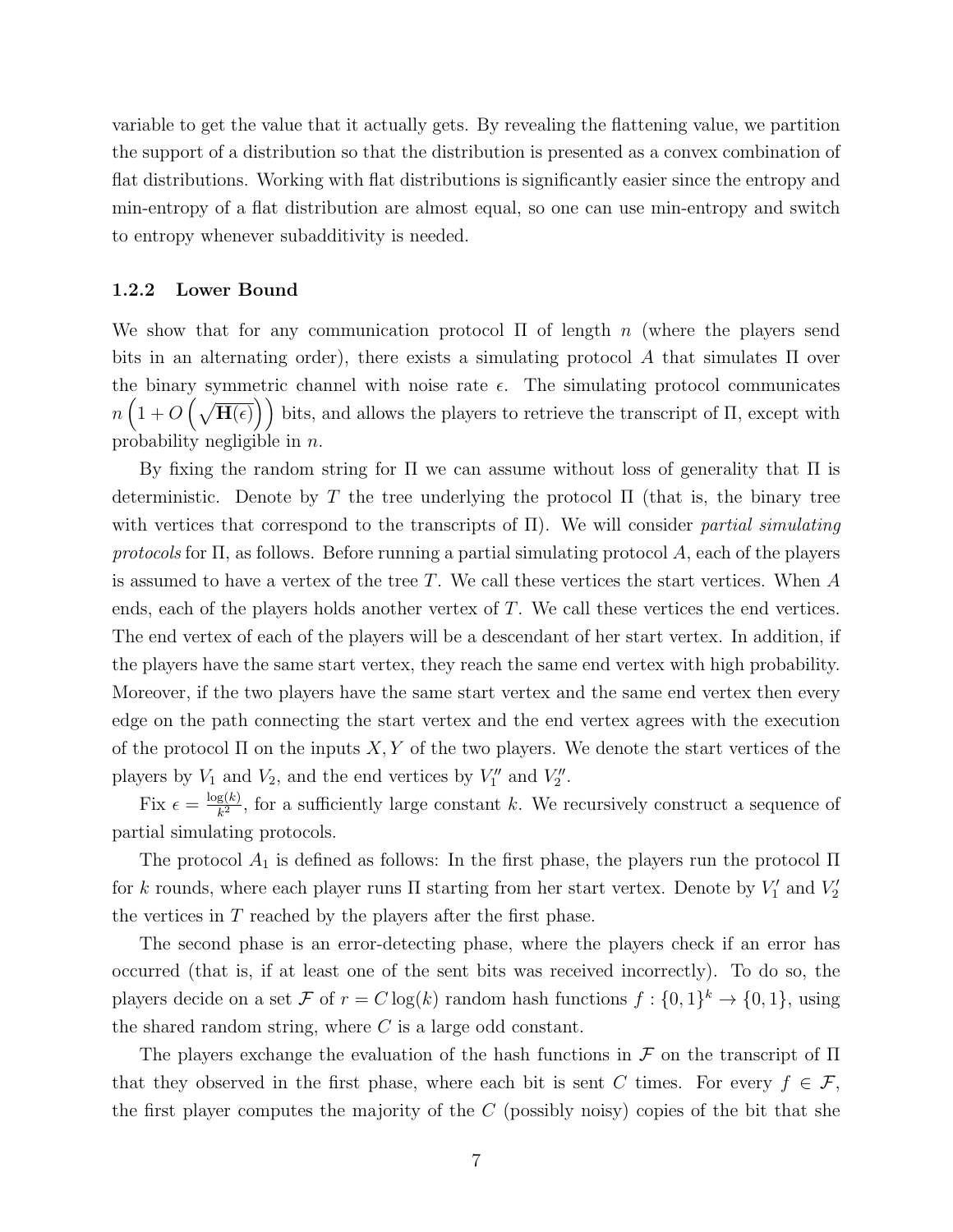got from the second player, and compares the majority bit against her own evaluation. If the first player finds that all the r majority bits match her bits, she sets her end vertex to  $V''_1 = V'_1$ . Otherwise, she rolls-back and sets her end vertex to  $V''_1 = V_1$ . The second player operates the same.

The protocol  $A_{i+1}$  is defined as follows: In the first phase, the players run the protocol  $A_i$ , k consecutive times. The second phase is again an error-detecting phase, and it is similar to the second phase of  $A_1$ , except that the size of the set F of random hash functions is now  $C^{i+1}\log(k)$  (instead of  $C\log(k)$ ), and that each of the bits is sent  $C^{i+1}$  times (instead of just  $C$  times).

We show that for large enough s, the protocol  $A_s$  has a very small probability of error while the number of bits that it transmits is close to the expected number of bits of the protocol Π that are retrieved.

### 1.3 Organization of the Paper

The paper is organized as follows. In Section 2, we prove our lower bound on the interactive channel capacity of the binary symmetric channel with noise rate  $\epsilon$ . As discussed above, this is done by presenting, for any communication protocol  $\Pi$  (where the players send bits in an alternating order), a simulating protocol A that simulates  $\Pi$  over the binary symmetric channel with noise rate  $\epsilon$ . The result is stated in Theorem 1.

The rest of the paper is devoted for the upper bound on the interactive channel capacity of the binary symmetric channel with noise rate  $\epsilon$ . As discussed above, this is done by proving a lower bound for the communication complexity of probabilistic protocols that solve the pointer jumping game over the binary symmetric channel with noise rate  $\epsilon$ .

In Section 3, we present the pointer jumping game and the models of communication complexity that we consider. We state our main result (a lower bound for the probabilistic communication complexity of the pointer jumping game over the binary symmetric channel) in Theorem 2.

In Section 4, we give notation and preliminaries.

In Section 5, we give many lemmas that may be of independent interest and are used in our main proof. We present the notion of *flat distribution*, as well as the "*flattening value*" that is used in order to present a distribution as a convex combination of flat distributions. We prove several lemmas about the flattening value. We also prove several lemmas that bound the entropy loss that occurs when one presents a distribution as a convex combination of other distributions.

In Section 6, we present several operations on pointer jumping games that are used in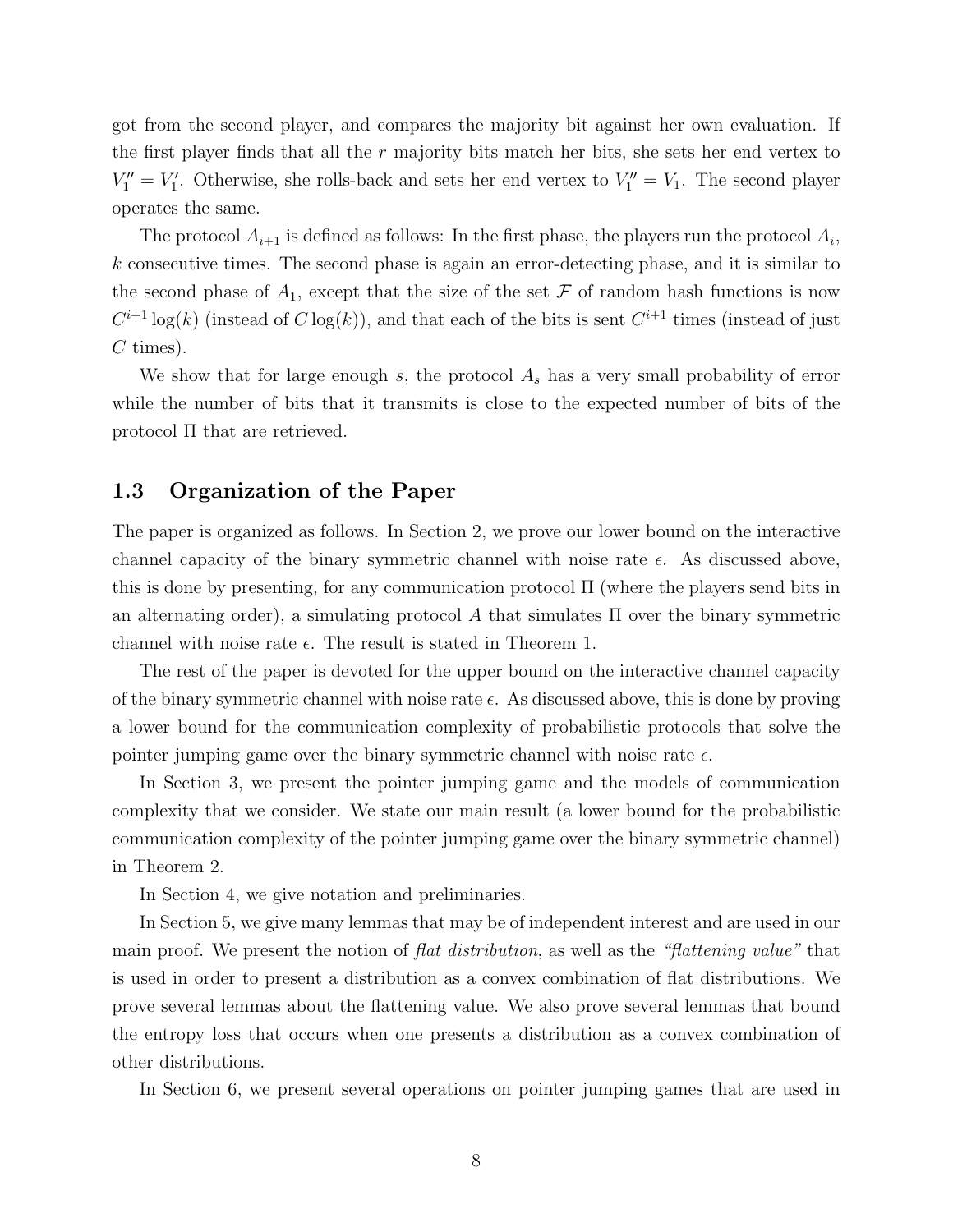our main proof. This includes conditioning a game on a feasible transcript, and reducing a game.

In Section 7, we give the proof of Theorem 2, given two central lemmas, Lemma 7.2 and Lemma 7.3. As discussed above, these lemmas prove lower bounds on the communication complexity of nice pointer jumping games, and general pointer jumping games, respectively. Lemma 7.2 is proved in Section 8, and Lemma 7.3 is proved in Section 9. We note that the only place where we use the fact that the channel is noisy is in the proof of Claim 8.21. All other claims are true even if the channel is not noisy.

# 2 The Simulating Protocol (Lower Bound on the Channel Capacity)

In this section we are given a probabilistic communication protocol Π between two players, where the communication is over a non-noisy binary channel. Our goal is to construct a simulating protocol A that simulates  $\Pi$  over the binary symmetric channel with noise rate  $\epsilon$ . We assume that  $\epsilon = \frac{\log(k)}{k^2}$  $\frac{g(k)}{k^2}$ , for a sufficiently large constant k. The protocol A simulates  $\Pi$  in the sense that it allows the players to retrieve the transcript of Π.

We assume that the players in a communication protocol share a random string. We assume without loss of generality that the given protocol Π is deterministic, as the players of the simulating protocol can fix the random string used by Π to their own shared random string. For simplicity, we assume that  $\Pi$  stops after the same number of rounds in every execution. Denote this number by n. The simulating protocol  $A$  will also stop after the same number of rounds in every execution.

In this section, we restrict the discussion to the case where the two players in Π send bits in an alternating order. We will construct a simulating protocol A that also has the alternating order property. We note that the result could be extended to the case where the pattern of turns taken by the two players is periodic with a small period. Moreover, the result could be extended to include any pattern of turns, in the asynchronous channel case, where one doesn't require that at each time-step exactly one player sends a bit, but rather the less restricting requirement that if both players try to send bits at the same time then these bits are lost.

**Theorem 1.** For any communication protocol  $\Pi$  of length n, as above, there exists a simulating protocol A that simulates  $\Pi$  over the binary symmetric channel with noise rate  $\epsilon$ . The simulating protocol A communicates  $n \cdot (1 + O(\sqrt{\mathbf{H}(\epsilon)}))$  bits, and allows the players to retrieve the transcript of  $\Pi$ , except with probability negligible in n.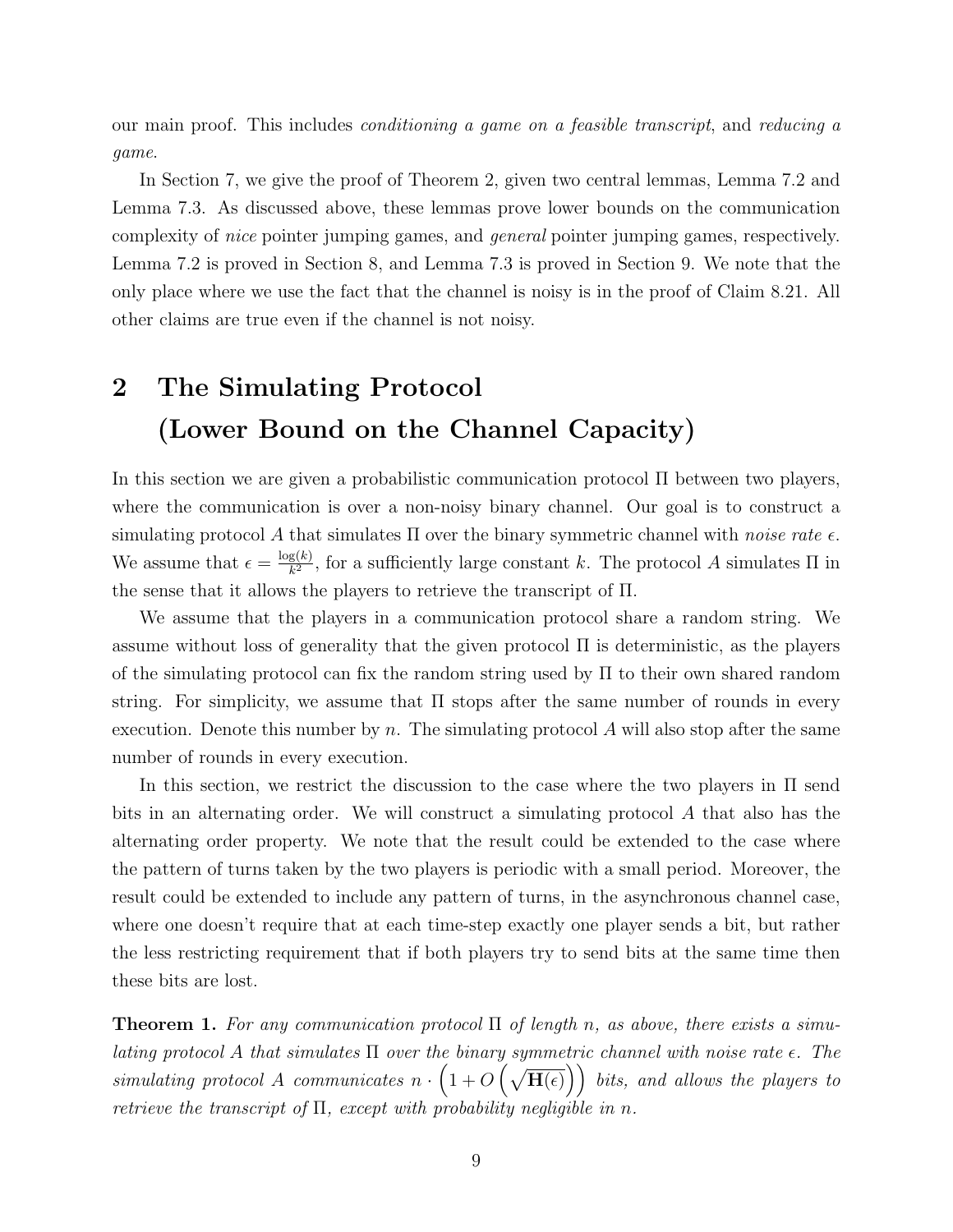*Proof.* Fix  $\epsilon = \frac{\log(k)}{k^2}$  $\frac{g(k)}{k^2}$ , where k is a sufficiently large constant. Since the protocol  $\Pi$  is assumed without loss of generality to be deterministic, we can think of it as a binary tree  $T$  of depth  $n$ , with edges labeled by either 0 or 1 (where the two edges going out of the same inner vertex are labeled differently). We think of the vertices in even layers of the tree as "owned" by the first player, and the vertices in odd layers of the tree as "owned" by the second player. Each player gets as an input exactly one edge going out of every vertex that she owns. In each round of  $\Pi$ , the player that owns the current vertex sends to the other player the bit label of the unique edge in his input going out of the current vertex.

We start by describing partial simulating protocols for Π. Before running a partial simulating protocol  $A$ , each of the players is assumed to have a vertex of  $T$ . We call these vertices the start vertices. When  $A$  ends, each of the players holds another (possibly different) vertex of T. We call these vertices the end vertices. We require that the end vertex of each of the players is a descendant of her start vertex. In addition, if the players have the same start vertex, they reach the same end vertex with high probability. Moreover, if the two players have the same start vertex and the same end vertex then every edge on the path connecting the start vertex and the end vertex is contained in the input of one of the players, that is, the path agrees with the protocol Π.

We denote the start vertices of the players by  $V_1$  and  $V_2$ , and the end vertices by  $V''_1$  and  $V''_2$ . For a vertex V of T, we denote by  $d(V)$  the depth of V in T, where the root has depth 0.

We measure the partial simulating protocol A using several parameters:

- 1. m is the number of bits communicated by the protocol in every execution.
- 2.  $\alpha$  is the maximal probability that the players disagree on the end vertex, assuming that they agreed on the start vertex. Formally,

$$
\alpha = \max_{\Pi, v} \Pr\left[V_1'' \neq V_2'' \mid V_1 = V_2 = v\right].
$$

3. t is the minimal expected depth gain, assuming that the players agreed on the start vertex. Formally,

$$
t = \min_{\Pi, v} \mathbf{E} \left[ d(V_1'') - d(V_1) \mid V_1 = V_2 = v \right],
$$

(where the minimum is taken over protocols  $\Pi$  of infinite length, so that a leaf is never reached).

For example, we can consider the protocol A that runs  $\Pi$  for a single round. This protocol has parameters  $m = 1$ ,  $\alpha = \epsilon$ , and  $t = 1$ .

We next recursively construct a sequence of partial simulating protocols  $A_1, \ldots, A_s$  for  $\Pi$ , where  $s = \lceil \log \log(n) \rceil$ . The parameters of the protocol  $A_i$  are denoted  $m_i, \alpha_i, t_i$ . We will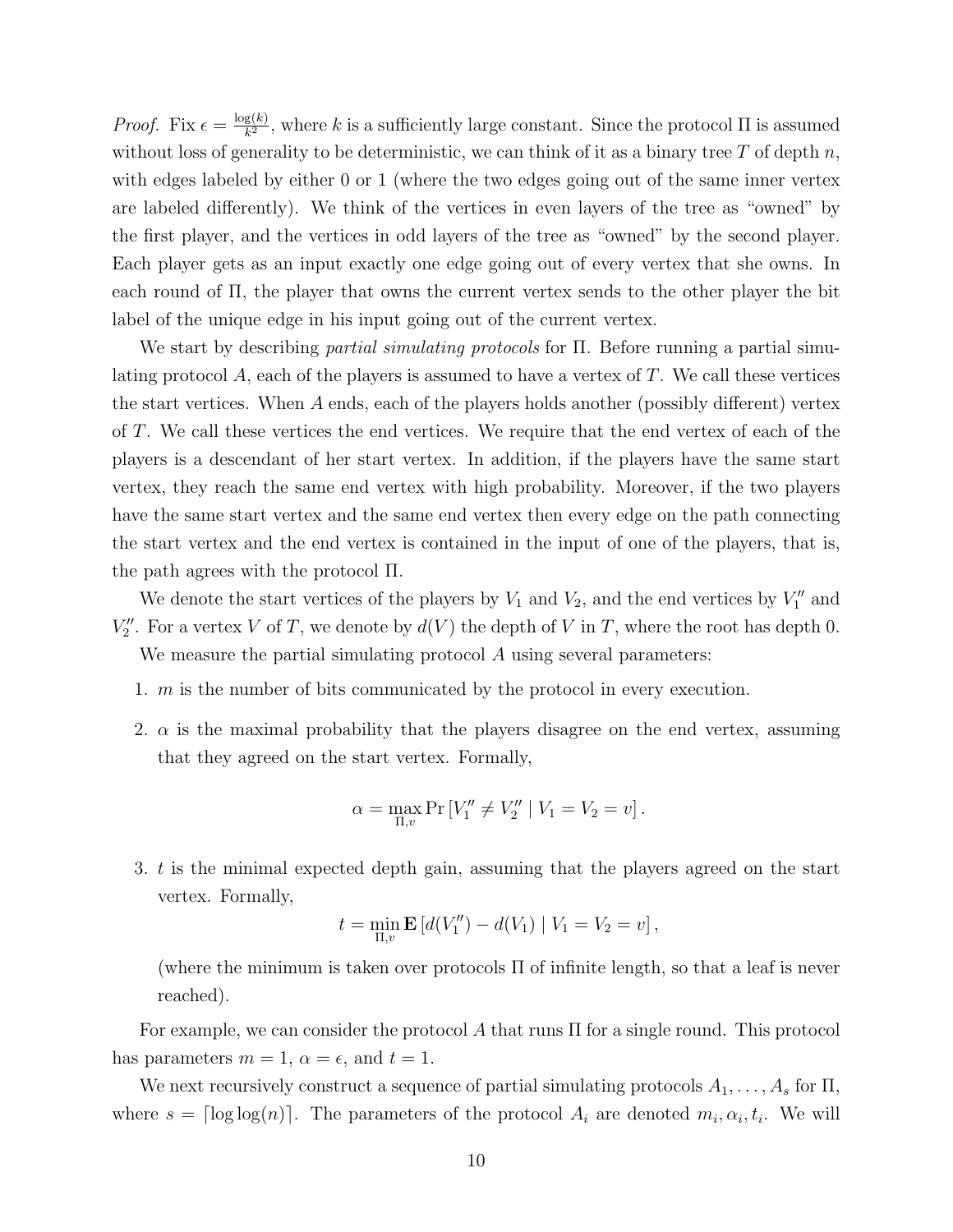show that the parameters of the protocols in the sequence keep improving. Specifically, as  $i$ gets larger,  $m_i$  and  $t_i$  increase, while  $\alpha_i$  decreases. We then construct the simulating protocol A using the protocol  $A_s$ .

Assume for simplicity and without loss of generality that  $k$  is even. We will assume that  $d(V_1), d(V_2)$  are both odd or both even.

**The protocol**  $A_1$ . The protocol  $A_1$  is defined as follows. In the first phase, the players run the protocol  $\Pi$  for k rounds, where each player runs  $\Pi$  starting from her start vertex. That is, the first player starts from the vertex  $V_1$ , and the second player starts from  $V_2$ . Denote by  $V'_1$  and  $V'_2$  the vertices in T reached by the players after the first phase.

The second phase is an error-detecting phase, where the players check if an error has occurred (that is, if at least one of the sent bits was received incorrectly). To do so, the players decide on a set F of  $r = 101 \log(k)$  random hash functions  $f: \{0,1\}^k \to \{0,1\}$ , using the shared random string. For concreteness, assume that each of the functions  $f \in \mathcal{F}$ is obtained by randomly selecting  $a \in \{0,1\}^k$ , and setting  $f(x) = \bigoplus_{i \in [k]} a_i \cdot x_i$ .

The players exchange the evaluation of the hash functions in  $\mathcal F$  on the transcript of  $\Pi$ that they observed in the first phase. Formally, for a pair of vertices  $V, V'$  of T, such that  $V'$ is a descendant of V, we denote by  $P(V, V')$  the labels of the edges on the path connecting V and V'. For every  $f \in \mathcal{F}$ , the first player sends the bit  $b_{f,1} = f(P(V_1, V'_1))$  to the second player 101 times. For every  $f \in \mathcal{F}$ , the second player sends the bit  $b_{f,2} = f(P(V_2, V'_2))$  to the first player 101 times. (If  $P(V_1, V'_1)$  or  $P(V_2, V'_2)$  are shorter than k bits, the players pad).

For every  $f \in \mathcal{F}$ , the first player computes the majority of the 101 (possibly noisy) copies of the bit  $b_{f,2}$  that she got from the second player, and compares the majority bit against her own  $b_{f,1}$  bit. If the first player finds that all the r majority bits match her r bits, she sets her end vertex to  $V_1'' = V_1'$ . Otherwise, she rolls-back and sets her end vertex to  $V_1'' = V_1$ . The second player operates the same.

We calculate the parameters of the protocol  $A_1$ :

- 1.  $m_1 = k + 2 \cdot 101^2 \log(k)$ : The protocol  $\Pi$  is run for k rounds, and the error-detecting phase adds  $2 \cdot 101 \cdot r = 2 \cdot 101^2 \cdot \log(k)$  rounds.
- 2.  $\alpha_1 \leq k^{-20}$ : Assume that the players agreed on the start vertex. They may disagree on the end vertex in one of two cases:

The first case is when  $b_{f,1} = b_{f,2}$  for every  $f \in \mathcal{F}$ , although an error has occurred in the k bits of the protocol  $\Pi$  that were sent in the first phase. This happens with probability at most  $2^{-r} = k^{-101}$ .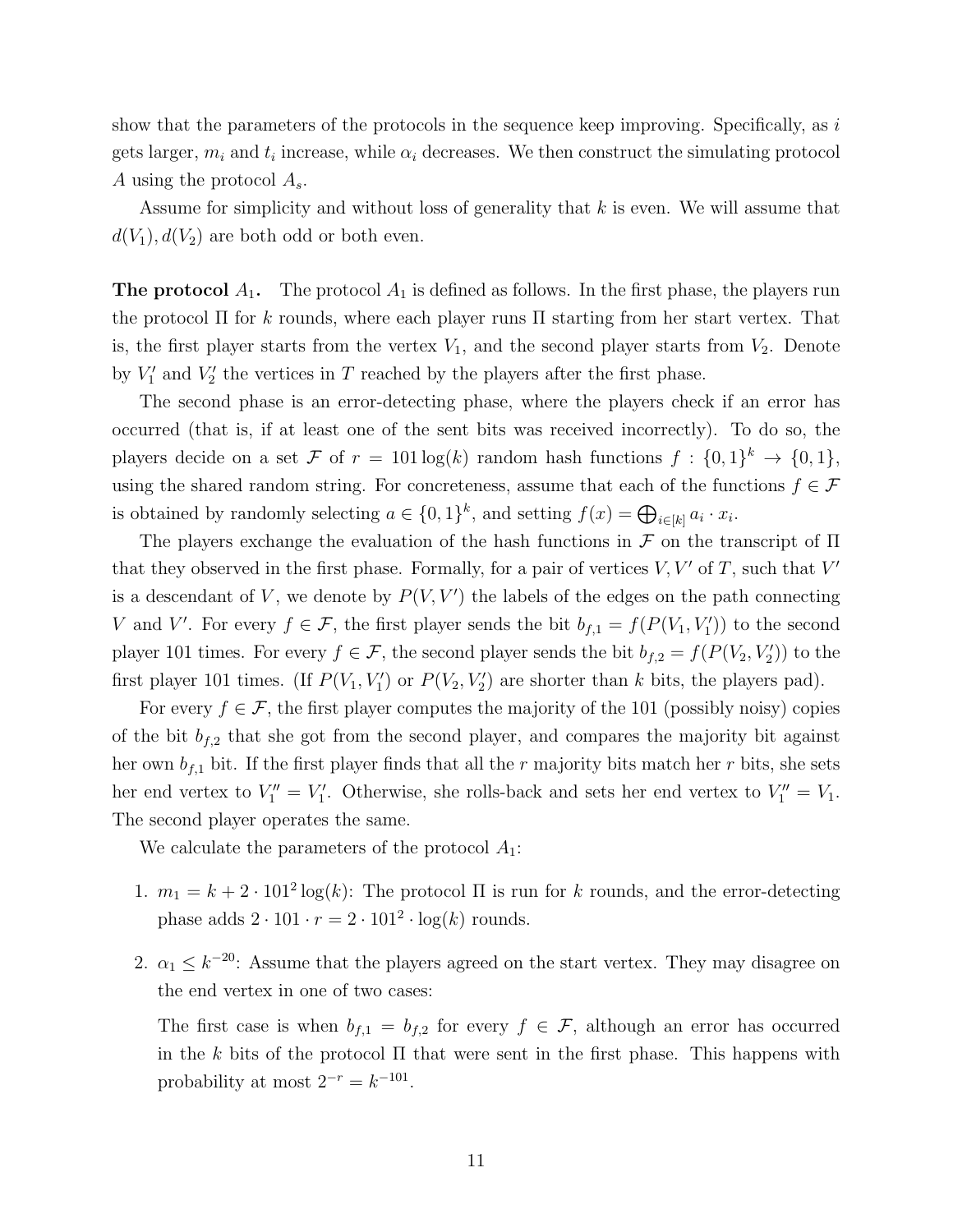The second case is when one of the majorities got flipped. That is, there exists  $f \in \mathcal{F}$ , such that out of the 101 received copies of  $b_{f,1}$  or of  $b_{f,2}$ , at least 51 were noisy. This happens with probability at most  $2 \cdot r \cdot 2^{101} \cdot \epsilon^{51} \leq \epsilon^{20}$ .

3.  $t_1 \geq k \left(1 - \frac{2 \log(k)}{k}\right)$  $\left(\frac{g(k)}{k}\right)$ : Assuming the players had the same start vertex, a roll-back can only occur if one of the  $m_1$  bits exchanged by  $A_1$  is noisy. This happens with probability of at most  $m_1 \cdot \epsilon \leq \frac{2 \log(k)}{k}$  $\frac{g(k)}{k}$ . Therefore, with probability  $1 - \frac{2 \log(k)}{k}$  $\frac{g(k)}{k}$ , the depth gain is k.

**The protocol**  $A_{i+1}$ . The protocol  $A_{i+1}$  is defined as follows. In the first phase, the players run the protocol  $A_i$ , k consecutive times. The start vertices for the first execution of  $A_i$  are  $V_1$  and  $V_2$ . The start vertices for the  $(j+1)^{th}$  execution of  $A_i$  are the end vertices of the  $j^{th}$ execution. Denote by  $V_1'$  and  $V_2'$  the vertices in T reached by the players after the first phase.

The second phase is again an error-detecting phase, and it is similar to the second phase of  $A_1$ , except that the size of the set F of random hash functions is now  $r_{i+1} = 101^{i+1} \log(k)$ (instead of  $r = 101 \log(k)$ ), and that each of the bits  $b_{f,1}$  and  $b_{f,2}$  is sent  $101^{i+1}$  times (instead of just 101 times).

We calculate the parameters of the protocol  $A_{i+1}$ :

- 1.  $m_{i+1} = k \cdot m_i + 2 \cdot 101^{2i+2} \log(k)$ : The protocol  $A_i$  is run k times, and the error-detecting phase adds  $2 \cdot 101^{i+1} \cdot r_{i+1} = 2 \cdot 101^{2i+2} \cdot \log(k)$  rounds.
- 2.  $\alpha_{i+1} \leq k^{-20^{i+1}}$ : Assume that the players agreed on the start vertex. They may disagree on the end vertex in one of two cases:

The first case is when  $b_{f,1} = b_{f,2}$  for every  $f \in \mathcal{F}$ , although the strings  $P(V_1, V'_1)$  and  $P(V_2, V_2')$  do not match. This happens with probability at most  $2^{-r_{i+1}} = k^{-101^{i+1}}$ .

The second case is when one of the majorities got flipped. That is, there exists  $f \in \mathcal{F}$ , such that out of the  $101^{i+1}$  received copies of  $b_{f,1}$  or of  $b_{f,2}$ , more than half were noisy (and in particular, more than  $0.5 \cdot 101^{i+1}$ ). This happens with probability at most  $2 \cdot r_{i+1} \cdot 2^{101^{i+1}} \cdot \epsilon^{0.5 \cdot 101^{i+1}} \leq \epsilon^{20^{i+1}}.$ 

3.  $t_{i+1} \geq k \cdot t_i \left(1 - k^{-10^i}\right)$ : Assume that the players agreed on the start vertex. A roll-back can only occur in one of two cases:

The first case is when one of the majorities got flipped. As computed above, this happens with probability at most  $k^{-20^{i+1}}$ .

The second case is when in one of the  $k$  executions of  $A_i$ , the players agree on the start vertex, but disagree on the end vertex. This happens with probability at most  $k \cdot \alpha_i$ .

Thus, a roll-back occurs with probability at most  $k^{-15^i}$ .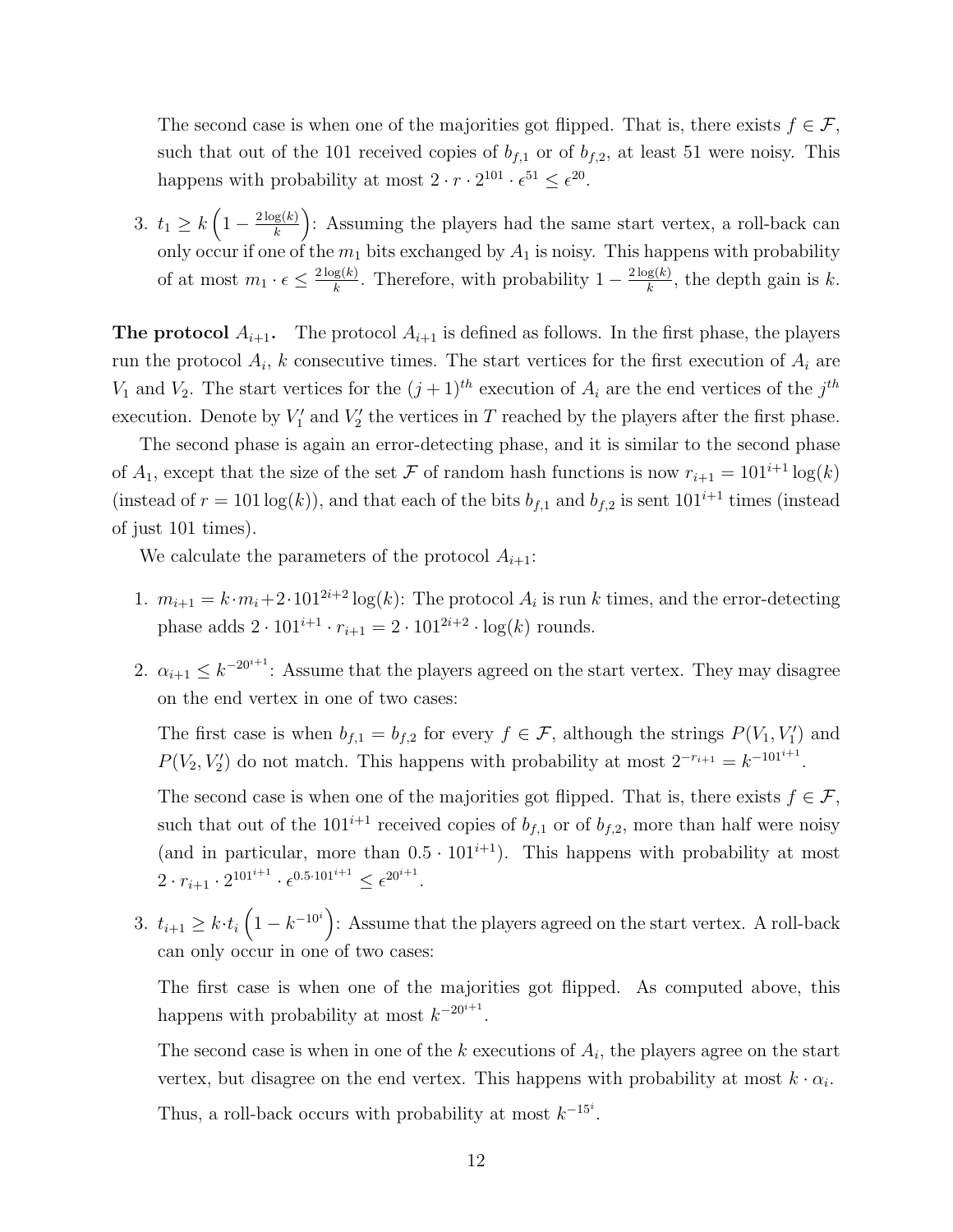Note also that if the players agree on the start vertex of the  $j<sup>th</sup>$  execution of  $A_i$  (and event that occurs when the second case doesn't occur, and in particular, it occurs with probability of at least  $1 - k^{-15^i}$ , the expected depth gain from the  $j^{th}$  execution of  $A_i$ is at least  $t_i$ .

Therefore, the total gain from the k executions of  $A_i$  is at least  $(1 - k^{-15^i}) \cdot k \cdot t_i$ . A roll back occurs with probability of at most  $k^{-15^i}$ , and costs us at most  $m_{i+1} < (2k)^{i+1}$  (and note that  $k^{-15^i} \cdot (2k)^{i+1} \leq k^{-11^i}$ ). Thus, the total gain is at least  $(1 - k^{-15^i}) \cdot k \cdot t_i - k^{-11^i} \geq$  $(1 - k^{-10^{i}}) \cdot k \cdot t_{i}.$ 

We explicitly bound the parameters of  $A_s$ . There exists a constant  $c \in \mathbb{R}^+$  such that  $m_{i+1} \leq k \cdot m_i + c^{i+1} \log(k)$ . By induction on *i* it holds that

$$
m_i \le k^i + k^{i-1}c^1 \log(k) + k^{i-2}c^2 \log(k) + \ldots + k^0 c^i \log(k) \le k^i + 2c \cdot k^{i-1} \log(k).
$$

Thus,

$$
m_s \leq k^s \left( 1 + O\left(\frac{\log(k)}{k}\right) \right).
$$

In addition,

$$
t_s \geq k^s \left(1 - \frac{2 \log(k)}{k}\right) \prod_{i \in \{1, \dots, s\}} \left(1 - k^{-10^i}\right)
$$
  
 
$$
\geq k^s \left(1 - \frac{2 \log(k)}{k} - \sum_{i \in \{1, \dots, s\}} k^{-10^i}\right) \geq k^s \left(1 - O\left(\frac{\log(k)}{k}\right)\right).
$$

Moreover,

$$
\alpha_s \leq k^{-20^{\log\log(n)}} \leq 2^{-\log^4(n)},
$$

which is negligible in  $n$ .

The protocol A. The simulating protocol A for  $\Pi$  runs the protocol  $A_s$  sequentially  $a=\frac{n}{t}$  $\frac{n}{t_s} \cdot \left(1 + \frac{\log(k)}{k}\right)$  times.

We calculate the parameters of the protocol A:

1.  $m = a \cdot m_s = n \cdot \frac{m_s}{t_s}$  $\frac{n_s}{t_s} \cdot \left( 1 + \frac{\log(k)}{k} \right) = n \cdot \left( 1 + O\left( \frac{\log(k)}{k} \right) \right)$  $\left(\frac{g(k)}{k}\right)\bigg).$ 2.  $\alpha \leq n \cdot \alpha_s \leq 2^{-\log^3(n)}$ . 3.  $t \geq a \cdot t_s \cdot (1 - n \cdot \alpha_s) > n \cdot \left(1 + \frac{\log(k)}{2k}\right).$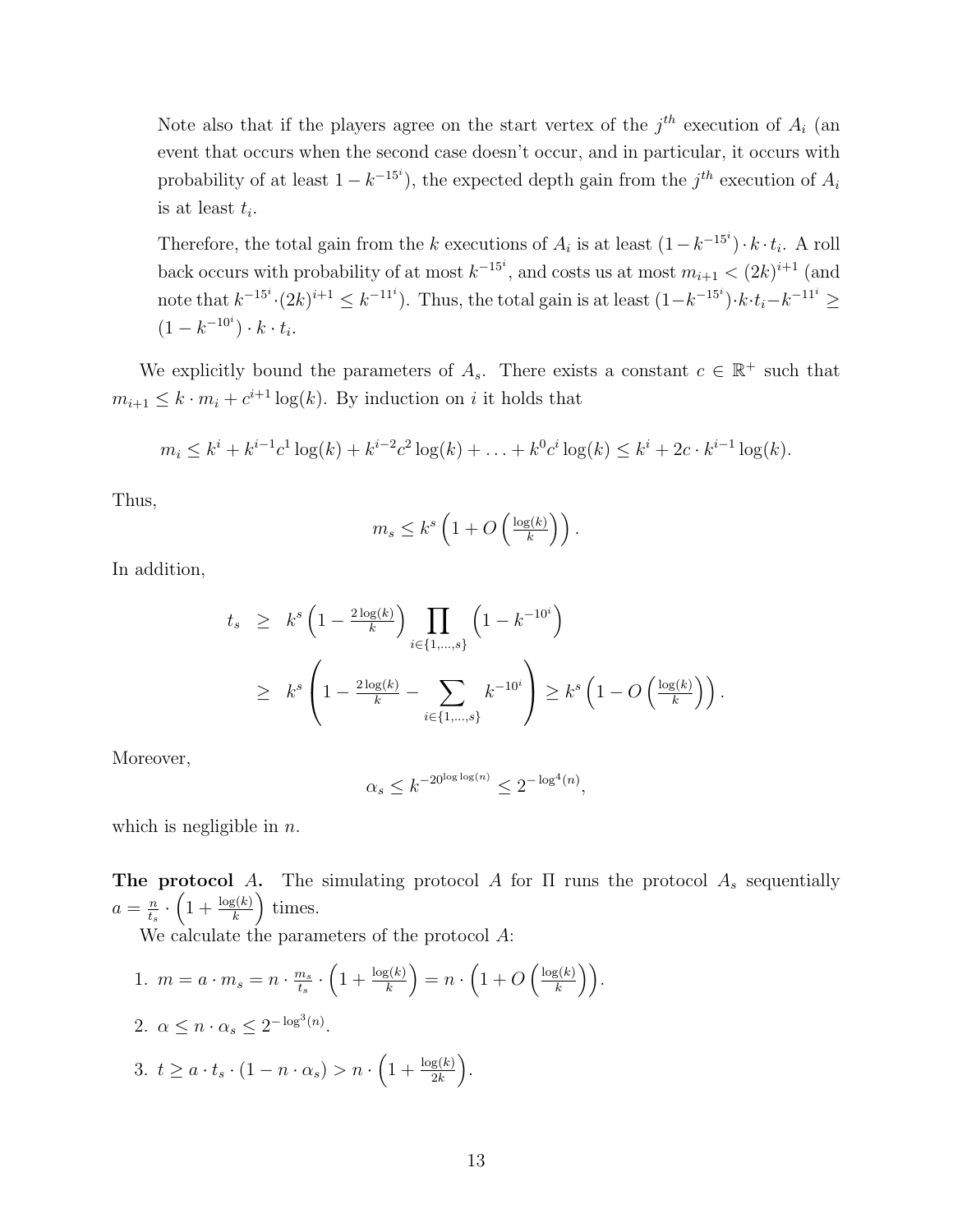Since the bound that we have on  $t_s$  applies to every protocol  $\Pi$  and every start vertex  $v$ , we get by Azuma's inequality, that the depth of the end vertex reached by  $A$  is with high probability close to its expectation, and in particular is at least n. That is, except with negligible probability in n, the protocol A retrieves the transcript of  $\Pi$  completely. Note that

$$
\frac{m}{n} = 1 + O\left(\frac{\log(k)}{k}\right) = 1 + O\left(\sqrt{\epsilon \log(\epsilon^{-1})}\right) = 1 + O\left(\sqrt{\mathbf{H}(\epsilon)}\right).
$$

**Remark 2.1.** By setting s to a higher value, we can further decrease the error probability of A.

Remark 2.2. If the noise rate of the channel is large, one can first reduce it by repetition and then, when it is small enough, apply our protocol.

# 3 Pointer Jumping Games

### 3.1 Games

Let  $k, d \in \mathbb{N}$ , and let T be the  $2^k$ -ary tree of depth d, with edges directed from the root to the leaves. Denote the vertex set of  $T$  by  $V$ , and the edge set of  $T$  by  $E$ . Denote by Even(T)  $\subseteq V$  the set of non-leaf vertices at an even depth of T, and by  $\text{Odd}(T) \subseteq V$  the set of non-leaf vertices at an odd depth of  $T$  (where the depth of the root is 0).

The pointer jumping game is a communication game with two parties, called the *first player* and the *second player*. We think of the vertices in  $Even(T)$  as "owned" by the first player, and the vertices in  $Odd(T)$  as "owned" by the second player. Each player gets as an input exactly one edge going out of every node that she owns. We denote by  $x$  the input for the first player, and by y the input for the second player. That is, the input x is a set of edges that contains exactly one edge leaving each vertex in an even layer, and the input y is a set of edges that contains exactly one edge leaving each vertex in an odd layer. We denote by  $\mathcal{X}(T)$  the set of all possible inputs x for the first player, and by  $\mathcal{Y}(T)$  the set of all possible inputs  $y$  for the second player.

For a pair of inputs  $x \in \mathcal{X}(T)$  and  $y \in \mathcal{Y}(T)$ , we denote by  $L(x, y)$  the unique leaf of T reachable from the root using the edges of  $x \cup y$ . The players' mutual goal is to find the leaf  $L(x, y)$ .

For a random variable Z, we denote by  $P_Z$  the distribution of Z.

**Definition 3.1 (Pointer Jumping Game).** Let  $k, d \in \mathbb{N}$ , and let T be the  $2^k$ -ary tree of depth d. Let  $P_X : \mathcal{X}(T) \to [0,1]$  and  $P_Y : \mathcal{Y}(T) \to [0,1]$  be a pair of distributions.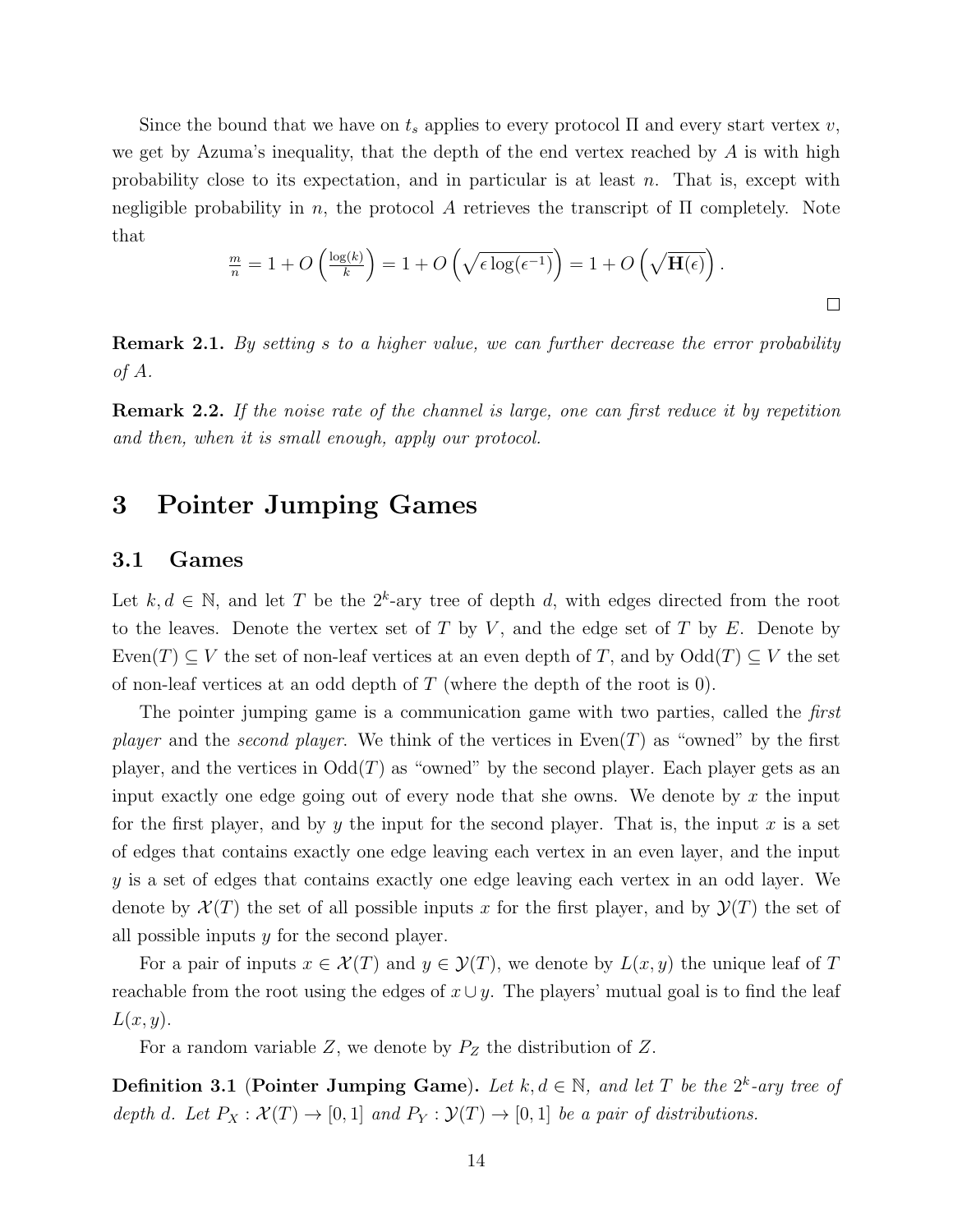The pointer jumping game G with parameters  $(k, d, P_X, P_Y)$  is the following two players communication game: A set  $X \in \mathcal{X}(T)$  is drawn according to  $P_X$ , and is given as input to the first player. A set  $Y \in \mathcal{Y}(T)$  is (independently) drawn according to  $P_Y$ , and is given as input to the second player. It is assumed that both players know  $k, d, P_X, P_Y$ . The players' mutual goal is to both output the leaf  $L(X, Y)$ .

We will sometimes write the parameters of the game G as  $(k, d, X, Y)$  instead of  $(k, d, P_X, P_Y)$ .

### 3.2 Protocols

We will consider the communication complexity of pointer jumping games (or simply "games"), in the case where the players communicate through an  $\epsilon$ -noisy channel, and where they are allowed to err with probability  $\delta$ , for some  $\epsilon, \delta \in [0, 1]$ . An  $\epsilon$ -noisy channel is a channel that flips each communicated bit (independently) with probability  $\epsilon$ .

**Definition 3.2** (Protocol). Let G be a game with parameters  $(k, d, P_X, P_Y)$ , and let  $\epsilon, \delta \in$ [0, 1]. A protocol  $\Pi$  for G with noise rate  $\epsilon$  and error  $\delta$  is a pair of probabilistic strategies, one for each player (if the strategies are deterministic, we will say that the protocol is deterministic).

The protocol proceeds in rounds. In each round (exactly) one of the players sends a bit to the other player through an  $\epsilon$ -noisy channel. At the end of the protocol both players output the correct vertex  $L(X, Y)$  with probability at least  $1 - \delta$ . The probability here is taken over the selection of inputs, the randomness of the players' strategies, and the channel's noise.

Predetermined Turns. When considering deterministic protocols (or probabilistic protocols with fixed random strings), we will assume that it is known in advance which player sends a bit in each round. That is, for a given protocol, the order of communication is predetermined, and does not depend on the inputs and on the transcript of the communication (that is, the bits sent so far).

This is justified as follows: Note that in each round both players must know who speaks next, because we require that in each round (with probability 1) exactly one of the players sends a bit. Moreover, since the channel is noisy, every transcript can be changed by the channel to any other transcript. Therefore, for fixed inputs x and y, the identity of the player who speaks next cannot depend on the transcript. Since we consider a product distribution over the inputs, the order of communication must be the same for every pair  $x, y$ .

Balanced Protocols. In our main lower bound proof, it will be convenient to assume that every deterministic protocol satisfies the following property: At every stage of the protocol,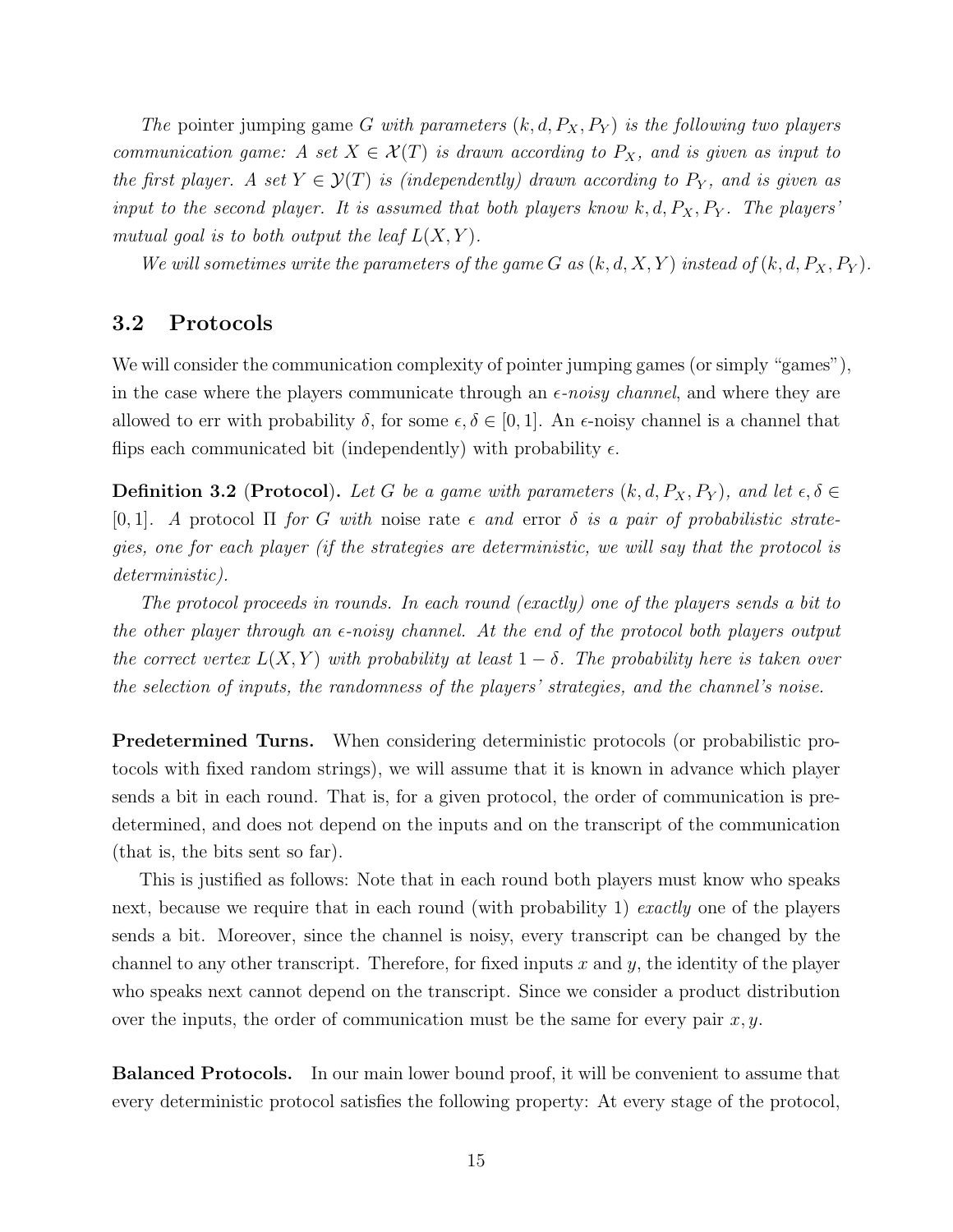if the protocol ends within the next  $2k$  rounds with probability greater than 0, then it ends within the next  $2k$  rounds with probability 1, where the probability is over the selection of inputs and the channel's noise. Protocols that satisfy the above property are called balanced.

We remark that every protocol can be converted into a balanced protocol by adding  $2k$ dummy rounds at the end of the protocol. Therefore, any lower bound proven for balanced protocols holds for general protocols, up to an additive  $2k$  term. Hence, it suffices to only consider balanced protocols when proving our lower bound.

In all that comes below, when considering deterministic protocols, we will refer to a protocol that is not necessarily balanced as a general protocol, and refer to a balanced protocol simply as a protocol.

Bounded Number of Rounds. For simplicity, we will only consider protocols with some finite bound on the number of rounds. The bound can be arbitrarily large (say, double exponential in  $kd$ ) so its affect on the probability of error is negligible. The reason that this simplifies the presentation is that this way the number of deterministic protocols is finite, so the deterministic communication complexity of a game can be defined as the minimum over these protocols, rather than the infimum.

### 3.3 Communication Complexity

#### **Definition 3.3 (Communication Complexity).** Let G be a game with parameters

 $(k, d, P_X, P_Y)$ . Let  $\epsilon, \delta \in [0, 1]$ . Denote by  $\mathcal{P}_{\epsilon, \delta}^*$  the set of all probabilistic protocols for G with noise rate  $\epsilon$  and error  $\delta$ , and by  $\mathcal{P}_{\epsilon,\delta}$  the set of all (balanced) deterministic protocols for G with noise rate  $\epsilon$  and error  $\delta$ .

Let  $\Pi \in \mathcal{P}^*_{\epsilon,\delta}$  be a protocol. The (expected) communication complexity of the protocol  $\Pi$ , denoted  $\mathsf{CC}(\Pi)$ , is the expected number of bits communicated by the players during the execution of the protocol. The expectation here is taken over the selection of inputs, the randomness of the players' strategies, and the channel's noise.

The (expected) probabilistic communication complexity of the game G, denoted  $\mathsf{CC}^*_{\epsilon,\delta}(G)$ , is given by

$$
\mathsf{CC}^*_{\epsilon,\delta}(G)=\inf_{\Pi\in\mathcal{P}^*_{\epsilon,\delta}}\left\{\mathsf{CC}(\Pi)\right\}.
$$

The (expected) deterministic communication complexity of the game G, denoted  $\mathsf{CC}_{\epsilon,\delta}(G)$ , is given by

$$
\mathsf{CC}_{\epsilon,\delta}(G) = \min_{\Pi \in \mathcal{P}_{\epsilon,\delta}} \left\{ \mathsf{CC}(\Pi) \right\}.
$$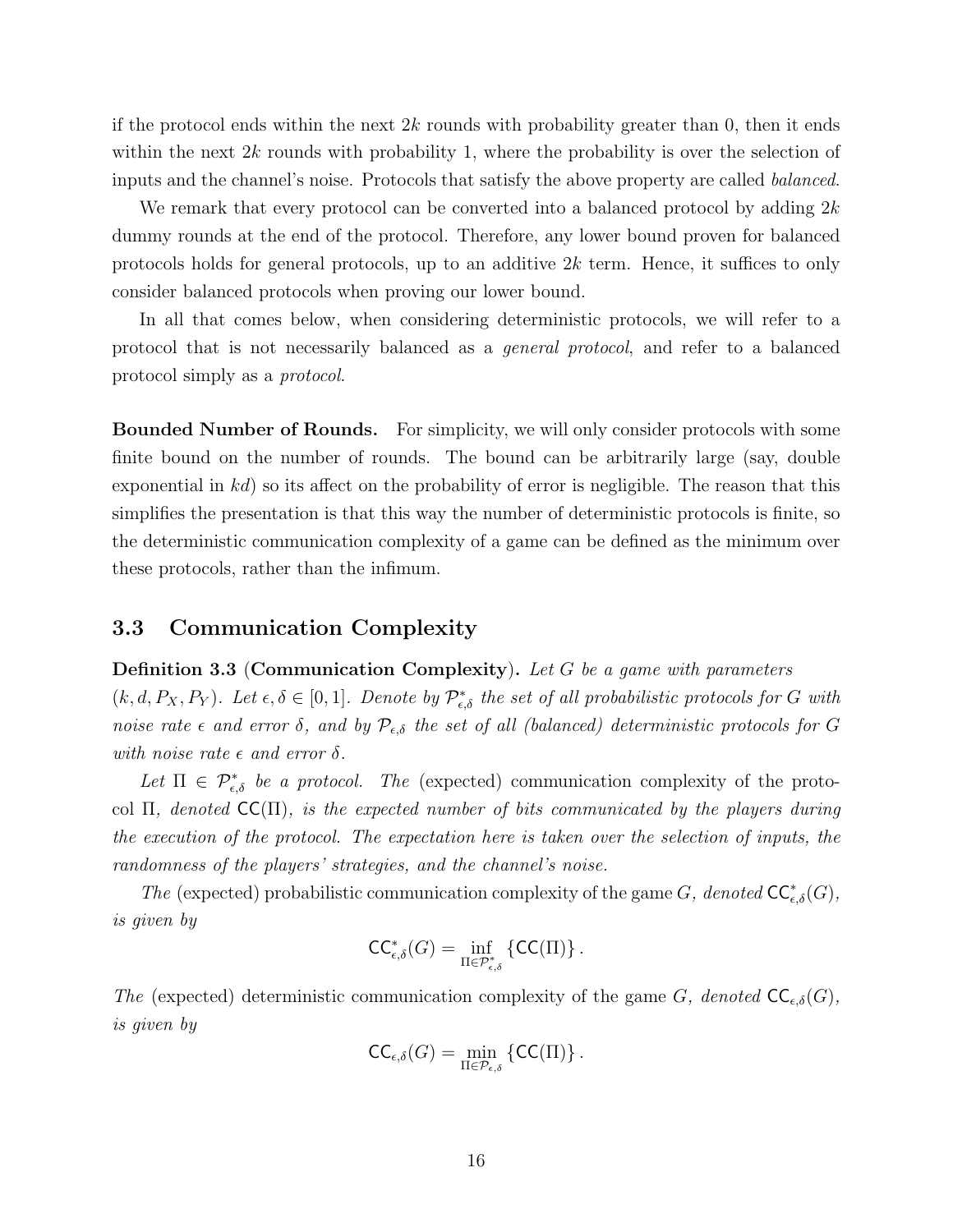### 3.4 Our Lower Bound Result

**Theorem 2 (Main, Lower Bound).** Let G be a pointer jumping game with parameters  $(k, d, U_X, U_Y)$ , where  $U_X$  and  $U_Y$  are the uniform distributions over the sets of possible inputs for the first and second players (respectively). Let  $\epsilon = \frac{2000 \log(k)}{k^2}$  $\frac{\log(k)}{k^2}$  and  $\delta \in [0,1]$ . Then,

 $\mathsf{CC}^*_{\epsilon, \delta}(G) \geq d \cdot (k + 0.1 \log(k)) \cdot (1 - 2\delta) - 102k.$ 

# 4 Definitions and Preliminaries for the Communication Complexity Lower Bound

### 4.1 General Notation

Throughout the paper, unless stated otherwise, sets denoted by  $\Omega$  will always be finite. All logarithms are taken with base 2, and we define  $0 \log(0) = 0$ . We use the fact that the function  $-x \log(x)$  is monotone increasing for  $0 \le x \le \frac{1}{e}$  $\frac{1}{e}$ .

### 4.2 Random Variables and their Distributions

We will use capital letters to denote random variables, and we will use lower case letters to denote values. For example,  $X, Y$  will denote random variables, and  $x, y$  will denote values that these random variables can take.

For a random variable X, we denote by  $P_X$  the distribution of X. For an event U we use the notation  $P_{X|U}$  to denote the distribution of  $X|U$ , that is, the distribution of X conditioned on the event  $U$ . If  $Z$  is an additional random variable that is fixed (e.g., inside an expression where an expectation over Z is taken), we denote by  $P_{X|Z}$  the distribution of X conditioned on Z. In the same way, for two (or more) random variables  $X, Y$ , we denote their joint distribution by  $P_{XY}$ , and we use the same notation as above to denote conditional distributions. For example, for an event U, we write  $P_{XY|U}$  to denote the distribution of X, Y conditioned on the event U, i.e.,  $P_{XY|U}(x,y) = \Pr(X = x, Y = y|U)$ .

If A and B are events, and B occurs with probability 0, we set  $Pr[A|B] = 0$ . In general, we will many times condition on an event  $U$  that may occur with probability 0. This may cause conditional probabilities and distributions, such as  $P_{X|U}$ , to be undefined. Nevertheless, the undefined values will usually be multiplied by 0 to give 0. A statement that uses distributions or values that may be undefined should be interpreted as correct in the case that all the involved values and distributions are well defined (or are multiplied by 0). For example, we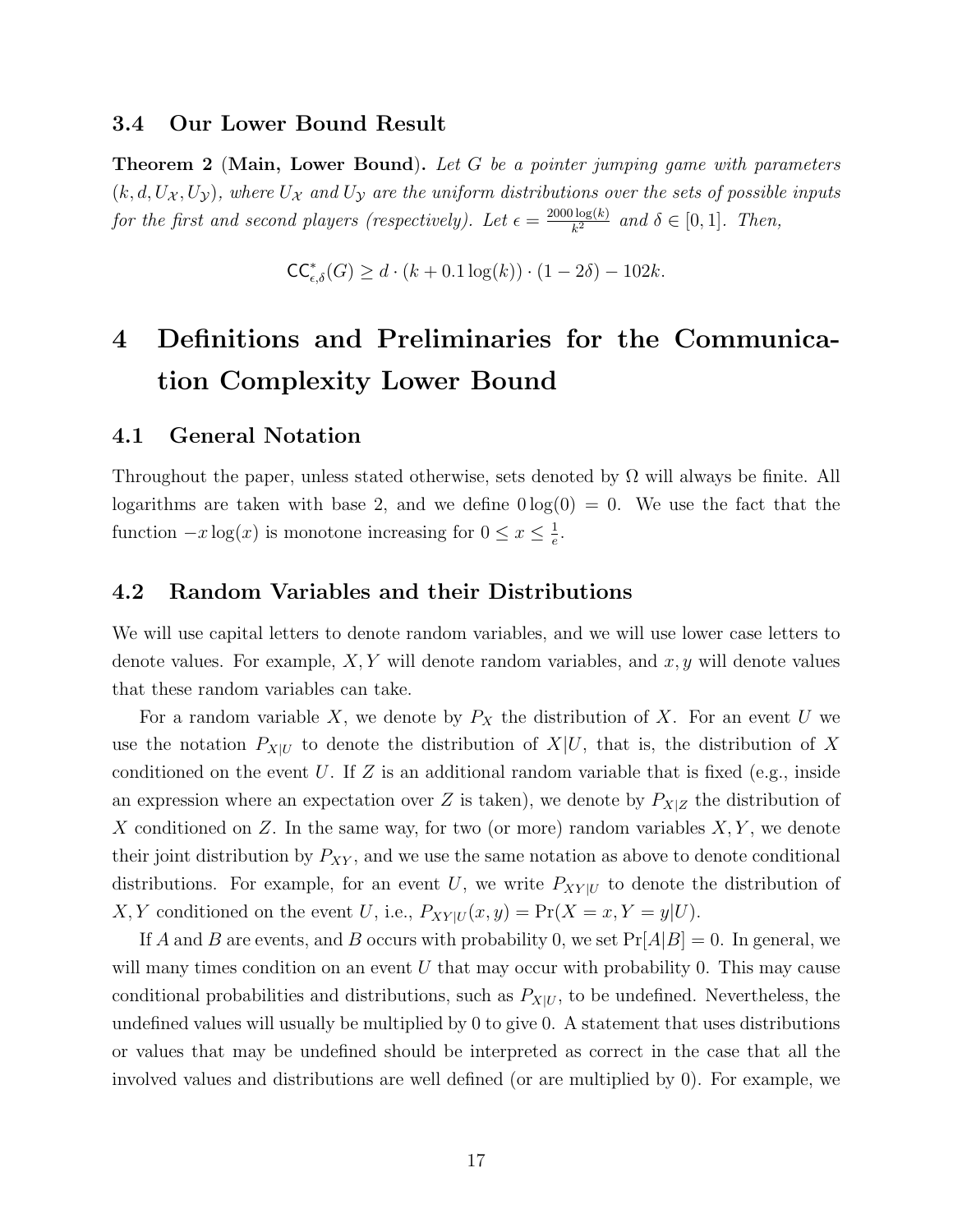may argue about a distribution  $P_{X|Z=z}$ , without necessarily mentioning that we assume that  $z \in \text{supp}(Z)$ .

## 4.3 Information Theory

### 4.3.1 Information

**Definition 4.1 (Information).** Let  $\mu : \Omega \to [0,1]$  be a distribution. The information of  $\mu$ , denoted  $\mathbf{I}(\mu)$ , is defined by

$$
\mathbf{I}(\mu) = \sum_{x \in \text{supp}(\mu)} \mu(x) \log \left( \frac{\mu(x)}{\frac{1}{|\Omega|}} \right) = \sum_{x \in \text{supp}(\mu)} \mu(x) \log \left( |\Omega| \mu(x) \right).
$$

Equivalently,

$$
\mathbf{I}(\mu) = \log(|\Omega|) - \mathbf{H}(\mu),
$$

where  $H(\mu)$  denotes the Shannon entropy of  $\mu$ .

For a random variable X taking values in  $\Omega$ , with distribution  $P_X : \Omega \to [0,1]$ , we define  $\mathbf{I}(X) = \mathbf{I}(P_X).$ 

Proposition 4.2 (Supper-Additivity of Information). Let  $X_1, \ldots, X_m$  be m random variables, taking values in  $\Omega_1, \ldots, \Omega_m$ , respectively. Consider the random variable  $(X_1, \ldots, X_m)$ , taking values in  $\Omega_1 \times \ldots \times \Omega_m$ . Then,

$$
\mathbf{I}((X_1,\ldots,X_m))\geq \sum_{i\in [m]}\mathbf{I}(X_i).
$$

Proof. Using the sub-additivity of the Shannon entropy function, we have

$$
\mathbf{I}((X_1,\ldots,X_m)) = \log(|\Omega_1 \times \ldots \times \Omega_m|) - \mathbf{H}(X_1,\ldots,X_m) \ge \sum_{i \in [m]} \log(|\Omega_i|) - \sum_{i \in [m]} \mathbf{H}(X_i)
$$

$$
= \sum_{i \in [m]} (\log(|\Omega_i|) - \mathbf{H}(X_i)) = \sum_{i \in [m]} \mathbf{I}(X_i).
$$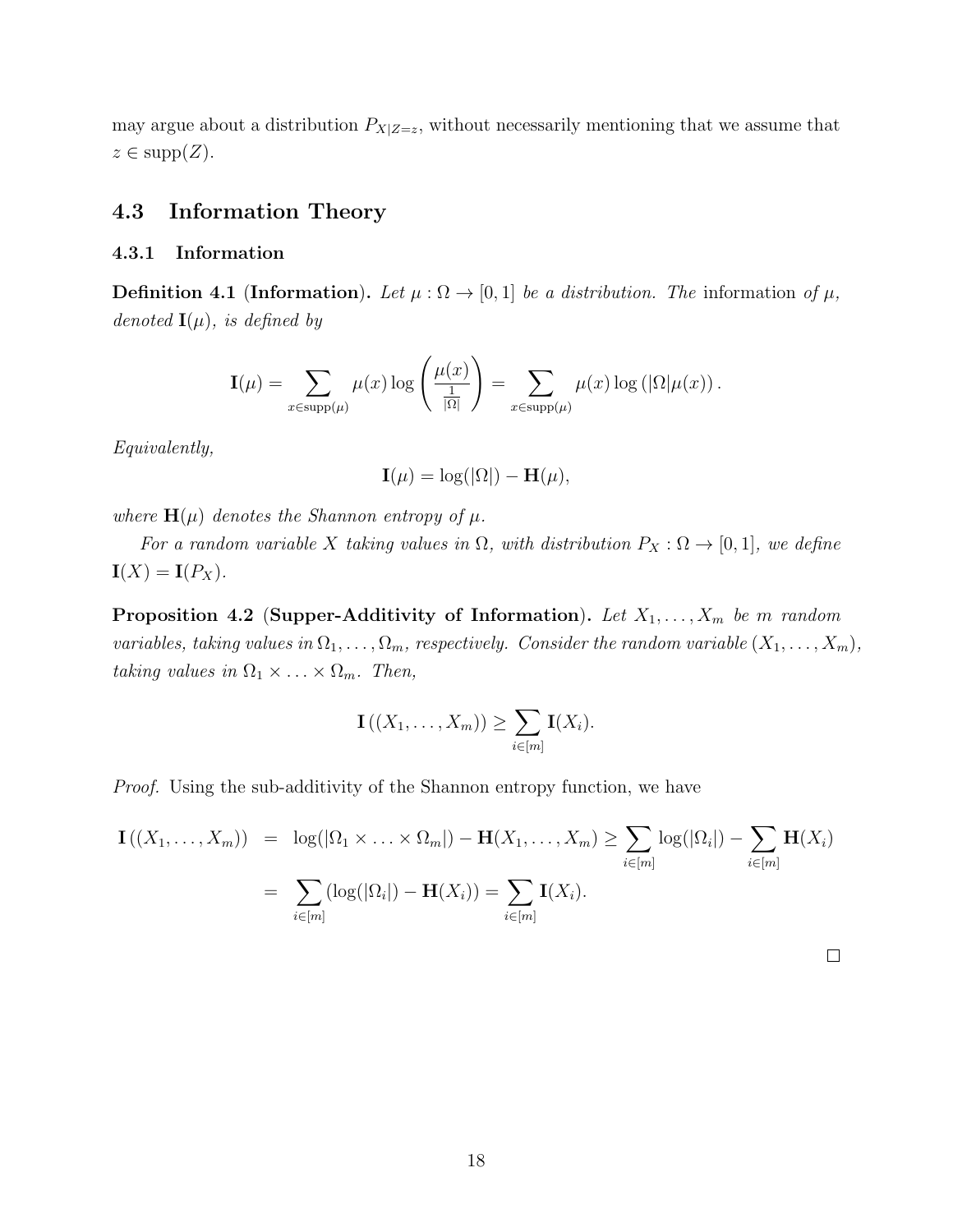#### 4.3.2 Min-Entropy

**Definition 4.3 (Min-Entropy).** Let  $\mu : \Omega \to [0,1]$  be a distribution. The min-entropy of  $\mu$ , denoted  $\mathbf{H}_{\infty}(\mu)$ , is defined by

$$
\mathbf{H}_{\infty}(\mu) = \min_{x \in \text{supp}(\mu)} \left\{-\log(\mu(x))\right\}.
$$

For a random variable X with distribution  $P_X$ , we define  $H_{\infty}(X) = H_{\infty}(P_X)$ .

#### 4.3.3 Relative Entropy

**Definition 4.4 (Relative Entropy).** Let  $\mu_1, \mu_2 : \Omega \to [0,1]$  be two distributions, where  $\Omega$  is discrete (but not necessarily finite). The relative entropy between  $\mu_1$  and  $\mu_2$ , denoted  $\mathbf{D}(\mu_1||\mu_2)$ , is defined as

$$
\mathbf{D}(\mu_1\|\mu_2) = \sum_{x \in \Omega} \mu_1(x) \log \left(\frac{\mu_1(x)}{\mu_2(x)}\right).
$$

**Proposition 4.5.** Let  $\mu_1, \mu_2 : \Omega \to [0, 1]$  be two distributions. Then,

$$
\mathbf{D}(\mu_1\|\mu_2)\geq 0.
$$

The following relation is called *Pinsker's Inequality*, and it relates the relative entropy to the  $L^1$  distance.

**Proposition 4.6 (Pinsker's Inequality).** Let  $\mu_1, \mu_2 : \Omega \to [0,1]$  be two distributions. Then,

$$
2\ln(2) \cdot \mathbf{D}(\mu_1 \|\mu_2) \ge \|\mu_1 - \mu_2\|^2,
$$

where

$$
\|\mu_1 - \mu_2\| = \sum_{x \in \Omega} |\mu_1(x) - \mu_2(x)| = 2 \max_{E \subseteq \Omega} {\{\mu_1(E) - \mu_2(E)\}}.
$$

# 5 Operations on Distributions

## 5.1 Flattening a Distribution

**Definition 5.1 (Flat Distribution).** Let  $\mu : \Omega \to [0,1]$  be a distribution. Let  $a \geq 0$ . We say that  $\mu$  is a-flat if

$$
\forall x_1, x_2 \in \text{supp}(\mu) : \frac{\mu(x_1)}{\mu(x_2)} \le 2^a.
$$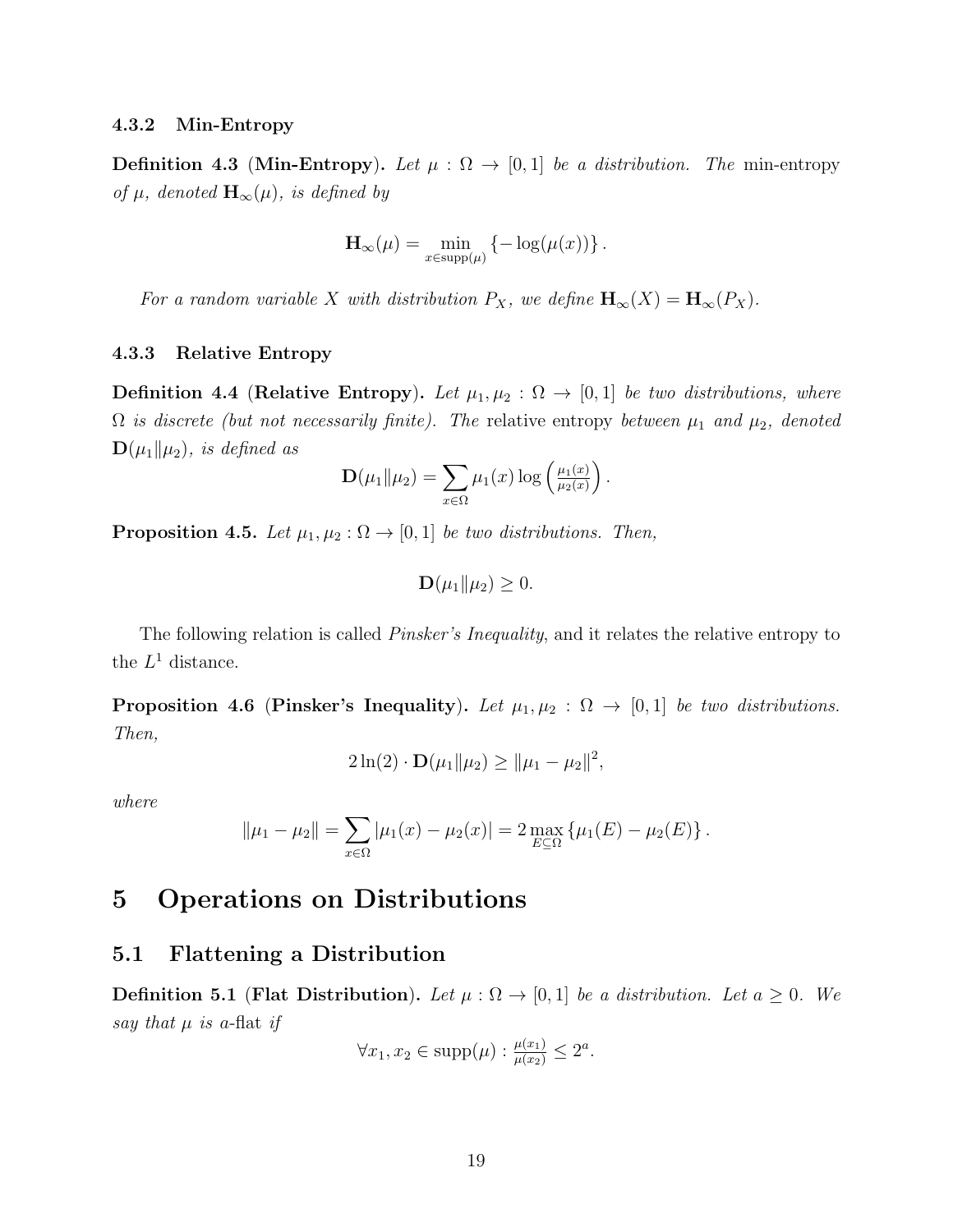**Proposition 5.2.** Let  $\mu : \Omega \to [0,1]$  be an a-flat distribution. Then,

$$
\mathbf{H}(\mu) - a \le \mathbf{H}_{\infty}(\mu) \le \mathbf{H}(\mu).
$$

Given a (possibly not flat) distribution  $\mu : \Omega \to [0,1]$ , we would like to turn it into a convex combination of flat distributions, plus a residue distribution (which, in our applications, will have a small coefficient in the convex combination). We will do that by conditioning the distribution on the following "flattening value"  $f_{\mu,a,r}(x)$ , where  $x \in \text{supp}(\mu)$ , and  $a > 0$ ,  $r \in \mathbb{N}$ . First consider the function  $f'_{\mu,a} : \text{supp}(\mu) \to \mathbb{Z}$  given by

$$
f'_{\mu,a}(x) = \left\lceil \frac{\log(|\Omega| \cdot \mu(x))}{a} \right\rceil.
$$

Note that  $f'_{\mu,a}(x)$  gives the rounded value of the logarithm of the ratio between  $\mu(x)$  and the uniform distribution over  $\Omega$ . The function  $f_{\mu,a,r}$ : supp $(\mu) \to \{-r, \ldots, r+1\}$  is given by

$$
f_{\mu,a,r}(x) = \begin{cases} -r & \text{if } f'_{\mu,a}(x) \leq -r \\ f'_{\mu,a}(x) & \text{if } -r < f'_{\mu,a}(x) \leq r \\ r+1 & \text{if } f'_{\mu,a}(x) > r \end{cases}
$$

For every  $i \in \{-r, \ldots, r+1\}$ , we define the set  $S_i \subseteq \Omega$  to be the set of all elements  $x \in \Omega$ such that  $f_{\mu,a,r}(x) = i$ . That is, for  $i = -r$ , the set  $S_i$  is the set of elements x such that

$$
\mu(x) \le 2^{-ar} \cdot \frac{1}{|\Omega|}.
$$

For  $i \in \{-r+1,\ldots,r\}$ , the set  $S_i$  is the set of elements x such that

$$
2^{a(i-1)} \cdot \frac{1}{|\Omega|} < \mu(x) \le 2^{ai} \cdot \frac{1}{|\Omega|}.
$$

For  $i = r + 1$ , the set  $S_i$  is the set of elements x such that

$$
2^{ar} \cdot \frac{1}{|\Omega|} < \mu(x).
$$

For every  $i \in \{-r, \ldots, r+1\}$ , define  $\mu_i = \mu|_{S_i} : \Omega \to [0,1]$  to be the conditional distribution  $\mu$  conditioned on  $S_i$ , and define  $\alpha_i = \mu(S_i)$ . (If  $\alpha_i = 0$  we define  $\mu_i$  to be the uniform distribution over  $\Omega$ ). Then we have

$$
\mu = \sum_{i \in \{-r, \dots, r+1\}} \alpha_i \mu_i.
$$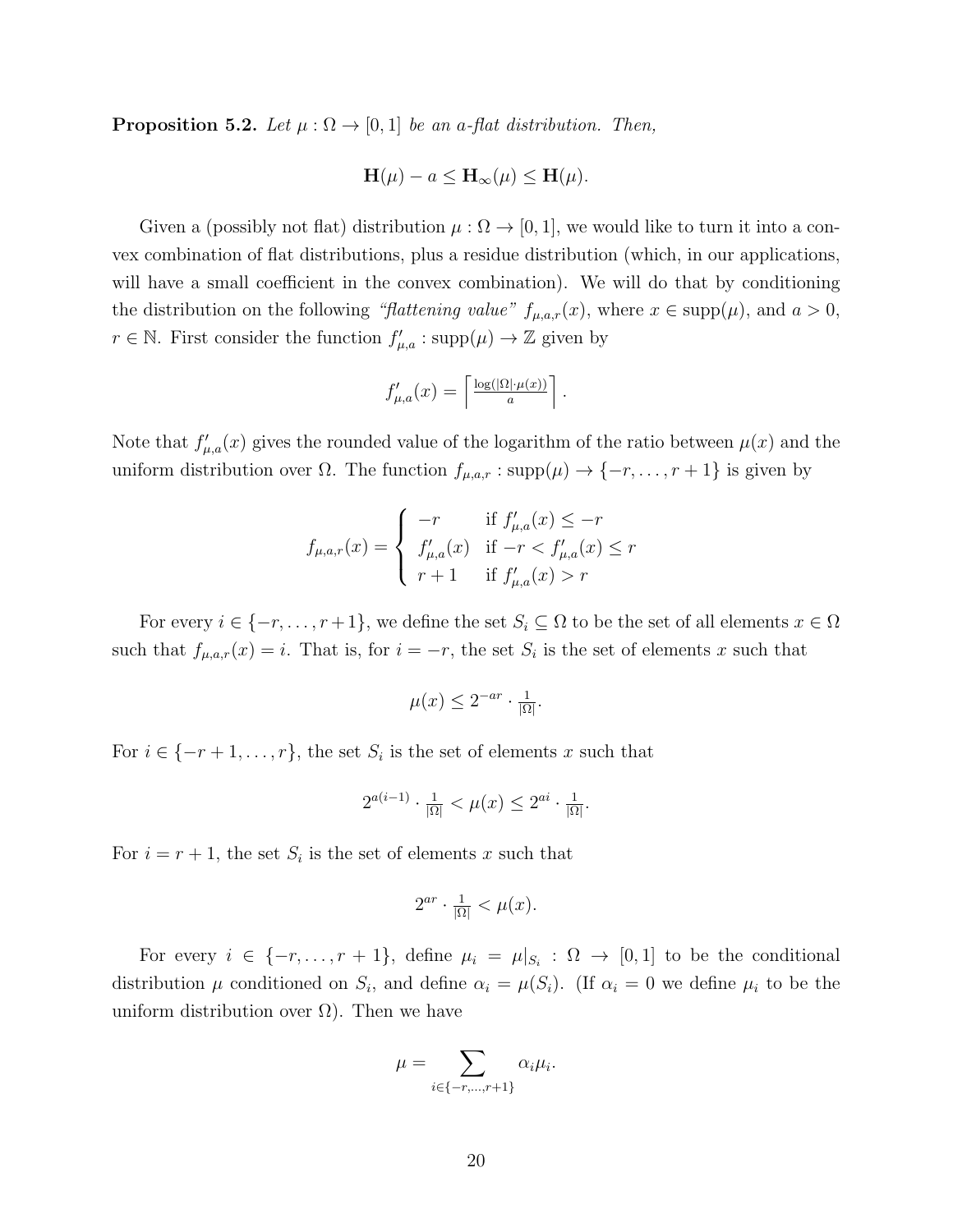**Lemma 5.3.** For every  $i \in \{-r+1,\ldots,r\}$ , the distribution  $\mu_i$  defined above is a-flat.

*Proof.* Assume  $\alpha_i > 0$ . Let  $x_1, x_2 \in \text{supp}(\mu_i) = S_i$ . It holds that

$$
\frac{\mu_i(x_1)}{\mu_i(x_2)} = \frac{\left(\frac{\mu(x_1)}{\alpha_i}\right)}{\left(\frac{\mu(x_2)}{\alpha_i}\right)} = \frac{\mu(x_1)}{\mu(x_2)} \le \frac{2^{ai} \cdot \frac{1}{|\Omega|}}{2^{a(i-1)} \cdot \frac{1}{|\Omega|}} = 2^a.
$$

 $\Box$ 

 $\Box$ 

**Lemma 5.4.** For  $i = r + 1$ , if  $\alpha_{r+1} > 0$ , the distribution  $\mu_{r+1}$  defined above satisfies  $\mathbf{I}(\mu_{r+1}) > ar.$ 

Proof.

$$
\mathbf{I}(\mu_{r+1}) = \sum_{x \in \text{supp}(\mu_{r+1})} \mu_{r+1}(x) \log(|\Omega|\mu_{r+1}(x)) > \sum_{x \in \text{supp}(\mu_{r+1})} (\mu_{r+1}(x) \cdot ar) = ar.
$$

**Lemma 5.5.** For  $i = -r$ , the coefficient  $\alpha_{-r}$  defined above satisfies  $\alpha_{-r} \leq 2^{-ar}$ .

*Proof.* Assume  $\alpha_{-r} > 0$ .

$$
\alpha_{-r} = \sum_{\{x \in \Omega \,:\, \mu(x) \le 2^{-ar}/|\Omega|\}} \mu(x) \le 2^{-ar}.
$$

**Lemma 5.6.** Let  $\mu : \Omega \to [0,1]$  be a distribution. Consider the random variable  $f_{\mu,a,r}(X)$ , where X is randomly selected according to  $\mu$ , and  $a, r \geq 1$ . Let  $I = \max\{\mathbf{I}(\mu), 2\}$ . Then,

- 1.  $\mathbf{H}(f_{\mu,a,r}(X)) \leq \log(I) + 11$ .
- 2.  $\forall m \geq 1 : \Pr_X [f_{\mu,a,r}(X) > m] < \frac{10}{a \cdot n}$  $\frac{10}{a \cdot m}$ .

*Proof.* We first show Part (2). Observe that if  $mI \ge r+1$  then Part (2) is trivial, as it is always the case that  $f_{\mu,a,r}(X) \leq r+1$ . Thus, we assume that  $mI \leq r+1$ . Assume for a contradiction that

$$
\delta := \Pr_X[f_{\mu,a,r}(X) > m] \ge \frac{10}{a \cdot m}.
$$

Let  $p = 2^{a(mI-1)}$ . Let  $S \subseteq \Omega$  be the set of elements x with  $\mu(x) > \frac{p}{\Omega}$  $\frac{p}{|\Omega|}$ . Observe that

$$
\delta = \Pr_X[f_{\mu,a,r}(X) > mI] \le \Pr_X\left[\mu(X) > \frac{p}{|\Omega|}\right] = \mu(S).
$$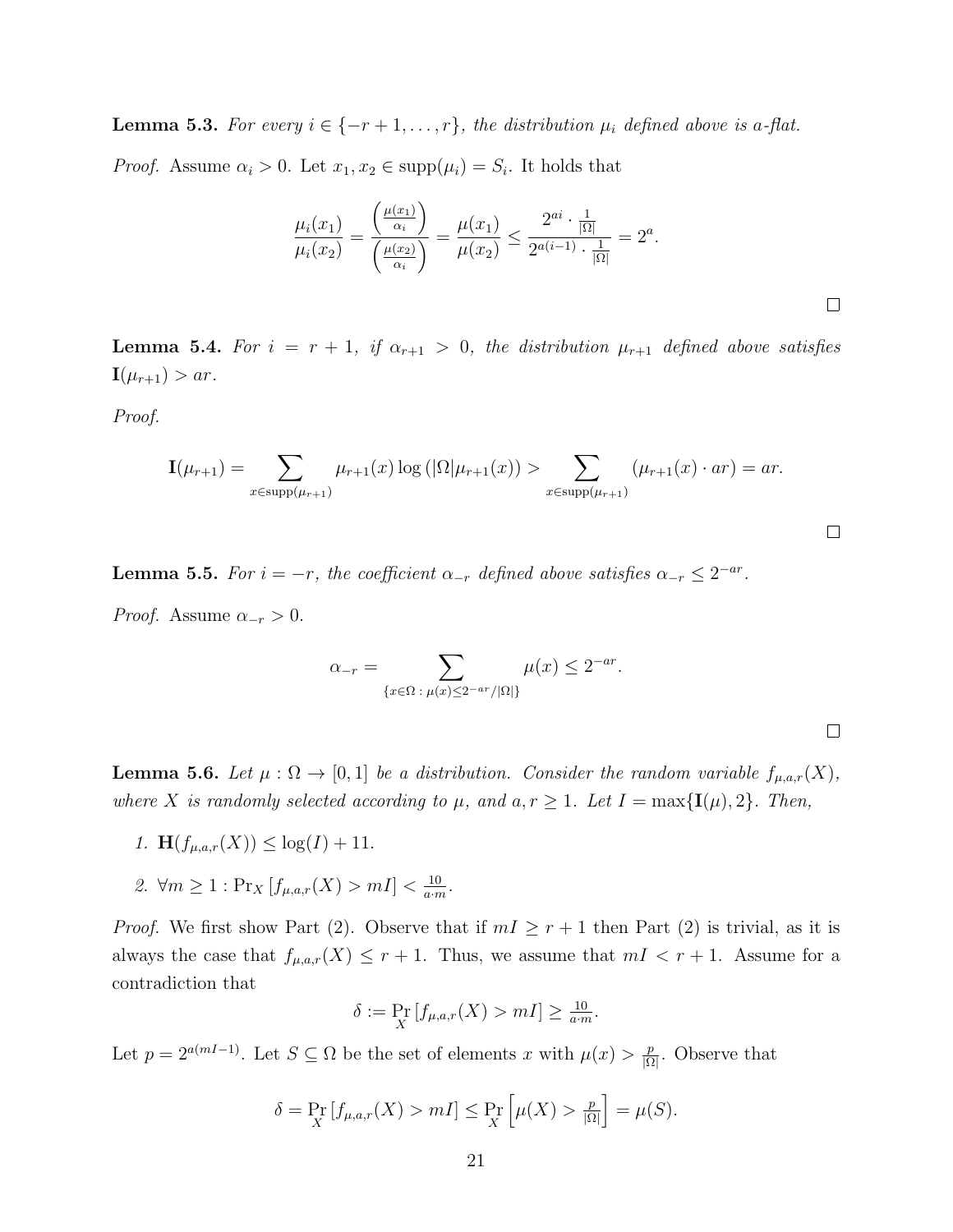Let  $\delta' := \mu(S)$ . Consider the distribution  $\mu'$  that assigns each of the elements in S a probability of  $\frac{\delta'}{|S|} \geq \frac{p}{|\Omega|}$  $\frac{p}{|\Omega|}$ , and each of the other elements a probability of  $\frac{1-\delta'}{|\Omega|-|S|} \geq \frac{1-\delta'}{|\Omega|}$  $\frac{-\delta'}{|\Omega|}$ . That is,  $\mu'$  is obtained by re-distributing the weight of  $\mu$ , so it will be uniform on S and on  $\Omega \setminus S$ . Observe that  $\mathbf{H}(\mu') \geq \mathbf{H}(\mu)$ , and hence  $\mathbf{I}(\mu') \leq \mathbf{I}(\mu)$ . In addition,  $\forall x \in (0,1]: x \log(x) > -1$ . This leads to a contradiction as follows

$$
I \ge \mathbf{I}(\mu) \ge \mathbf{I}(\mu') \ge \delta' \log (p) + (1 - \delta') \log (1 - \delta') \ge \frac{10}{a \cdot m} \cdot a(mI - 1) - 1
$$
  
= 10I -  $\frac{10}{m} - 1 \ge 10I - 11 \ge 2I$ .

We turn to prove Part (1). Consider the random variable  $Z = Z(X)$  that gets the value  $m \in \mathbb{Z}$  if

$$
100mI < f_{\mu,a,r}(X) \le 100(m+1)I.
$$

Observe that

$$
\mathbf{H}(f_{\mu,a,r}(X)) = \mathbf{H}(Z) + \mathbf{H}(f_{\mu,a,r}(X) | Z) \le \mathbf{H}(Z) + \log(100I),
$$

where the last inequality holds since for a fixed  $Z = m$ , the random variable  $f_{\mu,a,r}(X)$  takes at most 100I possible values. The rest of the proof is devoted to bounding  $H(Z) \leq 4$ .

Let  $P : \mathbb{Z} \to [0,1]$  be the distribution of the random variable Z. By Part (2) we know that

$$
\forall m \ge 1 : \Pr_X[f_{\mu,a,r}(X) > 100mI] < \frac{10}{a \cdot 100m} = \frac{1}{10a \cdot m}.
$$

Thus,

$$
\forall m \ge 1 : \sum_{i \ge m} P(i) \le \frac{1}{10a \cdot m}.
$$

Let  $F : \mathbb{N} \to [0,1]$  be a function (not necessarily a distribution). Define the entropy of the function  $F$  by

$$
\mathbf{H}^*(F) = -\sum_{i \in \mathbb{N}} F(i) \log(F(i)).
$$

Let F be the set of functions  $F : \mathbb{N} \to [0,1]$  satisfying the condition

$$
\forall m \in \mathbb{N}: \sum_{i \ge m} F(i) \le \frac{1}{10a \cdot m}.\tag{1}
$$

Consider the function  $Q : \mathbb{N} \to [0, 1]$  defined by

$$
Q(i) = \frac{1}{10ai} - \frac{1}{10a(i+1)}.
$$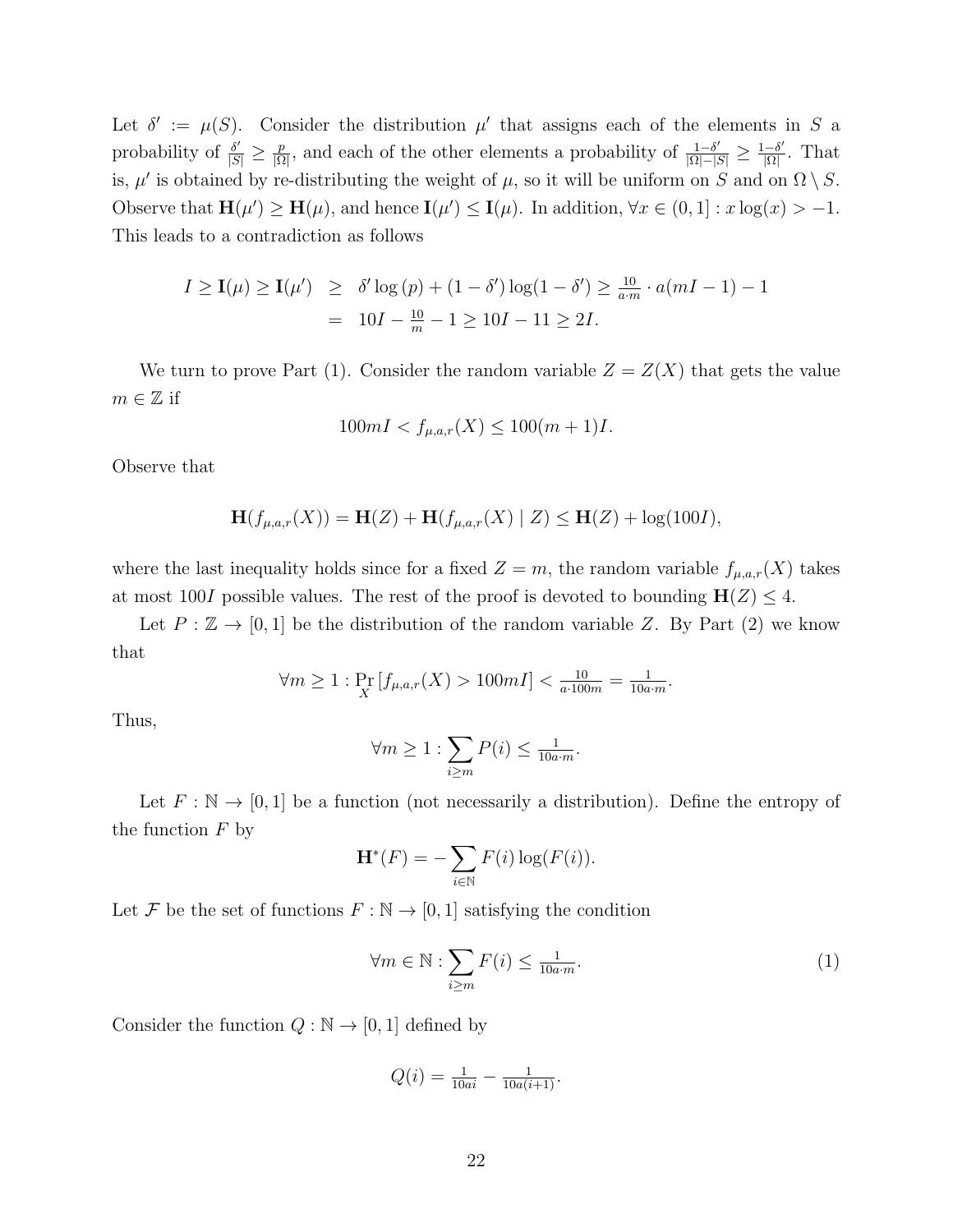Observe that  $Q \in \mathcal{F}$ . The following claim shows that among the functions in  $\mathcal{F}$ , the function  $Q$  maximizes the entropy  $\mathbf{H}^*$ .

Claim 5.7.  $\mathbf{H}^*(Q) = \max_{F \in \mathcal{F}} \{ \mathbf{H}^*(F) \}.$ 

*Proof.* Let  $F \in \mathcal{F}$  be a function. We will show that  $\mathbf{H}^*(F) \leq \mathbf{H}^*(Q)$ . Observe that  $S := \sum_{i \in \mathbb{N}} Q(i) = \frac{1}{10a} \leq \frac{1}{10}$ . We assume without loss of generality that  $\sum_{i \in \mathbb{N}} F(i) = S$ , as otherwise we can enlarge  $F(1)$  and get a function that still satisfies the condition in Equation 1, and has a larger entropy. Next, we observe that  $\frac{1}{S}F$  and  $\frac{1}{S}Q$  are distributions, and hence using Proposition 4.5,

$$
0 \leq \mathbf{D} \left( \frac{1}{S} F \Vert_{S}^{\frac{1}{2}} Q \right) = \sum_{i \in \mathbb{N}} \frac{1}{S} F(i) \log \left( \frac{\frac{1}{S} F(i)}{\frac{1}{S} Q(i)} \right) = \frac{1}{S} \sum_{i \in \mathbb{N}} F(i) \log \left( \frac{F(i)}{Q(i)} \right).
$$

This implies

$$
\mathbf{H}^*(F) = -\sum_{i \in \mathbb{N}} F(i) \log(F(i)) \leq -\sum_{i \in \mathbb{N}} F(i) \log(Q(i)).
$$

Observe that in order to get the desired result  $\mathbf{H}^*(F) \leq \mathbf{H}^*(Q)$ , it suffices to prove the following inequity:

$$
-\sum_{i\in\mathbb{N}} F(i)\log(Q(i)) \leq -\sum_{i\in\mathbb{N}} Q(i)\log(Q(i)) = \mathbf{H}^*(Q).
$$

The rest of the proof is devoted to showing the last inequality.

We first note that the set  $\mathcal{F}$ , equipped with the  $L_1$  metric, is a compact metric space. We assume without loss of generality that the function  $F$  maximizes the expression  $-\sum_{i\in\mathbb{N}} F(i) \log(Q(i))$  among the functions in F. We will show that F satisfies all the

constraints of Equation 1 with equality, that is,  $\forall m \in \mathbb{N} : \sum_{i \ge m} F(i) = \frac{1}{10a \cdot m}$ . Thus,  $F = Q$ .

The reason that  $F$  satisfies all the constraints of Equation 1 with equality is the following. First note that  $\sum_{i\geq 1} F(i) = \frac{1}{10a}$ , as otherwise we can enlarge  $F(1)$  and get a function that still satisfies the condition in Equation 1, while increasing the expression  $-\sum_{i\in\mathbb{N}} F(i) \log(Q(i))$ , in contradiction to the maximality of F. Assume for a contradiction that there exists  $m \in \mathbb{N}$ such that  $\sum_{i\geq m+1} F(i) < \frac{1}{10a\cdot(m+1)}$ . Then, since Q is a monotone decreasing function, we are better off "moving" some of the weight of F from  $m$  to  $m+1$ . Formally, consider the function  $F': \mathbb{N} \to [0,1],$  defined by  $\forall i \in \mathbb{N} \setminus \{m, m + 1\} : F'(i) = F(i)$ , and  $F'(m) = F(m) - \epsilon$ , and  $F'(m+1) = F(m+1) + \epsilon$ , where  $\epsilon > 0$  is sufficiently small so that  $\sum_{i \geq m+1} F'(i) \leq \frac{1}{10a \cdot (m+1)}$ . Note that  $F'$  still satisfies the condition in Equation 1. We then derive a contradiction to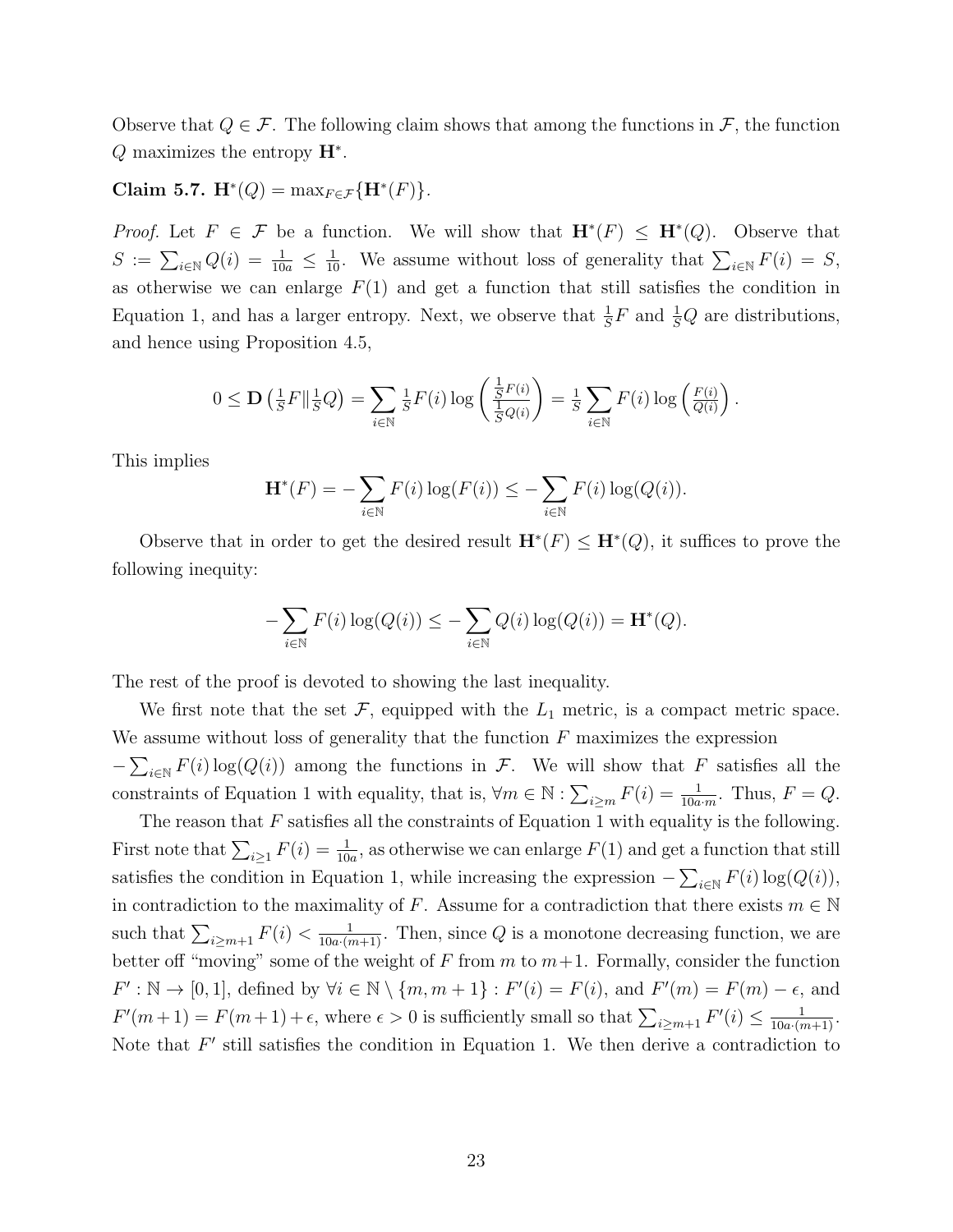the maximality of  $F$  as

$$
-\sum_{i\in\mathbb{N}} F(i)\log(Q(i)) < -\sum_{i\in\mathbb{N}} F'(i)\log(Q(i)).
$$

We can now bound  $\mathbf{H}(P)$ . First observe that  $Q(i) = \frac{1}{10ai} - \frac{1}{10a(i+1)} = \frac{1}{10a(i+1)} < \frac{1}{10i}$  $\frac{1}{10i^2}$ . Therefore,

$$
\mathbf{H}^*(Q) < \sum_{i \in \mathbb{N}} \frac{1}{10i^2} \cdot \log \left( 10i^2 \right) \le 1.
$$

In addition, for  $i \in \{2, 3, \ldots\}$  it holds that

$$
P(-i) \le \Pr_X[f_{\mu,a,r}(X) \le -100(i-1)I] \le \Pr_X\left[\mu(X) \le 2^{-100(i-1)aI} \cdot \frac{1}{|\Omega|}\right] \le 2^{-100(i-1)I}.
$$

Thus,

$$
\mathbf{H}(P) \leq \mathbf{H}^*(Q) - P(0) \log(P(0)) - P(-1) \log(P(-1)) - \sum_{i \in \{2, 3, \dots\}} P(-i) \log(P(-i))
$$
  

$$
\leq 1 + 2 + \sum_{i \in \{2, 3, \dots\}} 2^{-100(i-1)I} (100(i-1)I) \leq 4.
$$

 $\Box$ 

## 5.2 Partitioning a Distribution

**Lemma 5.8.** Let  $\mu : \Omega \to [0,1]$  be a distribution satisfying  $\mathbf{H}_{\infty}(\mu) \geq \log(|\Omega|) - a$ , where  $a \in \mathbb{R}^+$ . Let  $c \in \mathbb{N}$ . Let  $\mu_1, \ldots, \mu_{2^c} : \Omega \to [0,1]$  be  $2^c$  distributions. Let  $\alpha_1, \ldots, \alpha_{2^c} \in [0,1]$ . Assume that

$$
\mu = \sum_{i \in [2^c]} \alpha_i \mu_i.
$$

For  $i \in [2^c]$ , let  $I_i = \mathbf{I}(\mu_i)$ . Let  $h \in \mathbb{R}^+$ . Let  $\mathcal{B} \subseteq [2^c]$  be the set of indices i such that  $I_i > a + c + h$ . Then,

$$
\sum_{i \in \mathcal{B}} \alpha_i < 2^{-h}.
$$

Proof. Recall that we assume

$$
\mathbf{H}_{\infty}(\mu) = \min_{x \in \text{supp}(\mu)} \left\{-\log(\mu(x))\right\} \ge \log(|\Omega|) - a.
$$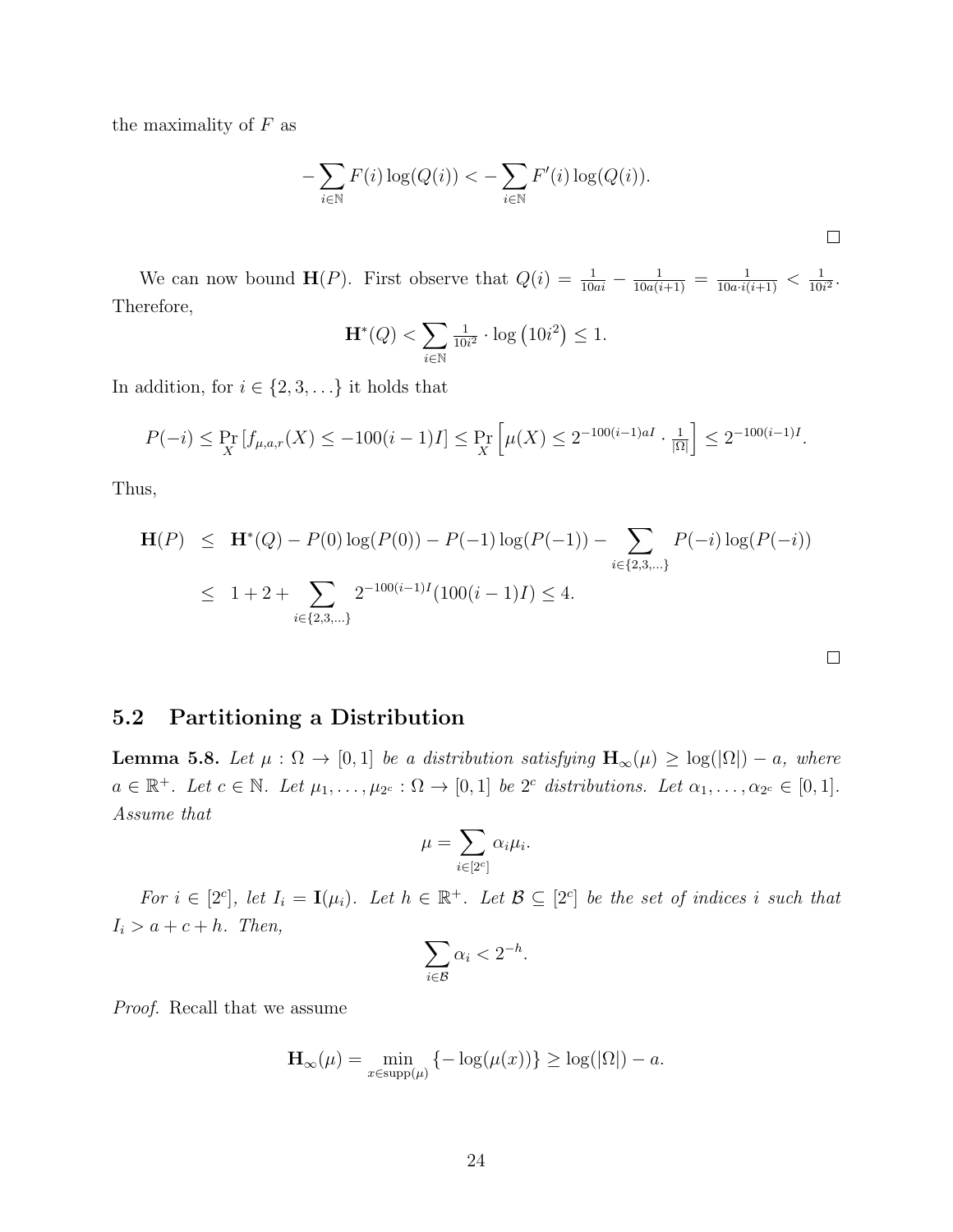Therefore, for every  $x \in \text{supp}(\mu)$ , it holds that

$$
a \ge \log(|\Omega|) + \log(\mu(x)) = \log(|\Omega|\mu(x)).\tag{2}
$$

Let  $i \in [2^c]$  be such that  $\alpha_i \geq 2^{-(h+c)}$ . Let  $x \in \Omega$ . It holds that

$$
\mu(x) \ge \alpha_i \mu_i(x) \ge 2^{-(h+c)} \mu_i(x). \tag{3}
$$

Using Equations 3 and 2, we have

$$
I_i = \sum_{x \in \text{supp}(\mu_i)} \mu_i(x) \log(|\Omega|\mu_i(x))
$$
  
\n
$$
\leq \sum_{x \in \text{supp}(\mu_i)} \mu_i(x) \log(|\Omega| \cdot 2^{h+c} \mu(x))
$$
  
\n
$$
\leq \left(\sum_{x \in \text{supp}(\mu_i)} \mu_i(x) \log(|\Omega|\mu(x))\right) + h + c
$$
  
\n
$$
\leq a + h + c.
$$

Therefore,  $i \in \mathcal{B}$  implies  $\alpha_i < 2^{-(h+c)}$ . As there are  $2^c$  possible indices i, it holds that  $|\mathcal{B}| \leq 2^c$ . Thus,

$$
\sum_{i \in \mathcal{B}} \alpha_i < |\mathcal{B}| \cdot 2^{-(h+c)} \leq 2^{-h}.
$$

**Lemma 5.9.** Let  $\mu : \Omega \to [0,1]$  be a distribution. Let  $c \in \mathbb{N}$ . Let  $\mu_1, \ldots, \mu_{2^c} : \Omega \to [0,1]$  be  $2^c$  distributions. Let  $\alpha_1, \ldots, \alpha_{2^c} \in [0,1]$ . Assume that

$$
\mu=\sum_{i\in[2^c]}\alpha_i\mu_i.
$$

Let  $h \in \mathbb{R}^+$ . Let  $\mathcal{B} \subseteq [2^c]$  be the set of indices i such that  $\mathbf{H}_{\infty}(\mu_i) < \mathbf{H}_{\infty}(\mu) - h - c$ . Then,

$$
\sum_{i\in\mathcal{B}}\alpha_i<2^{-h}.
$$

Therefore, also

$$
\sum_{i\in[2^c]}\alpha_i\mathbf{H}_{\infty}(\mu_i)\geq \mathbf{H}_{\infty}(\mu)-c-4.
$$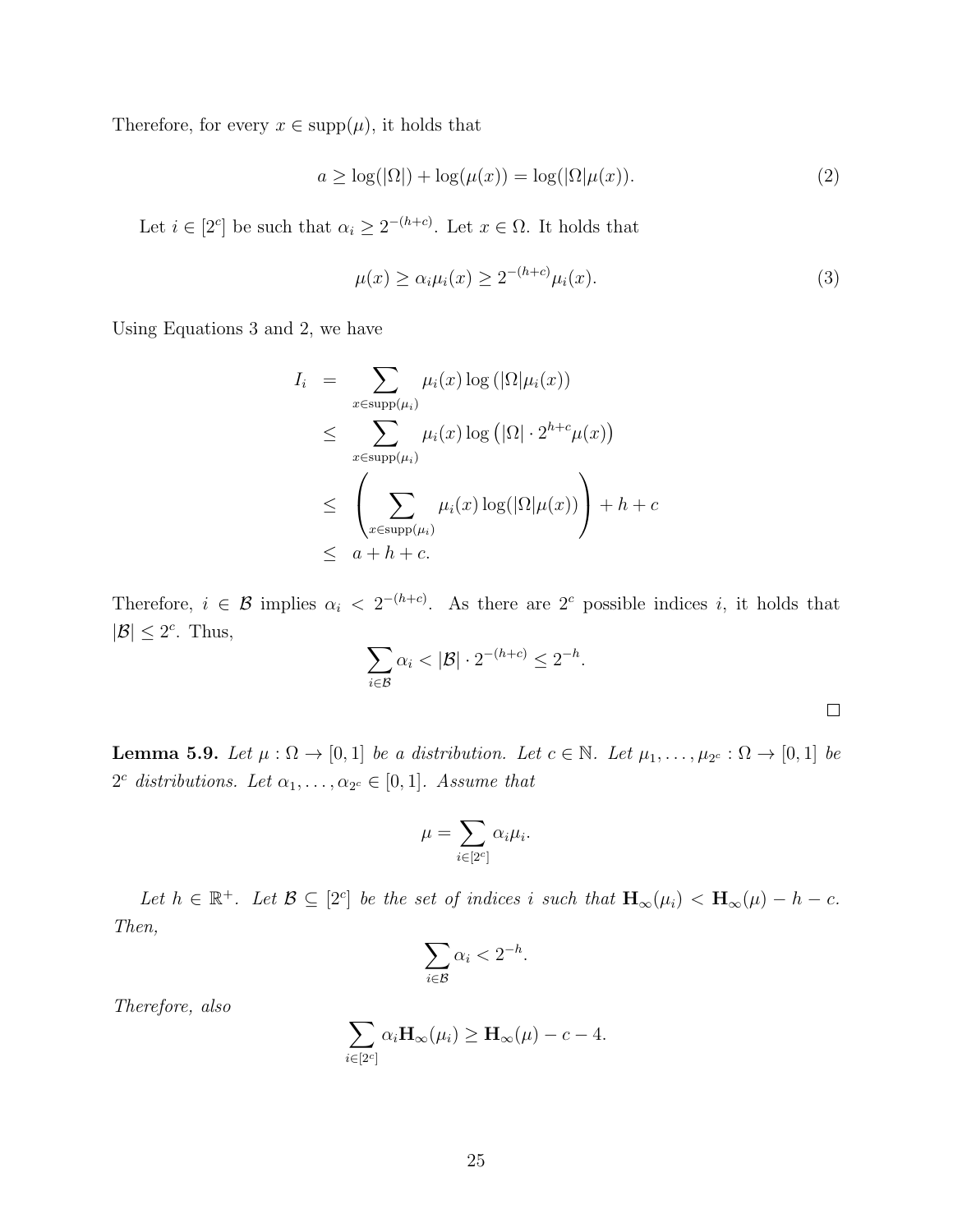*Proof.* Let  $i \in [2^c]$  be such that  $\alpha_i \geq 2^{-(h+c)}$ . Let  $x \in \Omega$ . It holds that

$$
\mu(x) \ge \alpha_i \mu_i(x) \ge 2^{-(h+c)} \mu_i(x).
$$

Hence,

$$
\mathbf{H}_{\infty}(\mu_i) = \min_{x \in \text{supp}(\mu_i)} \left\{-\log(\mu_i(x))\right\} \ge \min_{x \in \text{supp}(\mu)} \left\{-\log\left(2^{h+c}\mu(x)\right)\right\} = \mathbf{H}_{\infty}(\mu) - h - c.
$$

Therefore,  $i \in \mathcal{B}$  implies  $\alpha_i < 2^{-(h+c)}$ . As there are  $2^c$  possible indices i, it holds that  $|\mathcal{B}| \leq 2^c$ . Thus,

$$
\sum_{i\in\mathcal{B}}\alpha_i<|\mathcal{B}|\cdot 2^{-(h+c)}\leq 2^{-h}.
$$

The last bound also implies that

$$
\left(\sum_{i\in[2^c]}\alpha_i\mathbf{H}_{\infty}(\mu_i)\right)-\mathbf{H}_{\infty}(\mu)+c=\sum_{i\in[2^c]}\alpha_i\left(\mathbf{H}_{\infty}(\mu_i)-\mathbf{H}_{\infty}(\mu)+c\right)\geq\sum_{h\in\mathbb{N}}2^{-(h-1)}(-h)=-4
$$

(where the last inequality follows by partitioning the sum according to  $-h = \lfloor \mathbf{H}_{\infty}(\mu_i) - \mathbf{H}_{\infty}(\mu_i) \rfloor$  $\mathbf{H}_{\infty}(\mu) + c$  and using the previous bound).  $\Box$ 

**Lemma 5.10.** Let  $\mu : \Omega \to [0,1]$  be an a-flat distribution, where  $a \geq 1$ . Let  $c \in \mathbb{N}$ . Let  $\mu_1, \ldots, \mu_{2^c} : \Omega \to [0,1]$  be 2<sup>c</sup> distributions. Let  $\alpha_1, \ldots, \alpha_{2^c} \in [0,1]$ . Assume that

$$
\mu = \sum_{i \in [2^c]} \alpha_i \mu_i.
$$

For  $i \in [2^c]$ , let  $I_i = \mathbf{I}(\mu_i)$ , and let  $I = \mathbf{I}(\mu)$ . Let  $h \in \mathbb{R}^+$ . Let  $\mathcal{B} \subseteq [2^c]$  be the set of indices i such that  $I_i > I + c + h + a$ . Then,

$$
\sum_{i \in \mathcal{B}} \alpha_i < 2^{-h}.
$$

Proof. Let  $S = \text{supp}(\mu) \subseteq \Omega$ . Consider the distribution  $\mu_S : S \to [0,1]$  obtained by restricting the domain of  $\mu$  to S. That is,  $\mu_S$  is given by  $\forall x \in S : \mu_S(x) = \mu(x)$ .

We first claim that  $\mu_S$  satisfies  $\mathbf{H}_{\infty}(\mu_S) \geq \log(|S|) - a$ . Let  $p_{max} = \max_{x \in S} {\mu_S(x)}$  be the maximal probability of an element according to  $\mu_S$ . Let  $x \in S$ . Using the flatness of  $\mu$ ,

$$
\mu_S(x) = \mu(x) \ge 2^{-a} p_{max}.
$$

Therefore  $\mu_S(S) = 1 \geq 2^{-a} |S| p_{max}$ , which means  $p_{max} \leq \frac{2^a}{|S|}$  $\frac{2^a}{|S|}$ . We can now bound the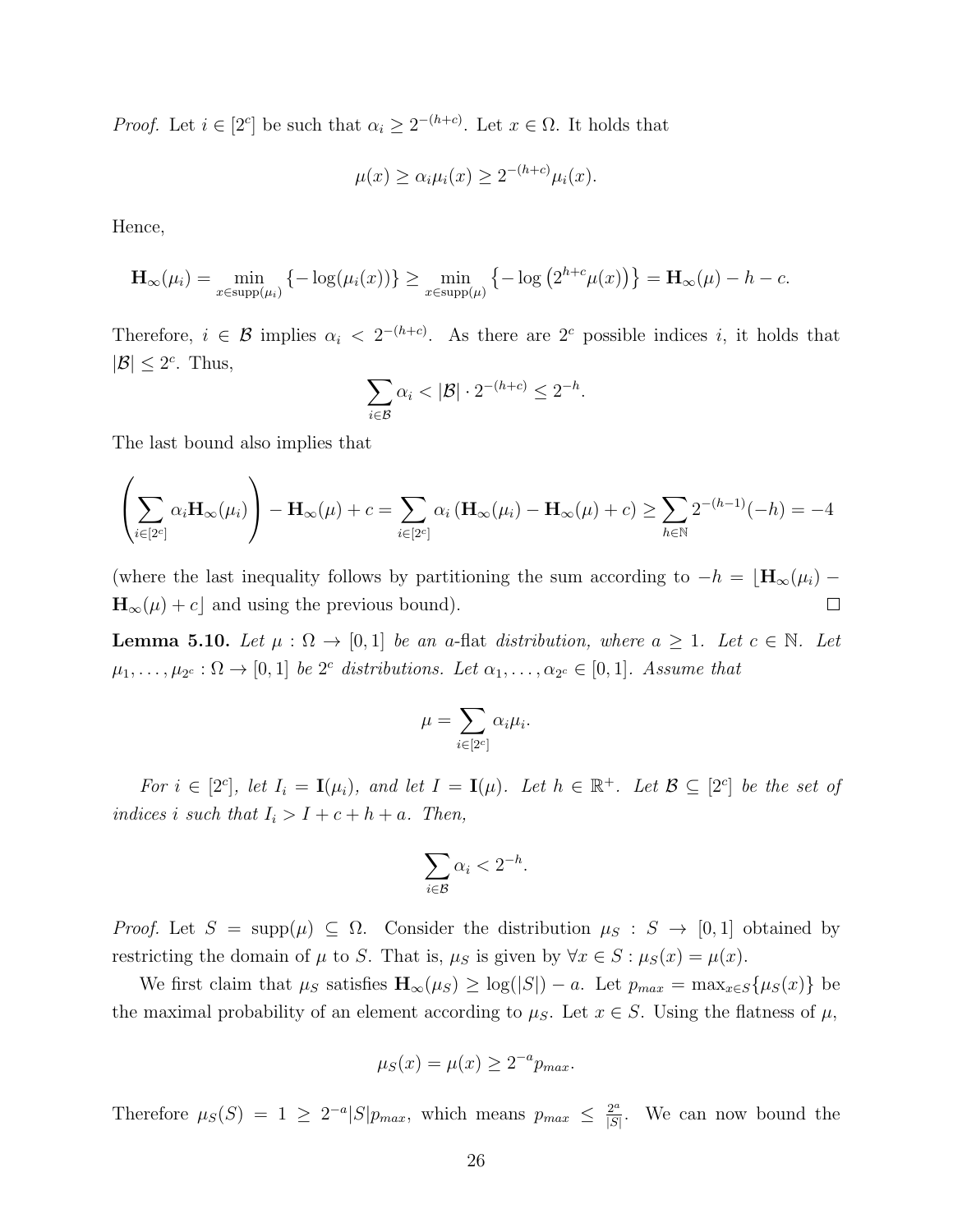min-entropy of  $\mu_S$ :

$$
\mathbf{H}_{\infty}(\mu_S) = -\log(p_{max}) \ge -\log\left(\frac{2^a}{|S|}\right) = \log(|S|) - a. \tag{4}
$$

For every  $i \in [2<sup>c</sup>]$ , let  $\mu_{S,i}: S \to [0,1]$  be the distribution obtained by restricting the domain of  $\mu_i$  to S. That is,  $\mu_{S,i}$  is given by  $\forall x \in S : \mu_{S,i}(x) = \mu_i(x)$ . Observe that  $\text{supp}(\mu_i) \subseteq S$ , and hence  $\mu_{S,i}$  is in fact a distribution (unless  $\alpha_i = 0$ ). The distribution  $\mu_S$ can be decomposed as follows:

$$
\mu_S = \sum_{i \in [2^c]} \alpha_i \mu_{S,i}.
$$

We bound  $I_i$  using  $\mathbf{I}(\mu_{S,i})$  as follows (for i such that  $\alpha_i > 0$ )

$$
I_i = \log(|\Omega|) - \mathbf{H}(\mu_i) = (\log(|\Omega|) - \log(|S|)) + (\log(|S|) - \mathbf{H}(\mu_{S,i}))
$$
  
\n
$$
\leq (\log(|\Omega|) - \mathbf{H}(\mu)) + \mathbf{I}(\mu_{S,i}) = I + \mathbf{I}(\mu_{S,i}).
$$

Recall that B is the set of indices i such that  $I_i > I+c+h+a$ , which implies  $\mathbf{I}(\mu_{S,i}) > c+h+a$ . By applying Lemma 5.8 to  $\mu<sub>S</sub>$  we get the desired

$$
\sum_{i \in \mathcal{B}} \alpha_i < 2^{-h}.
$$

**Lemma 5.11.** Let  $\mu : \Omega \to [0,1]$  be a distribution satisfying  $I = I(\mu) \leq 0.01$ . Let  $\mathcal{A} \subseteq \Omega$  be the set of elements with  $\mu(x) < \frac{1}{10}$  $\frac{1}{|\Omega|}$ . Denote

$$
I^{neg}(\mu) = -\sum_{x \in \mathcal{A}} \mu(x) \log(|\Omega|\mu(x)).
$$

Then,  $I^{neg}(\mu) < 4I^{0.25} \log \left( \frac{1}{I^{0.4}} \right)$  $\frac{1}{I^{0.25}}$  >  $<$   $4I^{0.1}$ .

*Proof.* Let  $\beta \in [0, 1]$  be such that  $|\mathcal{A}| = \beta |\Omega|$ , that is,  $\beta$  is the density of A. Let  $\alpha = \mu(\mathcal{A})$ , that is,  $\alpha$  is the weight of A. Consider the distribution  $\mu': \Omega \to [0,1]$  that gives each element in A the probability  $\frac{\alpha}{|\Omega|\beta}$ , and each of the other elements, the probability  $\frac{1-\alpha}{|\Omega|(1-\beta)}$ . In particular,  $\mu'$  is uniform over A, and is uniform over  $\Omega \setminus A$ . Observe that the set of elements with  $\mu'(x) < \frac{1}{10}$  $\frac{1}{|\Omega|}$  is exactly A. By the concavity of the logarithm function, it holds that  $I^{neg}(\mu') \geq I^{neg}(\mu)$ , and note also that  $\mathbf{I}(\mu') \leq \mathbf{I}(\mu) = I$ . Therefore, it suffices to show  $I^{neg}(\mu') < 4I^{0.25} \log \left( \frac{1}{I^{0.5}} \right)$  $\frac{1}{I^{0.25}}$ .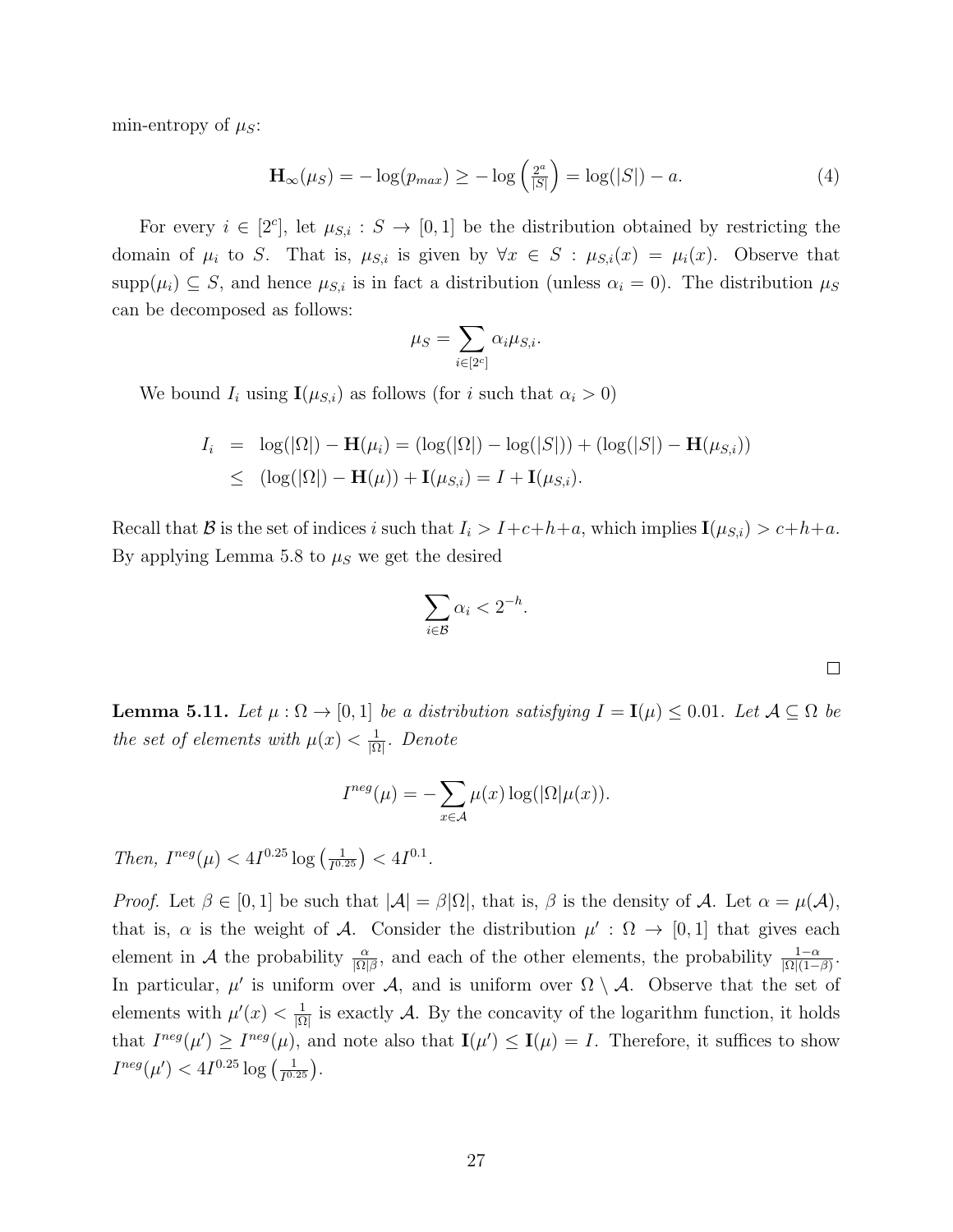Observe that

$$
\mathbf{H}(\mu') = -\alpha \log \left(\frac{\alpha}{|\Omega|\beta}\right) - (1-\alpha) \log \left(\frac{(1-\alpha)}{|\Omega|(1-\beta)}\right) = -\mathbf{D}\left((\alpha, 1-\alpha)\|(\beta, 1-\beta)\right) + \log(|\Omega|).
$$

Therefore,

$$
\mathbf{I}(\mu') = \log(|\Omega|) - \mathbf{H}(\mu') = \mathbf{D}((\alpha, 1 - \alpha) \| (\beta, 1 - \beta)).
$$

Using Pinsker's Inequality (Proposition 4.6) it holds that

$$
|\alpha - \beta| < \sqrt{\mathbf{I}(\mu')} \le \sqrt{I}.\tag{5}
$$

We turn to bound  $I^{neg}(\mu')$ . Observe that

$$
I^{neg}(\mu') = -\alpha \log \left(\frac{\alpha}{\beta}\right).
$$

Recall that for  $x \in \mathcal{A}$  it holds that  $\mu(x) < \frac{1}{10}$  $\frac{1}{|\Omega|}$ . Therefore  $\alpha = \mu(\mathcal{A}) < |\mathcal{A}| \cdot \frac{1}{|\Omega|} = \beta$ . We consider the following two cases:

**Case 1:**  $\beta > I^{0.25}$ . By Equation 5 it holds that  $\alpha > \beta$  – √ **e** 1:  $\beta > I^{0.25}$ . By Equation 5 it holds that  $\alpha > \beta - \sqrt{I}$ . Therefore,  $\frac{\alpha}{\beta} > \frac{\beta - \sqrt{I}}{\beta}$  $1 - \frac{\sqrt{I}}{\beta} > 1 - I^{0.25}$ . Since  $\alpha \leq 1$ , it holds that

$$
I^{neg}(\mu') \le -\log\left(1 - I^{0.25}\right) \le 2I^{0.25}.
$$

**Case 2:**  $\beta \leq I^{0.25}$ . Since  $\alpha < \beta$ , it is also the case that  $\alpha < I^{0.25}$ . Since  $\beta \leq 1$ , it holds that

$$
I^{neg}(\mu') \le -\alpha \log(\alpha) < -I^{0.25} \log(I^{0.25}).
$$

 $\Box$ 

**Lemma 5.12.** Let  $\mu : \Omega \to [0,1]$  be a distribution satisfying  $I = I(\mu) \leq 0.01$ . Let  $\mathcal{A} \subseteq \Omega$  be the set of elements with  $\mu(x) \geq \frac{2}{\log x}$  $\frac{2}{|\Omega|}$ . Then,  $\mu(\mathcal{A}) < 4I^{0.25} \log \left( \frac{1}{I^{0.25}} \right)$  $\frac{1}{I^{0.25}}$  +  $I < 5I^{0.1}$ .

Proof. Denote

$$
A = \sum_{x \in \mathcal{A}} \mu(x) \log(|\Omega|\mu(x)).
$$

Observe that for every  $x \in A$  it holds that  $\log(|\Omega|\mu(x)) \ge \log(2) = 1$ , thus,  $A \ge \mu(A)$ . Let  $\mathcal{B} \subseteq \Omega$  be the set of elements with  $\frac{1}{|\Omega|} \leq \mu(x) < \frac{2}{|\Omega|}$  $\frac{2}{|\Omega|}$ . Denote

$$
B = \sum_{x \in \mathcal{B}} \mu(x) \log(|\Omega|\mu(x)).
$$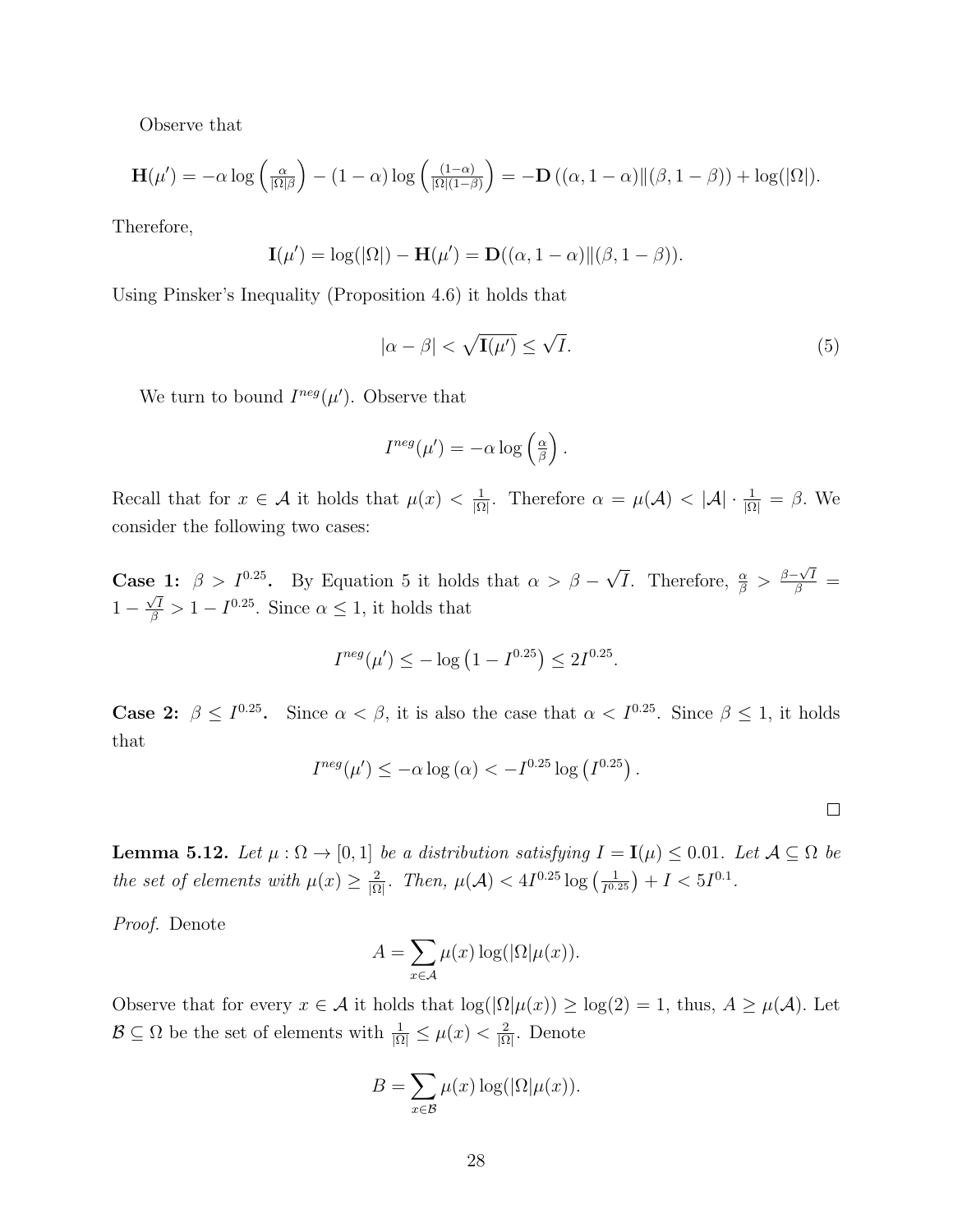Observe that for every  $x \in \mathcal{B}$  it holds that  $\log(|\Omega|\mu(x)) \ge \log(1) = 0$ , thus,  $B \ge 0$ . The claim now follows using Lemma 5.11, as

$$
I = A + B - I^{neg}(\mu) > \mu(\mathcal{A}) - 4I^{0.25} \log\left(\frac{1}{I^{0.25}}\right),
$$

where  $I^{neg}(\mu)$  is defined as in Lemma 5.11.

**Lemma 5.13.** Let  $\mu : \Omega \to [0,1]$  be a distribution satisfying  $I = I(\mu) \leq 0.01$ . Let  $c \in \mathbb{N}$ . Let  $\mu_1, \ldots, \mu_{2^c} : \Omega \to [0,1]$  be  $2^c$  distributions. Let  $\alpha_1, \ldots, \alpha_{2^c} \in [0,1]$ . Assume that

$$
\mu = \sum_{i \in [2^c]} \alpha_i \mu_i.
$$

For  $i \in [2^c]$ , let  $I_i = \mathbf{I}(\mu_i)$ . Let  $h \in \mathbb{R}^+$ . Let  $\mathcal{B} \subseteq [2^c]$  be the set of indices i such that  $I_i > c + h + 1$ . Then,

$$
\sum_{i\in\mathcal{B}}\alpha_i < 2^{-h} + 5I^{0.1}.
$$

*Proof.* For  $i \in [2^c]$  define

$$
M_i = \sum_{x \in \text{supp}(\mu)} \mu_i(x) \log(|\Omega|\mu(x)).
$$

Let  $i \in [2^c]$  be such that  $\alpha_i \geq 2^{-(h+c)}$ . Let  $x \in \Omega$ . It holds that

$$
\mu(x) \ge \alpha_i \mu_i(x) \ge 2^{-(h+c)} \mu_i(x). \tag{6}
$$

Using Equation 6, we have

$$
I_i = \sum_{x \in \text{supp}(\mu_i)} \mu_i(x) \log(|\Omega|\mu_i(x))
$$
  
\n
$$
\leq \sum_{x \in \text{supp}(\mu)} \mu_i(x) \log(|\Omega| \cdot 2^{h+c} \mu(x))
$$
  
\n
$$
\leq M_i + h + c.
$$

Therefore,  $i \in \mathcal{B}$  implies  $\alpha_i < 2^{-(h+c)}$  or  $M_i > 1$ .

Let  $\mathcal{M} \subseteq [2^c]$  be the set of indices i such that  $M_i > 1$ . As was done in Lemma 5.11, define  $A \subseteq \Omega$  to be the set of elements  $x \in \Omega$  with  $\mu(x) < \frac{1}{\Omega}$  $\frac{1}{|\Omega|}$ . Note that for such elements it holds that  $\log(|\Omega|\mu(x)) < 0$ . Also, recall the definition of  $I^{neg}$  formulated in Lemma 5.11:

$$
I^{neg}(\mu) = -\sum_{x \in \mathcal{A}} \mu(x) \log(|\Omega|\mu(x)).
$$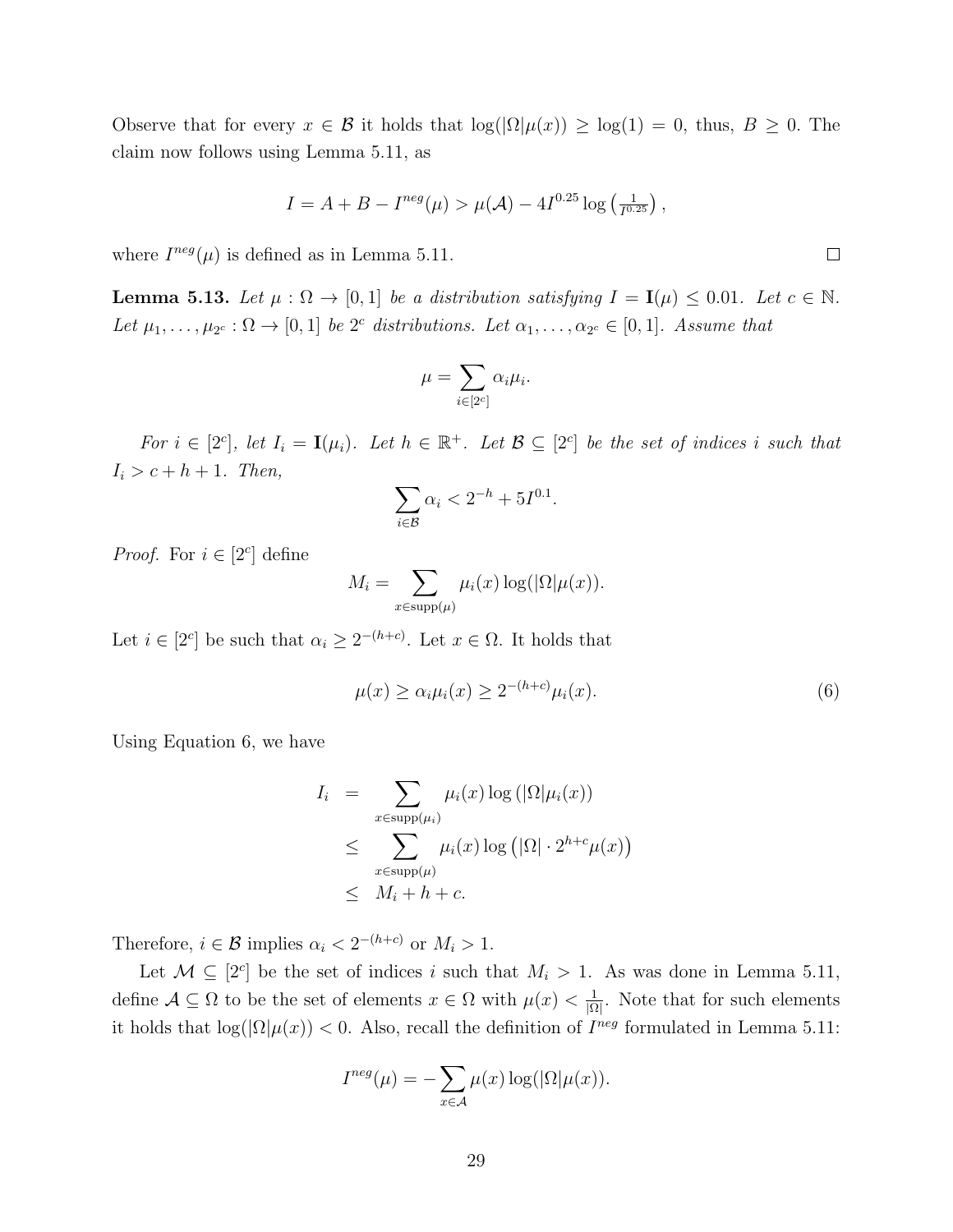Using the bound on  $I^{neg}(\mu)$  offered by Lemma 5.11, we get

$$
\sum_{i \in \mathcal{M}} \alpha_i \leq \sum_{i \in \mathcal{M}} \alpha_i M_i = \sum_{i \in \mathcal{M}} \alpha_i \left( \sum_{x \in \text{supp}(\mu)} \mu_i(x) \log(|\Omega|\mu(x)) \right)
$$
\n
$$
\leq \sum_{x \in (\text{supp}(\mu) \setminus \mathcal{A})} \left( \sum_{i \in \mathcal{M}} \alpha_i \mu_i(x) \right) \log(|\Omega|\mu(x))
$$
\n
$$
\leq \sum_{x \in (\text{supp}(\mu) \setminus \mathcal{A})} \mu(x) \log(|\Omega|\mu(x))
$$
\n
$$
\leq I + I^{neg}(\mu) \leq I + 4I^{0.1} \leq 5I^{0.1}.
$$

As mentioned above,  $i \in \mathcal{B}$  implies  $\alpha_i < 2^{-(h+c)}$  or  $M_i > 1$ . Therefore,

$$
\sum_{i \in \mathcal{B}} \alpha_i < 2^{-(h+c)} \cdot 2^c + \sum_{i \in \mathcal{M}} \alpha_i < 2^{-h} + 5I^{0.1}.
$$

## 6 Operations Over Games

### 6.1 General Notation

**Decomposing the inputs.** Let G be a game with parameters  $(k, d, P_X, P_Y)$ , with underlying tree T. Let v be a vertex of T. We label each of the  $2^k$  edges leaving v by a unique label from the set  $[2^k]$ . The input X can be written as  $X = \{X_v\}_{v \in \text{Even}(T)}$ , where  $X_v \in [2^k]$ is the label of the unique edge leaving  $v$  that is contained in  $X$ . Similarly, we can write  $Y$  as  $Y = \{Y_v\}_{v \in \text{Odd}(T)}$ , where  $Y_v \in [2^k]$  is the label of the unique edge leaving v that is contained in  $Y$ .

Let v be a vertex of T. We denote by  $T_v$  the subtree of T rooted at v. Slightly abusing notation, we denote the root of the tree by the number 0, and the  $2<sup>k</sup>$  children of the root by the numbers  $1, \ldots, 2^k$  (such that the name of a vertex is consistent with the label of the edge that reaches that vertex). In particular, for  $j \in [2^k]$ , we denote by  $T_j$  the subtree of T rooted at the  $j^{th}$  child of the root. We will often write X as

$$
X=\left(X_0,X_{T_1},\ldots,X_{T_{2^k}}\right),
$$

where  $X_{T_v} = \{X_{v'}\}_{v' \in T_v \cap \text{Even}(T)}$  is the restriction of the information in X to vertices of  $T_v$ ,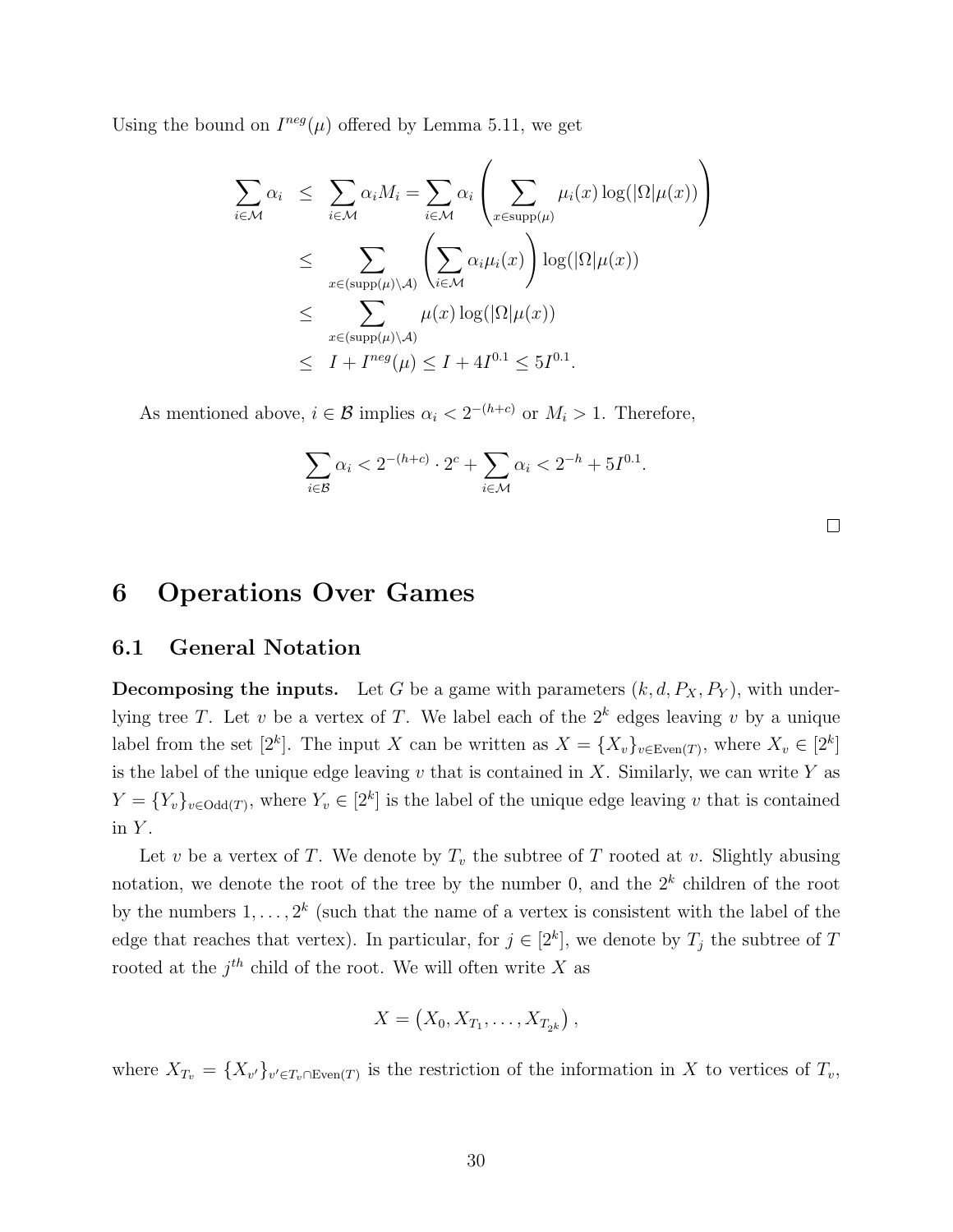and  $X_0$  is  $X_{root(T)}$ . Similarly, we will often write Y as

$$
Y=\left(Y_{T_1},\ldots,Y_{T_{2^k}}\right),
$$

where  $Y_{T_v} = \{Y_{v'}\}_{v' \in T_v \cap \text{Odd}(T)}$  is the restriction of the information in Y to vertices of  $T_v$ . For a vertex v of T, we denote by  $(X,Y)_{T_v}$  the pair  $(X_{T_v}, Y_{T_v})$ .

**The "correct" path.** Given a game G and inputs X and Y, let  $V_0, \ldots, V_d$  be the d vertices on the path from the root to the leaf of the underlying tree, defined by the inputs  $X$  and  $Y$ , where  $V_0$  is the root and  $V_d = L(X, Y)$  is the leaf. Note that  $V_0, \ldots, V_d$  are random variables that depend on the inputs X and Y, and note that  $V_1 = X_0$ . Let  $E_1, \ldots, E_d$  be the edges  $E_1 = (V_0, V_1), E_2 = (V_1, V_2), \dots, E_d = (V_{d-1}, V_d).$ 

Constructing a game given inputs. Given a game G with parameters  $(k, d, P_X, P_Y)$ , we sometimes want to consider variants of G played with different input distributions (for example, when the distributions are conditioned on an event). For that reason we introduce the following notation. Let  $k, d' \in \mathbb{N}$ , and let T be the  $2^k$ -ary tree of depth d'. Recall that we denote by  $\mathcal{X}(T)$  the set of possible inputs for the first player, and by  $\mathcal{Y}(T)$  the set of possible inputs for the second player. For a pair of independent random variables  $X'$ ,  $Y'$ , over the sets  $\mathcal{X}(T)$  and  $\mathcal{Y}(T)$  respectively, we denote by  $G_{X'Y'}$  the game with parameters  $(k, d', P_{X'}, P_{Y'})$ .

**Distribution over games.** In the proof we often apply an operation to a given game  $G$ , and obtain a "distribution  $\mathcal G$  over games". By that we mean that we reach a distribution  $\mathcal G$ whose domain is a set of new games  $G_1, \ldots, G_m$  (not necessarily different), where  $m \in \mathbb{N}$ . For every  $i \in [m]$ , the game  $G_i$  is obtained with probability  $\alpha_i \in [0,1]$ , where  $\sum_{i \in [m]} \alpha_i = 1$ .

## 6.2 Conditioning a Game

Conditioning a game on a random variable. Let  $G$  be a game with parameters  $(k, d, P_X, P_Y)$ . Let W be a random variable that is conditionally independent of the input X given the input Y. We think of W as a probabilistic function of Y (independent of X), that is, without loss of generality we think of  $W$  as determined by  $Y$  and an independent random string R (that is independent of  $X, Y$ ). The operation of conditioning G on W results in a distribution G over games, obtained as follows: For every  $w \in \text{supp}(W)$  we will have a game  $G_{XY|W=w}$  with parameters  $(k, d, P_X, P_{Y|W=w})$ . The distribution  $\mathcal G$  will have the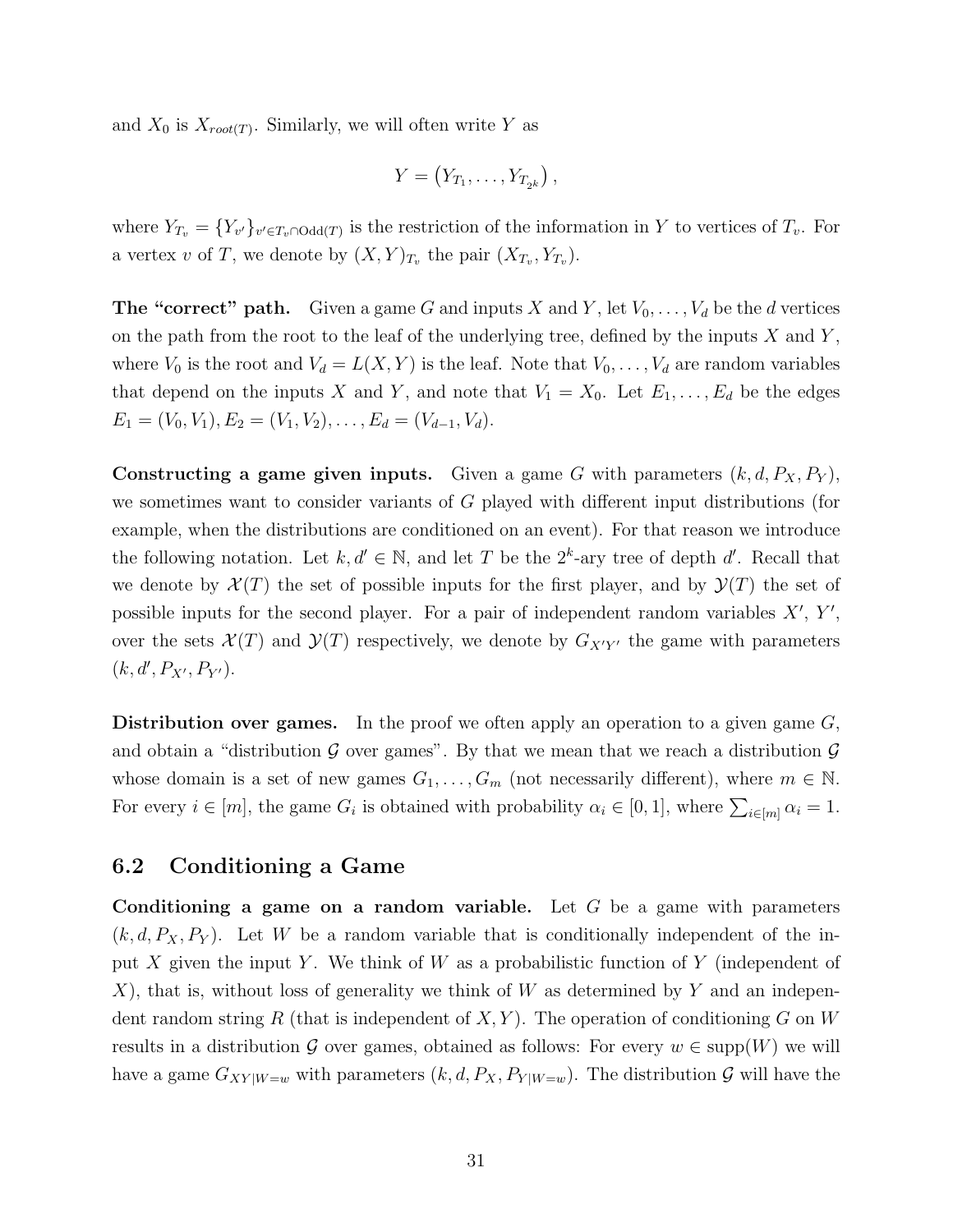domain  $\{G_{XY|W=w}\}_{w\in \text{supp}(W)}$ . For every  $w\in \text{supp}(W)$ , the game  $G_{XY|W=w}$  is obtained with probability  $Pr[W = w]$ .

In the same way, if W be a random variable that is conditionally independent of the input Y given the input X, the operation of conditioning G on W results in a distribution  $\mathcal G$  over games, obtained as follows: For every  $w \in \text{supp}(W)$  we will have a game  $G_{XY|W=w}$  with parameters  $(k, d, P_{X|W=w}, P_Y)$ . The distribution G will have the domain  $\{G_{XY|W=w}\}_{w \in \text{supp}(W)}$ . For every  $w \in \text{supp}(W)$ , the game  $G_{XY|W=w}$  is obtained with probability  $Pr[W=w]$ .

In both cases, we denote by  $G_{XY|W}$  the random game chosen according to the distribution  $\mathcal{G}$ , such that the game  $G_{XY|W=w}$  is chosen when  $W=w$ . In particular, for every  $w \in \text{supp}(W)$ , the game  $G_{XY|W}$  is  $G_{XY|W=w}$  with probability  $Pr[W=w]$ . The notation  $G_{XY|W=w}$  will sometimes be abbreviated as  $G_{XY|w}$ .

Conditioning a game on a sequence of random variables. Let  $G$  be a game with parameters  $(k, d, P_X, P_Y)$ . Let  $W = W_1, \ldots, W_m$  be a sequence of random variables, where  $m \in \mathbb{N}$ . We say that W is a *feasible transcript* if for every  $i \in [m]$ , either the variables  $W_i$ and X are conditionally independent given  $W_1, \ldots, W_{i-1}, Y$ , or the variables  $W_i$  and Y are conditionally independent given  $W_1, \ldots, W_{i-1}, X$ . The operation of conditioning G on W results in a distribution G over games, obtained by conditioning on  $W_1, \ldots, W_m$  one by one.

Intuitively, a feasible transcript is a possible transcript of a communication protocol between two players that hold  $X, Y$  respectively.

**Lemma 6.1.** Let G be a game with inputs X and Y. Let W be a feasible transcript. Then,

$$
P_X = \sum_{w \in \text{supp}(W)} \Pr_W[W = w] \cdot P_{X|W=w},
$$
  
\n
$$
P_Y = \sum_{w \in \text{supp}(W)} \Pr_W[W = w] \cdot P_{Y|W=w},
$$
  
\n
$$
P_{X,Y} = \sum_{w \in \text{supp}(W)} \Pr_W[W = w] \cdot P_{XY|W=w}.
$$

Proof. Follows immediately from the complete probability formula.

**Lemma 6.2.** Let G be a game with inputs X and Y. Let  $W = W_1, \ldots, W_m$  be a feasible transcript, where  $m \in \mathbb{N}$ . Assume without loss of generality that  $W_1, \ldots, W_m$  are bits. Let  $m_1 \in \mathbb{N}$  be the number of indices  $i \in [m]$ , such that the variables  $W_i$  and X are not conditionally independent given  $W_1, \ldots, W_{i-1}, Y$ .

Let  $h \in \mathbb{R}^+$ . Let  $\mathcal{B} \subseteq \text{supp}(W)$  be the set of strings w such that  $\mathbf{H}_{\infty}(P_{X_0|W=w})$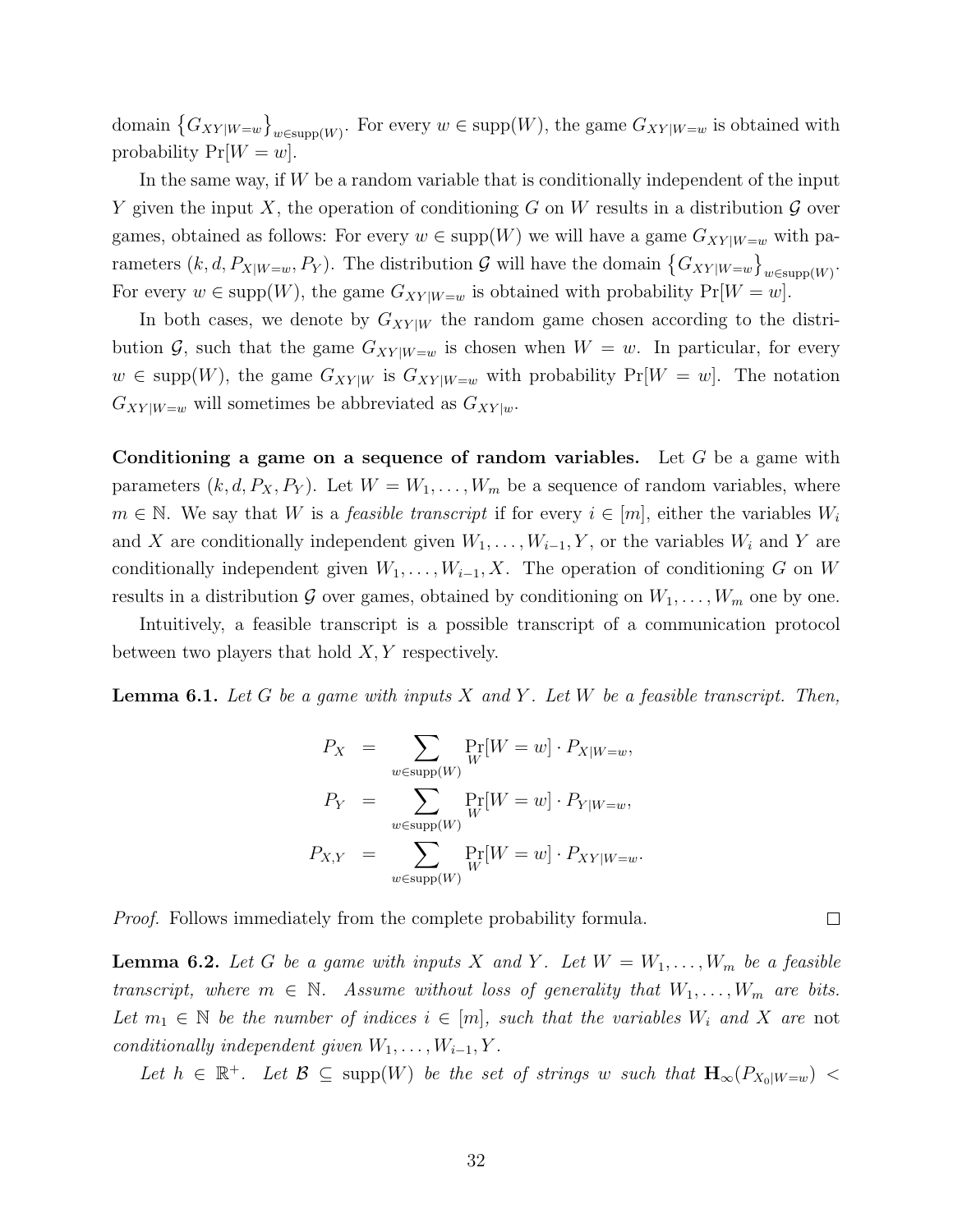$\mathbf{H}_{\infty}(P_{X_0}) - m_1 - h$ . Then,

$$
\sum_{w \in \mathcal{B}} \Pr_W[W = w] < 2^{-h}.
$$

Moreover,

$$
\mathop{\mathbf{E}}_{W}\left[\mathbf{H}_{\infty}(P_{X_0|W})\right] \geq \mathbf{H}_{\infty}(P_{X_0}) - m_1 - 4.
$$

*Proof.* Denote by A the set of indices  $i \in [m]$ , such that the variables  $W_i$  and X are not conditionally independent given  $W_1, \ldots, W_{i-1}, Y$ . Note that  $|\mathcal{A}| = m_1$ . Denote  $W_{\mathcal{A}} =$  ${W_i}_{i\in\mathcal{A}}$  and  $W_{\bar{\mathcal{A}}}={W_i}_{i\in\bar{\mathcal{A}}}$ . Thus, each bit of  $W_{\bar{\mathcal{A}}}$  is conditionally independent of X, given all previous bits of  $W$  and  $Y$ .

Without loss of generality we can assume that each bit  $i \in W_{\bar{\mathcal{A}}}$  is determined by  $W_1, \ldots, W_{i-1}, Y$  and an independent random string  $R_i$  (that is independent of X, Y and all other random strings), and in the same way, each bit  $i \in W_{\mathcal{A}}$  is determined by  $W_1, \ldots, W_{i-1}, X$ and an independent random string  $R_i$  (that is independent of  $X, Y$  and all other random strings). Denote  $R_{\mathcal{A}} = \{R_i\}_{i \in \mathcal{A}}$  and  $R_{\bar{\mathcal{A}}} = \{R_i\}_{i \in \bar{\mathcal{A}}}$ . Denote  $Y' = (Y, R_{\bar{\mathcal{A}}})$ .

For every  $y' \in \text{supp}(Y')$ , the distribution  $P_{X_0|Y'=y'}$  is just the distribution  $P_{X_0}$ , since Y' is independent of X. Moreover, since W is a feasible transcript, the random variables  $(X, R<sub>A</sub>)$ and  $(Y, R_{\overline{A}})$  are conditionally independent given W (this is a standard fact in communication complexity and is easily proved by induction on m). Hence, for every  $(w, y') \in \text{supp}((W, Y'))$ we have  $P_{X_0|W=w,Y'=y'} = P_{X_0|W=w}$ .

Fix  $y' \in \text{supp}(Y')$ . The distribution  $P_{X_0}$  can be written as a sum

$$
P_{X_0} = P_{X_0|Y'=y'} = \sum_{w \in \text{supp}(W|Y'=y')} \Pr[W = w \mid Y' = y'] \cdot P_{X_0|W=w,Y'=y'}.
$$
  
= 
$$
\sum_{w \in \text{supp}(W|Y'=y')} \Pr[W = w \mid Y' = y'] \cdot P_{X_0|W=w}.
$$

Note that in the last sum at most  $2^{m_1}$  summands are non-zero, because every bit of  $W_{\bar{A}}$  is determined by Y' and all previous bits of W (so by induction on m we have that  $Pr[W =$  $w \mid Y' = y'$  is non-zero for at most  $2^{m_1}$  possibilities of w).

Recall that  $\mathcal{B} \subseteq \text{supp}(W)$  is the set of  $w \in \text{supp}(W)$  such that

$$
\mathbf{H}_{\infty}(P_{X_0|W=w}) < \mathbf{H}_{\infty}(P_{X_0}) - m_1 - h.
$$

Using Lemma 5.9, it holds that

$$
\sum_{w \in \mathcal{B}} \Pr[W = w \mid Y' = y'] < 2^{-h}.
$$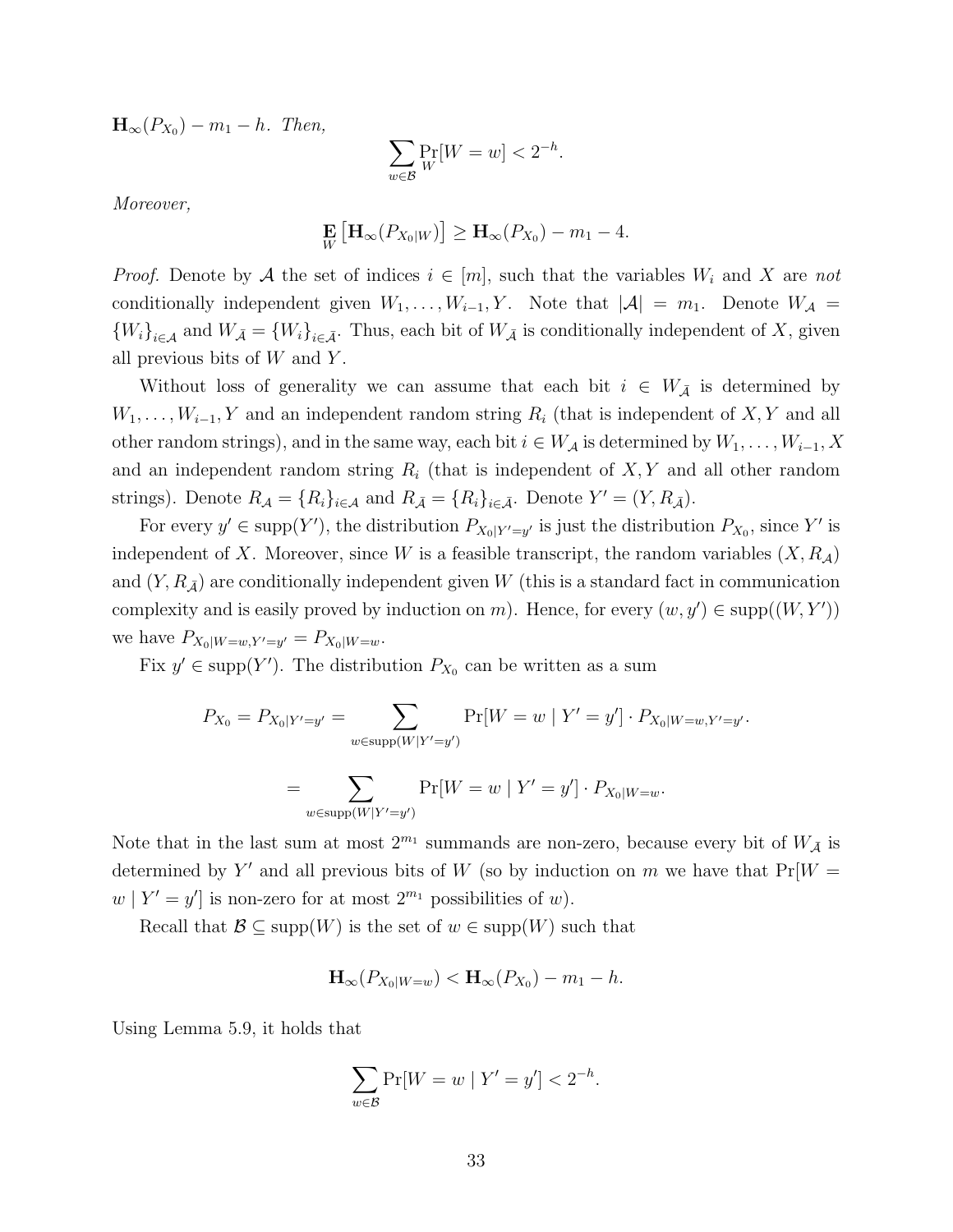The first part of the lemma follows as

$$
\sum_{w \in \mathcal{B}} \Pr_{W}[W = w] = \sum_{y' \in \text{supp}(Y')} \Pr[Y' = y'] \sum_{w \in \mathcal{B}} \Pr[W = w \mid Y' = y'] \n< \sum_{y' \in \text{supp}(Y')} \Pr[Y' = y'] \cdot 2^{-h} = 2^{-h}.
$$

Lemma 5.9 also implies that

$$
\sum_{w \in \text{supp}(W|Y'=y')} \Pr[W=w \mid Y'=y'] \cdot \mathbf{H}_{\infty}(P_{X_0|W=w}) \ge \mathbf{H}_{\infty}(P_{X_0}) - m_1 - 4.
$$

The second part of the lemma follows as

$$
\mathbf{E}_{W} \left[ \mathbf{H}_{\infty} (P_{X_0|W}) \right] =
$$
\n
$$
\sum_{y' \in \text{supp}(Y')} \Pr[Y' = y'] \sum_{w \in \text{supp}(W|Y' = y')} \Pr[W = w | Y' = y'] \cdot \mathbf{H}_{\infty} (P_{X_0|W=w}) \ge
$$
\n
$$
\sum_{y' \in \text{supp}(Y')} \Pr[Y' = y'] \left( \mathbf{H}_{\infty} (P_{X_0}) - m_1 - 4 \right) =
$$
\n
$$
\mathbf{H}_{\infty} (P_{X_0}) - m_1 - 4.
$$

**Lemma 6.3.** Let G be a game with inputs X and Y. Let  $\epsilon, \delta \in [0, 1]$ . Let W be a feasible transcript. Then, there exists  $\{\delta_w\}_{w \in \text{supp}(W)}$ ,  $\delta_w \in [0,1]$ , such that  $\mathbf{E}_W[\delta_W] = \delta$ , and

$$
\mathsf{CC}_{\epsilon,\delta}(G) \geq \mathop{\mathbf{E}}_{W} \left[ \mathsf{CC}_{\epsilon,\delta_W}(G_{XY|W}) \right].
$$

Proof. Let  $\Pi \in \mathcal{P}_{\epsilon,\delta}$  be a deterministic protocol such that  $\mathsf{CC}(\Pi) = \mathsf{CC}_{\epsilon,\delta}(G)$ . Let  $w \in$ supp(W). We can view  $\Pi$  as a protocol for the game  $G_{XY|W=w}$ . Denote this protocol by  $\Pi_w$ . Define  $\delta_w$  to be the probability that  $\Pi_w$  errs on the game  $G_{XY|W=w}$ , where the probability is over the inputs and the channel's noise. Recall that

$$
P_{X,Y} = \sum_{w \in \text{supp}(W)} \Pr_W[W = w] \cdot P_{XY|W=w}.
$$

Hence,

$$
\mathsf{CC}_{\epsilon,\delta}(G) = \mathsf{CC}(\Pi) = \mathop{\mathbf{E}}_{W} [\mathsf{CC}(\Pi_W)] \geq \mathop{\mathbf{E}}_{W} [\mathsf{CC}_{\epsilon,\delta_W}(G_{XY|W})],
$$

and  $\mathbf{E}_W[\delta_W] = \delta$ .

 $\Box$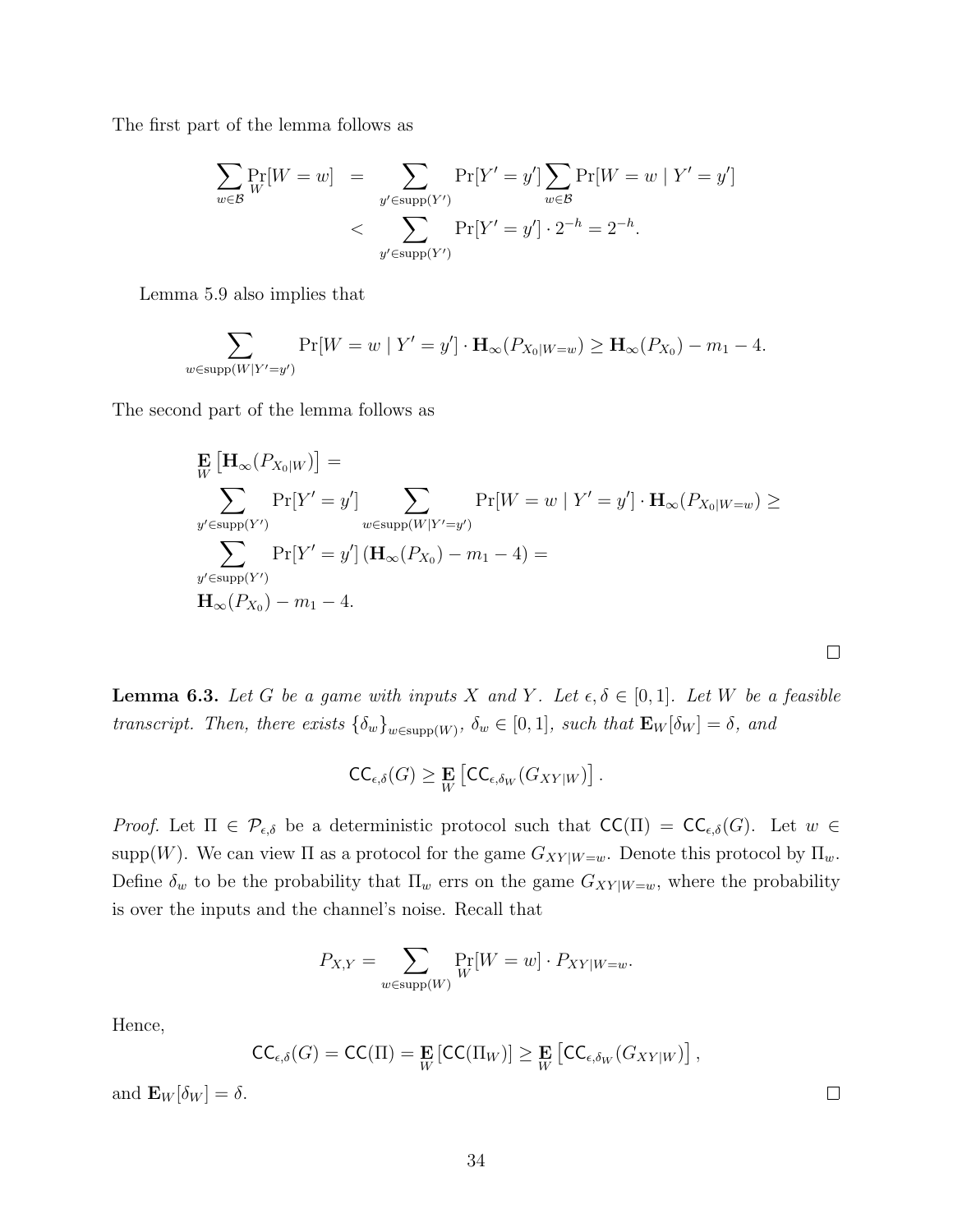Let G be a game with inputs X and Y, and let  $\Pi$  be a deterministic protocol for G. We will often consider the first  $t$  communication bits *received* by the players during an execution of the protocol  $\Pi$  on inputs X and Y. Denote these bits by  $W = W_1, \ldots, W_t$ . We refer to W as the received transcript of the first t rounds of  $\Pi$ . Note that the bits received by the players may differ from the bits sent by the players due to the channel's error. Observe that W is a feasible transcript, and that  $W$  is a random variable that depends on  $X$  and  $Y$ .

**Lemma 6.4.** Let G be a game with inputs X and Y. Let  $\epsilon, \delta \in [0,1]$ . Let  $\Pi \in \mathcal{P}_{\epsilon,\delta}$  be a deterministic protocol for G. Let  $t \in \mathbb{N}$ . Assume that, with probability 1, the protocol  $\Pi$  has at least t rounds, and let W be the received transcript of the first t rounds of  $\Pi$ . Then, there exists  $\{\delta_w\}_{w \in \text{supp}(W)}$ ,  $\delta_w \in [0,1]$ , such that  $\mathbf{E}_W[\delta_W] = \delta$ , and

$$
\mathsf{CC}(\Pi) \geq t + \mathop{\mathbf{E}}_{W} \left[ \mathsf{CC}_{\epsilon, \delta_{W}}(G_{XY|W}) \right].
$$

*Proof.* Let  $w \in \text{supp}(W)$ . We denote by  $\Pi_w$  the protocol consisting of rounds  $t + 1, t + 2, \ldots$ of Π, when the received transcript of the first t rounds of  $\Pi$  is w. We view  $\Pi_w$  as a protocol for the game  $G_{XY|W=w}$ . Define  $\delta_w$  to be the probability that  $\Pi_w$  errs on the game  $G_{XY|W=w}$ , where the probability is over the inputs and the channel's noise. Recall that

$$
P_{X,Y} = \sum_{w \in \text{supp}(W)} \Pr_W[W = w] \cdot P_{XY|W=w}.
$$

Hence,

$$
\mathsf{CC}(\Pi) = t + \mathop{\mathbf{E}}_{W} [\mathsf{CC}(\Pi_W)] \ge t + \mathop{\mathbf{E}}_{W} [\mathsf{CC}_{\epsilon, \delta_W} (G_{XY|W})],
$$

and  $\mathbf{E}_W[\delta_W] = \delta$ .

### 6.3 Reducing a Game

Let  $k, d' \in \mathbb{N}$ , and let T' be the  $2^k$ -ary tree of depth d'. Recall that we denote by  $\mathcal{X}(T')$ the set of possible inputs for the first player, and by  $\mathcal{Y}(T')$  the set of possible inputs for the second player. Recall that, for a pair of independent random variables  $X'$ ,  $Y'$ , over the sets  $\mathcal{X}(T')$  and  $\mathcal{Y}(T')$  respectively, we denote by  $G_{X'Y'}$  the game with parameters  $(k, d', P_{X'}, P_{Y'})$ .

Let G be a game with parameters  $(k, d, P_X, P_Y)$ , with underlying tree T. Let v be a vertex of  $T$ . We often consider the *reduced game*, obtained by restricting  $G$  to the subtree  $T_v$ , and played with inputs  $X_{T_v}$  and  $Y_{T_v}$ . Formally, if  $v \in \text{Even}(T)$ , then the reduced game is  $G_{(X,Y)_{T_v}}$ . That is, the game with parameters  $(k, d', P_{X_{T_v}}, P_{Y_{T_v}})$ , where d' is the depth of  $T_v$ . If  $v \in \text{Odd}(T)$ , then the reduced game is  $G_{(Y,X)_{T_v}}$ . That is, the game with parameters  $(k, d', P_{Y_{T_v}}, P_{X_{T_v}})$ , where d' is the depth of  $T_v$ . Note that in both cases the depth of the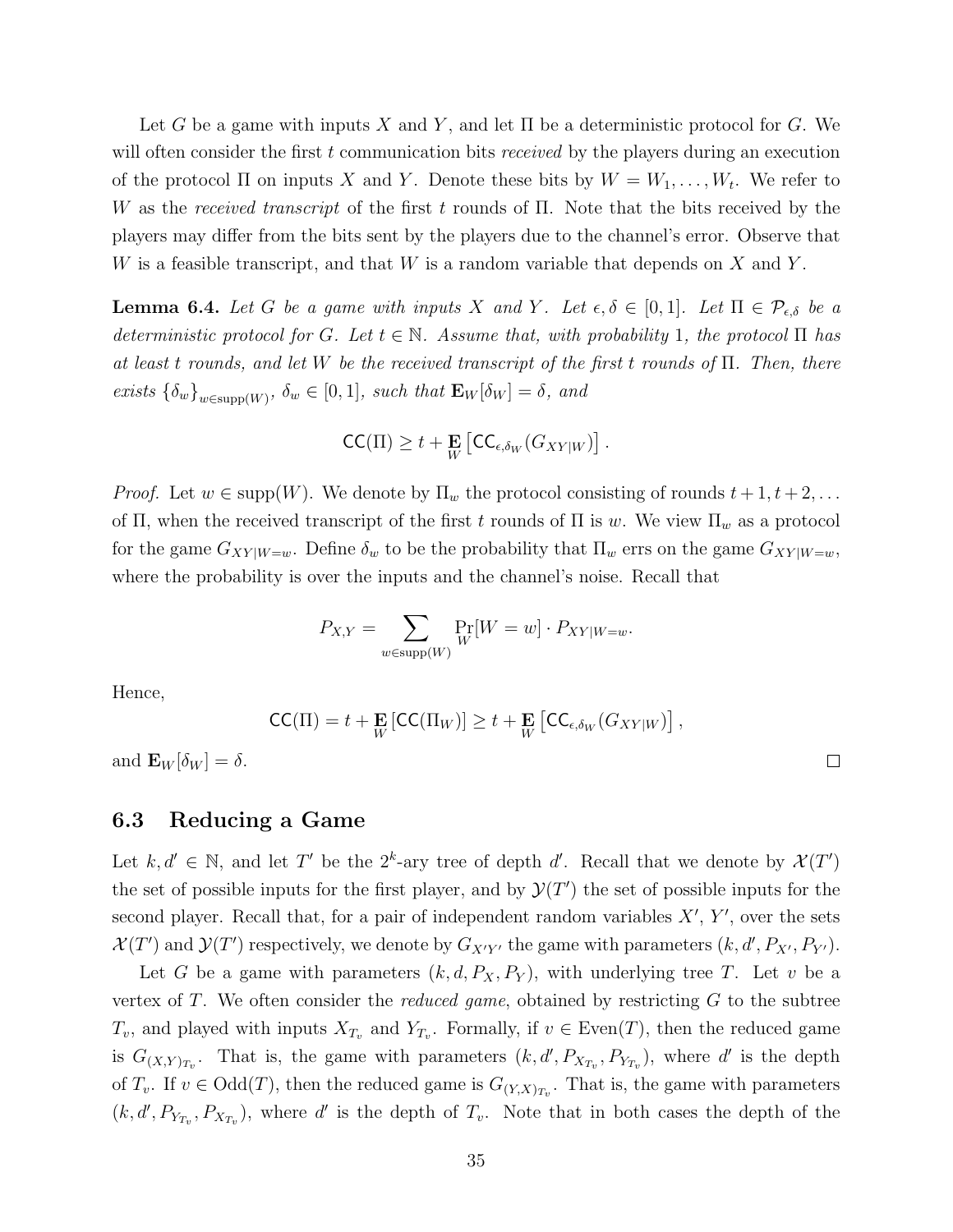game G is reduced by the depth of v, and that in the case where  $v \in \text{Odd}(T)$ , the roles of the two inputs X and Y are switched, as odd layers of T are even layers of  $T_v$ , and vice versa.

The vertex  $v$  will sometimes be a random variable  $V$ , in which case, the reduced game  $G_{(X,Y)_{T_V}}$  or  $G_{(Y,X)_{T_V}}$  can be viewed as a random variable, or as a distribution over games.

Recall that we denote by  $V_1$  the first non-root vertex on the correct path. We will often reduce the game G to the subtree  $T_{V_1}$  after conditioning G on the value of  $V_1$ , and obtain the game  $G_{(Y,X|V_1)_{T_{V_1}}}$ . Note that conditioning G on the value of  $V_1$  can be viewed as "revealing" the value of  $V_1$  to the second player (the first player already knows this value). Since the first edge is now known, the players can turn to play the game  $G$  reduced to  $T_{V_1}$ .

Formally, we can view  $G_{(Y,X|V_1)_{T_{V_1}}}$  as a distribution  $\mathcal G$  over games, obtained as follows: For every  $v_1 \in \text{supp}(V_1)$  we will have a game  $G_{(Y,X|V_1=v_1)_{T_{v_1}}}$  with parameters  $(k, d 1, P_{(Y|V_1=v_1)_{T_{v_1}}}, P_{(X|V_1=v_1)_{T_{v_1}}})$ . The distribution G will have the domain  $\left\{G_{(Y,X|V_1=v_1)_{T_{v_1}}}\right\}$  $v_1 \in \text{supp}(V_1)$ For every  $v_1 \in \text{supp}(V_1)$ , the game  $G_{(Y,X|V_1=v_1)_{T_{v_1}}}$  is obtained with probability  $Pr[V_1=v_1]$ .

.

We also view  $G_{(Y,X|V_1)_{T_{V_1}}}$  as the random game chosen according to the distribution  $\mathcal{G},$ such that the game  $G_{(Y,X|V_1=v_1)_{T_{v_1}}}$  is chosen when  $V_1 = v_1$ . In particular, for every  $v_1 \in$ supp(V<sub>1</sub>), the game  $G_{(Y,X|V_1)_{T_{V_1}}}$  is  $G_{(Y,X|V_1=v_1)_{T_{v_1}}}$  with probability  $Pr[V_1=v_1]$ . The notation  $G_{(Y,X|V_1=v_1)_{T_{v_1}}}$  will sometimes be abbreviated as  $G_{(Y,X|v_1)_{T_{v_1}}}$ .

**Remark 6.5.** We remark that since the random variables Y and  $V_1$  are independent, the distribution  $P_{(Y|V_1=v_1)_{T_{v_1}}}$  is the same as  $P_{Y_{T_{v_1}}}$ . Nevertheless, we will usually prefer not to omit the conditioning on  $V_1 = v_1$  as it may become significant when further conditioning on an additional random variable (specifically, if the additional variable is a function of both Y and  $V_1$ ).

**Lemma 6.6.** Let  $Z_1, \ldots, Z_m$  be m random variables, and let J be a random variable taking values in  $[m]$ . Assume that J is independent of  $Z_1, \ldots, Z_m$ . Then,

$$
\mathbf{E}_{J}[\mathbf{I}(Z_J)] \leq 2^{-\mathbf{H}_{\infty}(J)}\mathbf{I}(Z_1,\ldots,Z_m).
$$

Proof. Using the supper-additivity of information (Proposition 4.2)

$$
\mathbf{E}_{J}[\mathbf{I}(Z_{J})] = \sum_{j \in [m]} \Pr[J = j] \cdot \mathbf{I}(Z_{j}) \le \max_{j \in [m]} \{ \Pr[J = j] \} \sum_{j \in [m]} \mathbf{I}(Z_{j}) \le 2^{-\mathbf{H}_{\infty}(J)} \mathbf{I}(Z_{1}, \dots, Z_{m}).
$$

**Lemma 6.7.** Let G be a game with parameters  $(k, d, P_X, P_Y)$ , with underlying tree T. Consider the game  $G_{(Y,X|V_1)_{T_{V_1}}}$ , with parameters  $(k, d - 1, P_{(Y|V_1)_{T_{V_1}}}, P_{(X|V_1)_{T_{V_1}}})$ . Recall that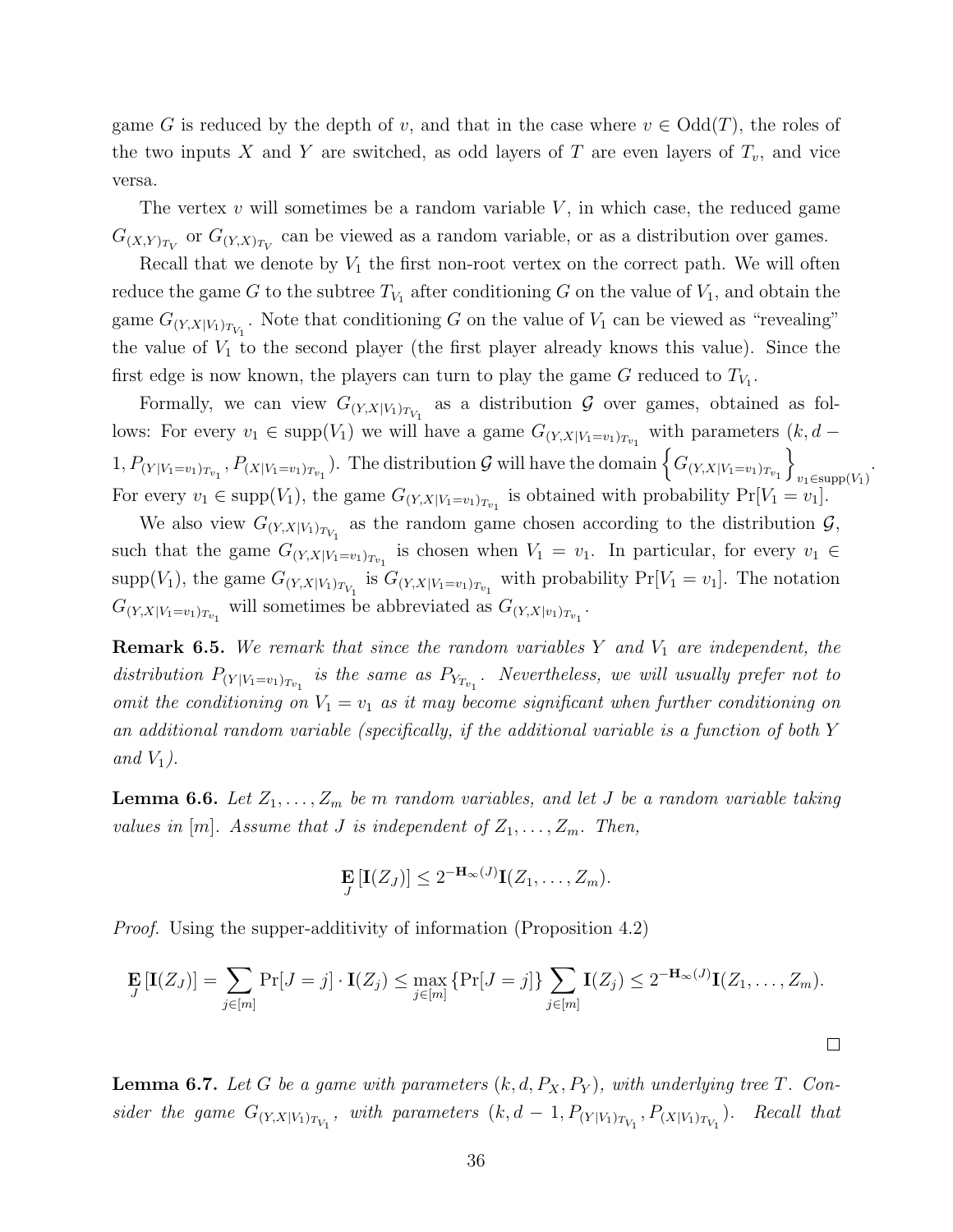$V_1 = X_0$ . Then,

- 1.  $\mathbf{E}_{V_1} \left[ \mathbf{I}((Y|V_1)_{T_{V_1}}) \right] \leq 2^{-\mathbf{H}_{\infty}(X_0)} \mathbf{I}(Y).$
- 2.  $\mathbf{E}_{V_1} \left[ \mathbf{I}((X|V_1)_{T_{V_1}}) \right] \leq \mathbf{I}(X) \mathbf{I}(X_0).$

*Proof.* The first part of the lemma follows directly from Lemma 6.7, since  $V_1 = X_0$  is independent of  $Y$  (see also Remark 6.5).

We turn to prove the second part:

$$
\mathbf{E}_{V_1} \left[ \mathbf{I}((X|V_1)_{T_{V_1}}) \right] =\n\sum_{v_1 \in [2^k]} \Pr[V_1 = v_1] \cdot \mathbf{I} ((X|V_1 = v_1)_{T_{v_1}}) =\n\sum_{v_1 \in [2^k]} \Pr[V_1 = v_1] \cdot \mathbf{I} (X_{T_{v_1}} | V_1 = v_1) \le
$$
\n
$$
\sum_{v_1, j \in [2^k]} \Pr[V_1 = v_1] \cdot \mathbf{I} (X_{T_j} | V_1 = v_1) =\n\sum_{v_1, j \in [2^k]} \Pr[V_1 = v_1] \cdot (\log(|\mathcal{Y}(T_j)|) - \mathbf{H} (X_{T_j} | V_1 = v_1)) =\n2^k \log(|\mathcal{Y}(T_1)|) - \sum_{j \in [2^k]} \sum_{v_1 \in [2^k]} \Pr[V_1 = v_1] \cdot \mathbf{H} (X_{T_j} | V_1 = v_1) =\n(\log(|\mathcal{X}(T)|) - k) - \sum_{j \in [2^k]} \mathbf{H} (X_{T_j} | V_1) =\n\log(|\mathcal{X}(T)|) - \mathbf{I}(X_0) - \mathbf{H}(X_0) - \sum_{j \in [2^k]} \mathbf{H} (X_{T_j} | X_0) \le
$$
\n
$$
\log(|\mathcal{X}(T)|) - \mathbf{I}(X_0) - \mathbf{H}(X_0) - \mathbf{H} (X_{T_1}, \dots, X_{T_{2^k}} | X_0) =\n\log(|\mathcal{X}(T)|) - \mathbf{I}(X_0) - \mathbf{H} (X_0, X_{T_1}, \dots, X_{T_{2^k}}) =\n\mathbf{I}(X) - \mathbf{I}(X_0).
$$

 $\Box$ 

# 7 Main Lemmas and Proof of Theorem 2

For a game G with inputs X and Y, we define:  $I_1(G) = I(X)$ ,  $I_2(G) = I(Y)$ ,  $I(G) =$  $I_1(G)+I_2(G)$ , and  $\kappa(G) = \mathbf{H}_{\infty}(X_0)$ . In all that comes below, we assume that k is sufficiently large (say,  $k > 10^{100}$ ).

**Definition 7.1 (Nice Game).** Let G be a game with parameters  $(k, d, P_X, P_Y)$ . The game G is called nice if it satisfies all the following conditions: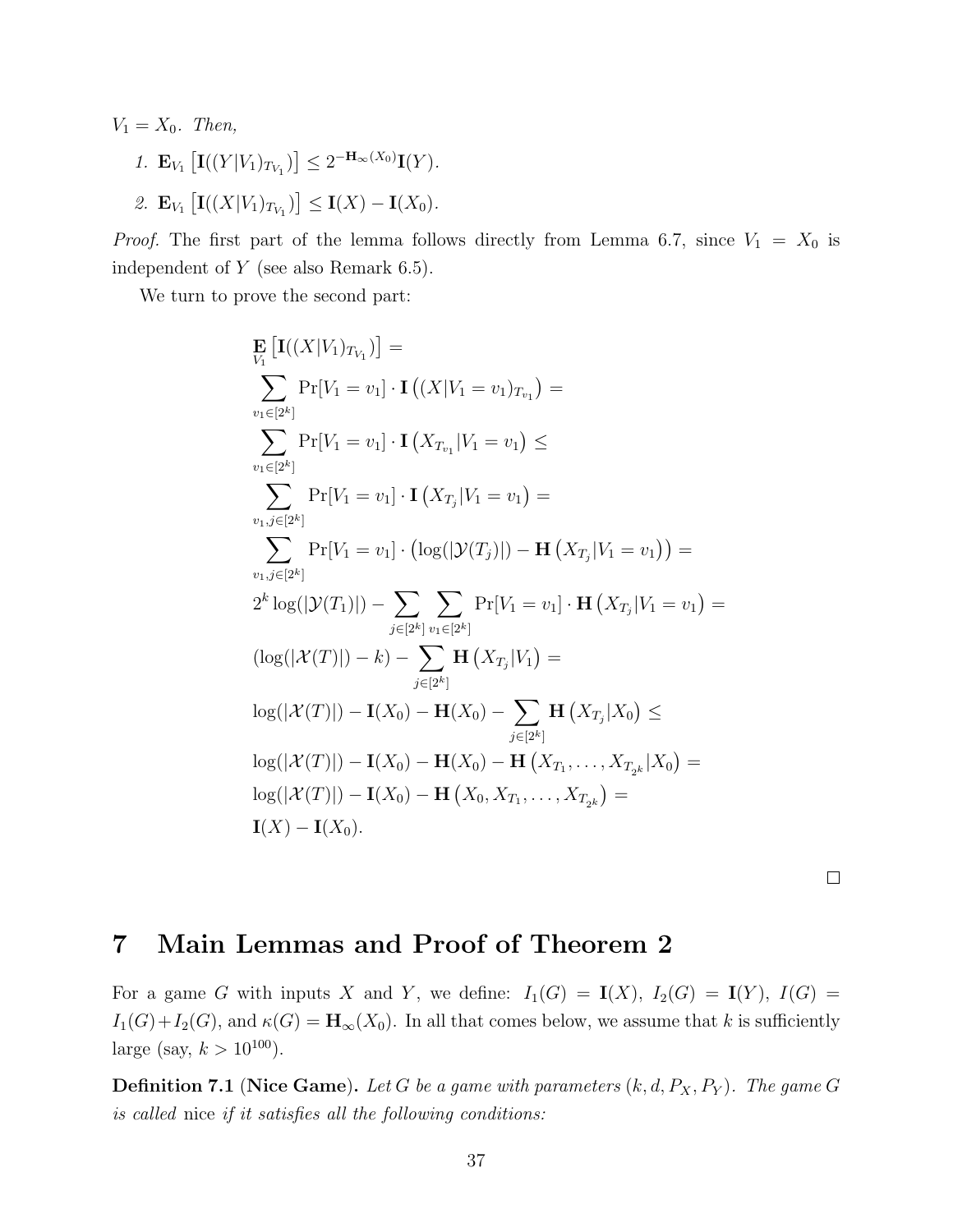- 1.  $\kappa(G) \geq 0.5k$ .
- 2.  $I_1(G) \leq 10k$ .
- 3.  $I_2(G) \leq 20k$ .
- 4. The distributions  $P_X, P_Y$  are (0.01k)-flat.

**Lemma 7.2** (Communication Lower-Bound for Nice Games). Let G be a nice game with parameters  $(k, d, P_X, P_Y)$ . Let  $\epsilon = \frac{2000 \log(k)}{k^2}$  $\frac{\log(k)}{k^2}$  and  $\delta \in [0,1]$ . Then,

$$
\mathsf{CC}_{\epsilon,\delta}(G) \ge d \cdot (k + 0.1 \log(k)) \cdot (1 - 2\delta) - (k - \kappa(G)) - 100k.
$$

Lemma 7.3 (Communication Lower-Bound for Non-Nice Games). Let G be a game with parameters  $(k, d, P_X, P_Y)$  (G may not be nice). Let  $\epsilon = \frac{2000 \log(k)}{k^2}$  $\frac{\log(k)}{k^2}$  and  $\delta \in [0,1]$ . Then,

$$
\mathsf{CC}_{\epsilon,\delta}(G) \ge d \cdot (k + 0.1 \log(k)) \cdot (1 - 2\delta) - 100I(G) - 1000k.
$$

Lemmas 7.2 and 7.3 are proven simultaneously, by a mutual recursion, where the two lemmas use each other recursively. The proof is by induction on d, the depth of the game G. To prove Lemma 7.2 for a given d, we assume the validity of Lemma 7.3 for  $d' < d$ . To prove Lemma 7.3 for a given d, we assume the validity of Lemma 7.2 for  $d' < d$ . Hence, both lemmas are correct for every d.

Observe that the base case  $d < 90$  is trivial for both Lemma 7.2 and Lemma 7.3, since the bounds obtained are negative. Moreover, in both lemmas we can assume that  $\delta \leq 0.5$ since otherwise the bounds obtained are negative.

Equipped with Lemma 7.2 we can now prove Theorem 2.

Proof of Theorem 2. Recall that any lower bound proven for balanced deterministic protocols for G holds for general deterministic protocols, up to an additive 2k term. Therefore, by Lemma 7.2, since G is a nice game with  $\kappa(G) = k$ , for any general deterministic protocol for G with noise rate  $\epsilon$  and error  $\delta$  (not necessarily balanced), it holds that

$$
CC(\Pi) \ge d \cdot (k + 0.1 \log(k)) \cdot (1 - 2\delta) - 102k.
$$

Let  $\Pi \in \mathcal{P}^*_{\epsilon,\delta}$  be a probabilistic protocol for G. Let R be the (finite) random string used by Π. For every possible value r of R, we denote by  $\Pi_r$  the deterministic protocol obtained from  $\Pi$  when given the random string  $R = r$ . Denote by  $\delta_r$  the error of the deterministic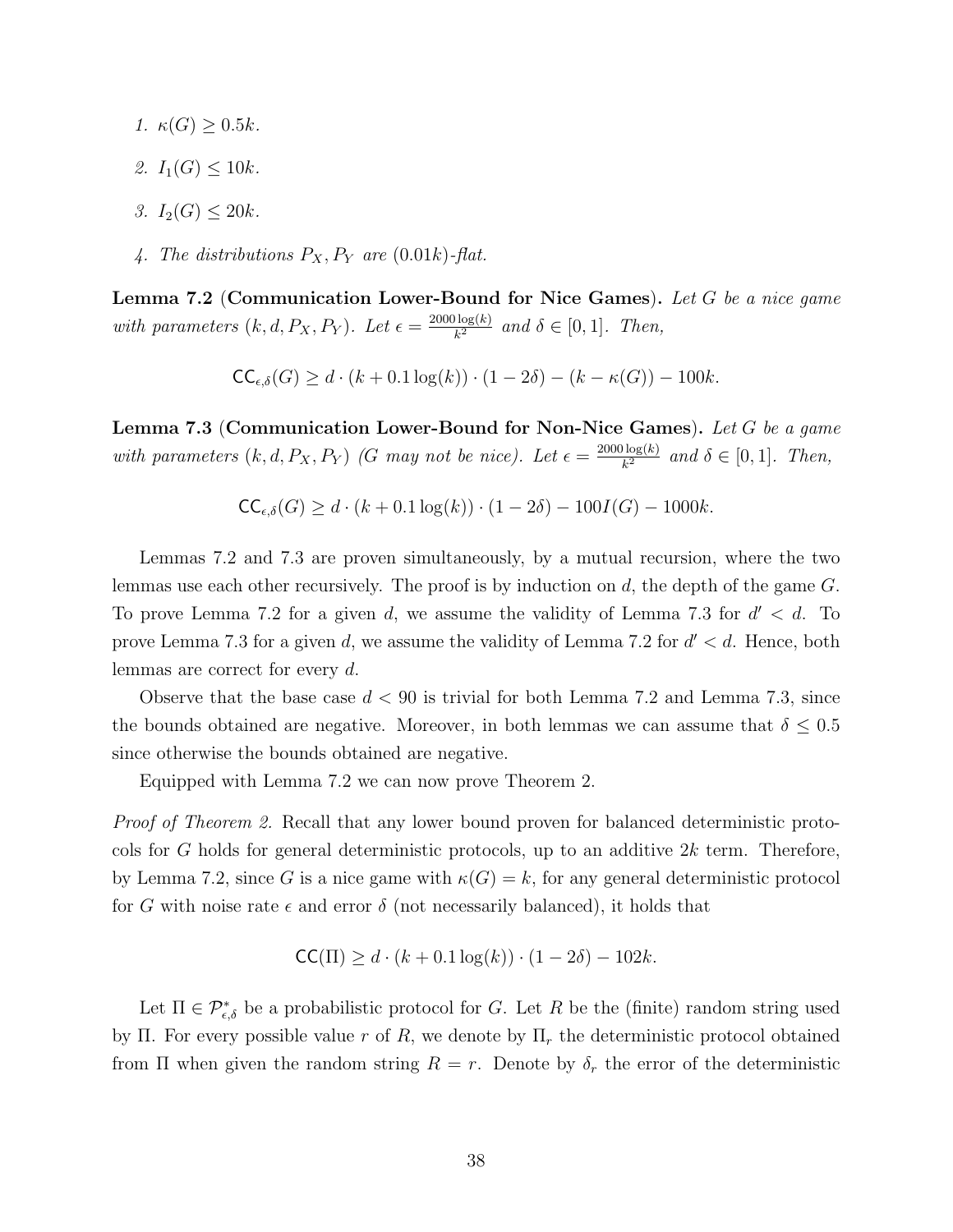protocol  $\Pi_r$ . Observe that  $\mathbf{E}_R[\delta_R] = \delta$ . It holds that

$$
\begin{aligned} \mathsf{CC}(\Pi) &= \mathbf{E} \left[ \mathsf{CC}(\Pi_R) \right] \geq d \cdot (k + 0.1 \log(k)) \cdot (1 - 2 \mathbf{E}[\delta_R]) - 102k \\ &\geq d \cdot (k + 0.1 \log(k)) \cdot (1 - 2\delta) - 102k, \end{aligned}
$$

and the assertion follows.

# 8 Communication Lower-Bound for Nice Games (Proof of Lemma 7.2)

### 8.1 Proof of Lemma 7.2

Let G be a nice game with parameters  $(k, d, P_X, P_Y)$ , and underlying tree T. Let  $\Pi$  be a protocol for G with noise rate  $\epsilon$  and error  $\delta$ , where  $\epsilon$  and  $\delta$  are as specified by Lemma 7.2. We assume that  $d \geq 90$  and  $\delta \leq 0.5$ , otherwise, as explained before, the claim of the lemma holds trivially. Our goal is to bound  $CC(\Pi)$  in the other cases.

#### 8.1.1 Ensuring 2k Rounds

We first claim that  $\Pi$  *always* communicates at least 2k bits. Recall from Subsection 3.2, that we only deal with balanced protocols. Thus, if  $\Pi$  communicates at most 2k bits with positive probability, then it must communicate at most 2k bits with probability 1, and hence  $\mathsf{CC}(\Pi) \leq 2k$ . The following lemma shows that if  $\mathsf{CC}(\Pi) \leq 2k$  then  $\delta > 0.5$  or  $d < 90$ , which contradicts our assumption.

**Lemma 8.1.** If  $d \geq 90$  and  $\delta \leq 0.5$  then  $\mathsf{CC}(\Pi) > 2k$ .

*Proof.* Assume that  $d \geq 90$  and  $\mathsf{CC}(\Pi) \leq 2k$ , we will prove that  $\delta > 0.5$ . Consider the input X of the first player. Since G is a nice game, it holds that  $I(X) \le 10k$ , and that  $P_X$ is  $(0.01k)$ -flat. Using Lemma 5.2,

$$
\mathbf{H}_{\infty}(X) \ge \mathbf{H}(X) - 0.01k = \log(|\mathcal{X}(T)|) - \mathbf{I}(X) - 0.01k \ge \log(|\mathcal{X}(T)|) - 10.01k.
$$

Recall from Subsection 3.2, that we only deal with balanced protocols. Since Π is a balanced protocol and  $\mathsf{CC}(\Pi) \leq 2k$ , it must be the case that  $\Pi$  always ends after at most  $2k$ rounds. We assume without loss of generality that  $\Pi$  always ends after exactly 2k rounds. Denote by  $W = W_1, \ldots, W_{2k}$  the received transcript of the 2k rounds of  $\Pi$  (the received transcript is defined in Subsection 6.2).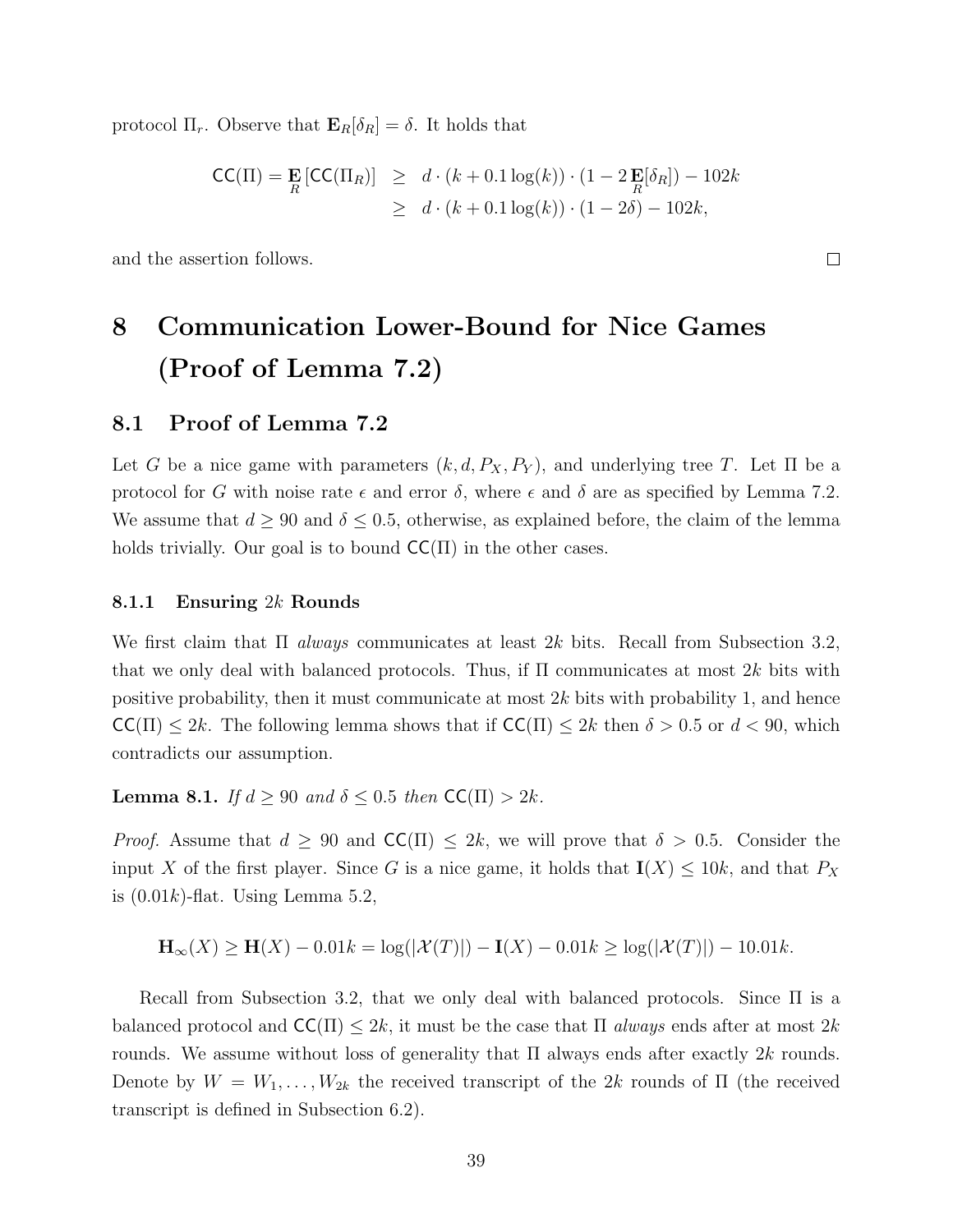We assume for the rest of the proof of Lemma 8.1 that no noise occurred in the channel, and hence all the bits that were sent were received correctly. This event occurs with probability of at least  $1 - 2\epsilon k > 0.99$ . The argument below assumes that this event occurs.

Let B be the set of strings  $w \in \{0,1\}^{2k}$ , such that when the received transcript of the  $2k$ rounds of  $\Pi$  is w, the protocol  $\Pi$  errs with probability at most 0.75. For every  $w \in \mathcal{B}$  the protocol Π declares an answer (since no noise occurred in the channel, both players declare the same answer), and this answer must be correct with probability at least 0.25. The answer of the protocol is a leaf of the tree T.

Fix  $w \in \mathcal{B}$  and let  $e = \{e_1, e_2, e_3, \ldots\}$  be the edges on the path to the leaf declared by the protocol. Let  $e' = \{e_1, e_3, e_5, \ldots\}$ . Since the answer of the protocol is correct with probability of at least 0.25, we have that, conditioned on the event  $W = w$ , the edges in e are contained in  $X \cup Y$  with probability of at least 0.25. That is, Pr[ $e \subset X \cup Y | W = w$ ] ≥ 0.25. Hence,  $Pr[e' \subset X | W = w] \ge 0.25.$ 

Denote by X' a random variable over  $\mathcal{X}(T)$  chosen according to the distribution  $P_{X|W=w}$ and denote by U a random variable over  $\mathcal{X}(T)$  chosen according to the uniform distribution. Thus,  $Pr[e' \subset X'] \ge 0.25$ , while  $Pr[e' \subset U] = 2^{-[0.5d]k} \le 2^{-45k}$ . The last two inequalities imply that for every  $w \in \mathcal{B}$ , we have  $\mathbf{H}_{\infty}(X|W=w) \leq \log(|\mathcal{X}(T)|) - (45k - 2)$ .

Recall that

$$
P_X = \sum_{w \in \{0,1\}^{2k}} \Pr_W[W = w] \cdot P_{X|W=w}.
$$

Using Lemma 5.9, with  $c = 2k$  and  $h = 30k$ , it holds that

$$
\sum_{w \in \mathcal{B}} \Pr_W[W = w] < 2^{-30k}.
$$

Thus, the error of the protocol  $\Pi$  satisfies  $\delta > 0.75 \cdot (1 - 2^{-30k}) \cdot 0.99 > 0.5$ .

 $\Box$ 

#### 8.1.2 Steps in the Analysis

Consider the first  $t = \lfloor \kappa(G) + 0.25k \rfloor$  bits communicated by the protocol. Recall that we assume that it is known in advance which player sends a bit in each round (see Subsection 3.2). Let  $t_1$  and  $t_2$  be the number of bits sent by each player in this block of t bits,  $t_1 + t_2 = t$ . Denote by  $W = W_1, \ldots, W_t$  the received transcript of the first t rounds of  $\Pi$  (the received transcript is defined in Subsection 6.2).

**Revealing the first correct vertex**  $V_1$ **.** Recall that we denote by  $V_1$  the first non-root vertex on the correct path. We first "reveal" the value of  $V_1$  to the second player (the first player already knows this value). That is, we condition the game  $G$  on the value of  $V_1$ . We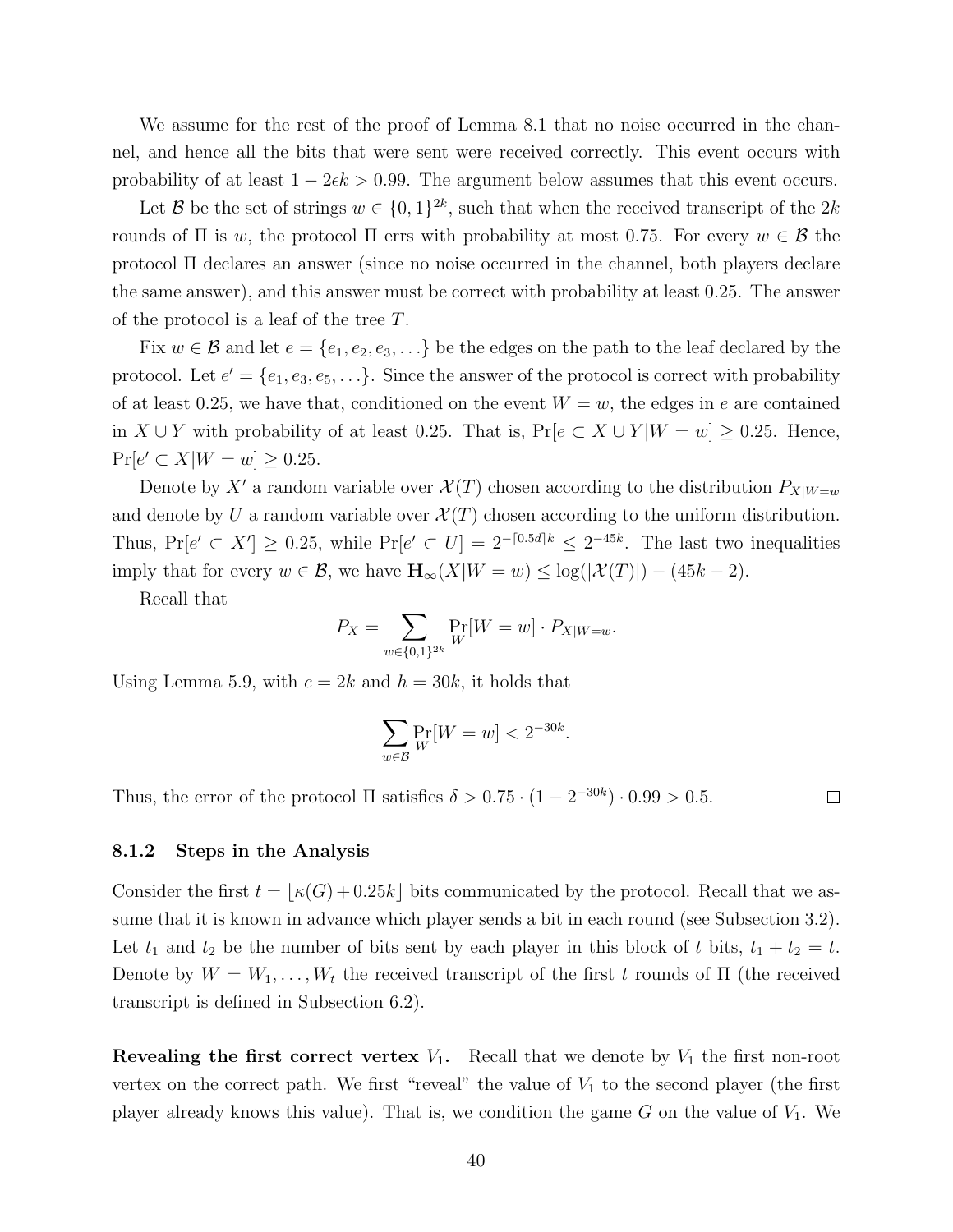then reduce the game to the subtree  $T_{V_1}$ . That is, we consider the game  $G_{(Y,X|V_1)_{T_{V_1}}}$ , with parameters  $(k, d - 1, P_{(Y|V_1)_{T_{V_1}}}, P_{(X|V_1)_{T_{V_1}}})$  (see Subsection 6.3).

Denote by  $\mathcal{B}_1 \subseteq [2^k]$  the set of all vertices  $v_1$  such that  $\mathbf{I}((Y|V_1 = v_1)_{T_{v_1}}) \geq 2^{-0.25k}$ . Denote  $\overline{\mathcal{B}}_1 = [2^k] \setminus \mathcal{B}_1$ .

**Revealing** B. Fix  $v_1 \in \overline{\mathcal{B}}_1$ . For every  $v_2 \in \text{supp}(P_{V_2|V_1=v_1})$ , we define the value  $B(v_2|v_1) \in$  $\{0,1\}$  as follows:  $B(v_2|v_1) = 1$  if and only if  $\Pr_{V_2}[V_2 = v_2|V_1 = v_1] > 2 \cdot 2^{-k}$ . (For  $v_1 \in \mathcal{B}_1$ , it will be convenient to define  $B(v_2|v_1) = 0$  for every  $v_2$ , although this value will never be used). Define  $B = B(V_2|V_1)$ . Roughly speaking, the bit B indicates whether the probability of the correct second vertex is significantly larger than the the probability of a random child of the correct first vertex.

We "reveal" the value of B to the first player (the second player already knows this value). That is, we condition the game  $G_{(Y,X|V_1)_{T_{V_1}}}$  on the value of B, and consider the game  $G_{(Y,X|V_1)_{T_{V_1}}|B}=G_{(Y,X|V_1,B)_{T_{V_1}}}$ , with parameters  $(k, d-1, P_{(Y|V_1,B)_{T_{V_1}}}, P_{(X|V_1,B)_{T_{V_1}}})$  (see Subsection 6.2).

Denote  $\mathcal{B}_2 = \{1\}$ . Denote  $\overline{\mathcal{B}}_2 = \{0, 1\} \setminus \mathcal{B}_2 = \{0\}$ .

**Revealing the received transcript** W. Next, we "reveal" the value of W to both players. That is, we condition the game  $G_{(Y,X|V_1,B)_{T_{V_1}}}$  on the value of W, and consider the game  $G_{(Y,X|V_1,B)_{T_{V_1}}|W} = G_{(Y,X|V_1,B,W)_{T_{V_1}}}$ , with parameters  $(k, d-1, P_{(Y|V_1,B,W)_{T_{V_1}}}, P_{(X|V_1,B,W)_{T_{V_1}}})$ (see Subsection 6.2).

**Revealing the noise indicator E.** Recall that  $t_1$  is the number of bits sent by the first player in the block of t bits that we consider. We define the random variable  $E \in \{0,1\}$  as follows:  $E = 1$  if and only if *exactly* one of the  $t_1$  bits sent by the first player, was received incorrectly by the second player, due to the noise of the channel.

Since the bits sent by the first player are a deterministic function of the input  $X$  and the received transcript  $W$ , one can compare these bits to the received transcript  $W$  and compute E deterministically, given X and W. Therefore,  $E = E(X, W)$ . Thus, the first player already knows the value of E.

We "reveal" the value of E to the second player (the first player already knows this value). That is, we condition the game  $G_{(Y,X|V_1,B,W)_{T_{V_1}}}$  on the value of E, and consider the game  $G_{(Y,X|V_1,B,W)_{T_{V_1}}|E} = G_{(Y,X|V_1,B,W,E)_{T_{V_1}}}$ , with parameters  $(k, d-1, P_{(Y|V_1,B,W,E)_{T_{V_1}}}, P_{(X|V_1,B,W,E)_{T_{V_1}}})$ .

**Revealing** B'. Fix  $v_1 \in [2^k]$ , and  $w \in \text{supp}(W)$ . For every  $v_2 \in \text{supp}(P_{V_2|V_1=v_1})$ , we define the value  $B'(v_2|v_1, w) \in \{0, 1\}$  as follows:  $B'(v_2|v_1, w) = 1$  if and only if  $\Pr_{V_2}[V_2 = v_2|V_1 =$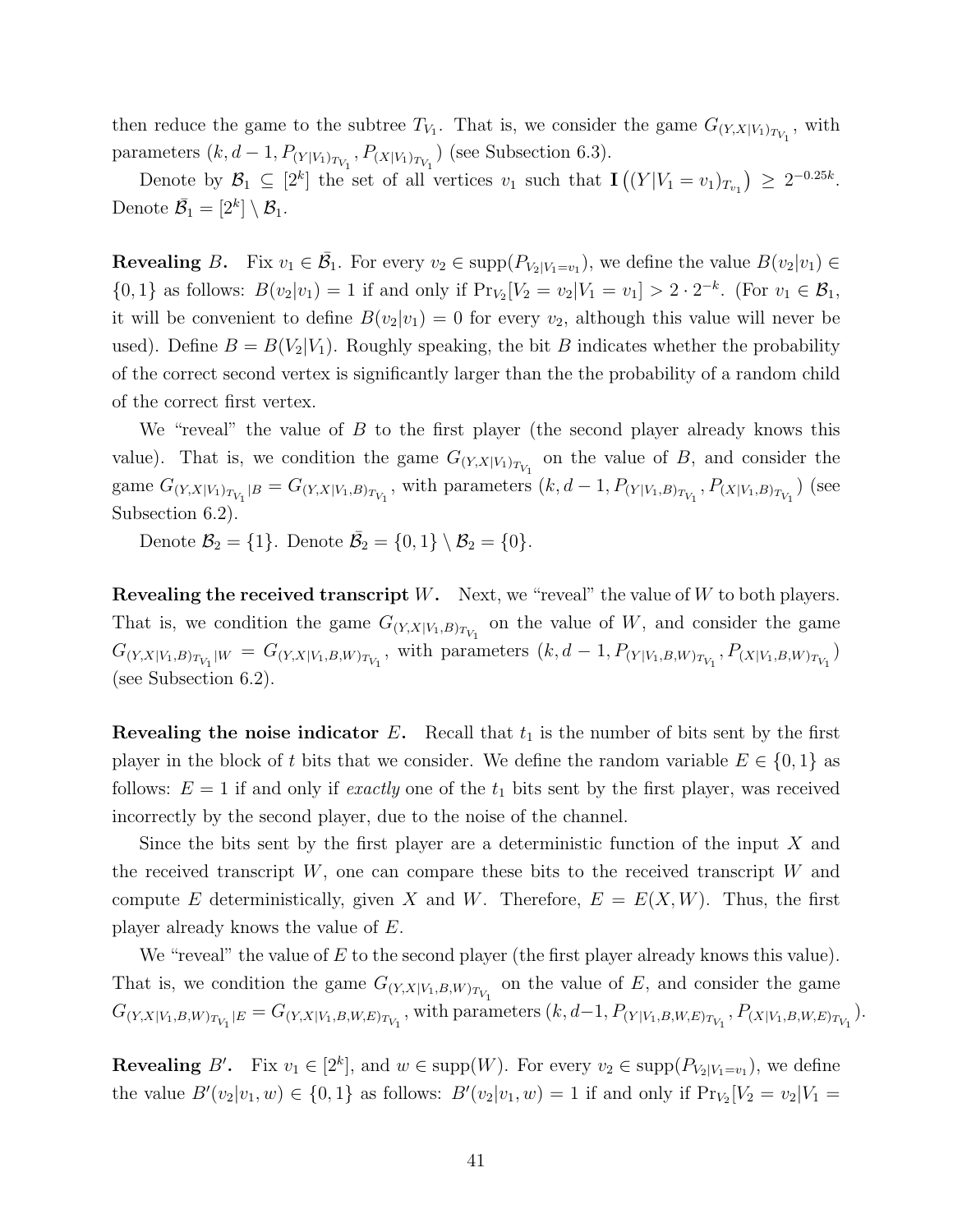$[v_1, W = w] > 2^{0.01k} \cdot 2^{-k}$ . Define  $B' = B'(V_2|V_1, W)$ .

We "reveal" the value of  $B'$  to the first player (the second player already knows this value). That is, we condition the game  $G_{(Y,X|V_1,B,W,E)_{T_{V_1}}}$  on the value of  $B'$ , and consider the game  $G_{(Y,X|V_1,B,W,E)_{T_{V_1}}|B'} = G_{(Y,X|V_1,B,W,E,B')_{T_{V_1}}}$ , with parameters  $(k, d-1, P_{(Y|V_1,B,W,E,B')_{T_{V_1}}}, P_{(X|V_1,B,W,E,B')_{T_{V_1}}}).$ 

Revealing the flattening values  $F_1, F_2$ . Let  $a = 0.01k$ , and  $r = \frac{20k}{a} = 2000$ . Denote  $\mu_1 = P_{(Y|V_1,B,W,E,B')_{T_{V_1}}}$ , and  $\mu_2 = P_{(X|V_1,B,W,E,B')_{T_{V_1}}}$ . If  $V_1 \in \overline{\mathcal{B}}_1$  and  $B \in \overline{\mathcal{B}}_2$ , we denote  $F_1 = f_{\mu_1, a, r}(Y_{T_{V_1}})$  and  $F_2 = f_{\mu_2, a, r}(X_{T_{V_1}})$  (see Subsection 5.1). (If  $V_1 \in \mathcal{B}_1$  or  $B \in \mathcal{B}_2$ , it will be convenient to define  $F_1 = F_2 = 0$ .

We "reveal" the value of  $F_1$  to the first player (the second player already knows this value), and the value of  $F_2$  to the second player (the first player already knows this value). That is, we condition the game  $G_{(Y,X|V_1,B,W,E,B')_{T_{V_1}}}$  on the values of  $F_1, F_2$ , and consider the game  $G_{(Y,X|V_1,B,W,E,B')_{T_{V_1}}|F_1,F_2} = G_{(Y,X|V_1,B,W,E,B',F_1,F_2)_{T_{V_1}}}$ , with parameters  $(k, d-1, P_{(Y|V_1, B, W, E, B', F_1, F_2)_{T_{V_1}}}, P_{(X|V_1, B, W, E, B', F_1, F_2)_{T_{V_1}}}).$ 

 $V_1, B, W, E, B', F_1, F_2$  is a feasible transcript. Note that  $V_1, B, W, E, B', F_1, F_2$  is a feasible transcript (see Subsection 6.2). Moreover, these variables form a feasible transcript even when they appear in several different orders. In general, the variables form a feasible transcript if all the following conditions are satisfied:  $F_1, F_2$  appear at he end; B appears after  $V_1$ ; and  $B'$  appears after both  $V_1, W$ .

#### 8.1.3 Bounding  $\mathsf{CC}(\Pi)$

We next bound  $\mathsf{CC}(\Pi)$ , and thus complete the proof of Lemma 7.2. To do so, we will use the following three main lemmas. For simplicity of the notation we denote by Z the tuple of random variables  $(V_1, B, W, E, B', F_1, F_2)$ , and we denote by z a tuple of values  $(v_1, b, w, e, b', f_1, f_2) \in \text{supp}(Z)$  that these random variables can take.

**Lemma 8.2.** The game  $G_{(Y,X|Z)_{T_{V_1}}}$  is nice with probability of at least  $1-2^{-0.005k}$  (where the probability is over the selection of  $Z$ ).

Lemma 8.3.

$$
\mathbf{E}\left[\kappa\left(G_{(Y,X|Z)_{T_{V_1}}}\right)\right] > 0.75k + 0.25\log(k).
$$

**Lemma 8.4.** Let  $h \in \mathbb{R}^+$ . Then,

$$
\Pr_Z \left[ I\left( G_{(Y,X|Z)_{T_{V_1}}} \right) > 40k + 2h \right] < 2 \cdot 2^{-h}.
$$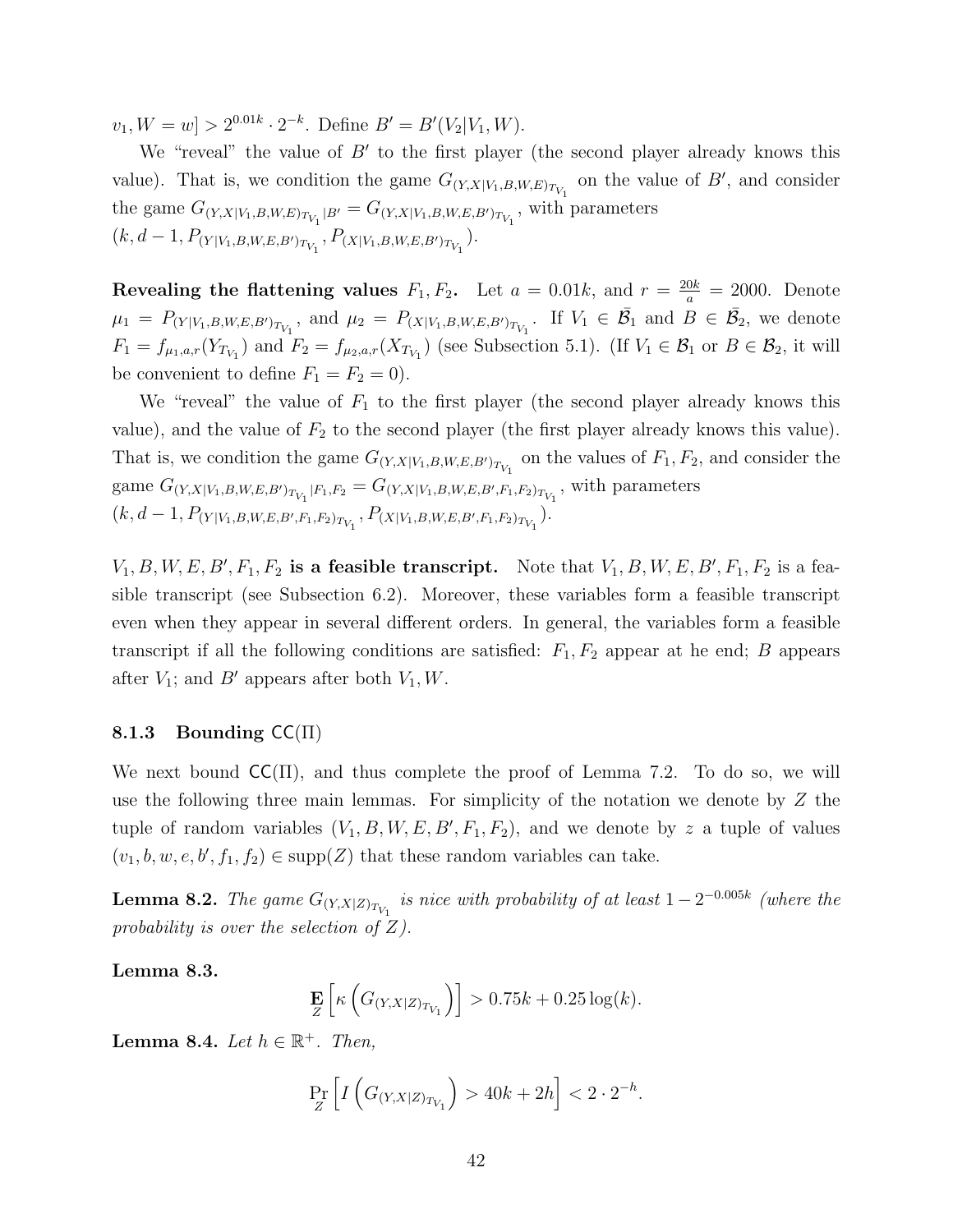Lemma 8.2 is proved in Subsection 8.2, Lemma 8.3 is proved in Subsection 8.3, and Lemma 8.4 is proved in Subsection 8.4.

Equipped with the above lemmas, the proof of Lemma 7.2 is as follows. Using Lemmas 6.3 and 6.4 (where we first apply Lemma 6.4 on the transcript W of the first t rounds of the protocol  $\Pi$  for the game G, and then apply Lemma 6.3 for every  $w \in \text{supp}(W)$  on the game  $G_{XY|W=w}$  and feasible transcript  $V_1, B, E, B', F_1, F_2$ , there exists  $\{\delta_z\}_{z \in \text{supp}(Z)}$ ,  $\delta_z \in [0,1]$ , such that  $\mathbf{E}_Z[\delta_Z] = \delta$ , and

$$
\mathsf{CC}(\Pi) \geq t + \mathbf{E}_{Z} \left[ \mathsf{CC}_{\epsilon, \delta_Z} (G_{XY|Z}) \right].
$$

Consider the game  $G_{XY|Z}$ . Since the first non-root vertex on the correct path,  $V_1$ , is already known (as we conditioned on its value), it holds that

$$
\mathsf{CC}_{\epsilon,\delta_Z}\left(G_{X,Y|Z}\right)=\mathsf{CC}_{\epsilon,\delta_Z}\left(G_{(Y,X|Z)_{T_{V_1}}}\right).
$$

In particular,

$$
\mathsf{CC}(\Pi) \geq t + \mathbf{E}_{Z} \left[ \mathsf{CC}_{\epsilon, \delta_Z} \left( G_{(Y, X|Z)_{T_{V_1}}} \right) \right].
$$

Denote by A the event that the game  $G_{(Y,X|Z)_{T_{V_1}}}$  is nice. If A occurs, we can apply Lemma 7.2 recursively, as the depth of the new game is  $d-1$ . If  $\overline{A}$  occurs, we can apply Lemma 7.3, as the depth of the new game is  $d-1$ . Informally, Lemma 8.2 shows that the probability that Lemma 7.3 is applied is small, and Lemma 8.4 bounds the losses in the bound that occur because of applying Lemma 7.3 rather than Lemma 7.2. Lemma 8.3 ensures that the recursive bound obtained by applying Lemma 7.2 is sufficient. Informally, the term  $0.25 \log(k)$  in Lemma 8.3 represents the "losses" of the players after communicating the first t bits.

Formally, we get

$$
\begin{array}{lcl} \mathsf{CC}(\Pi) & \geq & t + (d-1) \cdot (k+0.1 \log(k)) \cdot (1-2 \, \mathbf{E}[\delta_Z]) \\ & & - \Pr_Z[\mathcal{A}] \cdot 100k - \Pr_Z[\bar{\mathcal{A}}] \cdot 1000k \\ & & - \Pr_Z \left[ \mathcal{A} \right] \left( k - \mathbf{E} \left[ \kappa (G_{(Y,X|Z)_{T_{V_1}}}) \right] \right) \\ & & - \Pr_Z \left[ \bar{\mathcal{A}} \right] \cdot 100 \, \mathbf{E} \left[ I(G_{(Y,X|Z)_{T_{V_1}}}) \right]. \end{array}
$$

By Lemma 8.2,  $Pr_Z[\mathcal{A}] \ge 1 - 2^{-0.005k}$ . By Lemma 8.3 it holds that

$$
\mathop{\mathbf{E}}_{Z|\mathcal{A}}\left[\kappa(G_{(Y,X|Z)_{T_{V_1}}})\right] \ge (0.75k + 0.25\log(k)) - 2^{-0.005k}k \ge 0.75k + 0.24\log(k).
$$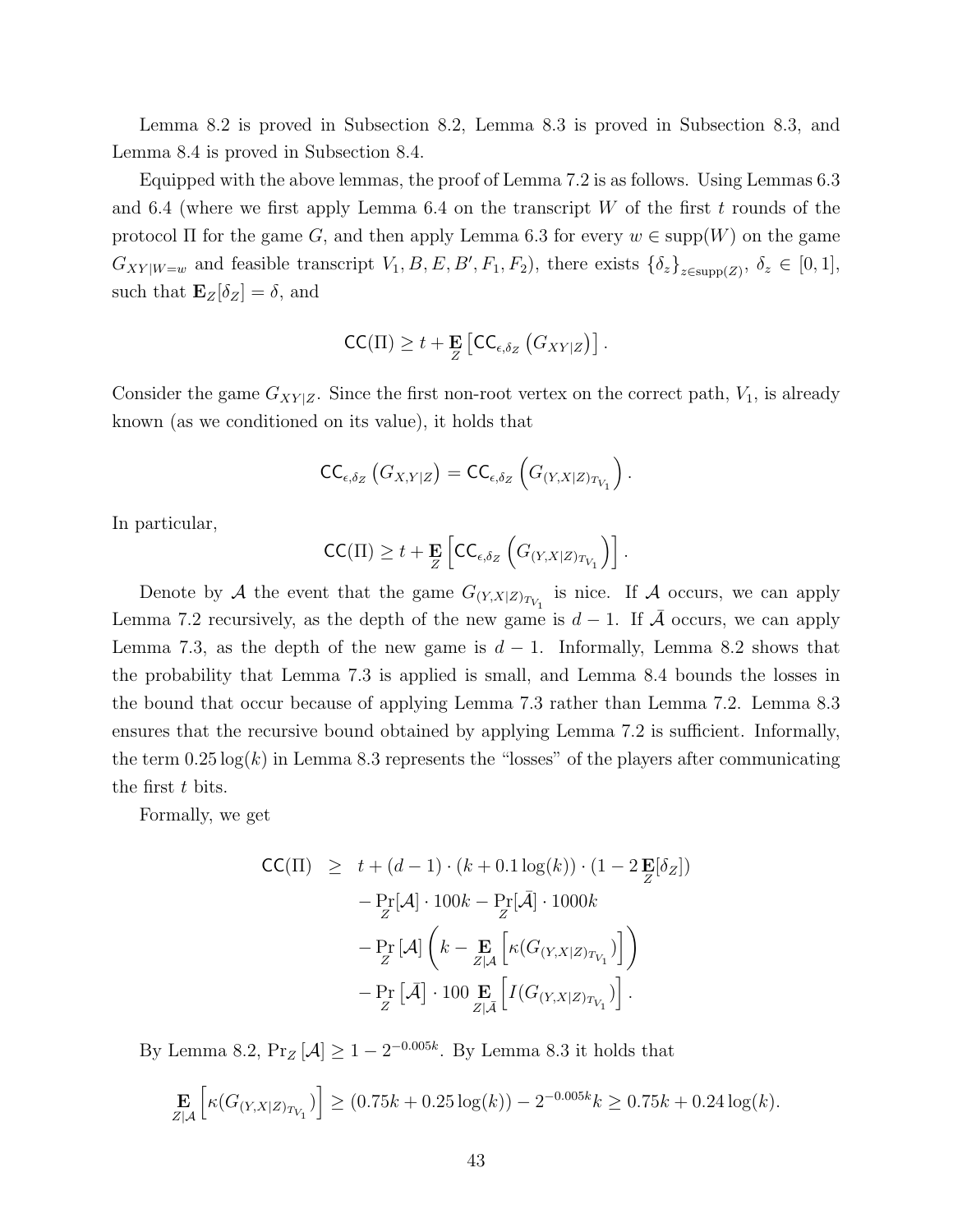By Lemma 8.4 it holds that

$$
\Pr_Z\left[\bar{\mathcal{A}}\right] \cdot \Pr_{Z|\bar{\mathcal{A}}}\left[I(G_{(Y,X|Z)_{T_{V_1}}})\right] \le
$$
\n
$$
\Pr_Z\left[\bar{\mathcal{A}}\right] \left(80k + \sum_{h \in \mathbb{N}, h \ge 80k} (h+1) \cdot \Pr_Z\left[I(G_{(Y,X|Z)_{T_{V_1}}}) > h \,|\bar{\mathcal{A}}\right]\right) \le
$$
\n
$$
2^{-0.005k} \cdot 80k + \sum_{h \in \mathbb{N}, h \ge 80k} (h+1) \cdot \Pr_Z\left[I(G_{(Y,X|Z)_{T_{V_1}}}) > h\right] \le
$$
\n
$$
1 + \sum_{h \in \mathbb{N}, h \ge 80k} (h+1) \cdot 2 \cdot 2^{-0.5(h-40k)} < 2.
$$

Therefore, we have

$$
\begin{aligned}\n\mathsf{CC}(\Pi) &\geq (\kappa(G) + 0.25k - 1) + (d - 1) \cdot (k + 0.1 \log(k)) \cdot (1 - 2\delta) \\
&- 100k - 2^{-0.005k} 1000k \\
&- (0.25k - 0.24 \log(k)) - 100 \cdot 2 \\
&\geq \kappa(G) + d \cdot (k + 0.1 \log(k)) \cdot (1 - 2\delta) - (k + 0.1 \log(k)) - 100k \\
&+ 0.24 \log(k) - 202 \\
&\geq d \cdot (k + 0.1 \log(k)) \cdot (1 - 2\delta) - (k - \kappa(G)) - 100k + 0.14 \log(k) - 202 \\
&\geq d \cdot (k + 0.1 \log(k)) \cdot (1 - 2\delta) - (k - \kappa(G)) - 100k.\n\end{aligned}
$$

This concludes the proof of Lemma 7.2.

## 8.2 Bounding "Bad" Events (Proof of Lemma 8.2)

In this subsection we prove Lemma 8.2. Denote

$$
S = \{(v_1, b, w, e, b', f_1, f_2) \in \text{supp}(V_1, B, W, E, B', F_1, F_2) | v_1 \in \overline{\mathcal{B}}_1, b \in \overline{\mathcal{B}}_2 \}
$$
  
= supp  $(P_{V_1, B, W, E, B', F_1, F_2 | V_1 \in \overline{\mathcal{B}}_1, B \in \overline{\mathcal{B}}_2)}$ .

Recall that we already defined the two "bad" sets  $\mathcal{B}_1$  and  $\mathcal{B}_2$ . We define the additional "bad" sets  $\mathcal{B}_3, \ldots, \mathcal{B}_9$ , each is a subset of tuples  $(v_1, b, w, e, b', f_1, f_2) \in \mathcal{S}$ .

• Denote by  $\mathcal{B}_3 \subseteq \mathcal{S}$  the set of all tuples  $z = (v_1, b, w, e, b', f_1, f_2)$  such that

$$
I_1\left(G_{(Y,X|Z=z)_{T_{v_1}}}\right) = \mathbf{I}\left((Y|Z=z)_{T_{v_1}}\right) > 10k.
$$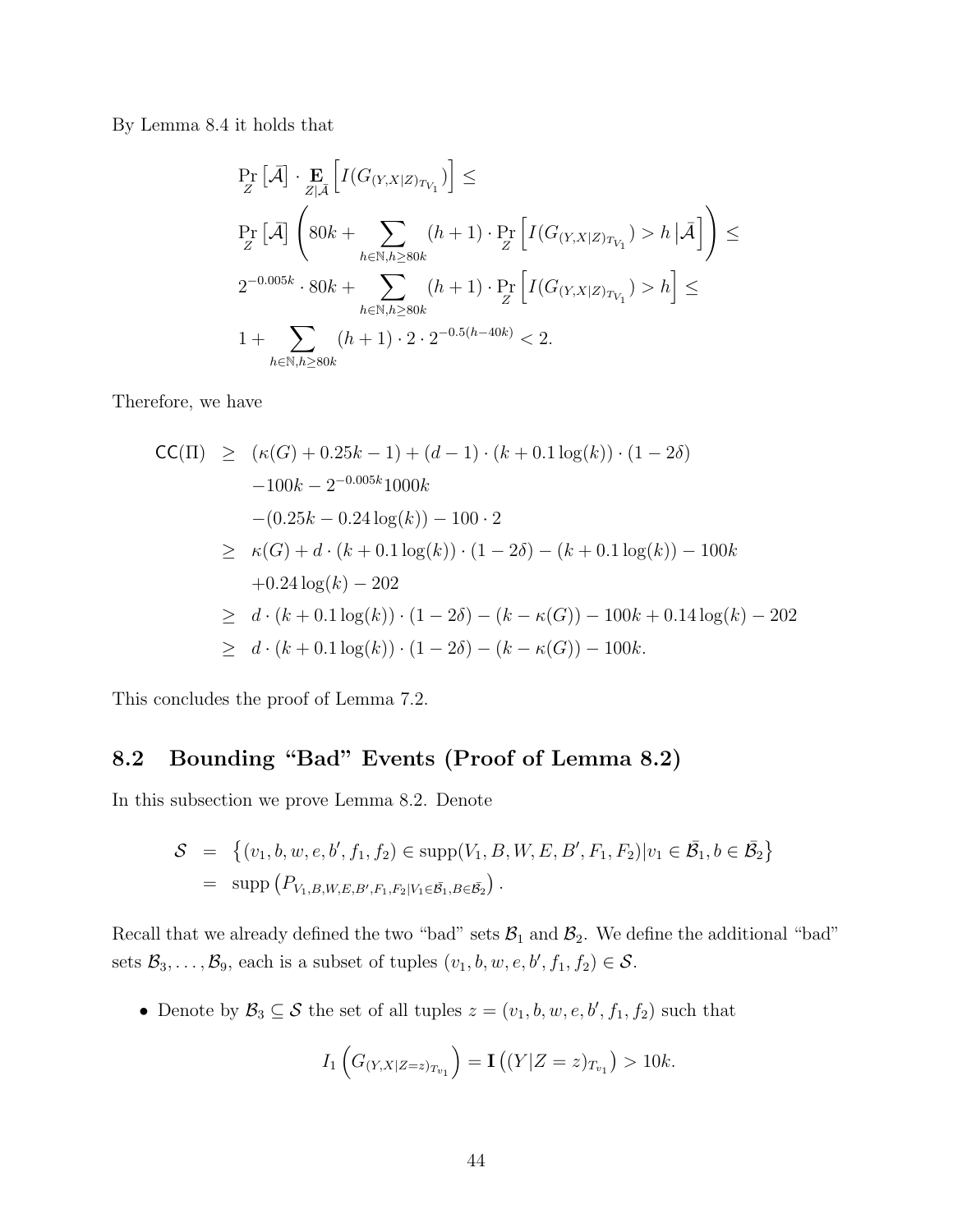• Denote by  $\mathcal{B}_4 \subseteq \mathcal{S}$  the set of all tuples  $z = (v_1, b, w, e, b', f_1, f_2)$  such that

$$
I_2\left(G_{(Y,X|Z=z)_{T_{v_1}}}\right) = \mathbf{I}\left((X|Z=z)_{T_{v_1}}\right) > 20k.
$$

• Denote by  $\mathcal{B}_5 \subseteq \mathcal{S}$  the set of all tuples  $z = (v_1, b, w, e, b', f_1, f_2)$  such that

$$
\kappa\left(G_{(Y,X|Z=z)_{T_{v_1}}}\right) = \mathbf{H}_{\infty}\left(\left((Y|Z=z)_{T_{v_1}}\right)_{v_1}\right) < 0.5k.
$$

- Denote by  $\mathcal{B}_6 \subseteq \mathcal{S}$  the set of all tuples  $z = (v_1, b, w, e, b', f_1, f_2)$  such that  $f_1 = r + 1$ .
- Denote by  $\mathcal{B}_7 \subseteq \mathcal{S}$  the set of all tuples  $z = (v_1, b, w, e, b', f_1, f_2)$  such that  $f_2 = r + 1$ .
- Denote by  $\mathcal{B}_8 \subseteq \mathcal{S}$  the set of all tuples  $z = (v_1, b, w, e, b', f_1, f_2)$  such that  $f_1 = -r$ .
- Denote by  $\mathcal{B}_9 \subseteq \mathcal{S}$  the set of all tuples  $z = (v_1, b, w, e, b', f_1, f_2)$  such that  $f_2 = -r$ .

Proof of Lemma 8.2. Using Lemma 5.3 and the definition of a nice game, it holds that the game  $G_{(Y,X|Z)_{T_{V_1}}}$  is nice unless one of the following "bad" events occurs:  $V_1 \in \mathcal{B}_1$ , or  $B \in \mathcal{B}_2$ , or  $Z \in \mathcal{B}_i$  for some  $i \in \{3, \ldots, 9\}$ . (The flatness conditions hold by Lemma 5.3 because  $P_{(Y|V_1,B,W,E,B',F_1,F_2)_{T_{V_1}}} = P_{(Y|V_1,B,W,E,B',F_1)_{T_{V_1}}}$  and  $P_{(X|V_1,B,W,E,B',F_1,F_2)_{T_{V_1}}} = P_{(X|V_1,B,W,E,B',F_2)_{T_{V_1}}}$ ).

The assertion follows from the following claims (stated and proved below), as each claim bounds one of these "bad" events. The needed claims are 8.5, 8.6, 8.7, 8.8, 8.9 (part 1), 8.10, 8.13, 8.14, 8.15, and 8.16.  $\Box$ 

The rest of this subsection is devoted to proving the claims used by the proof of Lemma 8.2. Each of the claims bounds the probability of obtaining a different set  $\mathcal{B}_i$ .

Claim 8.5.  $Pr_{V_1}[V_1 \in \mathcal{B}_1] < 2^{-0.2k}$ .

Proof. Using Lemma 6.7, and the fact that G is nice, it holds that

$$
\mathbf{E}_{V_1} \left[ \mathbf{I} \left( (Y|V_1)_{T_{V_1}} \right) \right] \leq 2^{-\mathbf{H}_{\infty}(X_0)} \mathbf{I}(Y) \leq 2^{-0.5k} \cdot 20k.
$$

The lemma follows by Markov's inequality.

Claim 8.6.  $Pr_B[B \in \mathcal{B}_2] < 2^{-0.02k}$ .

*Proof.* For  $v_1 \in \mathcal{B}_1$  the bit  $B(v_2|v_1)$  is never 1. Thus, for  $v_1 \in \mathcal{B}_1$ ,

$$
\Pr_B[B \in \mathcal{B}_2 | V_1 = v_1] = 0.
$$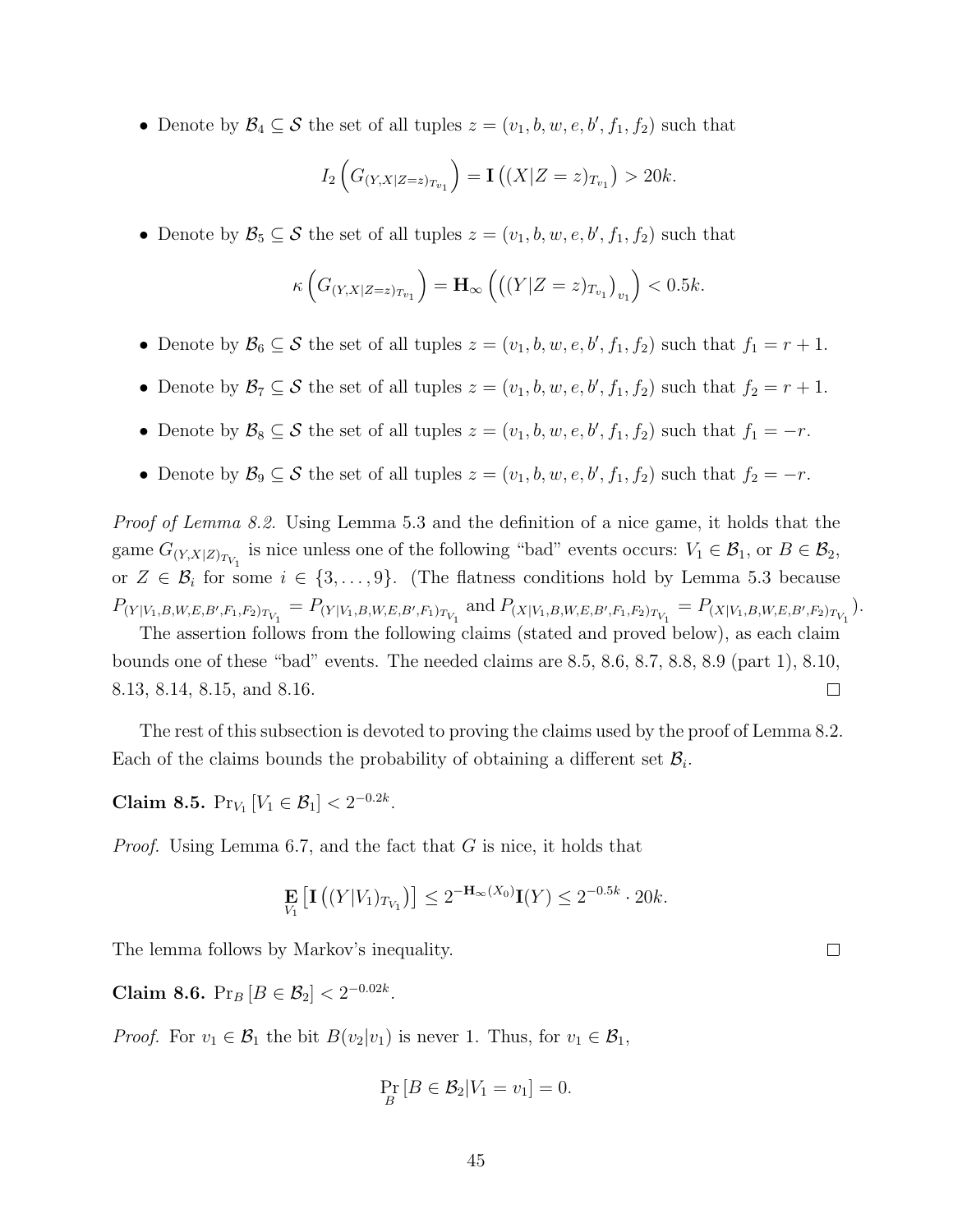For  $v_1 \in \bar{\mathcal{B}}_1$ , we have  $\mathbf{I}(Y_{T_{v_1}}) = \mathbf{I}((Y|V_1 = v_1)_{T_{v_1}}) < 2^{-0.25k}$  (see Remark 6.5). Since, conditioned on  $V_1 = v_1$ , the value of  $V_2$  contains the exact same information as  $(Y_{T_{v_1}})_{v_1}$ , for every  $v_1 \in \overline{\mathcal{B}}_1$  we have by the super-additivity of information that  $I(V_2|V_1 = v_1) \leq$  $\mathbf{I}(Y_{T_{v_1}}|V_1=v_1) = \mathbf{I}(Y_{T_{v_1}}) < 2^{-0.25k}$ . Hence by Lemma 5.12, applied for the distribution  $\mu = P_{V_2|V_1 = v_1}$ , for any  $v_1 \in \overline{\mathcal{B}}_1$  we have

$$
\Pr_B[B \in \mathcal{B}_2 | V_1 = v_1] < 2^{-0.02k}.
$$

Claim 8.7.  $Pr_Z[Z \in \mathcal{B}_3] < 2^{-0.02k}$ .

*Proof.* Fix  $v_1 \in \overline{\mathcal{B}}_1$ . Thus,  $\mathbf{I}((Y|V_1 = v_1)_{T_{v_1}}) < 2^{-0.25k}$ . Using Lemma 6.1 we can write

$$
P_{(Y|V_1=v_1)_{T_{v_1}}} = \sum_{b,w,e,b',f_1,f_2} \Pr\left[Z=(v_1,b,w,e,b',f_1,f_2)|V_1=v_1\right] \cdot P_{(Y|Z=(v_1,b,w,e,b',f_1,f_2))_{T_{v_1}}}.
$$

Using Lemma 5.13 with  $\mu = P_{(Y|V_1 = v_1)_{T_{v_1}}}$ ,  $\mu_z = P_{(Y|Z=z)_{T_{v_1}}}$ ,  $h = k$ , and  $c < 8k$ , it holds that

$$
\Pr_Z[Z \in \mathcal{B}_3 | V_1 = v_1] = \sum_{z = (v_1, b, w, e, b', f_1, f_2) \in \mathcal{B}_3} \Pr[Z = z | V_1 = v_1] < 2^{-k} + 5 \left( 2^{-0.25k} \right)^{0.1} < 2^{-0.02k}.
$$

Since this is true for every  $v_1 \in \overline{\mathcal{B}}_1$ , and since

$$
\Pr_Z[Z \in \mathcal{B}_3 | V_1 \in \mathcal{B}_1] = 0,
$$

the claim follows.

Claim 8.8.  $Pr_Z[Z \in \mathcal{B}_4] < 2^{-k}$ .

Proof. Using the supper-additivity of information (Proposition 4.2), for every  $z = (v_1, b, w, e, b', f_1, f_2) \in \text{supp}(Z)$ , it holds that

$$
\mathbf{I}\left((X|Z=z)_{T_{v_1}}\right) \le \mathbf{I}(X|Z=z).
$$

Hence, for every  $z \in \mathcal{B}_4$ , it holds that  $\mathbf{I}(X|Z=z) > 20k$ .

Using Lemma 6.1 we can write

$$
P_X = \sum_{z \in \text{supp}(Z)} \Pr_{Z}[Z = z] \cdot P_{X|Z=z}.
$$

 $\Box$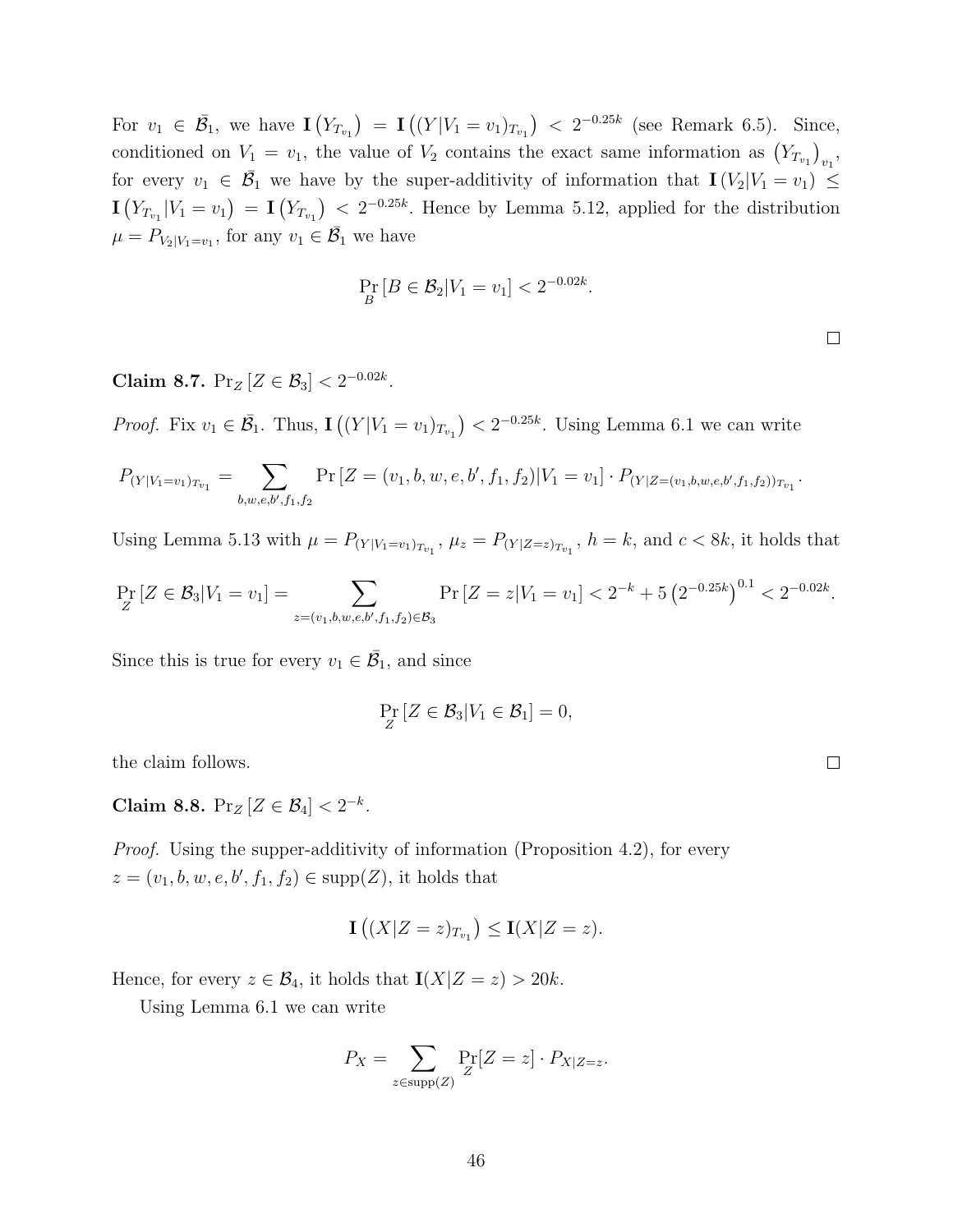Since G is nice,  $P_X$  is  $(0.01k)$ -flat and  $\mathbf{I}(X) \leq 10k$ . Thus, we can use Lemma 5.10 with  $\mu = P_X$ ,  $\mu_z = P_{X|Z=z}$ ,  $h = k$ , and  $c < 8k$ , and get

$$
\Pr_Z[Z \in \mathcal{B}_4] = \sum_{z \in \mathcal{B}_4} \Pr_Z[Z = z] < 2^{-k}.
$$

Claim 8.9. If  $t_2 \leq 0.4k$  then

1.  $\Pr_Z[Z \in \mathcal{B}_5] < 2^{-0.05k}$ . 2.  $\mathbf{E}_Z \left[ \kappa \left( G_{(Y,X|Z)_{T_{V_1}}} \right) \right] > k - t_2 - 30.$ 

*Proof.* Fix  $v_1 \in \overline{\mathcal{B}}_1$  and  $b \in \overline{\mathcal{B}}_2$ . Consider the random variable  $(V_2|V_1 = v_1, B = b)$ . Let  $v_2 \in \text{supp}(P_{V_2|V_1=v_1,B=b})$ . Thus,  $B(v_2|v_1) = b$ . Hence,

$$
\Pr_{V_2}[V_2 = v_2 | V_1 = v_1] \le 2 \cdot 2^{-k}
$$

.

In addition, in the proof of Claim 8.6, we proved that for every  $v_1 \in \overline{\mathcal{B}}_1$  it holds that

$$
\Pr[B \neq b | V_1 = v_1] = \Pr[B \in \mathcal{B}_2 | V_1 = v_1] < 2^{-0.02k}.
$$

For every three events  $A_1, A_2, A_3$ , it holds that

$$
Pr[A_1|A_2, A_3] = \frac{Pr[A_1|A_2] \cdot Pr[A_3|A_1, A_2]}{Pr[A_3|A_2]}.
$$

Therefore,

$$
\Pr[V_2 = v_2 | V_1 = v_1, B = b] = \frac{\Pr[V_2 = v_2 | V_1 = v_1] \cdot \Pr[B = b | V_2 = v_2, V_1 = v_1]}{\Pr[B = b | V_1 = v_1]} < \frac{(2 \cdot 2^{-k}) \cdot 1}{(1 - 2^{-0.02k})} < 4 \cdot 2^{-k}.
$$

Hence,  $\mathbf{H}_{\infty} (V_2 | V_1 = v_1, B = b) > k - 2.$ 

Given  $V_1 = v_1$ , the random variables  $V_2$  and  $Y_{v_1}$  contain the same information. Therefore,

$$
\mathbf{H}_{\infty} ((Y|V_1 = v_1, B = b)_{T_{v_1}})_{v_1}) = \mathbf{H}_{\infty} ((Y|V_1 = v_1, B = b)_{v_1})
$$
  
=  $\mathbf{H}_{\infty} (V_2|V_1 = v_1, B = b) > k - 2.$ 

Using Lemma 6.2 with the game  $G_{(YX|V_1=v_1,B=b)_{T_{v_1}}}$ , feasible transcript  $(W, E, B', F_1, F_2)$ , and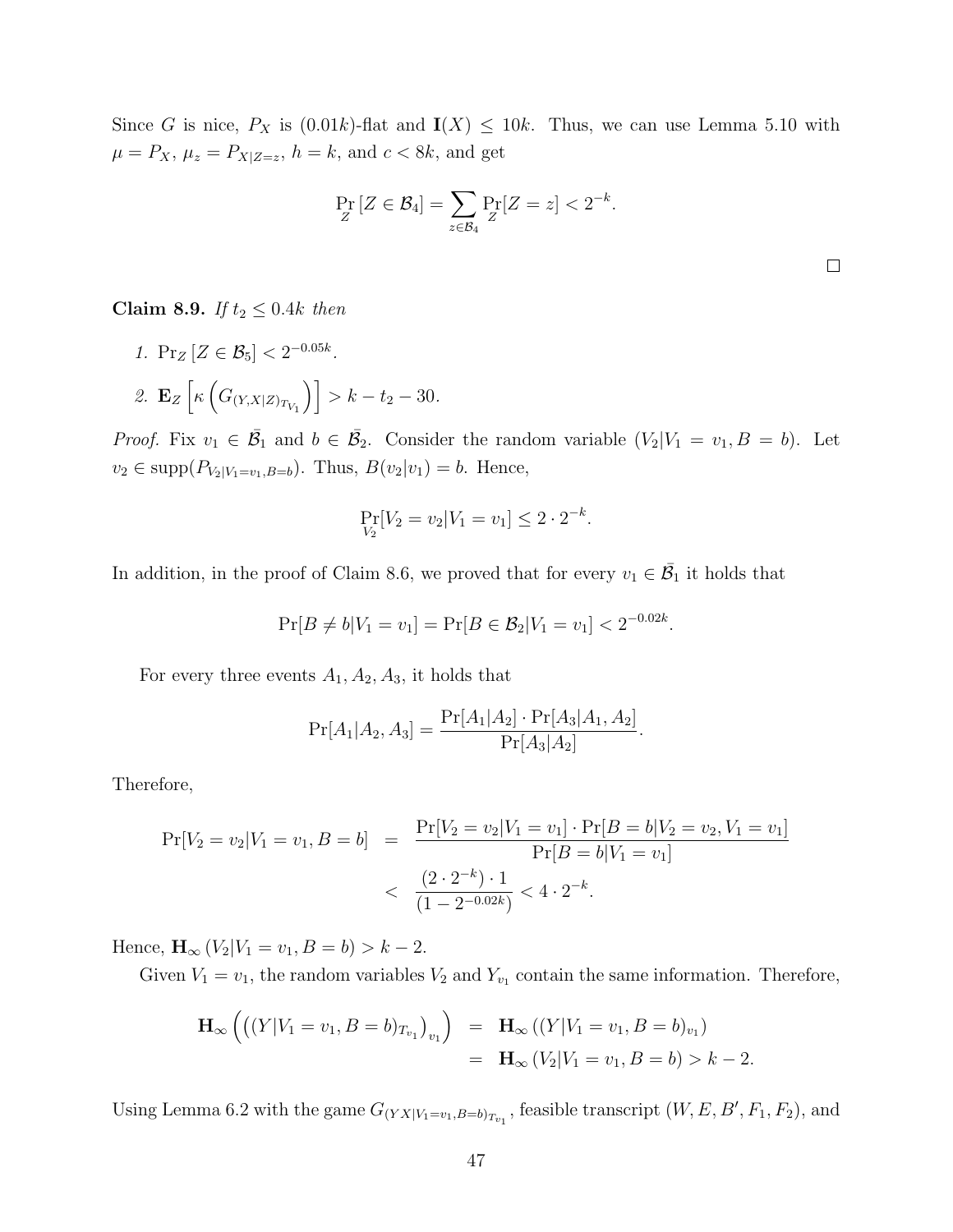parameters  $h = 0.05k$  and  $m_1 = t_2 + 1 + \lfloor \log(2r + 2) \rfloor < 0.4k + 20$ , it holds that

$$
\Pr_Z[Z \in \mathcal{B}_5 | V_1 = v_1, B = b] = \sum_{z = (v_1, b, w, e, b', f_1, f_2) \in \mathcal{B}_5} \Pr[Z = z | V_1 = v_1, B = b] < 2^{-0.05k}.
$$

Since this is true for every  $v_1 \in \overline{\mathcal{B}}_1$  and  $b \in \overline{\mathcal{B}}_2$ , and since

$$
\Pr_Z[Z \in \mathcal{B}_5 | (V_1 \in \mathcal{B}_1) \vee (B \in \mathcal{B}_2)] = 0,
$$

the first part of the claim follows.

Using Lemma 6.2 with the same game, feasible transcript, and parameters as before, we also get that for every  $v_1 \in \overline{\mathcal{B}}_1$  and  $b \in \overline{\mathcal{B}}_2$ 

$$
\mathop{\mathbf{E}}_{Z|V_1=v_1,B=b} \left[ \mathbf{H}_{\infty} \left( \left( (Y|Z)_{T_{v_1}} \right)_{v_1} \right) \right] =
$$
\n
$$
\mathop{\mathbf{E}}_{W,E,B',F_1,F_2|V_1=v_1,B=b} \left[ \mathbf{H}_{\infty} \left( \left( (Y|V_1=v_1,B=b,W,E,B',F_1,F_2)_{T_{v_1}} \right)_{v_1} \right) \right] >
$$
\n
$$
(k-2) - (t_2 + 20) - 4 = k - t_2 - 26.
$$

Since Pr  $[V_1 \in \overline{\mathcal{B}}_1, B \in \overline{\mathcal{B}}_2] > 1 - 2^{-0.2k} - 2^{-0.02k}$ , it holds that

$$
\mathbf{E}_{Z}\left[\kappa\left(G_{(Y,X|Z)_{T_{V_1}}}\right)\right] = \mathbf{E}_{Z}\left[\mathbf{H}_{\infty}\left(\left((Y|Z)_{T_{V_1}}\right)_{V_1}\right)\right] > k - t_2 - 27.
$$

 $\Box$ 

Claim 8.10. If  $t_2 > 0.4k$  then  $Pr_Z[Z \in \mathcal{B}_5] < 2^{-0.01k}$ .

*Proof.* Since  $t_2 > 0.4k$ , it holds that  $t_1 = t - t_2 < \kappa(G) - 0.15k$ . Denote by  $\mathcal{B}'_1 \subseteq \text{supp}(V_1, W)$ the set of all pairs  $(v_1, w)$  such that  $\mathbf{I}((Y | V_1 = v_1, W = w)_{T_{v_1}}) \ge 2^{-0.05k}$ .

Claim 8.11.  $Pr_{V_1,W} [(V_1,W) \in \mathcal{B}'_1] < 2^{-0.03k}$ .

*Proof.* Let  $\mathcal{B} \subseteq \{0,1\}^t$  be the set of strings w such that  $\mathbf{H}_{\infty}(X_0|W=w) < 0.1k$ . Using Lemma 6.2, it holds that  $Pr_W[W \in \mathcal{B}] < 2^{-0.05k}$ .

Let  $\mathcal{B}' \subseteq \{0,1\}^t$  be the set of strings w such that  $I(Y|W = w) > 25k$ . Since G is nice it holds that  $I(Y) \le 20k$  and that  $P_Y$  is  $(0.01k)$ -flat. Using Lemma 5.10, it holds that  $Pr_W[W \in \mathcal{B}'] < 2^{-k}.$ 

Fix  $w \in \overline{\mathcal{B}} \cap \overline{\mathcal{B}}'$ . Using Lemma 6.7, it holds that

$$
\mathop{\mathbf{E}}_{V_1|W=w}\left[\mathbf{I}\left((Y|V_1, W=w)_{T_{V_1}}\right)\right] \leq 2^{-\mathbf{H}_{\infty}(X_0|W=w)}\mathbf{I}(Y|W=w) \leq 2^{-0.1k} \cdot 25k.
$$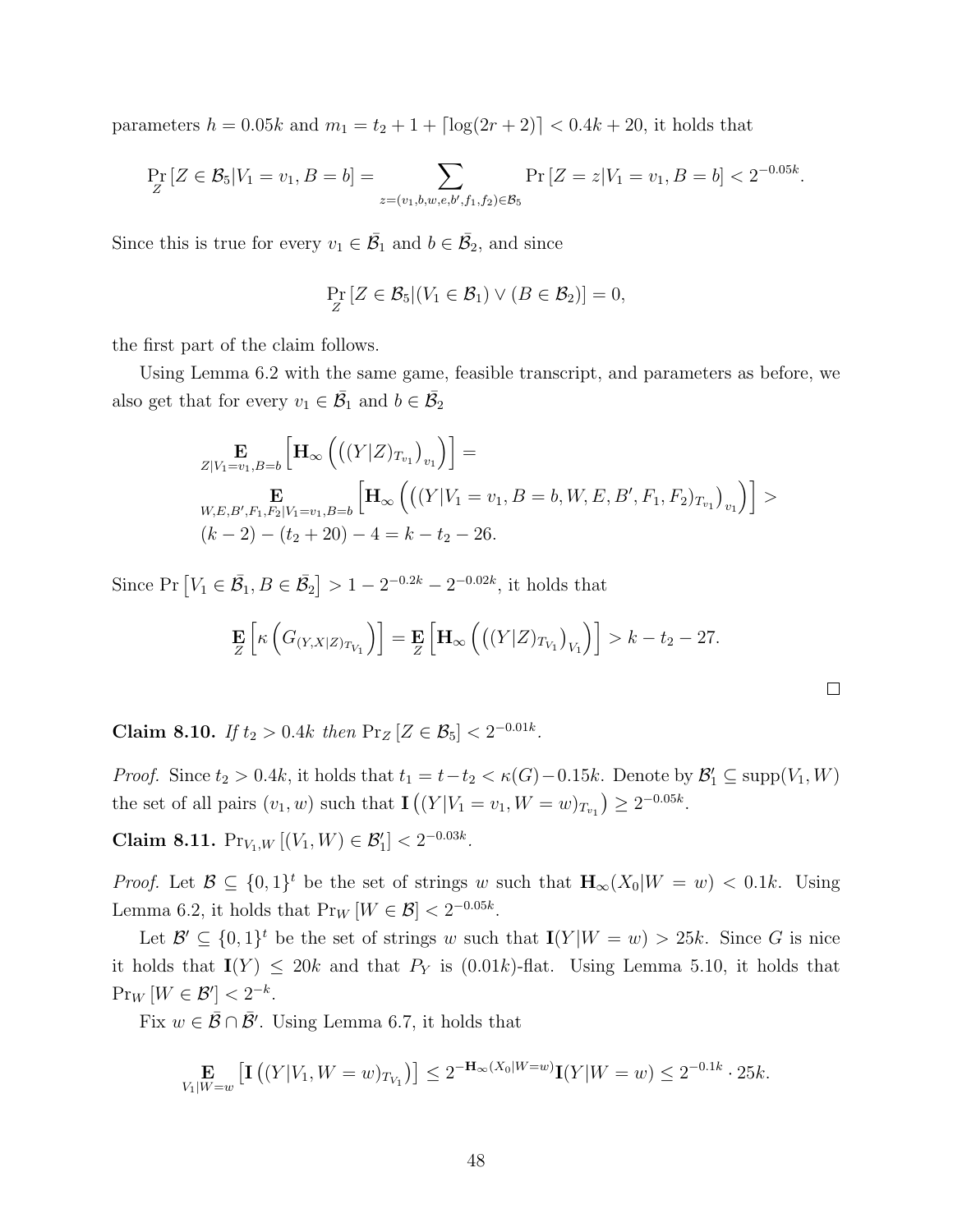By Markov's inequality, for every  $w \in \overline{\mathcal{B}} \cap \overline{\mathcal{B}}'$ , it holds that  $Pr_{V_1} [(V_1, W) \in \mathcal{B}'_1 | W = w]$  $2^{-0.04k}$ . Hence  $Pr_{V_1,W} [(V_1,W) \in \mathcal{B}'_1] < 2^{-0.04k} + 2^{-0.05k} + 2^{-k} < 2^{-0.03k}$ .  $\Box$ 

Denote  $\mathcal{B}'_2 = \{1\}$ . Denote  $\overline{\mathcal{B}}'_2 = \{0,1\} \setminus \mathcal{B}'_2 = \{0\}$ .

Claim 8.12.  $Pr_{B'} [B' \in \mathcal{B}'_2] < 2^{-0.011k}$ .

*Proof.* For  $(v_1, w) \in \overline{\mathcal{B}}'_1$ , we have  $\mathbf{I}((Y|V_1 = v_1, W = w)_{T_{v_1}}) < 2^{-0.05k}$ . Since, conditioned on  $V_1 = v_1$ , the value of  $V_2$  contains the exact same information as  $(Y_{T_{v_1}})_{v_1}$ , for every  $(v_1, w) \in \overline{\mathcal{B}}'_1$  we have by the super-additivity of information that  $\mathbf{I}(V_2|V_1 = v_1, W = w) \leq$  $\mathbf{I}(Y_{T_{v_1}}|V_1=v_1, W=w) < 2^{-0.05k}$ . Hence by Lemma 5.12, applied for the distribution  $\mu =$  $P_{V_2|V_1=v_1,W=w}$ , for any  $(v_1, w) \in \overline{\mathcal{B}}'_1$  we have

$$
\Pr_{B'}\left[B' \in \mathcal{B}'_2 | V_1 = v_1, W = w\right] < 2^{-0.012k}.
$$

Using Claim 8.11 it holds that  $Pr_{B'}[B' \in \mathcal{B}'_2] < 2^{-0.012k} + 2^{-0.03k} < 2^{-0.011k}$ .  $\Box$ 

We continue with the proof of Claim 8.10. Fix  $(v_1, w) \in \overline{\mathcal{B}}'_1$  and  $b' \in \overline{\mathcal{B}}'_2$ . Consider the random variable  $(V_2|V_1 = v_1, W = w, B' = b')$ . Let  $v_2 \in \text{supp}(P_{V_2|V_1=v_1, W=w, B'=b'})$ . Thus,  $B'(v_2|v_1,w) = b'$ . Hence,

$$
\Pr_{V_2}[V_2 = v_2 | V_1 = v_1, W = w] \le 2^{0.01k} \cdot 2^{-k}.
$$

In addition, in the proof of Claim 8.12, we proved that for every  $(v_1, w) \in \overline{\mathcal{B}}'_1$  it holds that

$$
\Pr[B' \neq b'|V_1 = v_1, W = w] = \Pr[B' \in \mathcal{B}'_2 | V_1 = v_1, W = w] < 2^{-0.012k}.
$$

For every three events  $A_1, A_2, A_3$ , it holds that

$$
Pr[A_1|A_2, A_3] = \frac{Pr[A_1|A_2] \cdot Pr[A_3|A_1, A_2]}{Pr[A_3|A_2]}.
$$

Therefore,

$$
\Pr[V_2 = v_2 | V_1 = v_1, W = w, B' = b'] =
$$
\n
$$
\frac{\Pr[V_2 = v_2 | V_1 = v_1, W = w] \cdot \Pr[B' = b' | V_2 = v_2, V_1 = v_1, W = w]}{\Pr[B' = b' | V_1 = v_1, W = w]} \n\frac{(2^{0.01k} \cdot 2^{-k}) \cdot 1}{(1 - 2^{-0.012k})} < 2^{0.02k} \cdot 2^{-k}.
$$

Hence,  $\mathbf{H}_{\infty} (V_2 | V_1 = v_1, W = w, B' = b') > 0.98k.$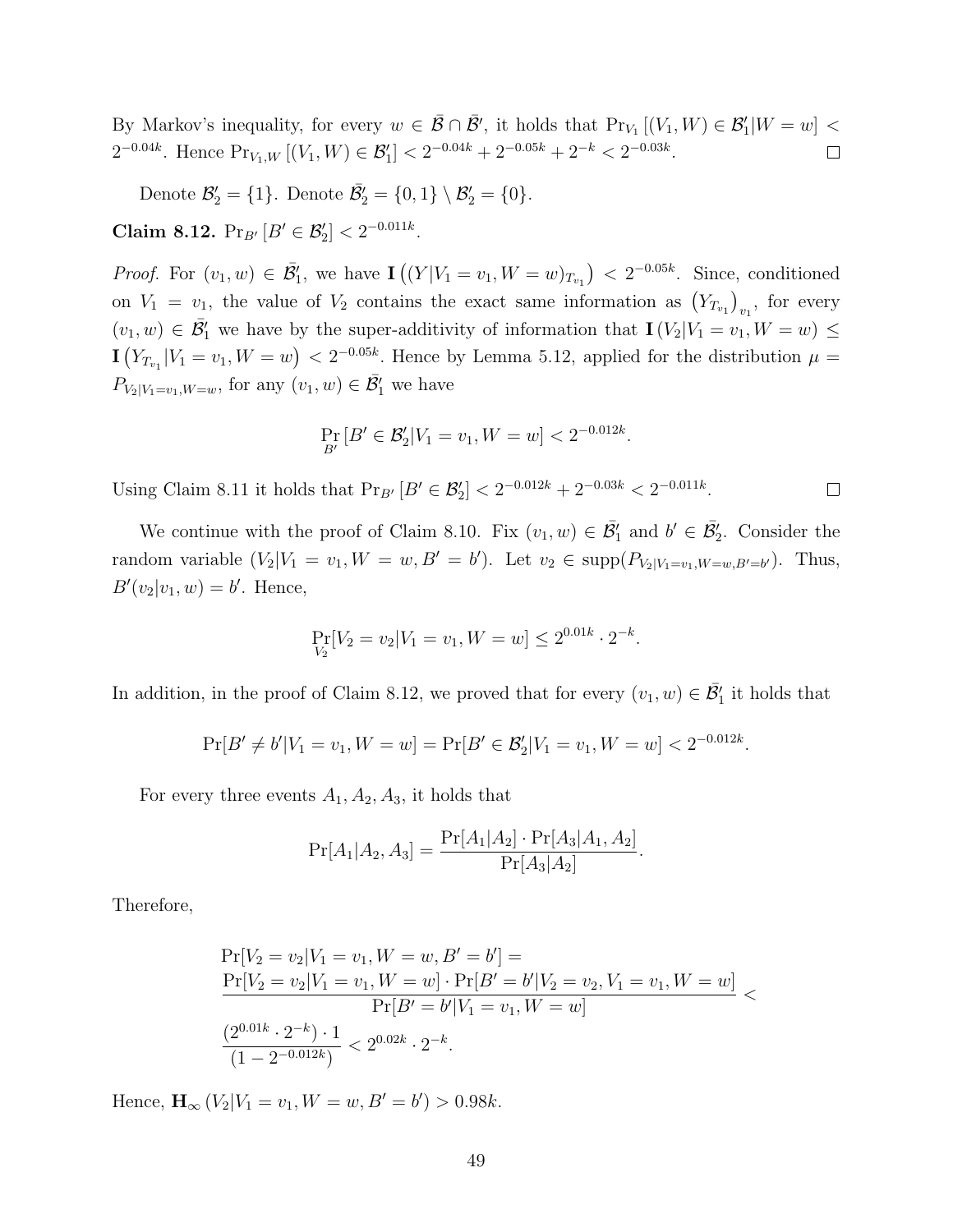Given  $V_1 = v_1$ , the random variables  $V_2$  and  $Y_{v_1}$  contain the same information. Therefore,

$$
\mathbf{H}_{\infty} \left( \left( (Y|V_1 = v_1, W = w, B' = b')_{T_{v_1}} \right)_{v_1} \right) = \mathbf{H}_{\infty} \left( (Y|V_1 = v_1, W = w, B' = b')_{v_1} \right)
$$
  
=  $\mathbf{H}_{\infty} \left( V_2|V_1 = v_1, W = w, B' = b' \right) > 0.98k.$ 

Using Lemma 6.2 with the game  $G_{(YX|V_1=v_1,W=w,B'=b')_{T_{v_1}}}$ , feasible transcript  $(B, E, F_1, F_2)$ , and parameters  $h = 0.4k$  and  $m_1 = 1 + \lfloor \log(2r + 2) \rfloor < 20$ , it holds that

$$
\Pr_Z[Z \in \mathcal{B}_5 | V_1 = v_1, W = w, B' = b'] = \sum_{z = (v_1, b, w, e, b', f_1, f_2) \in \mathcal{B}_5} \Pr[Z = z | V_1 = v_1, W = w, B' = b'] < 2^{-0.4k}.
$$

Since this is true for every  $(v_1, w) \in \overline{\mathcal{B}}'_1$  and  $b' \in \overline{\mathcal{B}}'_2$ , using Claims 8.11 and 8.12 it holds that  $Pr_Z[Z \in \mathcal{B}_5] < 2^{-0.4k} + 2^{-0.03k} + 2^{-0.011k} < 2^{-0.01k}.$  $\Box$ 

Claim 8.13.  $\mathcal{B}_6 \subseteq \mathcal{B}_3$ .

*Proof.* Let  $z = (v_1, b, w, e, b', f_1, f_2) \in \mathcal{B}_6$ . We will show  $z \in \mathcal{B}_3$ . Consider the distribution  $\mu = P_{(Y|V_1=v_1,B=b,W=w,E=e,B'=b')_{T_{v_1}}}$ . Recall that we denote  $a = 0.01k$ , and  $r = \frac{20k}{a} = 2000$ , and that since  $f_1 = r + 1 \neq 0$  it holds that  $f_1 = f_{\mu,a,r}(Y_{T_{v_1}})$ .

Using Lemma 5.4, and since  $F_2$  is independent of Y given  $(V_1, B, W, E, B', F_1)$ , it holds that

$$
\mathbf{I}\left(P_{(Y|Z=z)_{T_{v_1}}}\right) = \mathbf{I}\left(P_{(Y|V_1=v_1,B=b,W=w,E=e,B'=b',F_1=f_1)_{T_{v_1}}}\right) = \mathbf{I}\left(\mu|_{F_1=r+1}\right) > ar = 20k.
$$

Therefore,  $z \in \mathcal{B}_3$ , and the assertion follows.

Claim 8.14.  $\mathcal{B}_7 \subseteq \mathcal{B}_4$ .

Proof. Similar to the proof of Claim 8.13.

Claim 8.15.  $Pr_Z[Z \in \mathcal{B}_8] < 2^{-k}$ .

*Proof.* Let  $z = (v_1, b, w, e, b', f_1, f_2) \in \mathcal{B}_8$ . Consider the distribution  $\mu = P_{(Y|V_1=v_1,B=b,W=w,E=e,B'=b')_{T_{v_1}}}$ . Recall that we denote  $a = 0.01k$ , and  $r = \frac{20k}{a} = 2000$ , and that since  $f_1 = -r \neq 0$  it holds that  $f_1 = f_{\mu,a,r}(Y_{T_{v_1}})$ . Using Lemma 5.5 applied with  $\mu$ , it holds that

$$
\Pr_Z[Z = z] \le \Pr_Z[F_1 = -r|V_1 = v_1, B = b, W = w, E = e, B' = b'] < 2^{-ar} = 2^{-20k}.
$$

Thus, the assertion follows using the union bound as  $|\mathcal{B}_8| \leq |\text{supp}(Z)| \leq 2^{3k}$ .

Claim 8.16.  $Pr_Z[Z \in \mathcal{B}_9] < 2^{-k}$ .

Proof. Similar to the proof of Claim 8.15.

 $\Box$ 

 $\Box$ 

 $\Box$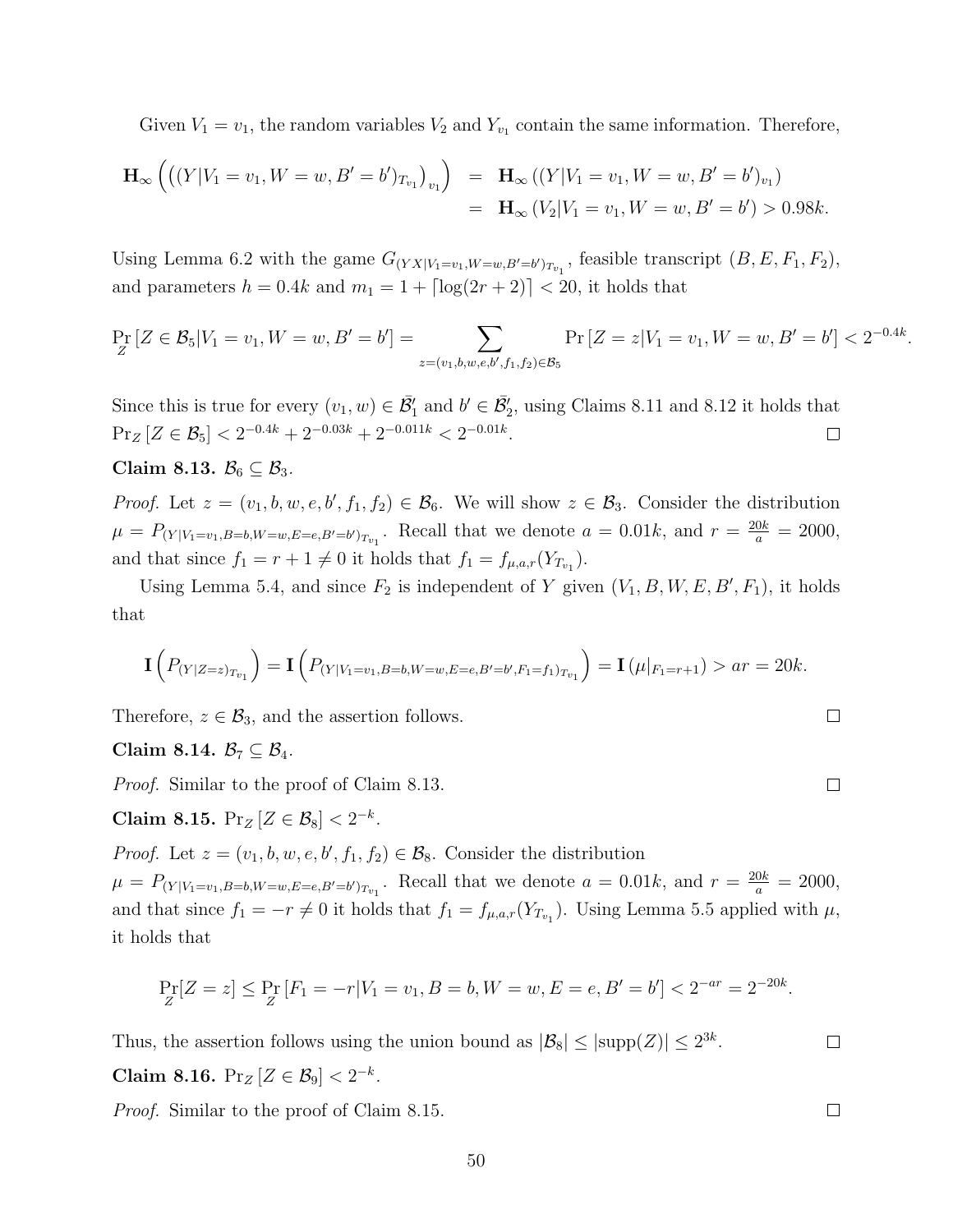# 8.3 Bounding the Expected  $\kappa$  of the Obtained Game (Proof of Lemma 8.3)

In this subsection we prove Lemma 8.3.

*Proof of Lemma 8.3.* We consider different ranges of the parameter  $t_1$ . If  $t_1 \ge \kappa(G)$  +  $0.5 \log(k)$  (and hence  $t_2 \leq 0.25k - 0.5 \log(k)$ ), then the assertion follows from Claim 8.9. If  $t_1 \leq \kappa(G) - 100 \log(k)$ , then the assertion follows from Claim 8.17 (below).

We consider the case where  $\kappa(G) - 100 \log(k) < t_1 < \kappa(G) + 0.5 \log(k)$  (and hence  $t_2 < 0.25k + 100 \log(k)$ . By Claim 8.20 (below), it holds that

$$
\mathop{\mathbf{E}}_{|Z|E=0} \left[ \kappa \left( G_{(Y,X|Z,E=0)_{T_{V_1}}} \right) \right] > k - t_2 - 30 > k - (0.25k + 100 \log(k)) - 30 > 0.75k - 101 \log(k).
$$

By Claim 8.21 (below), it holds that

$$
\mathop{\mathbf{E}}_{Z|E=1} \left[ \kappa \left( G_{(Y,X|Z,E=1)_{T_{V_1}}} \right) \right] > 0.9k.
$$

The event  $E = 1$  occurs with probability

$$
t_1 \cdot \epsilon \cdot (1 - \epsilon)^{t_1 - 1} > 0.95t_1 \epsilon \ge 0.95 \cdot 0.45k \cdot \frac{2000 \log(k)}{k^2} > 700 \frac{\log(k)}{k}.
$$

Therefore,

$$
\mathbf{E}_{Z} \left[ \kappa \left( G_{(Y,X|Z)_{T_{V_1}}} \right) \right] > \n\left( 1 - \frac{700 \log(k)}{k} \right) (0.75k - 101 \log(k)) + \frac{700 \log(k)}{k} \cdot 0.9k > \n0.75k - 101 \log(k) - 525 \log(k) + 630 \log(k) = 0.75k + 4 \log(k).
$$

The rest of this subsection is devoted to proving the claims used by the proof of Lemma 8.3.

 $\Box$ 

**Claim 8.17.** If  $t_1 \le \kappa(G) - 100 \log(k)$  then  $\mathbf{E}_Z \left[ \kappa \left( G_{(Y,X|Z)_{T_{V_1}}} \right) \right] > 0.95k$ .

*Proof.* Denote by  $\mathcal{B}'_1 \subseteq \text{supp}(V_1, W)$  the set of all pairs  $(v_1, w)$  such that  $\mathbf{I}\left( (Y|V_1=v_1, W=w)_{T_{v_1}} \right) \geq k^{-50}.$ 

Claim 8.18.  $Pr_{V_1,W} [(V_1,W) \in \mathcal{B}'_1] < k^{-22}$ .

*Proof.* Let  $\mathcal{B} \subseteq \{0,1\}^t$  be the set of strings w such that  $\mathbf{H}_{\infty}(X_0|W=w) < 75 \log k$ . Using Lemma 6.2, it holds that  $Pr_W[W \in \mathcal{B}] < k^{-25}$ .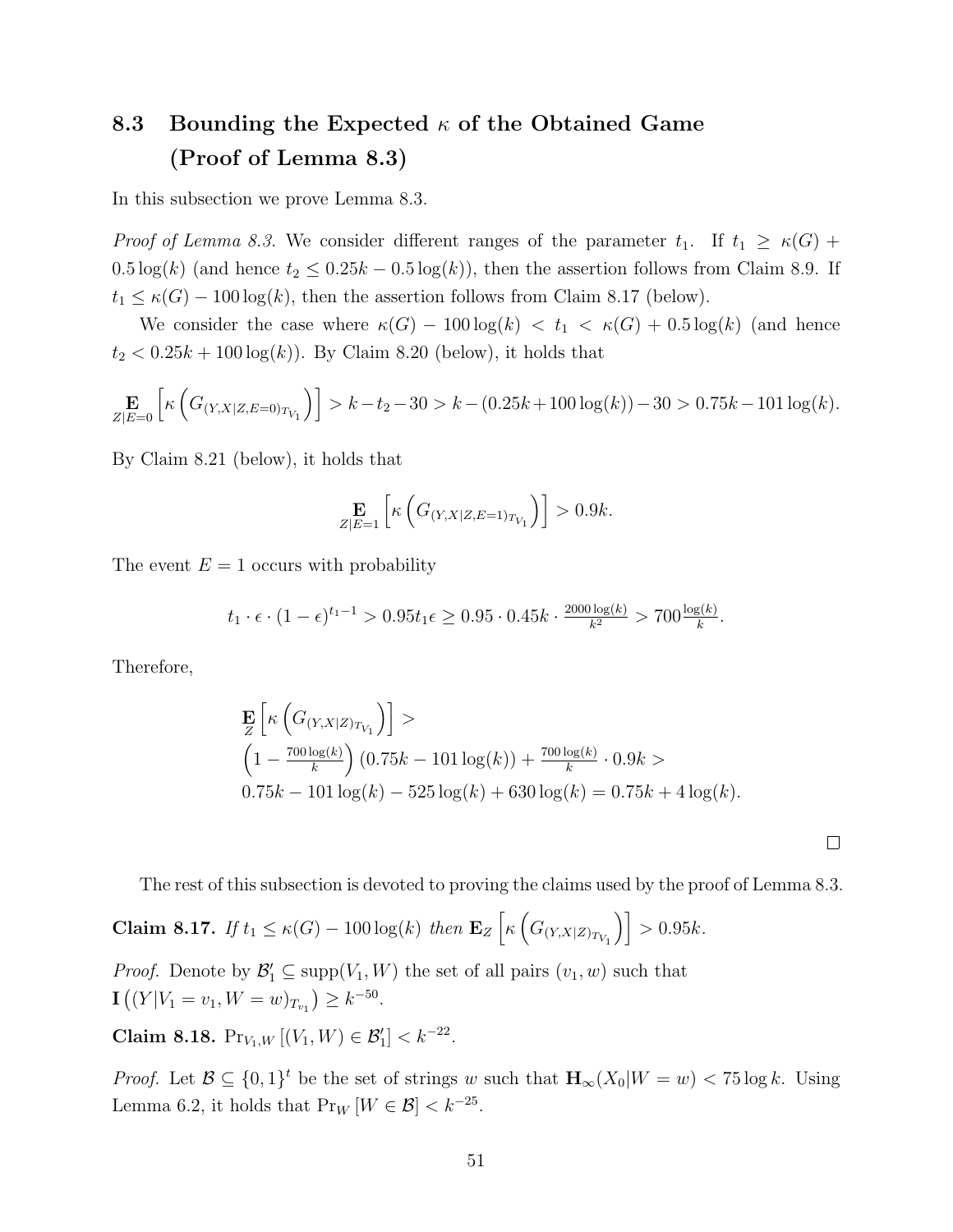Let  $\mathcal{B}' \subseteq \{0,1\}^t$  be the set of strings w such that  $I(Y|W = w) > 25k$ . Since G is nice it holds that  $I(Y) \le 20k$  and that  $P_Y$  is  $(0.01k)$ -flat. Using Lemma 5.10, it holds that  $\Pr_W[W \in \mathcal{B}'] < 2^{-k}.$ 

Fix  $w \in \overline{\mathcal{B}} \cap \overline{\mathcal{B}}'$ . Using Lemma 6.7, it holds that

$$
\mathop{\mathbf{E}}_{V_1|W=w}\left[\mathbf{I}\left((Y|V_1,W=w)_{T_{V_1}}\right)\right] \leq 2^{-\mathbf{H}_{\infty}(X_0|W=w)}\mathbf{I}(Y|W=w) \leq k^{-75}\cdot 25k.
$$

By Markov's inequality, for every  $w \in \overline{\mathcal{B}} \cap \overline{\mathcal{B}}'$ , it holds that  $Pr_{V_1} [(V_1, W) \in \mathcal{B}'_1 | W = w] < k^{-23}$ . Hence  $Pr_{V_1,W} [(V_1, W) \in \mathcal{B}'_1] < k^{-23} + k^{-25} + 2^{-k} < k^{-22}$ .  $\Box$ 

Denote  $\mathcal{B}'_2 = \{1\}$ . Denote  $\overline{\mathcal{B}}'_2 = \{0,1\} \setminus \mathcal{B}'_2 = \{0\}$ .

Claim 8.19.  $Pr_{B'} [B' \in \mathcal{B}'_2] < k^{-11}$ .

*Proof.* For  $(v_1, w) \in \overline{\mathcal{B}}'_1$ , we have  $\mathbf{I}((Y|V_1 = v_1, W = w)_{T_{v_1}}) < k^{-50}$ . Since, conditioned on  $V_1 = v_1$ , the value of  $V_2$  contains the exact same information as  $(Y_{T_{v_1}})_{v_1}$ , for every  $(v_1, w) \in \overline{\mathcal{B}}'_1$  we have by the super-additivity of information that  $\mathbf{I}(V_2|V_1 = v_1, W = w) \leq$  $\mathbf{I}(Y_{T_{v_1}}|V_1=v_1, W=w) < k^{-50}$ . Hence by Lemma 5.12, applied for the distribution  $\mu =$  $P_{V_2|V_1=v_1,W=w}$ , for any  $(v_1, w) \in \overline{\mathcal{B}}'_1$  we have

$$
\Pr_{B'}\left[B' \in \mathcal{B}'_2 | V_1 = v_1, W = w\right] < k^{-12}.
$$

Using Claim 8.18 it holds that  $Pr_{B'} [B' \in \mathcal{B}'_2] < k^{-12} + k^{-22} < k^{-11}$ .

We continue with the proof of Claim 8.17. Fix  $(v_1, w) \in \overline{\mathcal{B}}'_1$  and  $b' \in \overline{\mathcal{B}}'_2$ . Consider the random variable  $(V_2|V_1 = v_1, W = w, B' = b')$ . Let  $v_2 \in \text{supp}(P_{V_2|V_1=v_1, W=w, B'=b'})$ . Thus,  $B'(v_2|v_1,w) = b'$ . Hence,

$$
\Pr_{V_2}[V_2 = v_2 | V_1 = v_1, W = w] \le 2^{0.01k} \cdot 2^{-k}.
$$

In addition, in the proof of Claim 8.19, we proved that for every  $(v_1, w) \in \overline{\mathcal{B}}'_1$  it holds that

$$
\Pr[B' \neq b'|V_1 = v_1, W = w] = \Pr[B' \in \mathcal{B}'_2 | V_1 = v_1, W = w] < k^{-12}.
$$

For every three events  $A_1, A_2, A_3$ , it holds that

$$
Pr[A_1|A_2, A_3] = \frac{Pr[A_1|A_2] \cdot Pr[A_3|A_1, A_2]}{Pr[A_3|A_2]}.
$$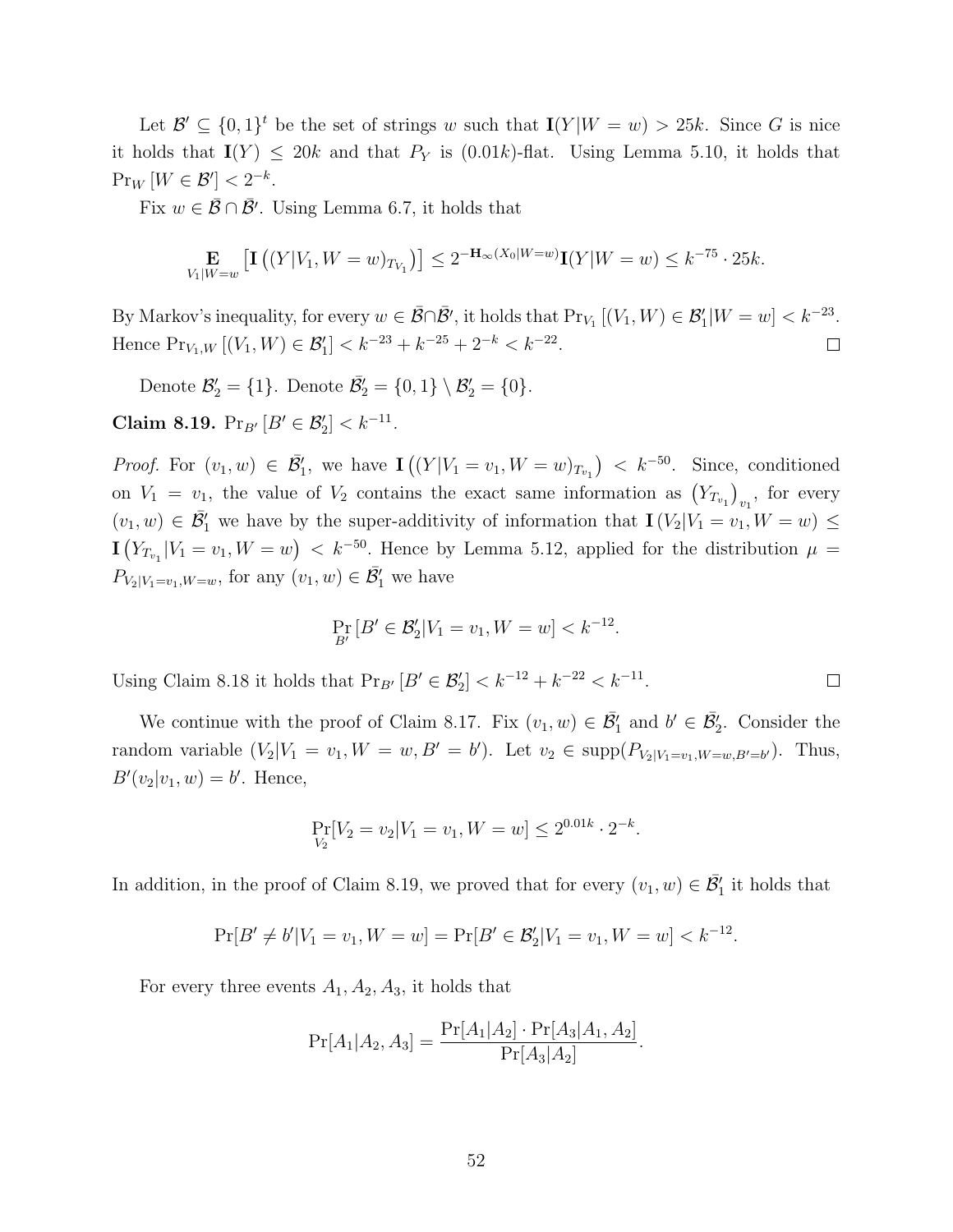Therefore,

$$
\Pr[V_2 = v_2 | V_1 = v_1, W = w, B' = b'] =
$$
\n
$$
\frac{\Pr[V_2 = v_2 | V_1 = v_1, W = w] \cdot \Pr[B' = b' | V_2 = v_2, V_1 = v_1, W = w]}{\Pr[B' = b' | V_1 = v_1, W = w]}
$$
\n
$$
\frac{(2^{0.01k} \cdot 2^{-k}) \cdot 1}{(1 - k^{-12})} < 2^{0.02k} \cdot 2^{-k}.
$$

Hence,  $\mathbf{H}_{\infty} (V_2 | V_1 = v_1, W = w, B' = b') > 0.98k.$ 

Given  $V_1 = v_1$ , the random variables  $V_2$  and  $Y_{v_1}$  contain the same information. Therefore,

$$
\mathbf{H}_{\infty} \left( \left( (Y|V_1 = v_1, W = w, B' = b')_{T_{v_1}} \right)_{v_1} \right) = \mathbf{H}_{\infty} \left( (Y|V_1 = v_1, W = w, B' = b')_{v_1} \right)
$$
  
=  $\mathbf{H}_{\infty} \left( V_2|V_1 = v_1, W = w, B' = b' \right) > 0.98k.$ 

Using Lemma 6.2 with the game  $G_{(YX|V_1=v_1,W=w,B'=b')_{T_{v_1}}}$ , feasible transcript  $(B, E, F_1, F_2)$ , and parameter  $m_1 = 1 + \lceil \log(2r + 2) \rceil < 20$ , it holds that for every  $(v_1, w) \in \overline{\mathcal{B}}_1$  and  $b' \in \overline{\mathcal{B}}_2$ 

$$
\mathbf{E}_{Z|V_1=v_1,W=w,B'=b'}\left[\mathbf{H}_{\infty}\left(\left((Y|Z)_{T_{v_1}}\right)_{v_1}\right)\right]=\n\mathbf{E}_{B,E,F_1,F_2|V_1=v_1,W=w,B'=b'}\left[\mathbf{H}_{\infty}\left(\left((Y|V_1=v_1,W=w,B'=b',B,E,F_1,F_2)_{T_{v_1}}\right)_{v_1}\right)\right] > \\
0.98k - 20 - 4 > 0.97k.
$$

Since (using Claims 8.18 and 8.19) Pr  $[(V_1, W) \in \bar{\mathcal{B}}'_1, B' \in \bar{\mathcal{B}}'_2] > 1 - k^{-11} - k^{-22}$ , it holds that

$$
\mathbf{E}_{Z}\left[\kappa\left(G_{(Y,X|Z)_{T_{V_1}}}\right)\right] = \mathbf{E}_{Z}\left[\mathbf{H}_{\infty}\left(\left((Y|Z)_{T_{V_1}}\right)_{V_1}\right)\right] > 0.95k.
$$

Claim 8.20.

$$
\mathop{\mathbf{E}}_{Z|E=0} \left[ \kappa \left( G_{(Y,X|Z,E=0)_{T_{V_1}}} \right) \right] = \mathop{\mathbf{E}}_{V_1,B,W,B',F_1,F_2|E=0} \left[ \kappa \left( G_{(Y,X|V_1,B,W,E=0,B',F_1,F_2)_{T_{V_1}}} \right) \right] > k - t_2 - 30.
$$

*Proof.* Fix  $v_1 \in \overline{\mathcal{B}}_1$  and  $b \in \overline{\mathcal{B}}_2$ . In the proof of Claim 8.9, we proved

$$
\mathbf{H}_{\infty}\left(\left((Y|V_1 = v_1, B = b)_{T_{v_1}}\right)_{v_1}\right) > k - 2.
$$

Since E is independent of  $(Y, V_1, B)$ , we can condition on the event  $E = 0$  and get

$$
\mathbf{H}_{\infty}\left(\left((Y|V_1=v_1,B=b,E=0)_{T_{v_1}}\right)_{v_1}\right) > k-2.
$$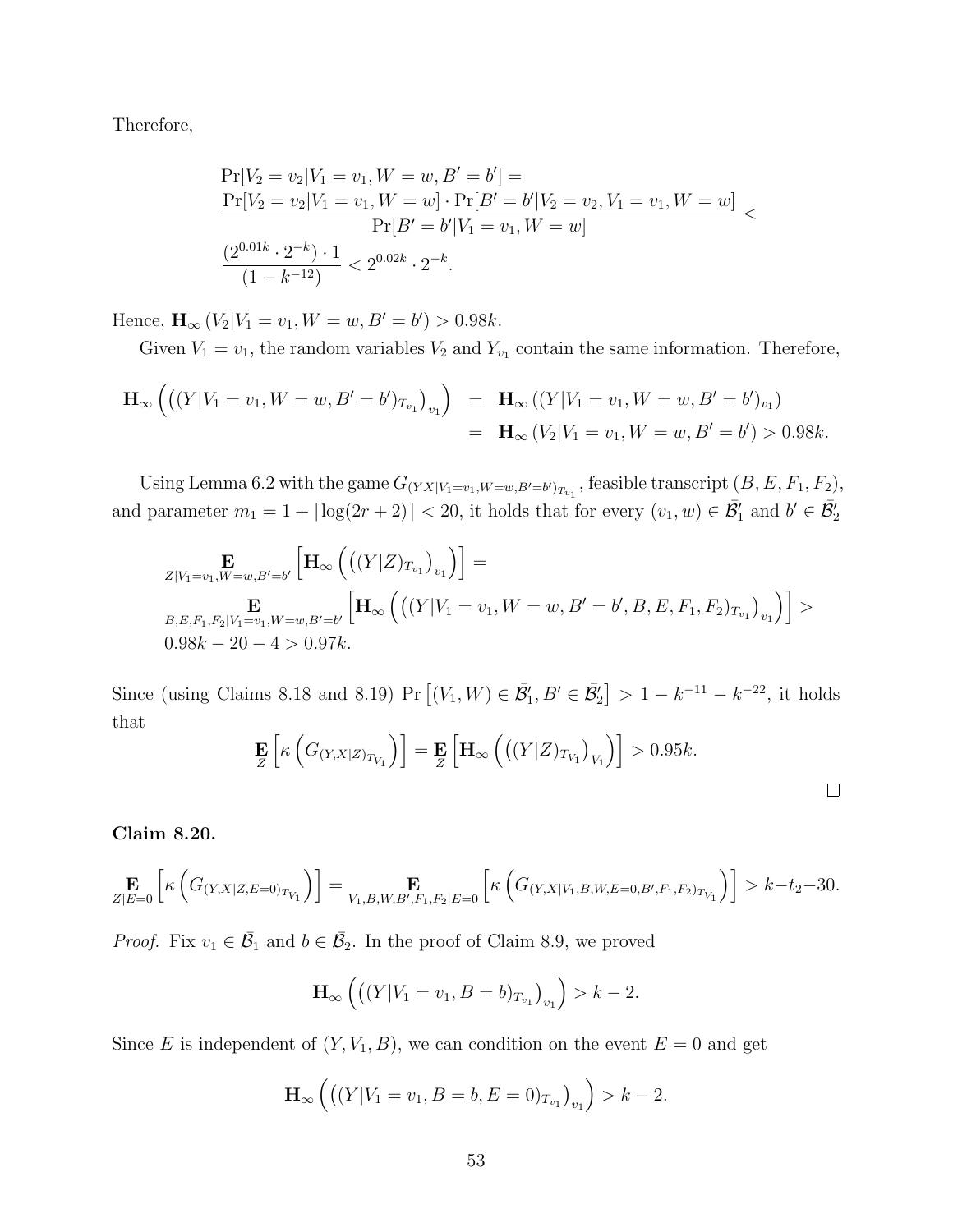Using Lemma 6.2 with the game  $G_{(YX|V_1=v_1,B=b,E=0)}$ , feasible transcript  $(W, B', F_1, F_2)$ , and parameter  $m_1 = t_2 + 1 + \lceil \log(2r + 2) \rceil < t_2 + 20$ , it holds that for every  $v_1 \in \overline{\mathcal{B}}_1$  and  $b \in \overline{\mathcal{B}}_2$ 

$$
\mathop{\mathbf{E}}_{Z|V_1=v_1,B=b,E=0} \left[ \mathbf{H}_{\infty} \left( \left( (Y|Z)_{T_{v_1}} \right)_{v_1} \right) \right] =
$$
\n
$$
\mathop{\mathbf{E}}_{W,B',F_1,F_2|V_1=v_1,B=b,E=0} \left[ \mathbf{H}_{\infty} \left( \left( (Y|V_1=v_1,B=b,E=0,W,B',F_1,F_2)_{T_{v_1}} \right)_{v_1} \right) \right] >
$$
\n
$$
(k-2)-(t_2+20)-4=k-t_2-26.
$$

Since (using Claims 8.5 and 8.6)

$$
\Pr[V_1 \in \bar{\mathcal{B}}_1, B \in \bar{\mathcal{B}}_2 | E = 0] = \Pr[V_1 \in \bar{\mathcal{B}}_1, B \in \bar{\mathcal{B}}_2] > 1 - 2^{-0.2k} - 2^{-0.02k},
$$

it holds that

$$
\mathop{\mathbf{E}}_{Z|E=0} \left[ \kappa \left( G_{(Y,X|Z,E=0)_{T_{V_1}}} \right) \right] = \mathop{\mathbf{E}}_{Z|E=0} \left[ \mathbf{H}_{\infty} \left( \left( (Y|Z,E=0)_{T_{V_1}} \right)_{V_1} \right) \right] > k - t_2 - 27.
$$

 $\Box$ 

Claim 8.21. If  $\kappa(G) - 100 \log(k) < t_1 < \kappa(G) + 0.5 \log(k)$  then

$$
\mathop{\mathbf{E}}_{Z|E=1} \left[ \kappa \left( G_{(Y,X|Z,E=1)_{T_{V_1}}} \right) \right] = \mathop{\mathbf{E}}_{V_1,B,W,B',F_1,F_2|E=1} \left[ \kappa \left( G_{(Y,X|V_1,B,W,E=1,B',F_1,F_2)_{T_{V_1}}} \right) \right] > 0.9k.
$$

*Proof.* Let  $\mathcal{B} \subseteq \{0,1\}^t$  be the set of strings w such that  $\mathbf{H}_{\infty}(X_0|W=w,E=1) < 0.49 \log(k)$ . Claim 8.22.  $Pr_W[W \in \mathcal{B}|E = 1] < 2^{-8}$ .

Proof. We need to prove

$$
\Pr_{W} \left[ \mathbf{H}_{\infty}(X_0 | W, E = 1) < 0.49 \log(k) \mid E = 1 \right] < 2^{-8}.
$$

Let  $w \in \{0,1\}^t$ . Since  $(W, E)$  is a feasible transcript, it holds that conditioned on the event  $W = w, E = 1$ , the distribution of the inputs X, Y remains a product distribution, and in particular, the variables  $X_0$  and Y are independent. Therefore, for every  $y \in \text{supp}(P_{Y|W=w,E=1})$ 

$$
\mathbf{H}_{\infty}(X_0|W=w,E=1) = \mathbf{H}_{\infty}(X_0|W=w,E=1,Y=y).
$$

Thus, it suffices to prove

$$
\Pr_{W,Y} \left[ \mathbf{H}_{\infty}(X_0 | W, E = 1, Y) < 0.49 \log(k) \mid E = 1 \right] < 2^{-8}.
$$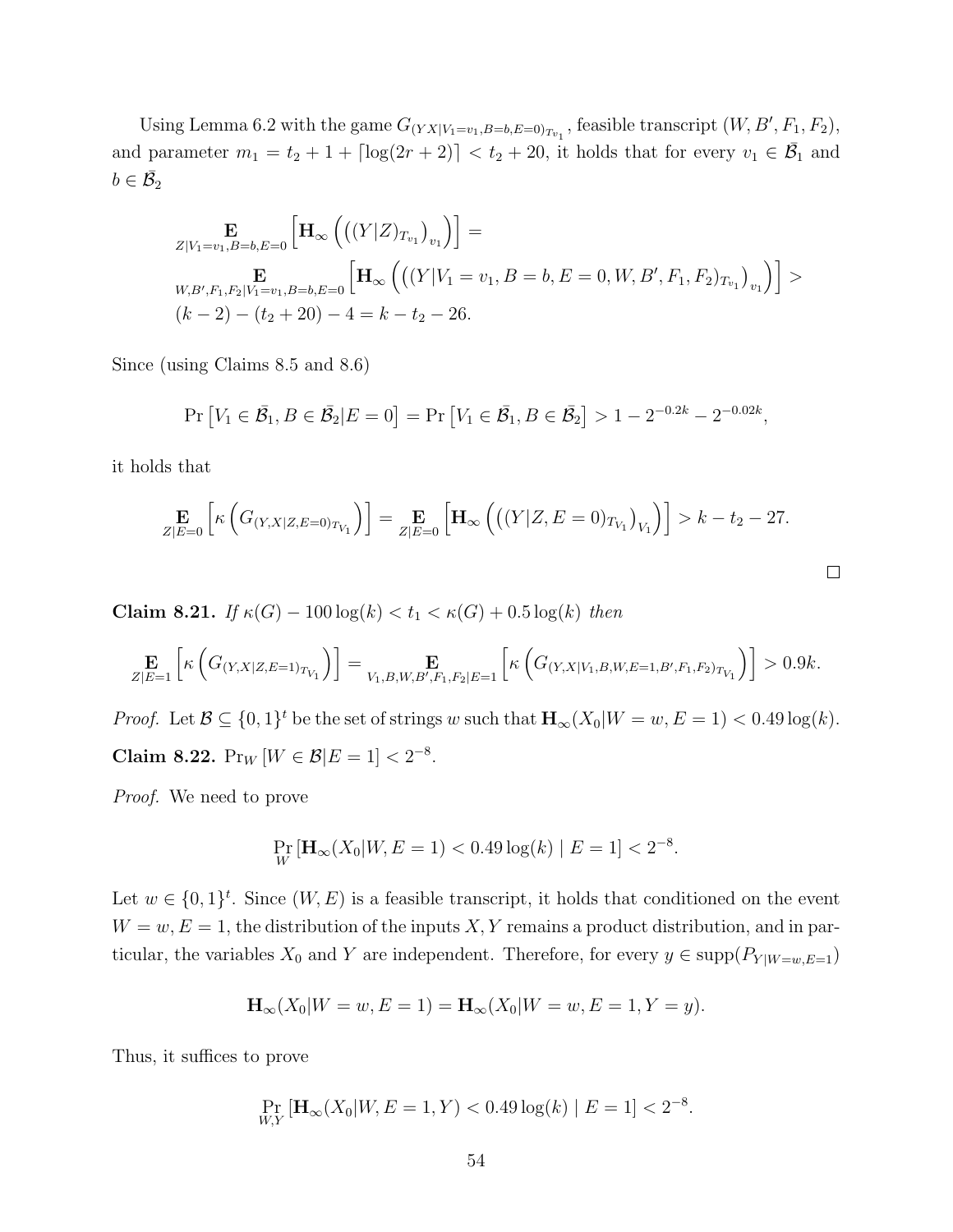Denote by A the set of indices  $i \in [t]$ , such that the  $i^{th}$  bit in the protocol was sent by the first player. Note that  $|\mathcal{A}| = t_1$ . Denote  $W_{\mathcal{A}} = \{W_i\}_{i \in \mathcal{A}}$  and  $W_{\bar{\mathcal{A}}} = \{W_i\}_{i \in \bar{\mathcal{A}}}$ . Denote by  $N_{\bar{\mathcal{A}}}$ the noise vector of the channel in locations  $\bar{\mathcal{A}}$ . That is,  $N_{\bar{\mathcal{A}}} = \{N_i\}_{i \in \bar{\mathcal{A}}}$ , where  $N_i \in \{0, 1\}$ is 1 if and only if the  $i<sup>th</sup>$  bit sent by the players was received incorrectly (due to the noise in the channel).

Note that  $W_{\bar{A}} \oplus N_{\bar{A}}$  are the bits sent by the second player. Therefore,  $W_{\bar{A}} \oplus N_{\bar{A}}$  is a deterministic function of Y and  $W_{\mathcal{A}}$ . Hence, conditioned on Y and  $W_{\mathcal{A}}$ , we have that  $W_{\bar{\mathcal{A}}}$ uniquely determines  $N_{\bar{A}}$  and vice versa. Hence, we can replace the conditioning on  $W_{\bar{A}}$  by conditioning on  $N_{\bar{A}}$ , as follows:

$$
\Pr_{W,Y} \left[ \mathbf{H}_{\infty}(X_0 | W, E = 1, Y) < 0.49 \log(k) \mid E = 1 \right] =
$$
\n
$$
\Pr_{W_{\mathcal{A}}, W_{\mathcal{A}}, Y} \left[ \mathbf{H}_{\infty}(X_0 | W_{\mathcal{A}}, W_{\mathcal{A}}, E = 1, Y) < 0.49 \log(k) \mid E = 1 \right] =
$$
\n
$$
\Pr_{W_{\mathcal{A}}, N_{\mathcal{A}}, Y} \left[ \mathbf{H}_{\infty}(X_0 | W_{\mathcal{A}}, N_{\mathcal{A}}, E = 1, Y) < 0.49 \log(k) \mid E = 1 \right].
$$

We will prove that for every  $y \in \text{supp}(Y)$  and  $n_{\bar{A}} \in \text{supp}(N_{\bar{A}})$ ,

$$
\Pr_{W_{\mathcal{A}}} \left[ \mathbf{H}_{\infty}(X_0 | W_{\mathcal{A}}, N_{\bar{\mathcal{A}}} = n_{\bar{\mathcal{A}}}, E = 1, Y = y) < 0.49 \log(k) \mid N_{\bar{\mathcal{A}}} = n_{\bar{\mathcal{A}}}, E = 1, Y = y \right] < 2^{-8}.
$$
\n<sup>(7)</sup>

Hence the claim follows. In the rest of the proof we prove Equation 7.

Fix  $y \in \text{supp}(Y)$  and  $n_{\bar{A}} \in \text{supp}(N_{\bar{A}})$ . Since  $X_0, Y, E, N_{\bar{A}}$  are independent random variables,

$$
\mathbf{H}_{\infty}(X_0|N_{\bar{\mathcal{A}}}=n_{\bar{\mathcal{A}}}, E=1, Y=y) = \mathbf{H}_{\infty}(X_0) = \kappa(G). \tag{8}
$$

Assume that  $E = 1$ . Denote by  $L \in \mathcal{A}$  the location of the single noise applied to the bits sent by the first player. We will now argue that conditioned on the event  $E = 1$ , for every fixed values of  $N_{\bar{A}} = n_{\bar{A}}, Y = y, X = x$  there are exactly  $t_1$  possibilities for  $W_{\mathcal{A}}$ , each obtained with equal probability. The  $t_1$  possibilities for  $W_{\mathcal{A}}$  correspond to the  $t_1$  possibilities for L. This is true because (assuming that  $E = 1$ ) W is determined by  $X, Y, N_{\bar{A}}, L$ , and since two different possibilities  $\ell < \ell'$  for L result in two different values of W (and hence of  $W_{\mathcal{A}}$ ) that differ in coordinate  $\ell \in \mathcal{A}$ . Therefore, for every  $x_0 \in \text{supp}(X_0)$ ,

$$
\mathbf{H}_{\infty}(W_{\mathcal{A}}|X_0 = x_0, N_{\bar{\mathcal{A}}} = n_{\bar{\mathcal{A}}}, E = 1, Y = y) \ge
$$
  
\n
$$
\min_{x \in \text{supp}(X|X_0 = x_0)} \{ \mathbf{H}_{\infty}(W_{\mathcal{A}}|X_0 = x_0, N_{\bar{\mathcal{A}}} = n_{\bar{\mathcal{A}}}, E = 1, Y = y, X = x) \} \ge
$$
  
\n
$$
\min_{x \in \text{supp}(X)} \{ \mathbf{H}_{\infty}(W_{\mathcal{A}}|N_{\bar{\mathcal{A}}} = n_{\bar{\mathcal{A}}}, E = 1, Y = y, X = x) \} = \log(t_1).
$$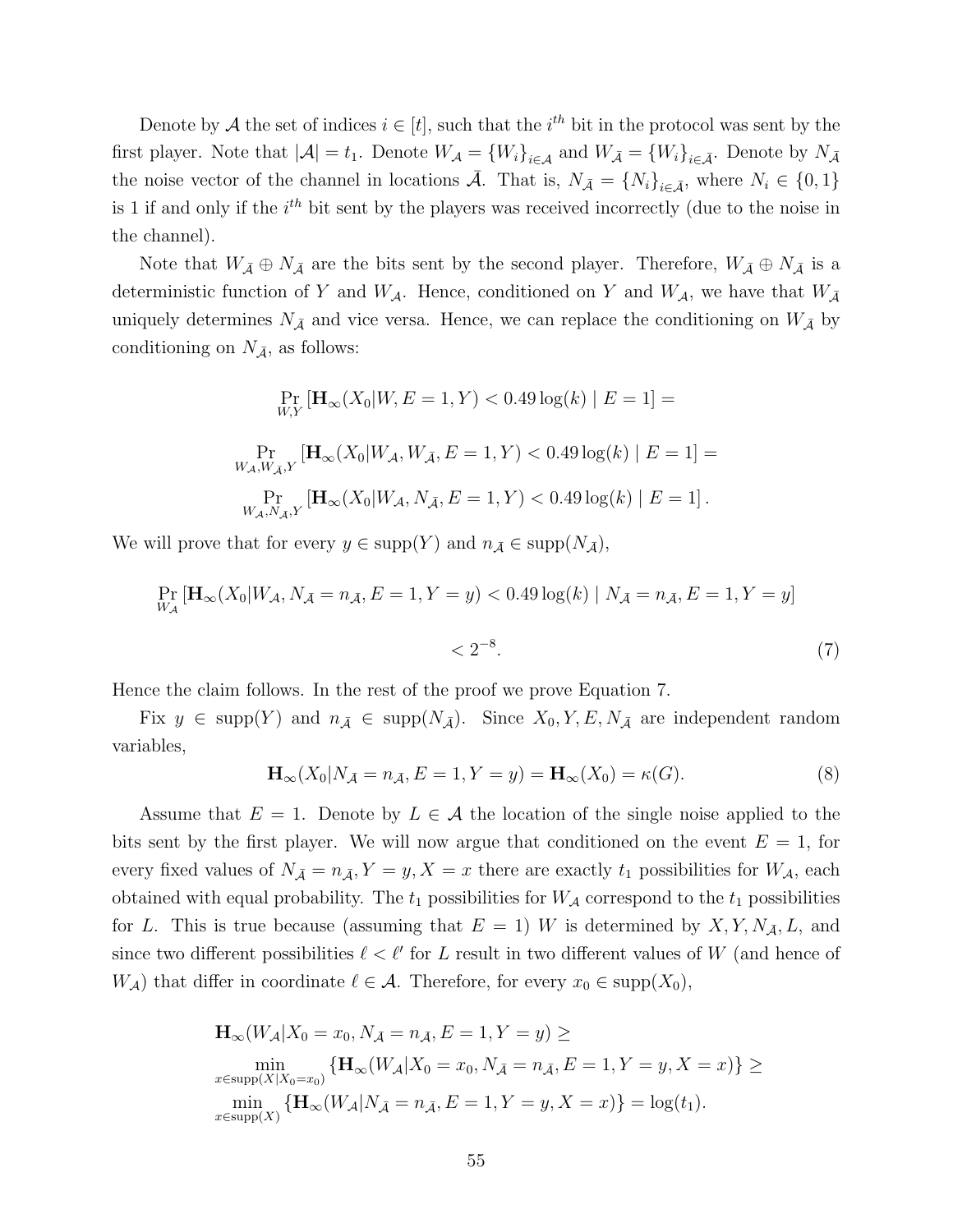By the last equation and Equation 8 and since  $t_1 > \kappa(G) - 100 \log(k) > 0.25k$ , for every  $y \in \text{supp}(Y)$  and  $n_{\bar{A}} \in \text{supp}(N_{\bar{A}})$ ,

$$
\mathbf{H}_{\infty}((X_0, W_{\mathcal{A}})|N_{\bar{\mathcal{A}}} = n_{\bar{\mathcal{A}}}, E = 1, Y = y) \ge
$$
  

$$
\kappa(G) + \log(t_1) \ge \kappa(G) + \log(0.25k) = \kappa(G) + \log(k) - 2.
$$
 (9)

Fix  $y \in \text{supp}(Y)$  and  $n_{\bar{\mathcal{A}}} \in \text{supp}(N_{\bar{\mathcal{A}}})$ . Let  $\mathcal{B}' = \mathcal{B}'(n_{\bar{\mathcal{A}}}, y) \subseteq \{0, 1\}^{\mathcal{A}}$  be the set of strings  $w_{\mathcal{A}}$  such that

$$
\mathbf{H}_{\infty}(X_0|W_{\mathcal{A}} = w_{\mathcal{A}}, N_{\bar{\mathcal{A}}} = n_{\bar{\mathcal{A}}}, E = 1, Y = y) < 0.5 \log(k) - 10.
$$

Denote

$$
\beta = \Pr_{W_{\mathcal{A}}}[W_{\mathcal{A}} \in \mathcal{B}' | N_{\bar{\mathcal{A}}} = n_{\bar{\mathcal{A}}}, E = 1, Y = y].
$$

Thus, to prove Equation 7 (and hence to prove the claim), it suffices to show that

 $\beta < 2^{-8}$ .

Since  $|\mathcal{B}'| \leq 2^{t_1}$ , assuming that  $\mathcal{B}'$  is not empty, there exists  $w_{\mathcal{A}} \in \mathcal{B}'$  such that

$$
\Pr_{W_{\mathcal{A}}} [W_{\mathcal{A}} = w_{\mathcal{A}} | N_{\bar{\mathcal{A}}} = n_{\bar{\mathcal{A}}}, E = 1, Y = y] \ge \beta \cdot 2^{-t_1} \ge \beta \cdot 2^{-\kappa(G) - 0.5 \log(k)}.
$$

Since  $w_{\mathcal{A}} \in \mathcal{B}'$ , there exists  $x_0$ , such that,

$$
\Pr_{X_0}(X_0 = x_0 | W_{\mathcal{A}} = w_{\mathcal{A}}, N_{\bar{\mathcal{A}}} = n_{\bar{\mathcal{A}}}, E = 1, Y = y) > 2^{-0.5 \log(k) + 10}.
$$

Thus,

$$
\Pr_{X_0, W_{\mathcal{A}}}((X_0 = x_0, W_{\mathcal{A}} = w_{\mathcal{A}})|N_{\bar{\mathcal{A}}} = n_{\bar{\mathcal{A}}}, E = 1, Y = y) > \beta \cdot 2^{-\kappa(G) - \log(k) + 10}.
$$

Hence, by Equation 9,

$$
\beta \cdot 2^{-\kappa(G) - \log(k) + 10} < 2^{-\kappa(G) - \log(k) + 2}.
$$

That is,  $\beta < 2^{-8}$ , and the assertion follows.

Denote by  $\mathcal{B}'_1 \subseteq \text{supp}(P_{V_1,W|E=1})$  the set of all pairs  $(v_1, w)$  such that

$$
\mathbf{I}\left((Y|V_1=v_1, W=w, E=1)_{T_{v_1}}\right) \ge k^{0.75}.
$$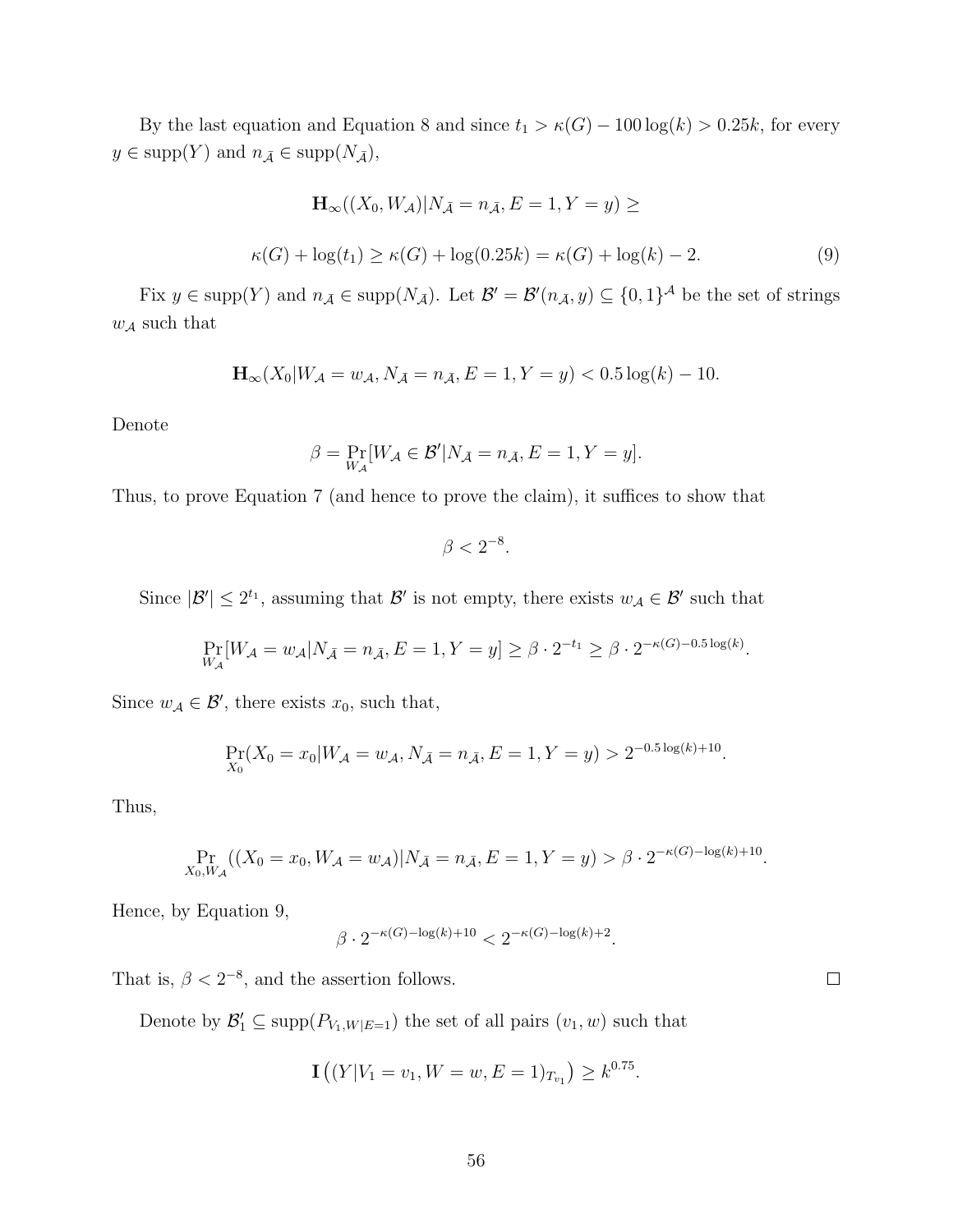Claim 8.23.  $Pr_{V_1,W} [(V_1,W) \in \mathcal{B}'_1 | E = 1] < 2^{-7}$ .

*Proof.* Recall that we denote by  $\mathcal{B} \subseteq \{0,1\}^t$  the set of strings w such that  $\mathbf{H}_{\infty}(X_0|W)$  $w, E = 1$  < 0.49 log(k). By Claim 8.22,  $Pr_W[W \in \mathcal{B}|E = 1] < 2^{-8}$ .

Let  $\mathcal{B}' \subseteq \{0,1\}^t$  be the set of strings w such that  $I(Y|W = w, E = 1) > 25k$ . Since G is nice and since Y, E are independent, it holds that  $I(Y|E = 1) = I(Y) \le 20k$  and that  $P_{Y|E=1} = P_Y$  is (0.01k)-flat. Using Lemma 5.10, it holds that  $Pr_W[W \in \mathcal{B}'|E=1] < 2^{-k}$ .

Fix  $w \in \overline{\mathcal{B}} \cap \overline{\mathcal{B}}'$ . Using Lemma 6.7, it holds that

$$
\mathop{\mathbf{E}}_{V_1|W=w,E=1} \left[ \mathbf{I} \left( (Y|V_1, W=w, E=1)_{T_{V_1}} \right) \right] \le 2^{-\mathbf{H}_{\infty}(X_0|W=w, E=1)} \mathbf{I}(Y|W=w, E=1)
$$

$$
\leq k^{-0.49} \cdot 25k < k^{0.52}.
$$

By Markov's inequality, for every  $w \in \overline{\mathcal{B}} \cap \overline{\mathcal{B}}'$ , it holds that

$$
\Pr_{V_1} [(V_1, W) \in \mathcal{B}'_1 | W = w, E = 1] < k^{-0.23}.
$$

Hence  $Pr_{V_1,W} [(V_1,W) \in \mathcal{B}'_1 | E = 1] < k^{-0.23} + 2^{-8} + 2^{-k} < 2^{-7}.$ 

Denote  $\mathcal{B}'_2 = \{1\}$ . Denote  $\overline{\mathcal{B}}'_2 = \{0, 1\} \setminus \mathcal{B}'_2 = \{0\}$ .

Claim 8.24.  $Pr_{B'} [B' \in \mathcal{B}'_2 | E = 1] < 2^{-6}$ .

*Proof.* For  $(v_1, w) \in \overline{\mathcal{B}}'_1$ , we have  $\mathbf{I}((Y|V_1 = v_1, W = w, E = 1)_{T_{v_1}}) < k^{0.75}$ . Since, conditioned on  $V_1 = v_1$ , the value of  $V_2$  contains the exact same information as  $(Y_{T_{v_1}})_{v_1}$ , for every  $(v_1, w) \in \overline{\mathcal{B}}'_1$  we have by the super-additivity of information that

$$
\mathbf{I}\left(V_2|V_1=v_1,W=w,E=1\right)\leq \mathbf{I}\left(Y_{T_{v_1}}|V_1=v_1,W=w,E=1\right)
$$

Recall that E is a deterministic function of W and X. Therefore  $(V_1, W, E)$  is a feasible transcript, where, conditioned on  $V_1, W$ , the variable E depends only on X and is independent of Y. Therefore  $P_{V_2|V_1=v_1,W=w,E=1} = P_{V_2|V_1=v_1,W=w}$ . In particular,

$$
\mathbf{I}\left(V_2|V_1=v_1,W=w\right)
$$

Hence by Lemma 5.6, part 2, applied for the distribution  $\mu = P_{V_2|V_1=v_1,W=w}$ , with parameters  $a = 1$ ,  $r = k$ , and  $m = 10k^{0.24}$ , for any  $(v_1, w) \in \overline{\mathcal{B}}'_1$  we have

$$
\Pr_{B'}\left[B' \in \mathcal{B}'_2 | V_1 = v_1, W = w, E = 1\right] = \Pr_{B'}\left[B' \in \mathcal{B}'_2 | V_1 = v_1, W = w\right] < k^{-0.24}.
$$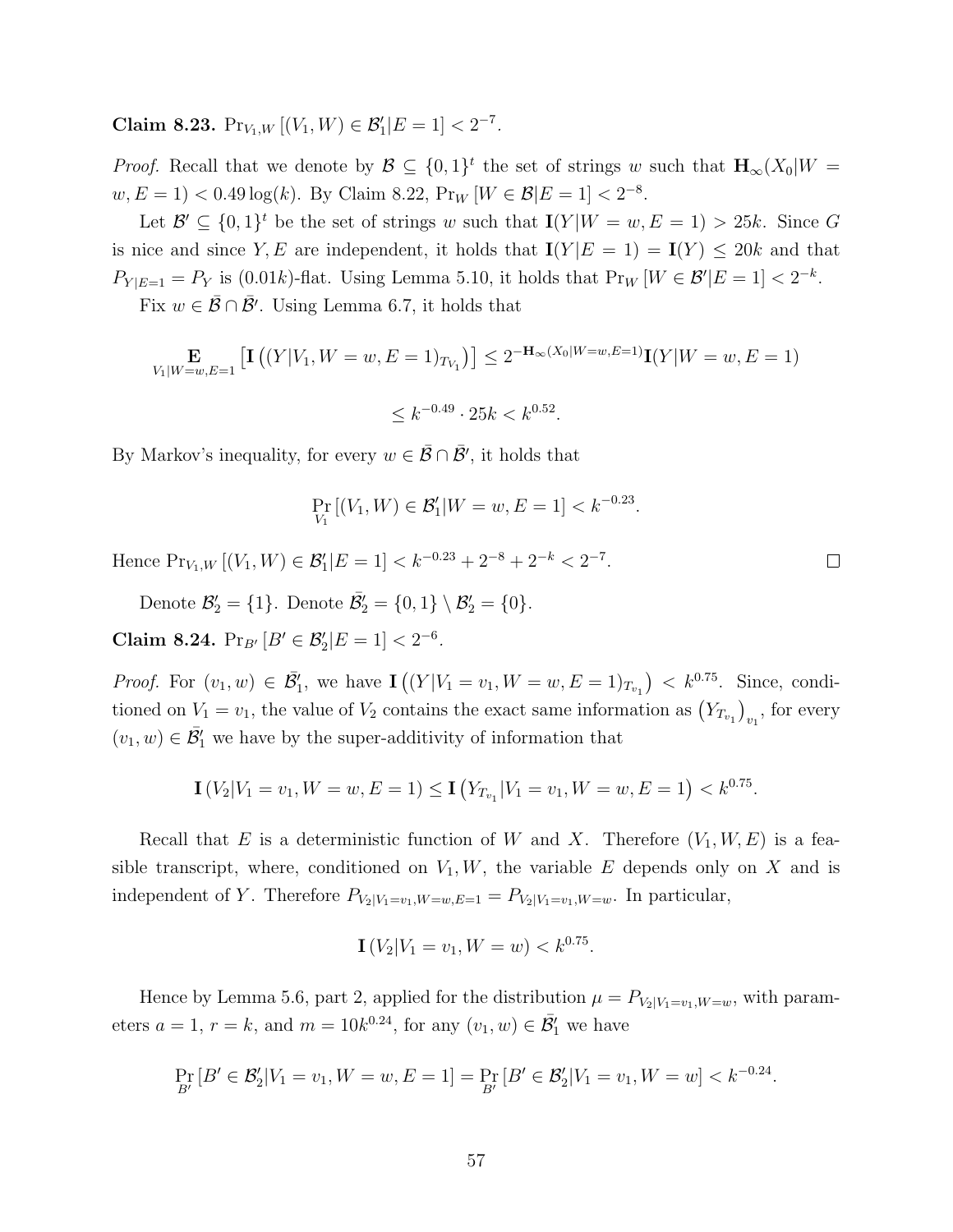Using Claim 8.23 it holds that  $Pr_{B'} [B' \in \mathcal{B}'_2 | E = 1] < k^{-0.24} + 2^{-7} < 2^{-6}$ .  $\Box$ 

We continue with the proof of Claim 8.21. Fix  $(v_1, w) \in \overline{\mathcal{B}}'_1$  and  $b' \in \overline{\mathcal{B}}'_2$ . Consider the random variable  $(V_2|V_1 = v_1, W = w, E = 1, B' = b')$ . Let  $v_2 \in \text{supp}(P_{V_2|V_1=v_1, W=w, E=1, B'=b'})$ . Thus,  $B'(v_2|v_1,w) = b'$ . Hence,

$$
\Pr_{V_2}[V_2 = v_2 | V_1 = v_1, W = w, E = 1] = \Pr_{V_2}[V_2 = v_2 | V_1 = v_1, W = w] \le 2^{0.01k} \cdot 2^{-k}.
$$

In addition, in the proof of Claim 8.24, we proved that for every  $(v_1, w) \in \overline{\mathcal{B}}'_1$  it holds that

$$
\Pr[B' \neq b'|V_1 = v_1, W = w, E = 1] = \Pr[B' \in \mathcal{B}'_2 | V_1 = v_1, W = w, E = 1] < k^{-0.24}.
$$

For every three events  $A_1, A_2, A_3$ , it holds that

$$
Pr[A_1|A_2, A_3] = \frac{Pr[A_1|A_2] \cdot Pr[A_3|A_1, A_2]}{Pr[A_3|A_2]}.
$$

Therefore,

$$
\Pr[V_2 = v_2 | V_1 = v_1, W = w, E = 1, B' = b'] =
$$
\n
$$
\frac{\Pr[V_2 = v_2 | V_1 = v_1, W = w, E = 1] \cdot \Pr[B' = b' | V_2 = v_2, V_1 = v_1, W = w, E = 1]}{\Pr[B' = b' | V_1 = v_1, W = w, E = 1]} \n\frac{(2^{0.01k} \cdot 2^{-k}) \cdot 1}{(1 - k^{-0.24})} < 2^{0.02k} \cdot 2^{-k}.
$$

Hence,  $\mathbf{H}_{\infty} (V_2 | V_1 = v_1, W = w, E = 1, B' = b') > 0.98k.$ 

Given  $V_1 = v_1$ , the random variables  $V_2$  and  $Y_{v_1}$  contain the same information. Therefore,

$$
\mathbf{H}_{\infty} \left( \left( (Y|V_1 = v_1, W = w, E = 1, B' = b')_{T_{v_1}} \right)_{v_1} \right) = \mathbf{H}_{\infty} \left( (Y|V_1 = v_1, W = w, E = 1, B' = b')_{v_1} \right) = \mathbf{H}_{\infty} \left( V_2|V_1 = v_1, W = w, E = 1, B' = b' \right) > 0.98k.
$$

Using Lemma 6.2 with the game  $G_{(YX|V_1=v_1,W=w,E=1,B'=b')_{T_{v_1}}}$ , feasible transcript  $(B, F_1, F_2)$ , and parameter  $m_1 = 1 + \lceil \log(2r + 2) \rceil < 20$ , it holds that for every  $(v_1, w) \in \overline{\mathcal{B}}_1$  and  $b' \in \overline{\mathcal{B}}_2$ 

$$
\mathbf{E}_{Z|V_1=v_1,W=w,E=1,B'=b'}\left[\mathbf{H}_{\infty}\left(\left((Y|Z)_{T_{v_1}}\right)_{v_1}\right)\right]=\mathbf{E}_{B,F_1,F_2|V_1=v_1,W=w,E=1,B'=b'}\left[\mathbf{H}_{\infty}\left(\left((Y|V_1=v_1,W=w,E=1,B'=b',B,F_1,F_2)_{T_{v_1}}\right)_{v_1}\right)\right] >\\ 0.98k-20-4 > 0.97k.
$$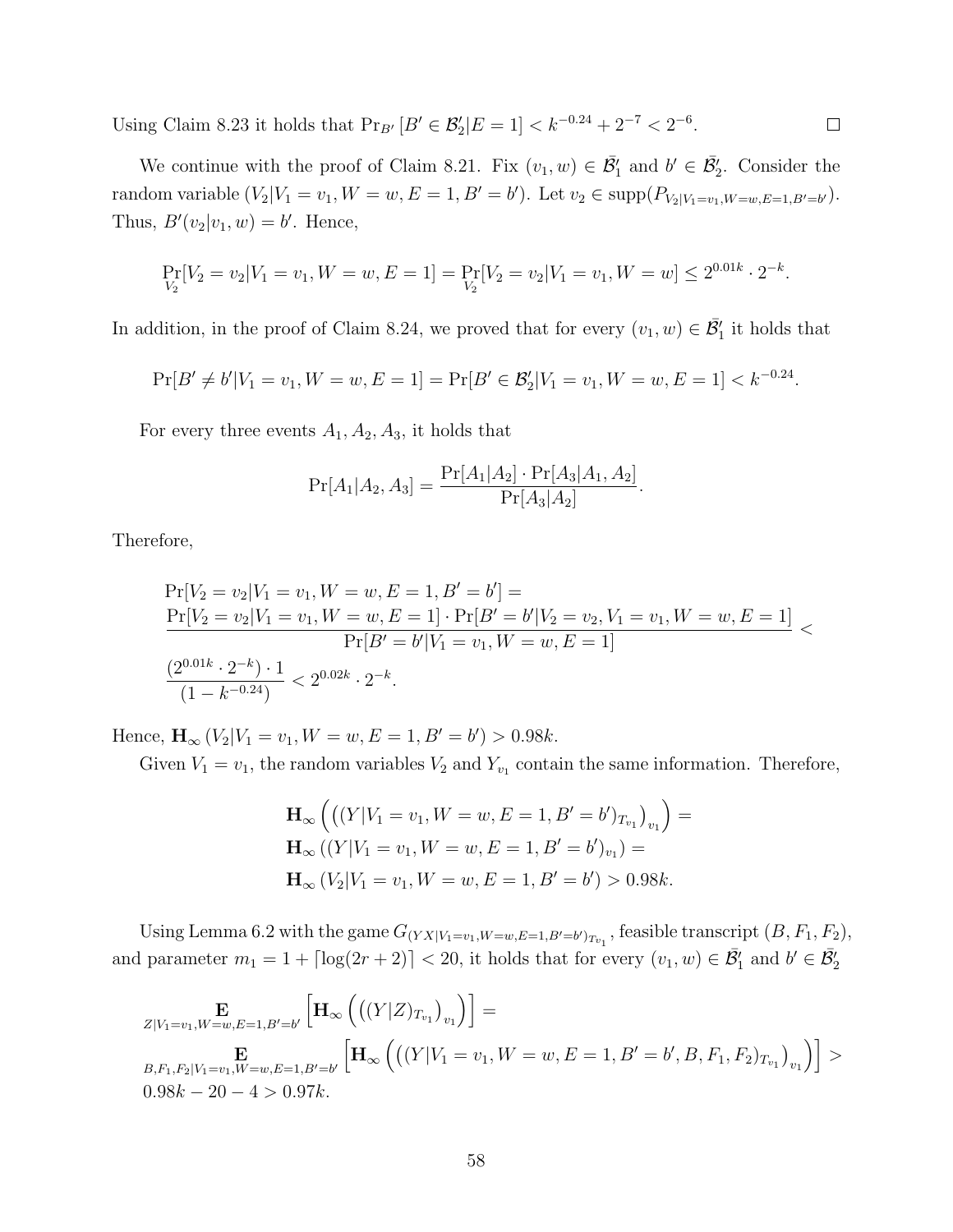Since (using Claims 8.23 and 8.24) Pr  $[(V_1, W) \in \mathcal{B}'_1, B' \in \mathcal{B}'_2 | E = 1] > 1 - 2^{-7} - 2^{-6}$ , it holds that

$$
\mathop{\mathbf{E}}_{Z|E=1} \left[ \kappa \left( G_{(Y,X|Z,E=1)_{T_{V_1}}} \right) \right] = \mathop{\mathbf{E}}_{Z|E=1} \left[ \mathbf{H}_{\infty} \left( \left( (Y|Z,E=1)_{T_{V_1}} \right)_{V_1} \right) \right] > 0.9k.
$$

# 8.4 Bounding the Information of the Obtained Game (Proof of Lemma 8.4)

In this subsection we prove Lemma 8.4.

Proof of Lemma 8.4. We first show that

$$
\Pr_Z \left[ I_2 \left( G_{(Y,X|Z)_{T_{V_1}}} \right) > 15k + h \right] < 2^{-h}.
$$

Using the supper-additivity of information (Proposition 4.2), for every  $z \in \text{supp}(Z)$  and  $v_1 \in \text{supp}(V_1)$ , it holds that

$$
\mathbf{I}\left((X|Z=z)_{T_{v_1}}\right)\leq \mathbf{I}(X|Z=z).
$$

Using Lemma 6.1 we can write

$$
P_X = \sum_{z \in \text{supp}(Z)} \Pr_Z[Z = z] \cdot P_{X|Z=z}.
$$

Since G is nice,  $P_X$  is (0.01k)-flat and  $I(X) \le 10k$ . Thus, we can use Lemma 5.10 with  $\mu = P_X$ ,  $\mu_z = P_{X|Z=z}$ , and  $c < 3k$ , and get

$$
\Pr_Z \left[ I_2 \left( G_{(Y,X|Z)_{T_{V_1}}} \right) > 15k + h \right] = \Pr_Z \left[ \mathbf{I} \left( (X|Z)_{T_{V_1}} \right) > 15k + h \right] \le
$$
\n
$$
\Pr_Z \left[ \mathbf{I}(X|Z) > 10k + 3k + 0.01k + h \right] < 2^{-h}.
$$

Using the same argument, it also holds that

$$
\Pr_Z \left[ I_1 \left( G_{(Y,X|Z)_{T_{V_1}}} \right) > 25k + h \right] < 2^{-h},
$$

and the assertion follows.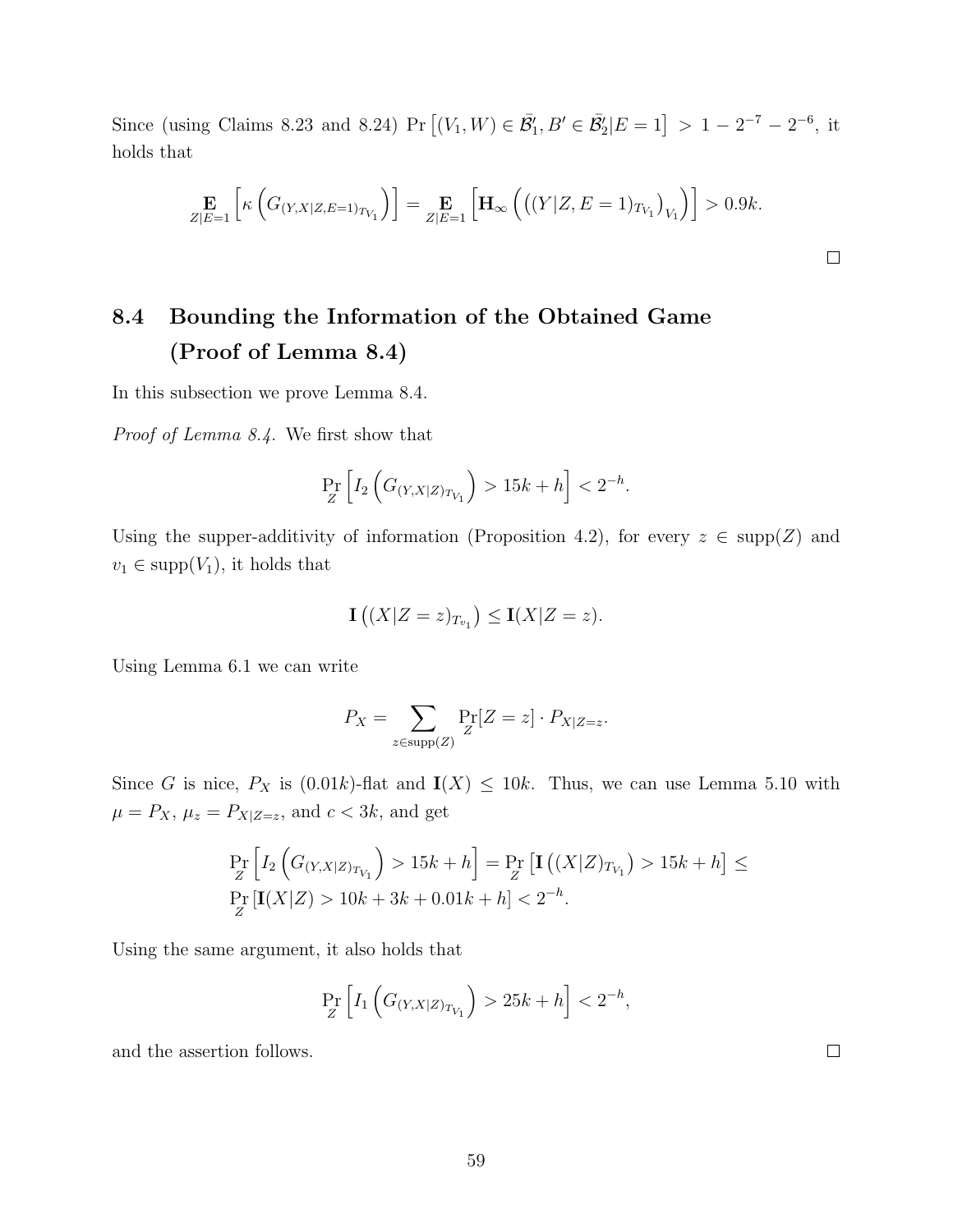# 9 Communication Lower-Bound for Non-Nice Games (Proof of Lemma 7.3)

Let  $G^*$  be a (possibly not nice) game with parameters  $(k, d, P_{X^*}, P_{Y^*})$ , and underlying tree  $T^*$ . Let  $\epsilon$  and  $\delta$  be as specified by Lemma 7.3. We assume that  $d \ge 100$  and  $\delta \le 0.5$ , as otherwise the lemma holds trivially. Our goal is to bound  $\mathsf{CC}_{\epsilon,\delta}(G^*)$  in the other cases.

We first "reveal" the value of  $V_1^*$ , the first non-root vertex on the correct path defined by the inputs  $X^*, Y^*$ , to the second player (the first player already knows this value). That is, we condition the game  $G^*$  on the value of  $V_1^*$ . We then reduce the game to the subtree  $T^*_{V_1^*}$ . That is, we consider the game  $G_{(Y^*,X^*|V_1^*)_{T^*_{V_1^*}}}\,$  $=G^*_{(Y^*,X^*|V_1^*)_{T^*_{V_1^*}}}$ .

Let  $v_1^* \in \text{supp}(V_1^*)$ . Denote by  $G_{v_1^*}$  the game  $G_{(Y^*, X^* | V_1^* = v_1^*)_{T_{v_1^*}^*}}$ . Using Lemma 6.3, there exists  $\{\delta_{v_1^*}\}_{v_1^* \in \text{supp}(V_1^*)}$ ,  $\delta_{v_1^*} \in [0, 1]$ , such that  $\mathbf{E}_{V_1^*}[\delta_{V_1^*}] = \delta$ , and

$$
\mathsf{CC}_{\epsilon,\delta}(G^*) \geq \mathop{\mathbf{E}}_{V_1^*} \left[ \mathsf{CC}_{\epsilon,\delta_{V_1^*}}\left( G_{X^*Y^*|V_1^*} \right) \right].
$$

Consider the game  $G_{X^*Y^*|V_1^*}$ . Since the first non-root vertex on the correct path,  $V_1^*$ , is already known (as we conditioned on its value), it holds that

$$
\mathsf{CC}_{\epsilon, \delta_{V_1^*}}\left(G_{X^*Y^*|V_1^*}\right) = \mathsf{CC}_{\epsilon, \delta_{V_1^*}}\left(G_{(Y^*, X^*|V_1^*)_{T^*_{V_1^*}}}\right) = \mathsf{CC}_{\epsilon, \delta_{V_1^*}}\left(G_{V_1^*}\right).
$$

Hence,

$$
\mathsf{CC}_{\epsilon,\delta}(G^*) \geq \mathop{\mathbf{E}}_{V_1^*} \left[ \mathsf{CC}_{\epsilon,\delta_{V_1^*}}(G_{V_1^*}) \right].
$$

Using Lemma 6.7, it holds that

$$
\mathop{\mathbf{E}}_{V_1^*} \left[ I\left( G_{V_1^*} \right) \right] \leq I(G^*).
$$

Therefore, to prove the lemma, it suffices to show that for a fixed  $v_1^* \in \text{supp}(V_1^*)$ , the game  $G = G_{v_1^*}$  satisfies

$$
\mathsf{CC}_{\epsilon,\delta}(G) \ge d \cdot (k + 0.1 \log(k)) \cdot (1 - 2\delta) - 100I(G) - 1000k,\tag{10}
$$

for any  $\delta := \delta_{v_1^*} \in [0, 1].$ 

Fix  $v_1^* \in \text{supp}(V_1^*)$ , and let  $G = G_{v_1^*}$  and  $\delta = \delta_{v_1^*}$ . Denote the input variables of G by X and Y, and denote the underlying tree by T. Observe that G is of depth  $d-1$ . In the rest of the proof we prove Equation 10. We use our standard notation for the game  $G$ , and forget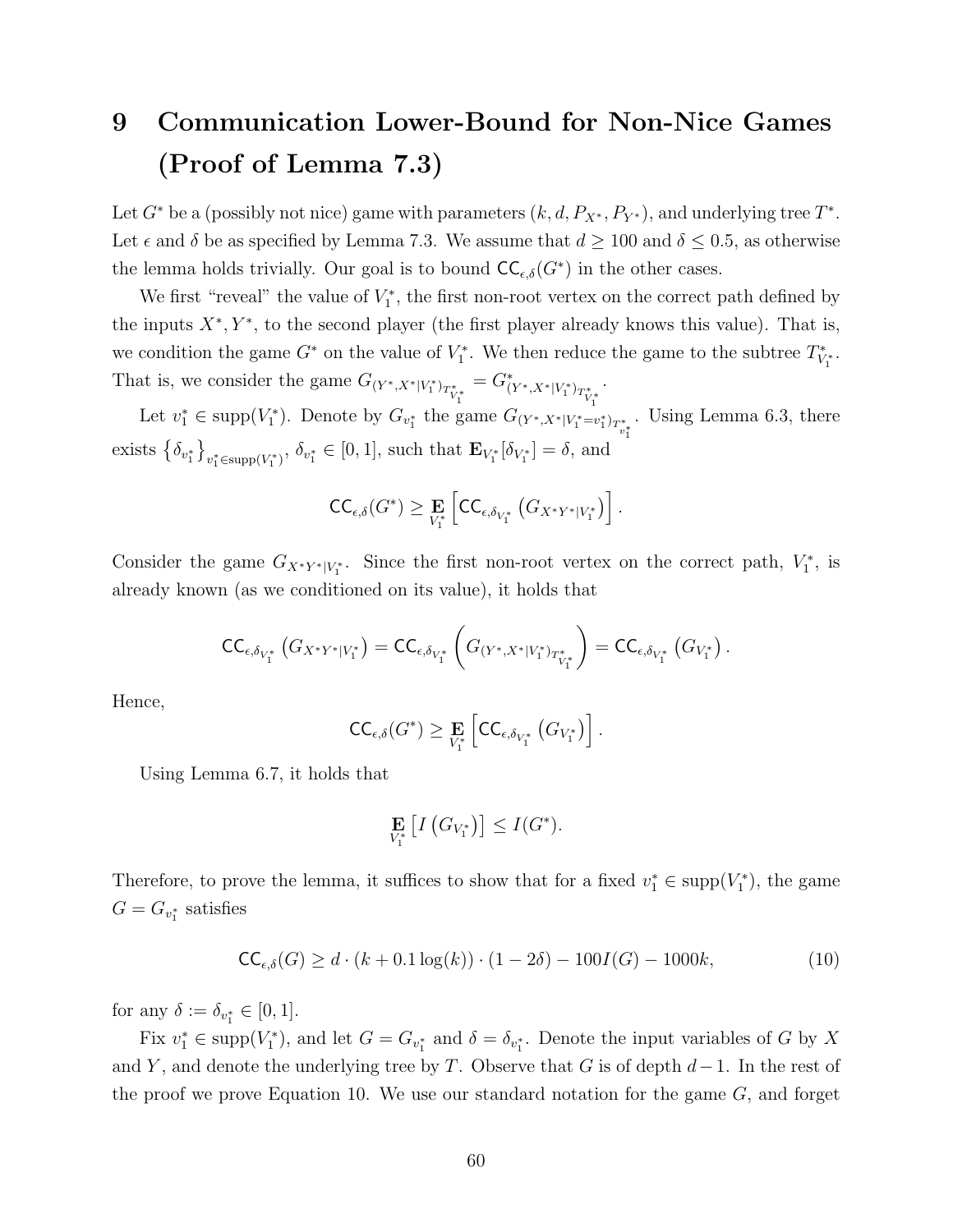about the game  $G^*$  altogether (the reason that we switched from  $G^*$  to G is that the depth of G is smaller, so we can use induction in Case 4 below). We consider the following cases.

**Case 1:**  $I(X_0) > 0.1k$ . We "reveal" the value of  $V_1$  to the second player, and consider the game  $G_{(Y,X|V_1)_{T_{V_1}}}$ . Using Lemma 6.7, it holds that

$$
\mathop{\mathbf{E}}_{V_1}\left[\mathbf{I}((X|V_1)_{T_{V_1}})\right] \le \mathbf{I}(X) - \mathbf{I}(X_0) < \mathbf{I}(X) - 0.1k.
$$

In addition, since  $V_1$  gives no information about Y and by the super-additivity of information (Proposition 4.2),

$$
\mathop{\mathbf{E}}_{V_1}\big[\mathbf{I}((Y|V_1)_{T_{V_1}})\big] \leq \mathbf{I}(Y).
$$

Therefore,

$$
\mathop{\mathbf{E}}_{V_1}\left[I\left(G_{(Y,X|V_1)_{T_{V_1}}}\right)\right] \leq I(G) - 0.1k.
$$

As above, using Lemma 6.3, there exists  $\{\delta_{v_1}\}_{v_1 \in \text{supp}(V_1)}$ ,  $\delta_{v_1} \in [0,1]$ , such that  $\mathbf{E}_{V_1}[\delta_{V_1}] =$  $\delta$ , and

$$
\mathsf{CC}_{\epsilon,\delta}(G) \geq \mathop{\mathbf{E}}_{V_1} \left[ \mathsf{CC}_{\epsilon,\delta_{V_1}} \left( G_{(Y,X|V_1)_{T_{V_1}}} \right) \right].
$$

Since the game  $G_{(Y,X|V_1)_{T_{V_1}}}$  is of depth  $d-2$ , we can recursively apply Lemma 7.3 and get

$$
\begin{aligned}\n\mathsf{CC}_{\epsilon,\delta}(G) &\geq (d-2) \cdot (k+0.1 \log(k)) \cdot (1-2 \mathop{\mathbf{E}}_{V_1}[\delta_{V_1}]) - 100 \mathop{\mathbf{E}}_{V_1} \left[ I \left( G_{(Y,X|V_1)_{T_{V_1}}} \right) \right] - 1000k \\
&\geq (d-2) \cdot (k+0.1 \log(k)) \cdot (1-2\delta) - 100(I(G) - 0.1k) - 1000k \\
&\geq d \cdot (k+0.1 \log(k)) \cdot (1-2\delta) - 100I(G) - 1000k.\n\end{aligned}
$$

**Case 2:**  $I_2(G) = I(Y) > 0.2k$ . It suffices to consider the case where  $I(X_0) \leq 0.1k$ . Since  $I(X_0) \leq 0.1k$ , it holds that  $H_\infty(X_0) \geq 1$ . As in Case 1, in this case we also "reveal" the value of  $V_1$  to the second player, and consider the game  $G_{(Y,X|V_1)_{T_{V_1}}}$ . Using Lemma 6.7, it holds that

$$
\mathop{\mathbf{E}}_{V_1}\left[\mathbf{I}((Y|V_1)_{T_{V_1}})\right] \leq 0.5 \cdot \mathbf{I}(Y) \leq \mathbf{I}(Y) - 0.1k.
$$

By Lemma 6.7, it also holds that

$$
\mathop{\mathbf{E}}_{V_1}\big[\mathbf{I}((X|V_1)_{T_{V_1}})\big] \leq \mathbf{I}(X).
$$

Therefore,

$$
\mathop{\mathbf{E}}_{V_1}\left[I\left(G_{(Y,X|V_1)_{T_{V_1}}}\right)\right] \leq I(G) - 0.1k.
$$

The assertion follows as in Case 1.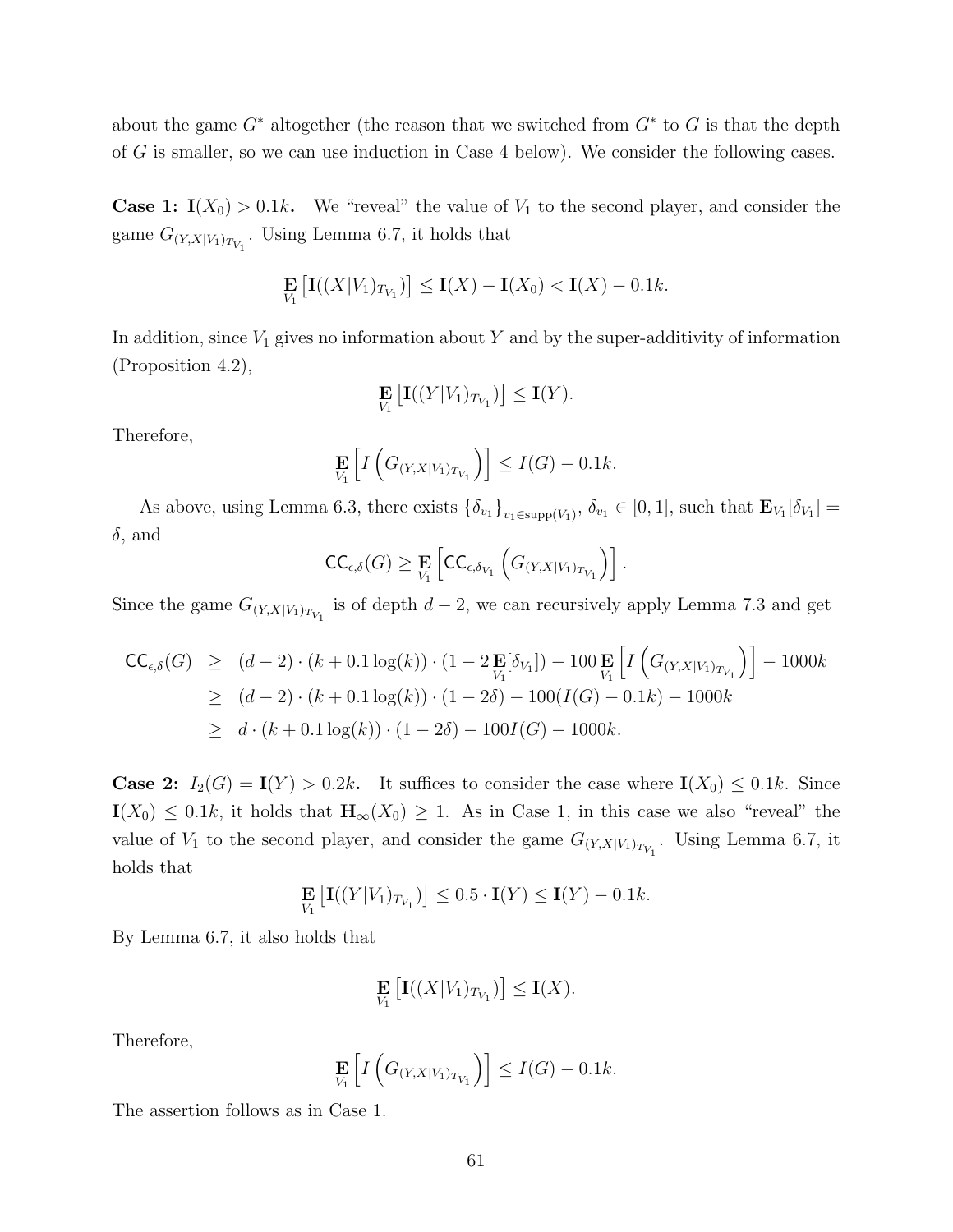**Case 3:**  $I_1(G) = I(X) > 0.2k$ . It suffices to consider the case where  $I_2(G) \leq 0.2k$ . Since  $I_2(G) \leq 0.2k$ , for every  $v_1 \in \text{supp}(V_1)$  it holds that  $H_\infty(V_2|V_1 = v_1) \geq 1$ . In this case we "reveal" the value of  $V_1$  to the second player, and "reveal" the value of  $V_2$  to the first player. That is, we consider the game  $G_{( (X,Y|V_1)_{T_{V_1}} | V_2)}$  $= G_{(X,Y|V_1,V_2)_{T_{V_2}}}$ .

Using Lemma 6.7, it holds that

$$
\mathop{\mathbf{E}}_{V_1} \left[ \mathbf{I}((Y|V_1)_{T_{V_1}}) \right] \le \mathbf{I}(Y).
$$
  

$$
\mathop{\mathbf{E}}_{V_1} \left[ \mathbf{I}((X|V_1)_{T_{V_1}}) \right] \le \mathbf{I}(X).
$$

By applying Lemma 6.7 again on the game  $G_{(Y,X|V_1)_{T_{V_1}}}$ , it holds that

$$
\mathbf{E}_{V_1} \mathbf{E}_{V_2} \left[ \mathbf{I} \left( \left( (X|V_1)_{T_{V_1}} |V_2 \right)_{T_{V_2}} \right) \right] \leq 2^{-\min_{v_1 \in \text{supp}(V_1)} \{ \mathbf{H}_{\infty}(V_2 | V_1 = v_1) \}} \cdot \mathbf{E}_{V_1} \left[ \mathbf{I} \left( (X|V_1)_{T_{V_1}} \right) \right] \leq 0.5 \cdot \mathbf{I}(X) \leq \mathbf{I}(X) - 0.1k.
$$

and

$$
\underset{V_1}{\mathbf{E}} \underset{V_2}{\mathbf{E}} \left[ \mathbf{I} \left( \left( (Y|V_1)_{T_{V_1}} | V_2 \right)_{T_{V_2}} \right) \right] \leq \underset{V_1}{\mathbf{E}} \left[ \mathbf{I} \left( (Y|V_1)_{T_{V_1}} \right) \right] \leq \mathbf{I}(Y).
$$

Therefore,

$$
\mathop{\mathbf{E}}_{V_1, V_2} \left[ I \left( G_{( (X, Y | V_1)_{T_{V_1}} | V_2)_{T_{V_2}}} \right) \right] \le I(G) - 0.1k.
$$

The assertion follows as in Case 1.

**Case 4: The above cases are not satisfied.** We consider the case where  $I(X_0) \leq 0.1k$ , and  $I(X), I(Y) \le 0.2k$ . Let  $a = 0.01k$ ,  $r = 2000$ , and  $r_0 = 45$ . Define the flattening values  $F_1 = f_{P_X,a,r}(X)$ ,  $F_2 = f_{P_Y,a,r}(Y)$ , and  $F_0 = f_{P_{(X_0|F_1,F_2)},a,r_0}(X_0)$ . We "reveal" the value of  $F_1$ to the second player (the first player already knows this value), and the value of  $F_2$  to the first player (the second player already knows this value). We then "reveal" the value of  $F_0$ to the second player (the first player already knows this value). That is, we condition the game G on the value of F, where  $F = (F_1, F_2, F_0)$ , and consider the game  $G_{X,Y|F}$ . Observe that  $H(F) < 100$ , as F can be represented using  $3 \log(2r + 2) < 100$  bits.

To complete the proof of lemma 7.3, we will use the following lemma that is proved in Subsection 9.1.

**Lemma 9.1.** The game  $G_{X,Y|F}$  is nice with probability at least 0.5 (over the selection of F).

Equipped with Lemma 9.1, we can complete the proof of Lemma 7.3 as follows. As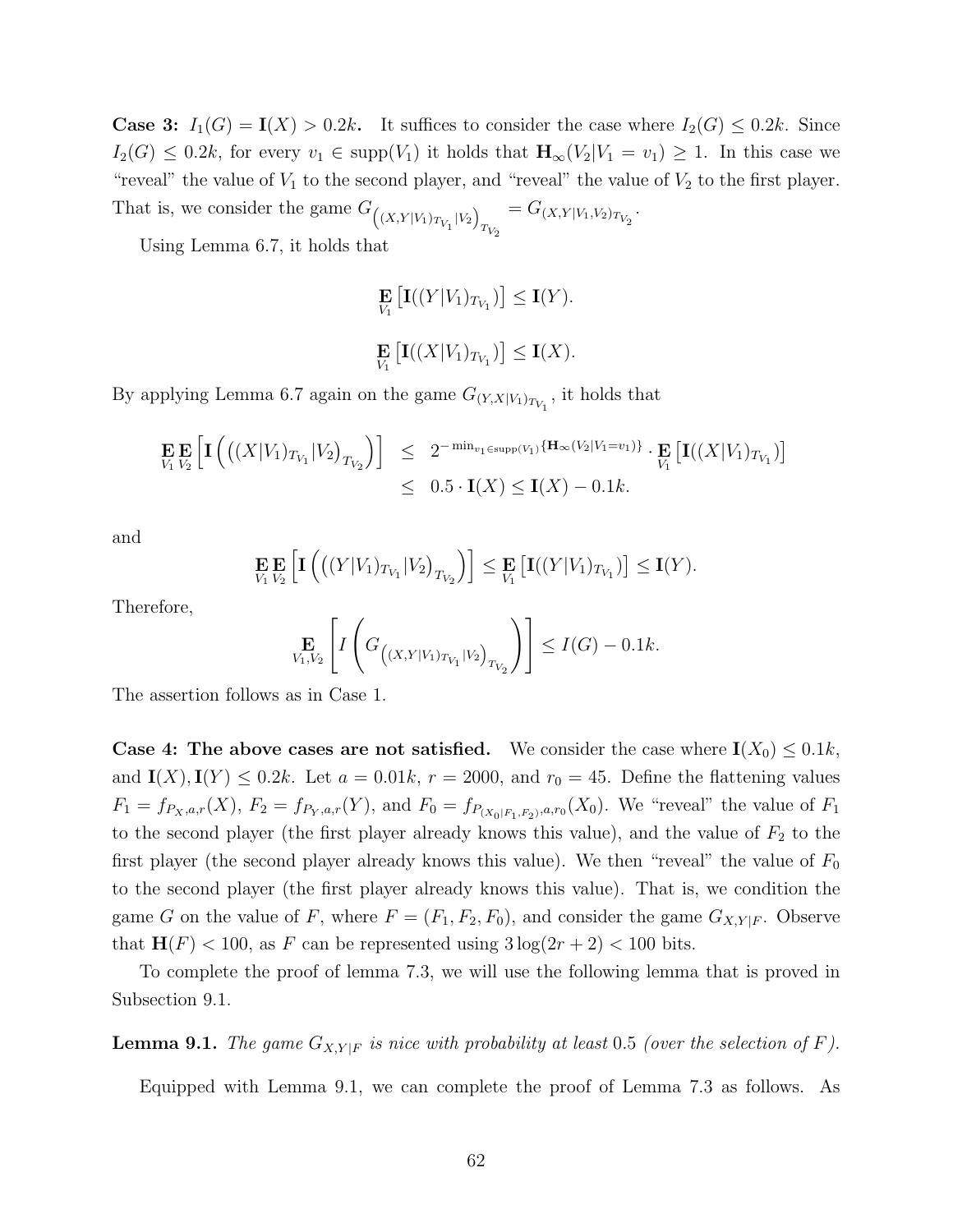before, by Lemma 6.3, there exists  $\{\delta_f\}_{f \in \text{supp}(F)}$ ,  $\delta_f \in [0,1]$ , such that  $\mathbf{E}_F[\delta_F] = \delta$ , and

$$
\mathsf{CC}_{\epsilon,\delta}(G) \geq \mathop{\mathbf{E}}_{F}\left[\mathsf{CC}_{\epsilon,\delta_F}\left(G_{X,Y|F}\right)\right].
$$

Consider the game  $G_{X,Y|F}$ . Denote by A the event that the game  $G_{X,Y|F}$  is nice. If A occurs, we can apply Lemma 7.2 recursively, as the depth of the game is  $d-1$ . If A occurs, we can apply Lemma 7.3, as the depth of the game is  $d-1$ . We get

$$
\begin{split} \mathsf{CC}_{\epsilon,\delta}(G) &\geq (d-1) \cdot (k+0.1 \log(k)) \cdot (1-2 \mathop{\mathbf{E}}_{F}[\delta_{F}]) - \Pr_{F}[\mathcal{A}] \cdot 100k - \Pr_{F}[\bar{\mathcal{A}}] \cdot 1000k \\ &- \Pr_{F}[\mathcal{A}] \left( k - \mathop{\mathbf{E}}_{F[\mathcal{A}} \left[ \kappa(G_{X,Y|F}) \right] \right) - \Pr_{F}[\bar{\mathcal{A}}] \cdot 100 \mathop{\mathbf{E}}_{F|\bar{\mathcal{A}}} \left[ I(G_{X,Y|F}) \right]. \end{split}
$$

By Lemma 9.1,  $Pr_F[\mathcal{A}] \geq 0.5$ . By the chain rule for the entropy function, it holds that

$$
\Pr_{F} \left[ \bar{\mathcal{A}} \right] \Pr_{F | \bar{\mathcal{A}}} \left[ I(G_{X, Y | F}) \right] \leq \Pr_{F} \left[ I(G_{X, Y | F}) \right] = \Pr_{F} \left[ I(X | F) \right] + \Pr_{F} \left[ I(Y | F) \right] \leq \left( \mathbf{I}(X) + \mathbf{H}(F) \right) + \left( \mathbf{I}(Y) + \mathbf{H}(F) \right) \leq I(G) + 200.
$$

Therefore, we have

$$
\begin{aligned} \mathsf{CC}_{\epsilon,\delta}(G) &\geq (d-1) \cdot (k+0.1 \log(k)) \cdot (1-2\delta) - 550k - k - 100(I(G) + 200) \\ &\geq d \cdot (k+0.1 \log(k)) \cdot (1-2\delta) - 100I(G) - 1000k. \end{aligned}
$$

This concludes the proof of Lemma 7.3.

## 9.1 Bounding "Bad" Events (Proof of Lemma 9.1)

In this subsection we prove Lemma 9.1. We define the following "bad" sets  $\mathcal{B}_1, \ldots, \mathcal{B}_7$ , each is a subsets of  $\text{supp}(F)$ .

• Denote by  $\mathcal{B}_1 \subseteq \text{supp}(F)$  the set of all elements f such that

$$
I_1(G_{X,Y|F=f}) = \mathbf{I}(X|F=f) > 10k.
$$

• Denote by  $\mathcal{B}_2 \subseteq \text{supp}(F)$  the set of all elements f such that

$$
I_2(G_{X,Y|F=f}) = \mathbf{I}(Y|F = f) > 20k.
$$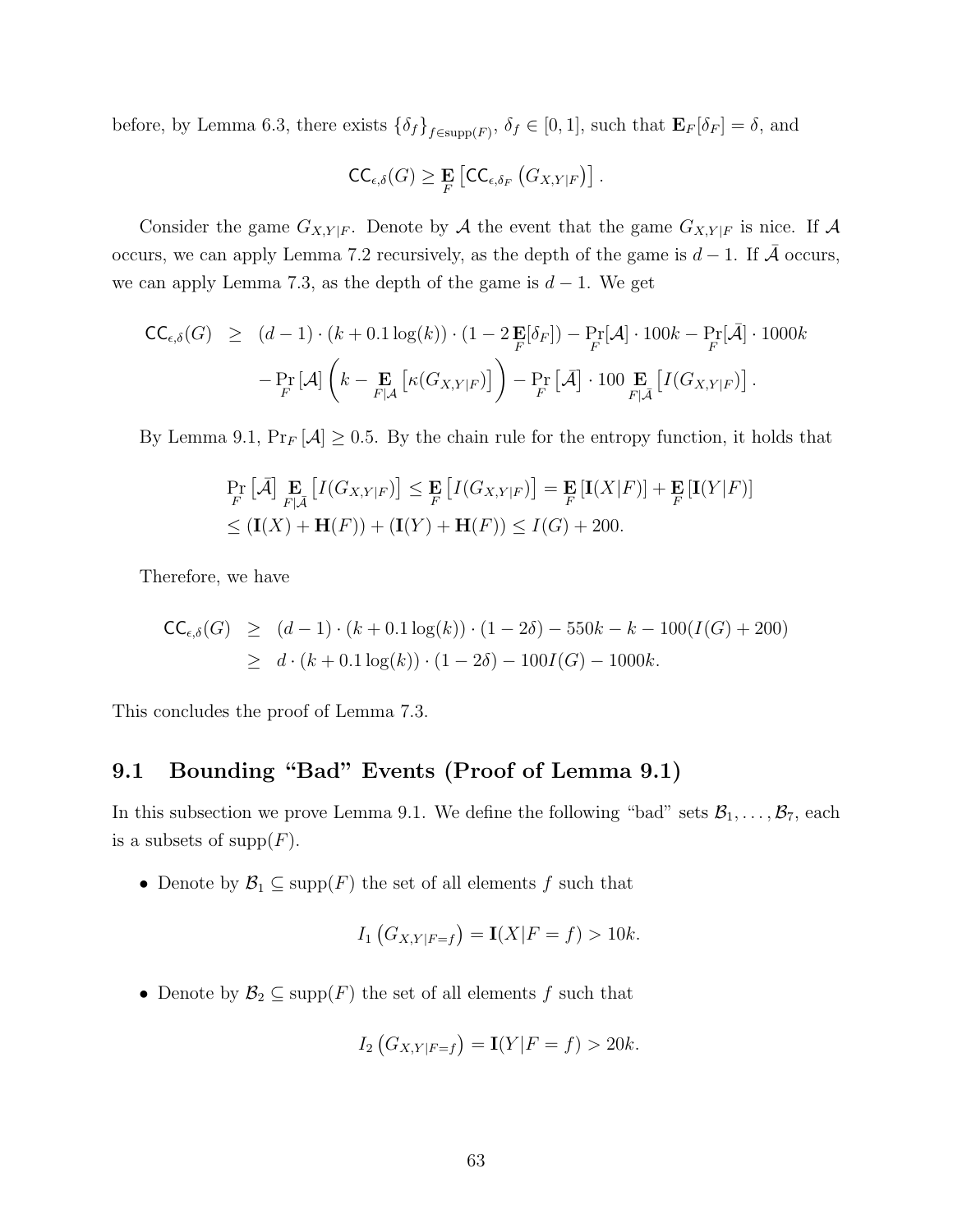• Denote by  $\mathcal{B}_3 \subseteq \text{supp}(F)$  the set of all elements f such that

$$
\kappa\left(G_{X,Y|F=f}\right) = \mathbf{H}_{\infty}(X_0|F=f) < 0.5k.
$$

- Denote by  $\mathcal{B}_4 \subseteq \text{supp}(F)$  the set of all elements  $f = (f_1, f_2, f_0)$  such that  $f_1 = r + 1$ .
- Denote by  $\mathcal{B}_5 \subseteq \text{supp}(F)$  the set of all elements  $f = (f_1, f_2, f_0)$  such that  $f_2 = r + 1$ .
- Denote by  $\mathcal{B}_6 \subseteq \text{supp}(F)$  the set of all elements  $f = (f_1, f_2, f_0)$  such that  $f_1 = -r$ .
- Denote by  $\mathcal{B}_7 \subseteq \text{supp}(F)$  the set of all elements  $f = (f_1, f_2, f_0)$  such that  $f_2 = -r$ .

*Proof of Lemma 9.1.* We first claim that if  $f = (f_1, f_2, f_0) \in \overline{\mathcal{B}}_4 \cap \overline{\mathcal{B}}_6$ , then the distribution  $P_{X|F=f}$  is (0.01k)-flat. The reason is the following. Using Lemma 5.3, the distribution  $P_{X|F_1=f_1}$  is (0.01k)-flat. That is, for  $x, x' \in \text{supp}(P_{X|F_1=f_1})$  it holds that

$$
\frac{P_{X|F_1=f_1}(x)}{P_{X|F_1=f_1}(x')} \le 2^{0.01k}.
$$

Denote  $S = \text{supp} (P_{X|F=f})$ , and assume  $S \neq \phi$ . Observe that  $P_{X|F=f} = P_{X|F=f} |_{S}$ , that is,  $P_{X|F=f}$  is the distribution  $P_{X|F_1=f_1}$  restricted to the set S. Therefore, for  $x, x' \in S$  it holds that  $\overline{D}$ 

$$
\frac{P_{X|F=f}(x)}{P_{X|F=f}(x')} = \frac{\left(\frac{P_{X|F_1=f_1}(x)}{P_{X|F_1=f_1}(S)}\right)}{\left(\frac{P_{X|F_1=f_1}(x')}{P_{X|F_1=f_1}(S)}\right)} = \frac{P_{X|F_1=f_1}(x)}{P_{X|F_1=f_1}(x')} \le 2^{0.01k}.
$$

Hence,  $P_{X|F=f}$  is  $(0.01k)$ -flat.

Similarly, by Lemma 5.3, if  $f \in \overline{\mathcal{B}}_5 \cap \overline{\mathcal{B}}_7$  then  $P_{Y|F=f}$  is (0.01k)-flat.

The game  $G_{X,Y|F}$  is nice unless one of the "bad" events  $F \in \mathcal{B}_i$ , for some  $i \in \{1, \ldots, 7\}$ , occurs. The assertion follows from the following claims (stated and proved below), as each claim bounds one of these "bad" events. The needed claims are 9.2, 9.3, 9.4, 9.5, 9.6, 9.7, and 9.8.  $\Box$ 

The rest of this subsection is devoted to proving the claims used by the proof of Lemma 9.1. Each of the claims bounds the probability of obtaining a different set  $\mathcal{B}_i$ .

Claim 9.2.  $Pr_F [F \in \mathcal{B}_1] < 0.025$ .

Proof. By the chain rule for the entropy function, it holds that

$$
\mathbf{E}_{F} \left[ \mathbf{I}(X|F) \right] \le \mathbf{I}(X) + \mathbf{H}(F) \le 0.2k + 100 < 0.25k.
$$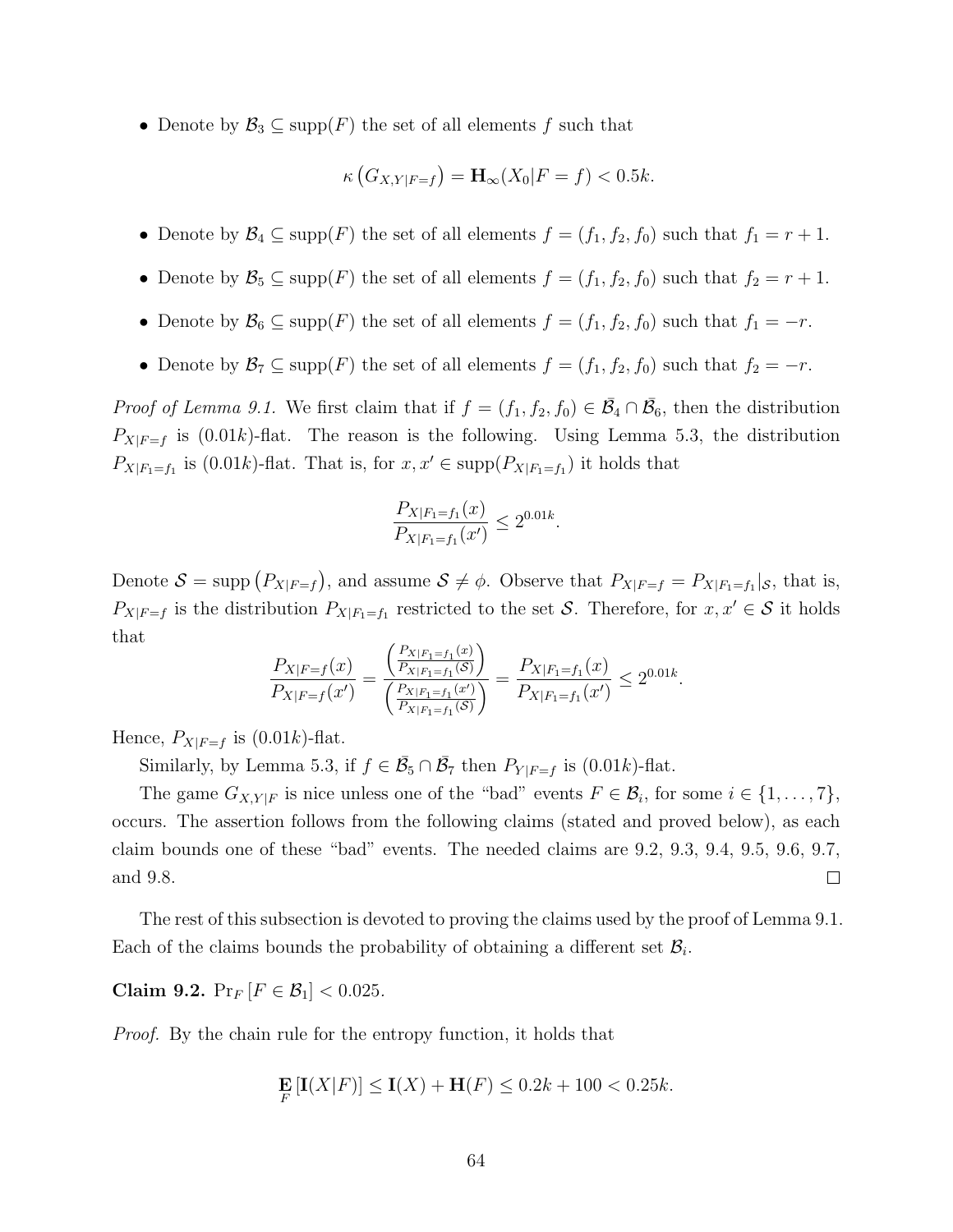Using Markov's inequity, it holds that

$$
\Pr_{F} \left[ \mathbf{I}(X|F) > 10k \right] < 0.025.
$$

Claim 9.3.  $Pr_F [F \in \mathcal{B}_2] < 0.025$ .

Proof. Similar to the proof of Claim 9.2.

Claim 9.4.  $Pr_F [F \in \mathcal{B}_3] < 0.25$ .

Proof. By the chain rule for the entropy function, it holds that

$$
\mathbf{E}_{F} \left[ \mathbf{I}(X_0|F) \right] \le \mathbf{I}(X_0) + \mathbf{H}(F) \le 0.1k + 100 < 0.101k.
$$

Using Markov's inequity, it holds that

$$
\Pr_{F} \left[ \mathbf{I}(X_0 | F) > 0.45k \right] < 0.23.
$$

Let  $f = (f_1, f_2, -r_0) \in \text{supp}(F)$ . By Lemma 5.5 applied with  $\mu = P_{X_0|F_1 = f_1, F_2 = f_2}$ , it holds that

$$
\Pr_{F}[F = f] \le \Pr[F_0 = -r_0 | F_1 = f_1, F_2 = f_2] \le 2^{-a \cdot r_0} = 2^{-0.45k}.
$$

Using the union bound, and since  $|\text{supp}(F)| \le (2r+2)^3 = 4002^3$ , it holds that  $\Pr_F[F_0 = -r_0] \le$  $2^{-0.4k}$ .

Denote by  $\mathcal{B} \subseteq \text{supp}(F)$  the set of all elements  $f = (f_1, f_2, f_0)$  such that  $f_0 = -r_0$  or  $\mathbf{H}(X_0|F = f) < 0.55k$  (that is,  $\mathbf{I}(X_0|F = f) > 0.45k$ ). Thus,

$$
\Pr_{F}[F \in \mathcal{B}] < 0.23 + 2^{-0.4k} < 0.25.
$$

Let  $f = (f_1, f_2, f_0) \in \overline{\mathcal{B}}$ . By Lemma 5.4 applied with  $\mu = P_{X_0|F_1=f_1, F_2=f_2}$ , if  $f_0 = r_0 + 1$ , then  $I(X_0|F = f) > a \cdot r_0 = 0.45k$ . But, this is impossible as  $f \in \overline{\mathcal{B}}$ . Thus,  $-r_0+1 \le f_0 \le r_0$ . By Lemma 5.3, the distribution  $P_{X_0|F=f}$  is (0.01k)-flat. Using Proposition 5.2, for very  $f \in \overline{\mathcal{B}}$ it holds that

$$
\mathbf{H}_{\infty}(P_{X_0|F=f}) \ge \mathbf{H}(P_{X_0|F=f}) - 0.01k \ge 0.55k - 0.01k = 0.54k,
$$

and the assertion follows.

Claim 9.5.  $Pr_F [F \in \mathcal{B}_4] < 0.025$ .

 $\Box$ 

 $\Box$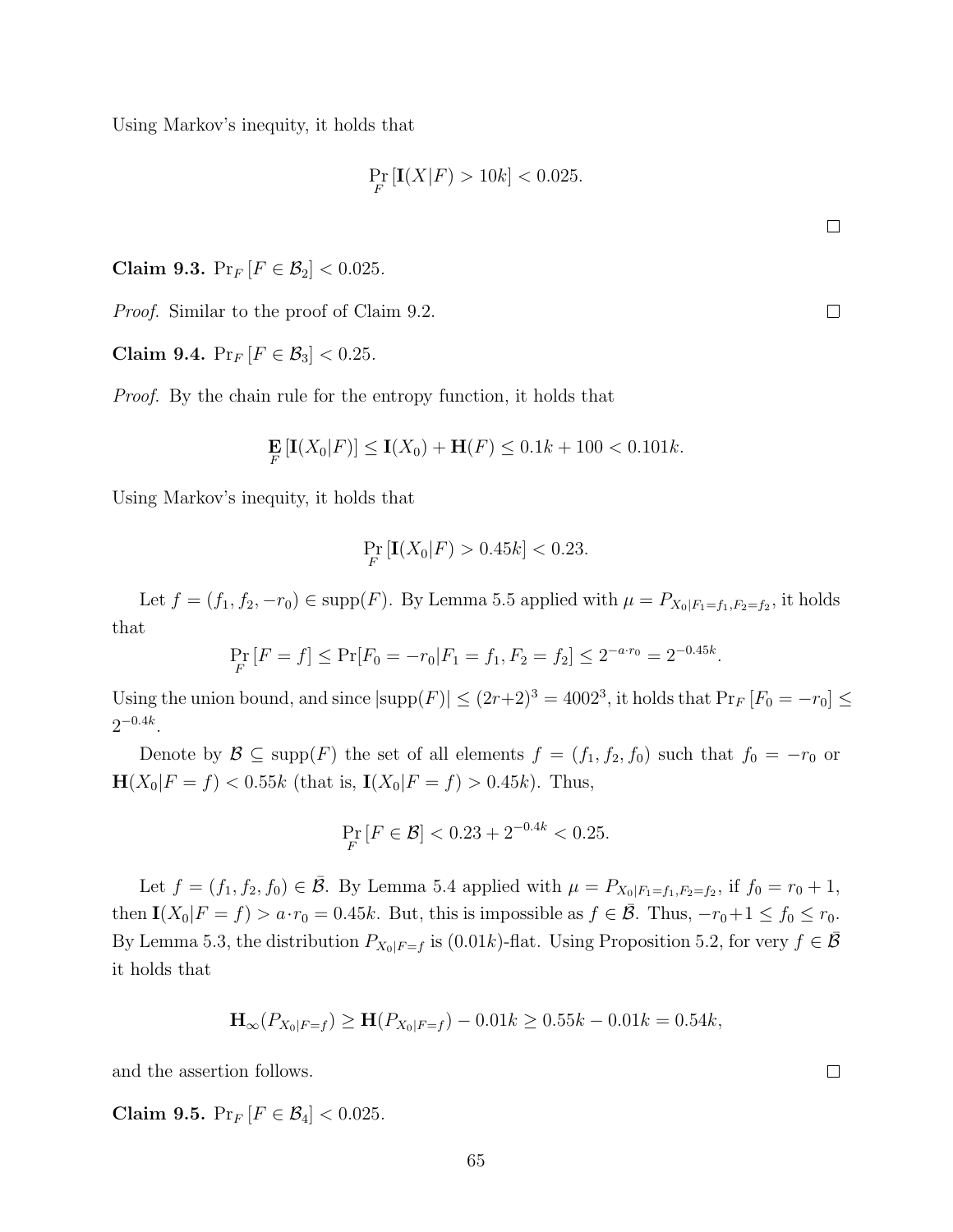Proof. By the chain rule for the entropy function, it holds that

$$
\mathbf{E}_{F_1}[\mathbf{I}(X|F_1)] \le \mathbf{I}(X) + \mathbf{H}(F_1) \le 0.2k + 100 < 0.25k.
$$

Using Markov's inequity, it holds that

$$
\Pr_{F_1} \left[ \mathbf{I}(X|F_1) > 10k \right] < 0.025.
$$

By Lemma 5.4 applied with the distribution  $P_X$ , it holds that  $\mathbf{I}(P_{X|F_1=r+1}) > ar = 20k$ . Therefore,  $Pr_F[F \in \mathcal{B}_4] = Pr_{F_1}[F_1 = r + 1] < 0.025$ .  $\Box$ 

Claim 9.6.  $Pr_F [F \in \mathcal{B}_5] < 0.025$ .

Proof. Similar to the proof of Claim 9.5.

Claim 9.7.  $Pr_F[F \in \mathcal{B}_6] < 2^{-k}$ .

*Proof.* By Lemma 5.5 applied with the distribution  $P_X$ , it holds that

$$
\Pr_{F}[F \in \mathcal{B}_6] = \Pr_{F_1}[F_1 = -r] \le 2^{-ar} = 2^{-20k}.
$$

Claim 9.8.  $Pr_F[F \in \mathcal{B}_7] < 2^{-k}$ .

Proof. Similar to the proof of Claim 9.7.

# References

- [1] Zvika Brakerski and Yael Tauman Kalai. Efficient interactive coding against adversarial noise. In FOCS, pages 160–166, 2012.
- [2] Zvika Brakerski and Moni Naor. Fast algorithms for interactive coding. In SODA, pages 443–456, 2013.
- [3] Mark Braverman. Towards deterministic tree code constructions. In ITCS, pages 161– 167, 2012.
- [4] Mark Braverman and Anup Rao. Towards coding for maximum errors in interactive communication. In STOC, pages 159–166, 2011.

 $\Box$ 

 $\Box$